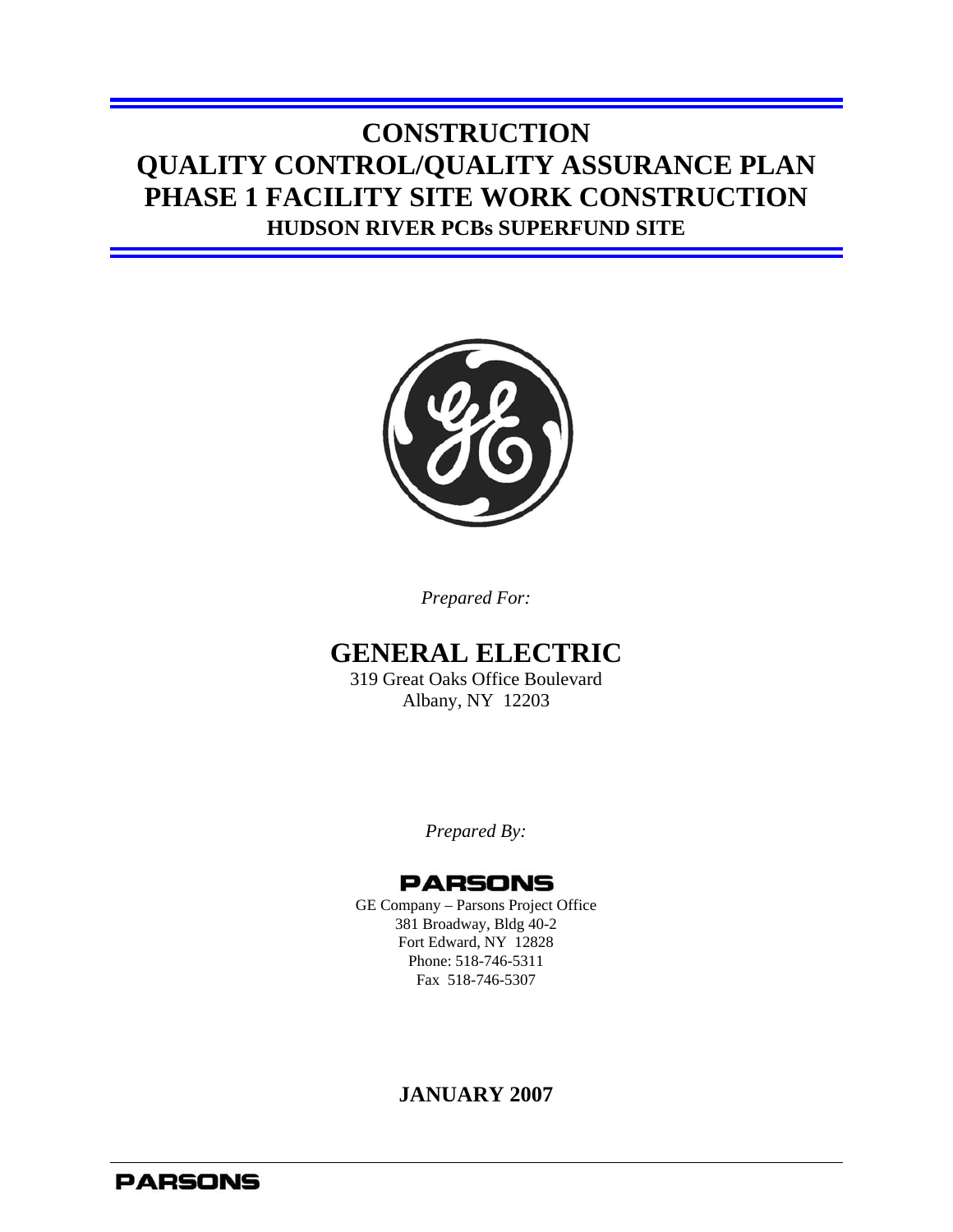# **TABLE OF CONTENTS**

| 2.1 RESPONSIBILITIES AND AUTHORITIES OF ORGANIZATIONS  2-1<br>2.3 RESPONSIBILITIES AND AUTHORITIES OF KEY PERSONNEL 2-2 |
|-------------------------------------------------------------------------------------------------------------------------|
|                                                                                                                         |
|                                                                                                                         |
|                                                                                                                         |
|                                                                                                                         |
|                                                                                                                         |
| SECTION 4 PERFORMANCE MONITORING REQUIREMENTS 4-1                                                                       |
|                                                                                                                         |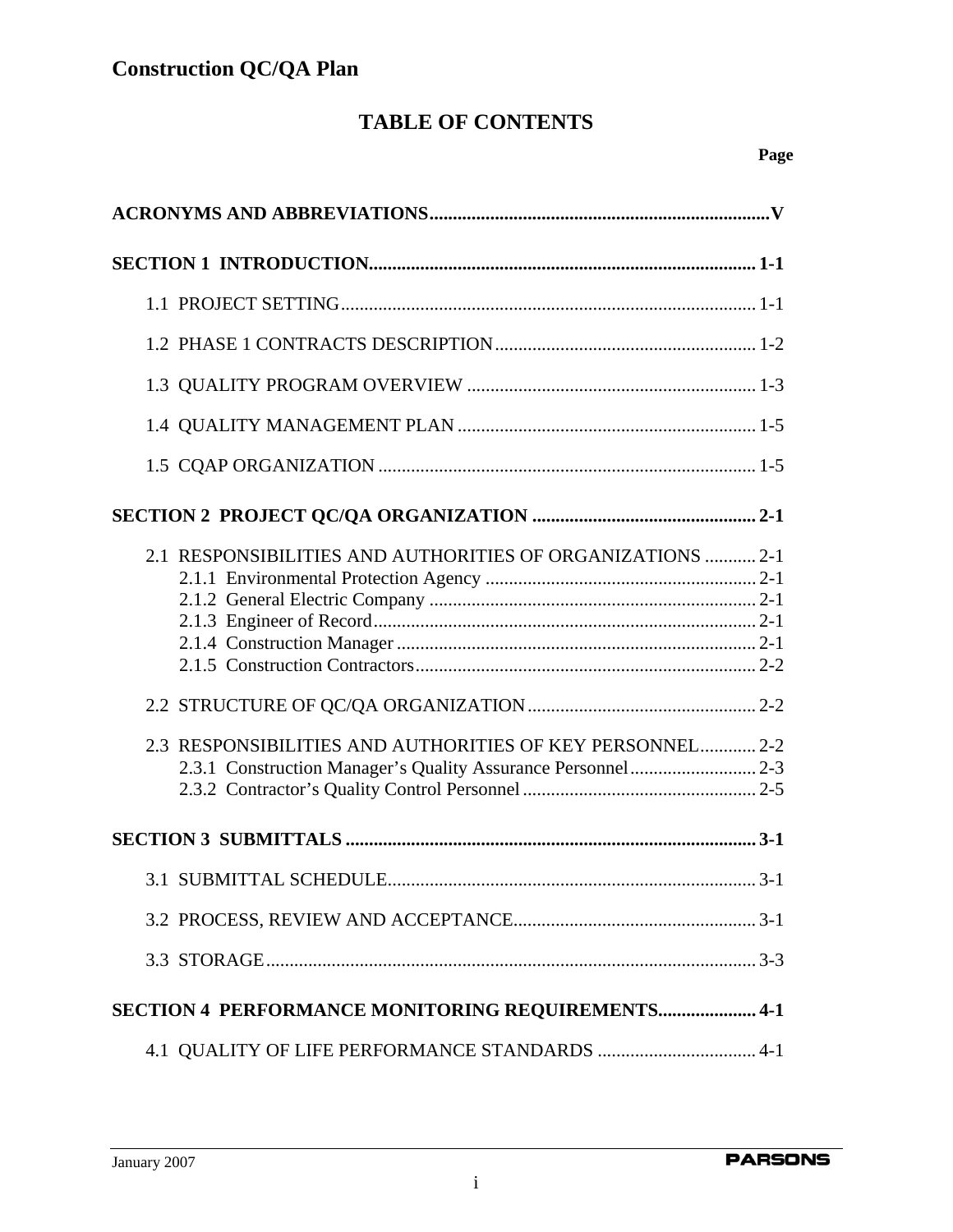### **TABLE OF CONTENTS (CONTINUED)**

| 5.1 GENERAL CONSTRUCTION INSPECTION AND VERIFICATION         |
|--------------------------------------------------------------|
|                                                              |
|                                                              |
|                                                              |
|                                                              |
|                                                              |
|                                                              |
| 5.4 COMPLIANCE WITH HANDLING, STORAGE, PACKAGING,            |
|                                                              |
|                                                              |
|                                                              |
|                                                              |
|                                                              |
| 6.2 CONTRACTOR QC DEFICIENCY IDENTIFICATION AND CONTROL  6-1 |
|                                                              |
|                                                              |
| <b>6.5 PREVENTIVE ACTIONS</b>                                |
|                                                              |
|                                                              |
|                                                              |
|                                                              |
|                                                              |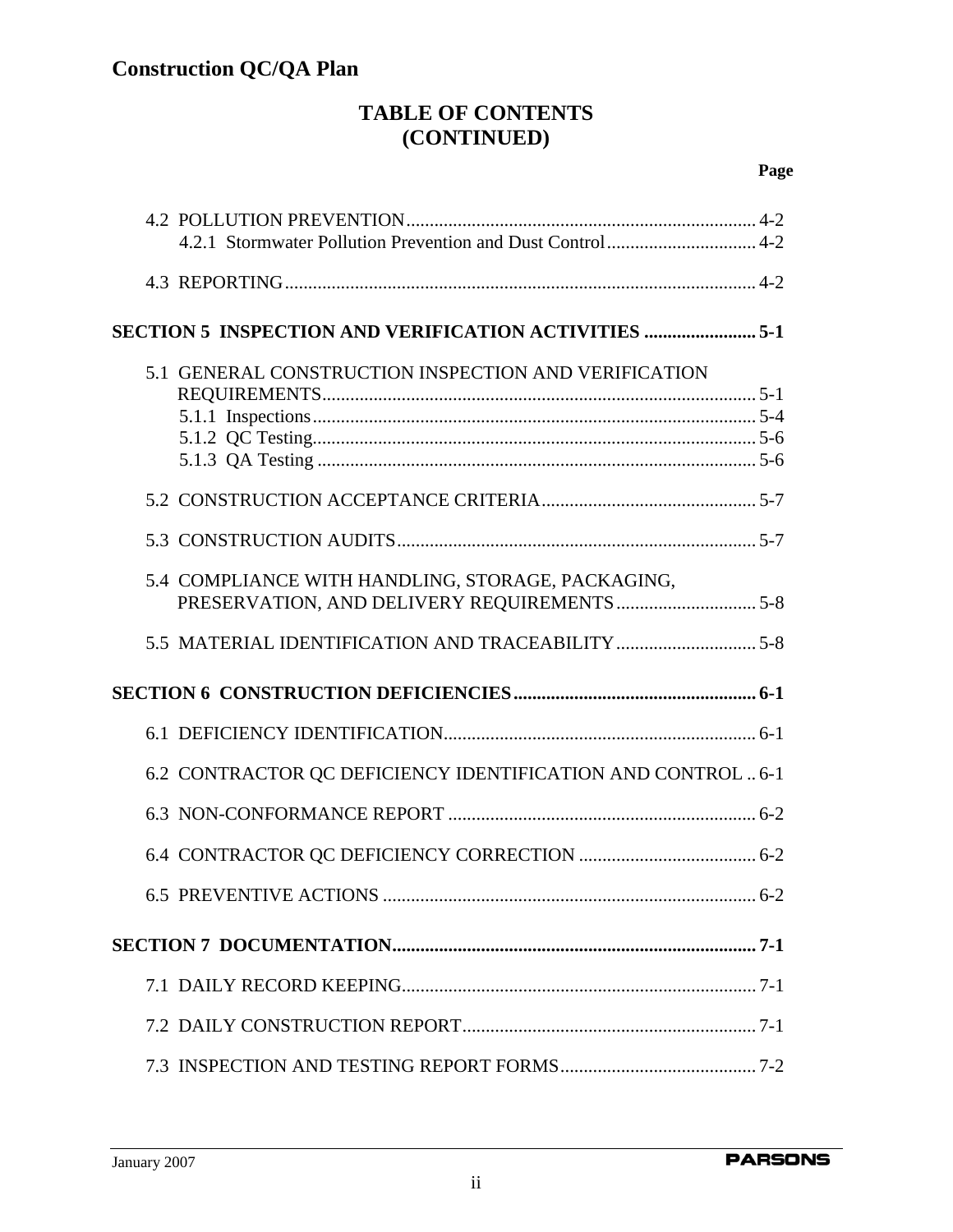### **TABLE OF CONTENTS** (CONTINUED)

#### Page

### **LIST OF TABLES**

### **LIST OF FIGURES**

Figure 2.1 Construction Quality Control/Quality Assurance Organization..................... 2-7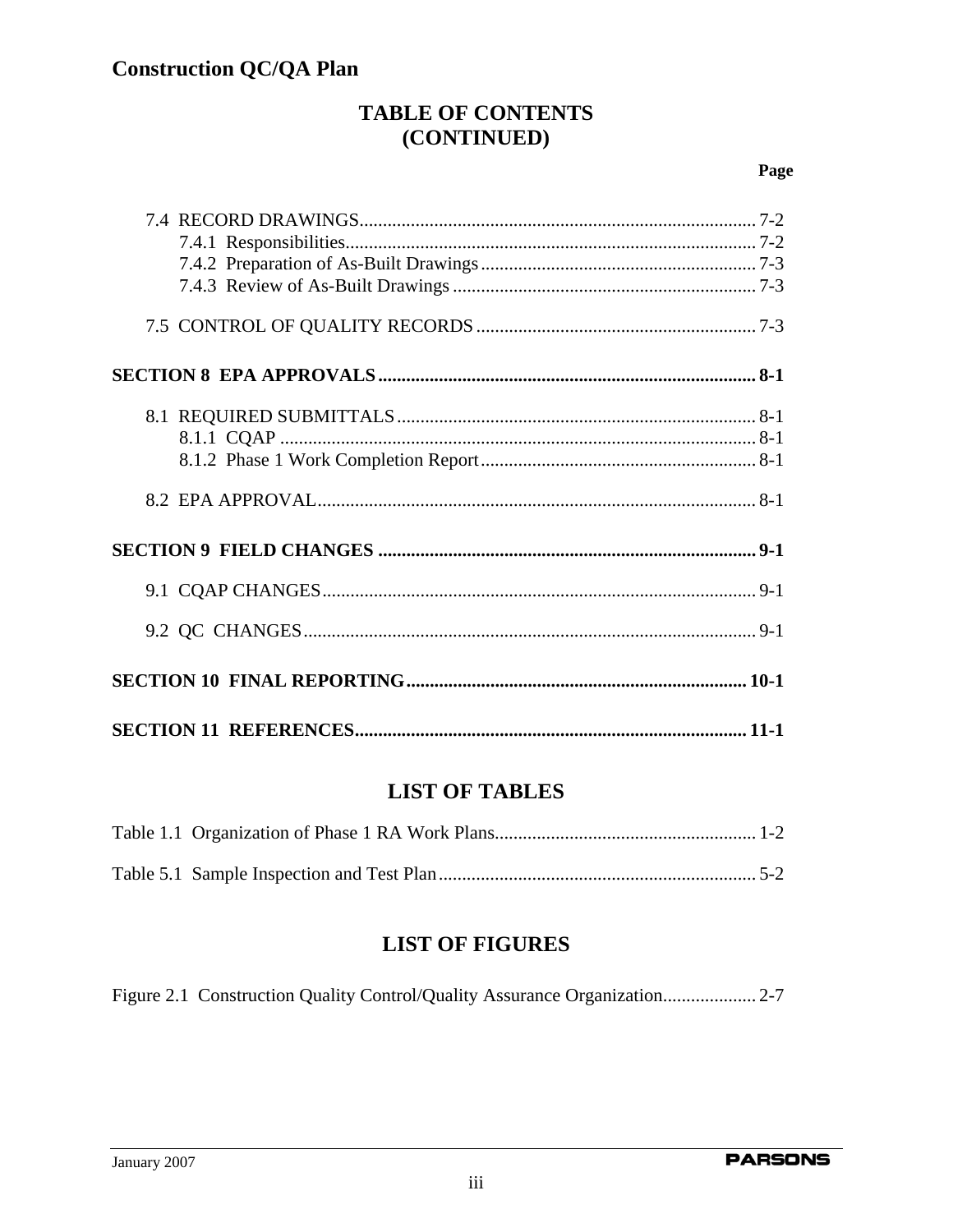### **TABLE OF CONTENTS (CONTINUED)**

### **LIST OF ATTACHMENTS**

#### **ATTACHMENT 1 CQAP STAFFING LIST AND RESUMES**

### **LIST OF APPENDICES**

**APPENDIX A SAMPLE QUALIFICATION TEST SCHEDULES APPENDIX B SAMPLE INSPECTION SCHEDULES APPENDIX C SAMPLE TESTING SCHEDULES APPENDIX D TYPICAL CONSTRUCTION FORMS**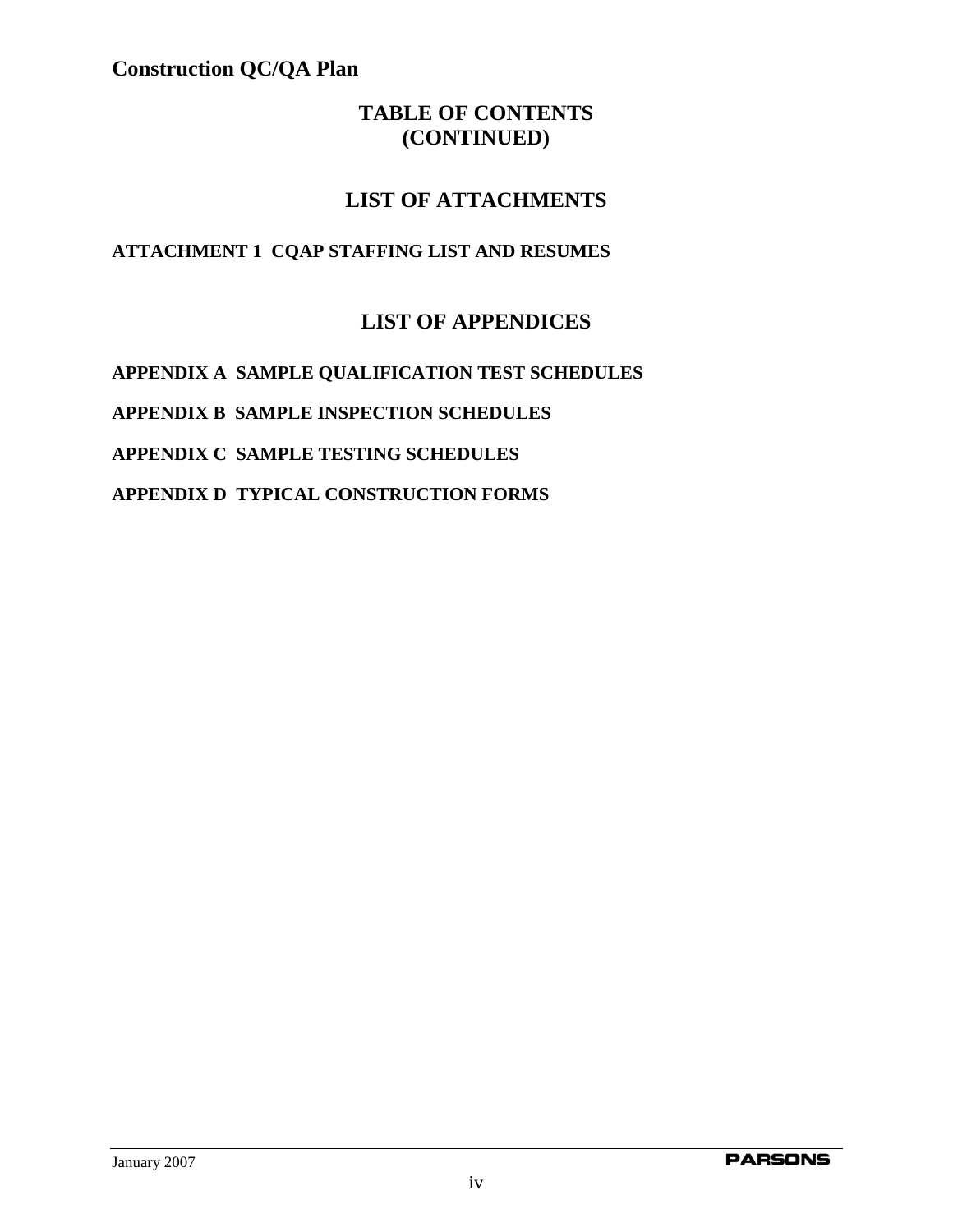# **ACRONYMS AND ABBREVIATIONS**

| <b>BBL</b>    | Blasland, Bouck and Lee, Inc.                                    |
|---------------|------------------------------------------------------------------|
| CD            | consent decree                                                   |
| CAD           | computer-aided design                                            |
| CM            | <b>Construction Manager</b>                                      |
| <b>CMP</b>    | construction management plan                                     |
| <b>CPR</b>    | Canadian Pacific Railway                                         |
| <b>CQA</b>    | construction quality assurance                                   |
| <b>CQAO</b>   | construction quality assurance officer                           |
| <b>CQAP</b>   | construction quality control / quality assurance plan            |
| <b>CQCP</b>   | contractor quality control plan                                  |
| <b>EIT</b>    | <b>Engineer</b> in Training                                      |
| <b>EPA</b>    | United States Environmental Protection Agency                    |
| <b>FDR</b>    | final design report                                              |
| FE            | senior field engineer                                            |
| FI            | CM field inspector                                               |
| <b>FSWC</b>   | Facility Site Work Construction (Contract 1 and Contract 2)      |
| <b>GE</b>     | <b>General Electric Company</b>                                  |
| <b>GPS</b>    | geosynchronous positioning system                                |
| <b>HASP</b>   | health and safety plan                                           |
| <b>HDR</b>    | HDR Engineering, Inc.                                            |
| <b>IFC</b>    | issue for construction                                           |
| <b>MPA</b>    | mass per unit area                                               |
| <b>NCR</b>    | noncompliance report                                             |
| <b>NICET</b>  | National Institute for Certification in Engineering Technologies |
| <b>NYSDEC</b> | New York State Department of Environmental Conservation          |
| O&M           | operation and maintenance                                        |
| Parsons       | Parsons Engineering of New York, Inc.                            |
| <b>PCBs</b>   | polychlorinated biphenyls                                        |
| PE            | Professional Engineer                                            |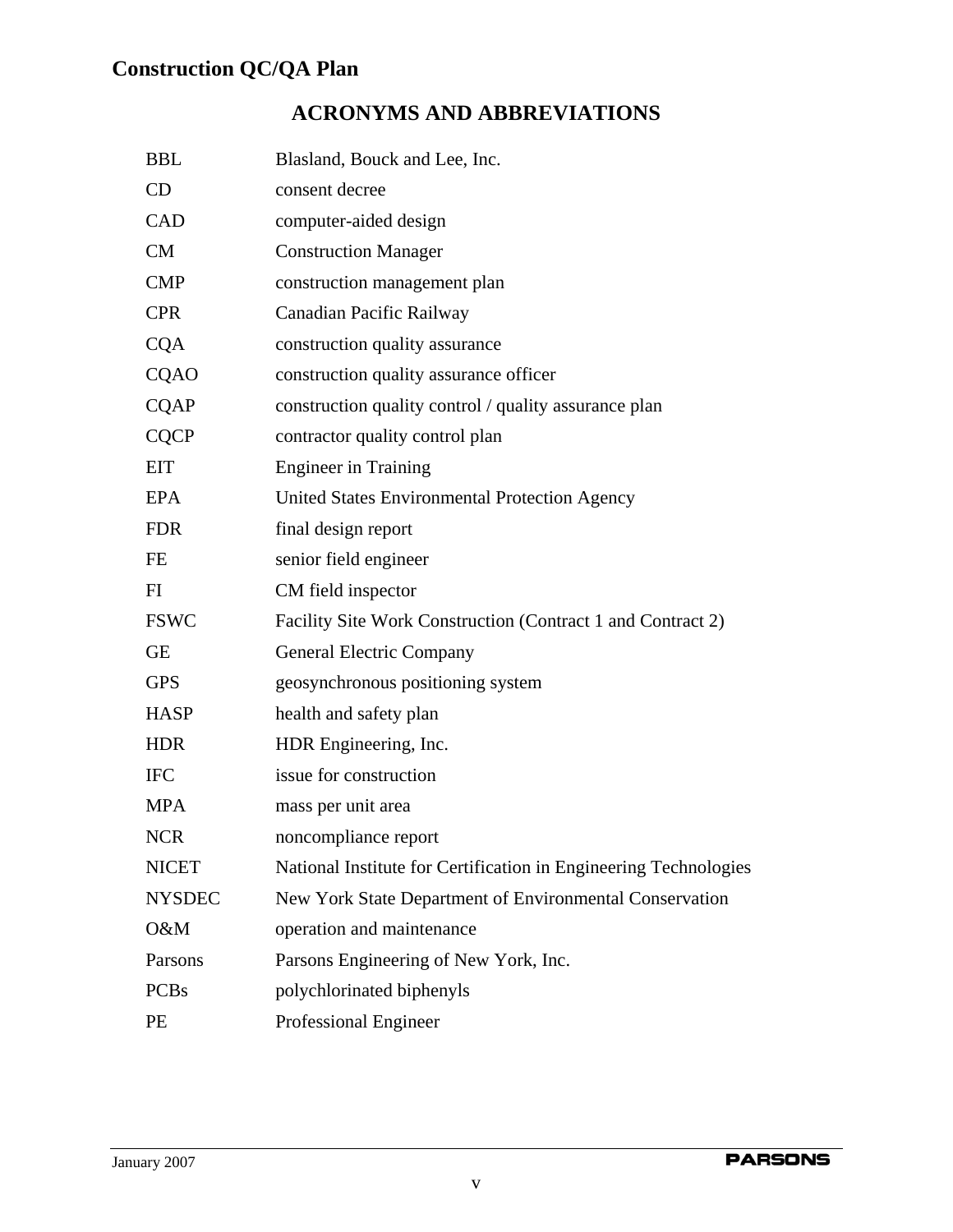#### Acronyms and Abbreviations (continued)

| PEI           | Process Equipment Installation (Contract 3a)                                                 |
|---------------|----------------------------------------------------------------------------------------------|
| <b>PSCP</b>   | performance standards compliance plan                                                        |
| QA            | quality assurance                                                                            |
| QC            | quality control                                                                              |
| <b>QCM</b>    | quality control systems manager                                                              |
| <b>QMP</b>    | quality management plan                                                                      |
| <b>QMS</b>    | quality management system                                                                    |
| QoLPS         | quality of life performance standards                                                        |
| <b>RA</b>     | remedial action                                                                              |
| <b>RACD</b>   | remedial action consent decree                                                               |
| <b>RAHASP</b> | remedial action health and safety plan                                                       |
| <b>RAWP</b>   | remedial action work plan                                                                    |
| <b>RD AOC</b> | Administrative Order on Consent for Hudson River Remedial Design and<br><b>Cost Recovery</b> |
| <b>RM</b>     | river mile                                                                                   |
| <b>ROD</b>    | record of decision                                                                           |
| Site          | <b>Hudson River Sediment Remediation Site</b>                                                |
| <b>SM</b>     | Site Manager                                                                                 |
| <b>SOW</b>    | scope of work                                                                                |
| <b>SWPPP</b>  | stormwater pollution prevention plan                                                         |
| <b>SPCCP</b>  | spill prevention, control, and countermeasure plan                                           |
| <b>TID</b>    | <b>Thompson Island Dam</b>                                                                   |
|               |                                                                                              |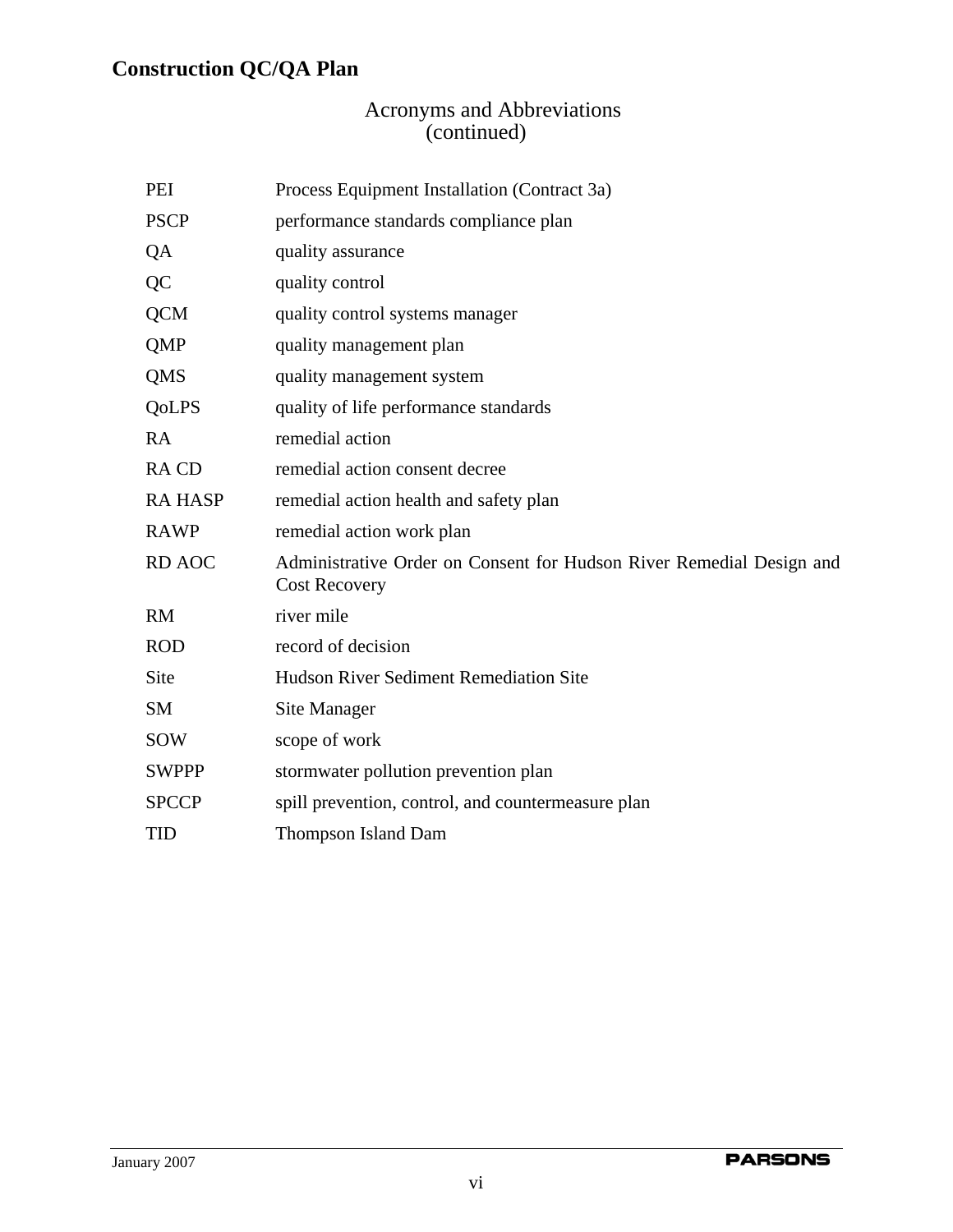### **SECTION 1**

### **INTRODUCTION**

The United States Environmental Protection Agency (EPA) issued a Superfund Record of Decision (ROD) on February 1, 2002 (EPA, 2002) calling for, among other things, the dredging and disposal of certain sediments from the Upper Hudson River containing polychlorinated biphenyls (PCBs). On August 18, 2003, the General Electric Company (GE) and EPA entered into an Administrative Order on Consent for Hudson River Remedial Design and Cost Recovery (RD AOC) (Index No. CERCLA-02-2003- 2027) (EPA/GE, 2003), under which GE agreed to design the remedy outlined in the ROD.

On October 6, 2005, the Consent Decree (CD) for the remedial action (RA) in the Upper Hudson River (Civil Action 1:05-CV-1270) was filed in Federal Court. After an extensive public review and comment period, the court approved and entered the CD as a final judgment on November 2, 2006, when it went into effect (EPA/GE, 2005).

GE prepared the Phase 1 Final Design Report (FDR) (BBL, 2006) and submitted it to EPA on March 21, 2006. On May 31, 2006, EPA approved the portion of the FDR that included the facility site work construction (Contract 1) and rail yard construction (Contract 2). However, EPA has not yet approved the designs for the access road and the work support marina.

Included as Appendix B to the CD is the *Statement of Work for Remedial Action and Operations, Maintenance and Monitoring* (SOW) which sets forth a number of requirements for implementing the remedial action set forth in the ROD. Section 2.1.2 of the SOW requires that a Construction Quality Control / Quality Assurance Plan (CQAP) be provided to EPA for review and approval. This document is being submitted to satisfy that requirement.

#### **1.1 PROJECT SETTING**

The Upper Hudson River is defined as the section of river from the Fenimore Bridge in Hudson Falls to the Federal Dam at Troy, New York. The ROD calls for, among other things, a remedial action to remove and dispose of sediments from the Upper Hudson River. Sediments to be removed are defined based on the PCB mass per unit area (MPA) and surface concentration or characteristic criteria (EPA, 2002).

EPA defined three sections of the Upper Hudson River for the sediment remediation activities outlined in the 2002 ROD:

• River Section 1: Former location of Fort Edward Dam to Thompson Island Dam (TID) (from river mile [RM] 194.8 to RM 188.5; approximately 6.3 river miles);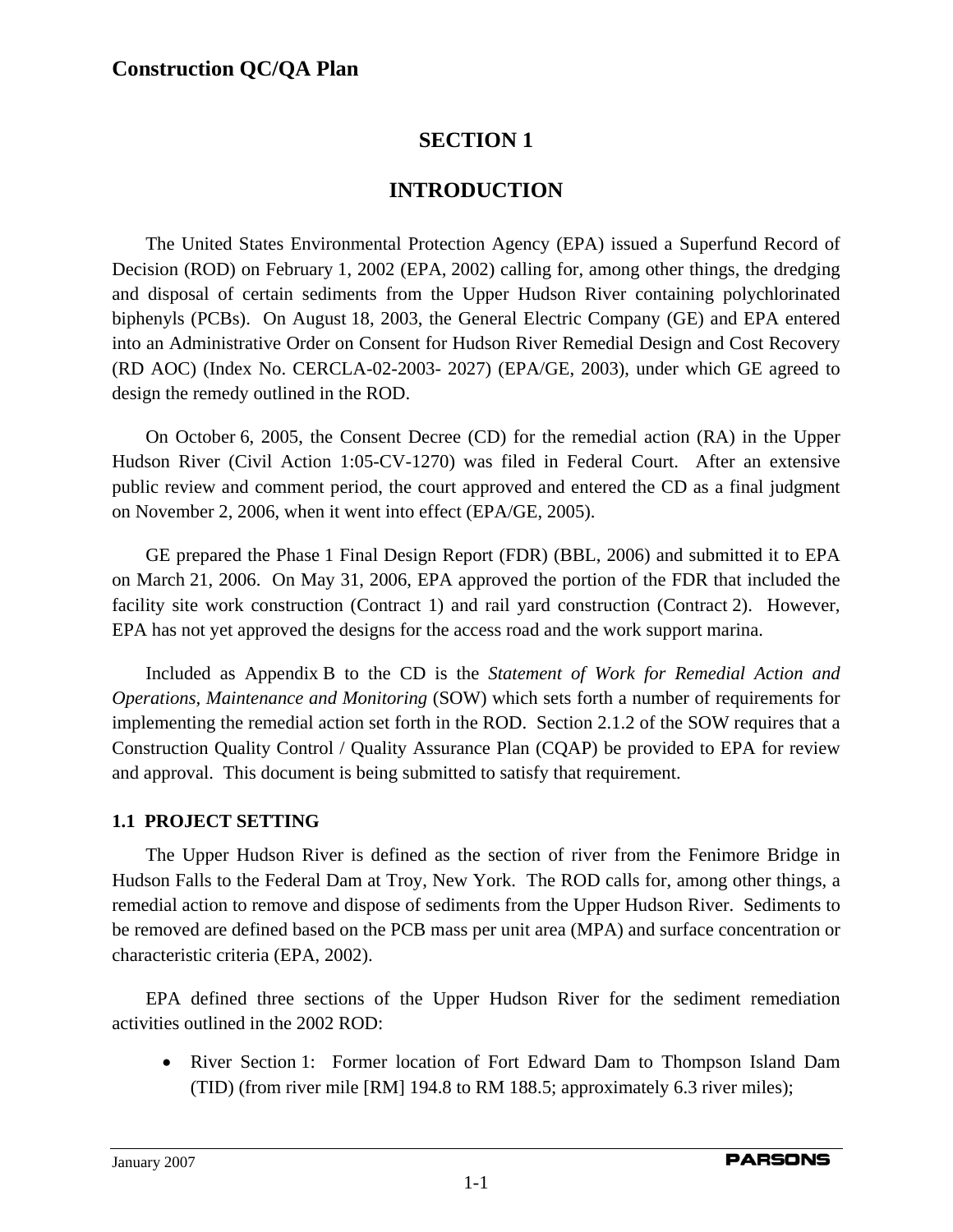- River Section 2: TID to Northumberland Dam (from RM 188.5 to RM 183.4; approximately 5.1 river miles); and
- River Section 3: Northumberland Dam to the Federal Dam at Troy (from RM 183.4 to RM 153.9; approximately 29.5 river miles).

The remedial action is to be conducted in two phases, designated Phase 1 and Phase 2. Phase 1 is defined as the first year of dredging and will be completed in a portion of River Section 1. Phase 1 also includes preparation of the land-based sediment processing facility. Phase 2 covers the remaining dredging in the three river sections.

#### **1.2 PHASE 1 CONTRACTS DESCRIPTION**

The project scope for Phase 1 activities will be conducted under at least seven separate contracts (excluding the rail transport and disposal contracts as well as agreements with the originating rail carrier for infrastructure improvements) and three separate Remedial Action Work Plans (RAWPs). The contracts and RAWPs are described below and summarized in Table 1-1. The table also includes the relationship of construction quality assurance (QA), quality control (QC) and health and safety to other Phase 1 activities.

| <b>Phase 1 Contract</b><br><b>Packages</b>                                  | <b>Remedial Action</b><br><b>Work Plans</b>                                                       | <b>Construction Quality</b><br><b>Assurance Plans</b>                   | <b>Remedial Action Health</b><br>and Safety Plan |
|-----------------------------------------------------------------------------|---------------------------------------------------------------------------------------------------|-------------------------------------------------------------------------|--------------------------------------------------|
| Contract $1 -$ Facility<br>Site Work<br>Construction<br>Contract $2 -$ Rail | <b>RA Work Plan #1</b><br>Phase 1 Facility Site Work<br>Construction                              | <b>Construction Quality</b><br>Control/Quality<br><b>Assurance Plan</b> | One umbrella<br>RA Health and Safety Plan        |
| <b>Yard Construction</b>                                                    |                                                                                                   |                                                                         |                                                  |
| Contract $3A -$<br>Processing Facility<br>Construction                      | RA Work Plan #2<br>Phase 1 Processing<br>Equipment Installation and<br><b>Remaining Site Work</b> |                                                                         |                                                  |
| Contract $3B -$<br>Processing Facility<br>Operation                         | RA Work Plan #3<br>Phase 1 Dredging and<br><b>Facility Operations</b>                             | Dredging<br><b>Construction Quality</b><br>Control/Quality              |                                                  |
| Contract $4$ – Dredging<br>Operations                                       |                                                                                                   | <b>Assurance Plan</b>                                                   |                                                  |
| Contract 5 – Habitat<br>Construction                                        |                                                                                                   |                                                                         |                                                  |
| Contract 6 - Rail<br><b>Yard Operations</b>                                 |                                                                                                   |                                                                         |                                                  |

**Table 1-1. Organization of Phase 1 RA Work Plans** 

The activities to be performed under Contract 1 (Facility Site Work Construction) and Contract 2 (Rail Yard Construction) are presented in detail in Sections 2 through 7 of RAWP #1,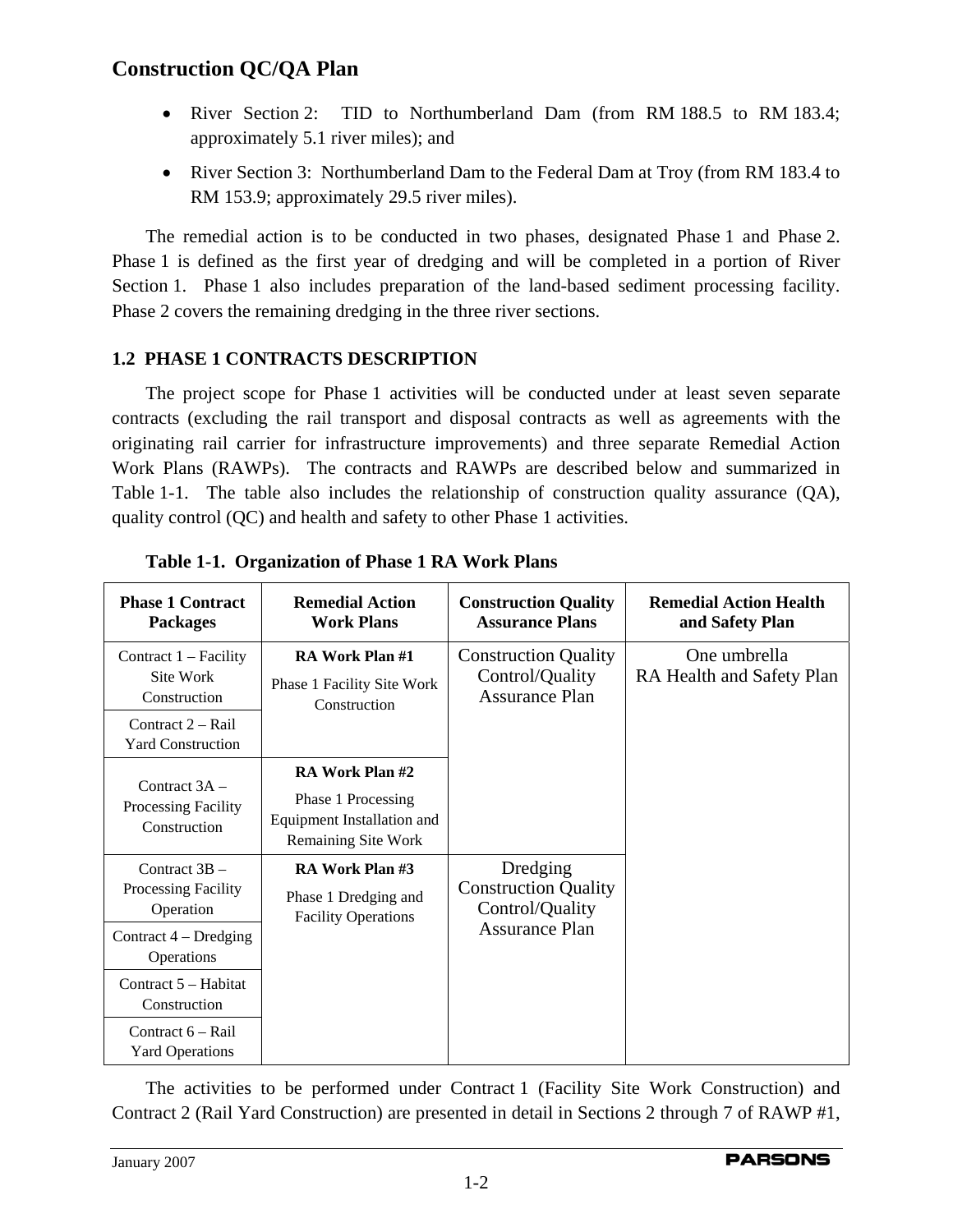*Remedial Action Work Plan for Phase 1 Facility Site Work Construction* (Parsons, 2007). These activities include the following:

- Contract 1 Facility Site Work Construction includes general civil work, such as grading, placement and compaction of fill and paving. Other work activities include wharf area construction, access road construction, river mooring installation and construction of a support marina.
- Contract 2 Rail Yard Construction includes rail construction on the processing facility site property, and within the right-of-way of the commercial rail carrier, and rail yard facilities work.

The activities to be performed under Contract 3A – Processing Equipment Installation will be described in RAWP #2, *Remedial Action Work Plan for Phase 1 Processing Equipment Installation and Remaining Site Work*. RAWP #2 covers the remaining site work, such as processing facility buildings, and the installation of process equipment, piping, electrical, instrumentation, communications, and the commissioning of the systems.

The scope of work under Contract 3B, Contract 4, Contract 5, and Contract 6 will be addressed in RAWP #3, *Remedial Action Work Plan* – *Phase 1 Dredging and Processing Facility Operations*. Briefly, RAWP #3 covers the following:

- Contract 3B Processing Facility Operations, including barge offloading, coarse material separation, sediment dewatering, water treatment (process and stormwater), stormwater management, and staging area management and maintenance. In the off season (when the Champlain Canal is closed), the contractor will winterize the processing facility and operate and maintain the stormwater collection and treatment system.
- Contract 4 Dredging Operations, including resuspension containment system installation, debris removal, the performance of inventory and residual dredging operations and the transport of loaded sediment barges to the off-loading wharf at the processing facility. After dredging is completed in an area, the contractor will place appropriate backfill, cap, or shoreline stabilization structures.
- Contract 5 Habitat Construction, including the supply and planting of subaquatic vegetation in certain dredged areas pursuant to habitat reconstruction plans.
- Contract 6 Rail Yard Operations, including all activities required to operate and maintain the rail yard. This primarily will involve the loading of debris, coarse material and dewatered sediment into empty rail cars, setting up of outbound loaded trains, and receiving of inbound empty trains.

#### **1.3 QUALITY PROGRAM OVERVIEW**

GE's approach to management of the quality of the RA implementation includes a combination of quality control by the contractor and quality assurance by the Construction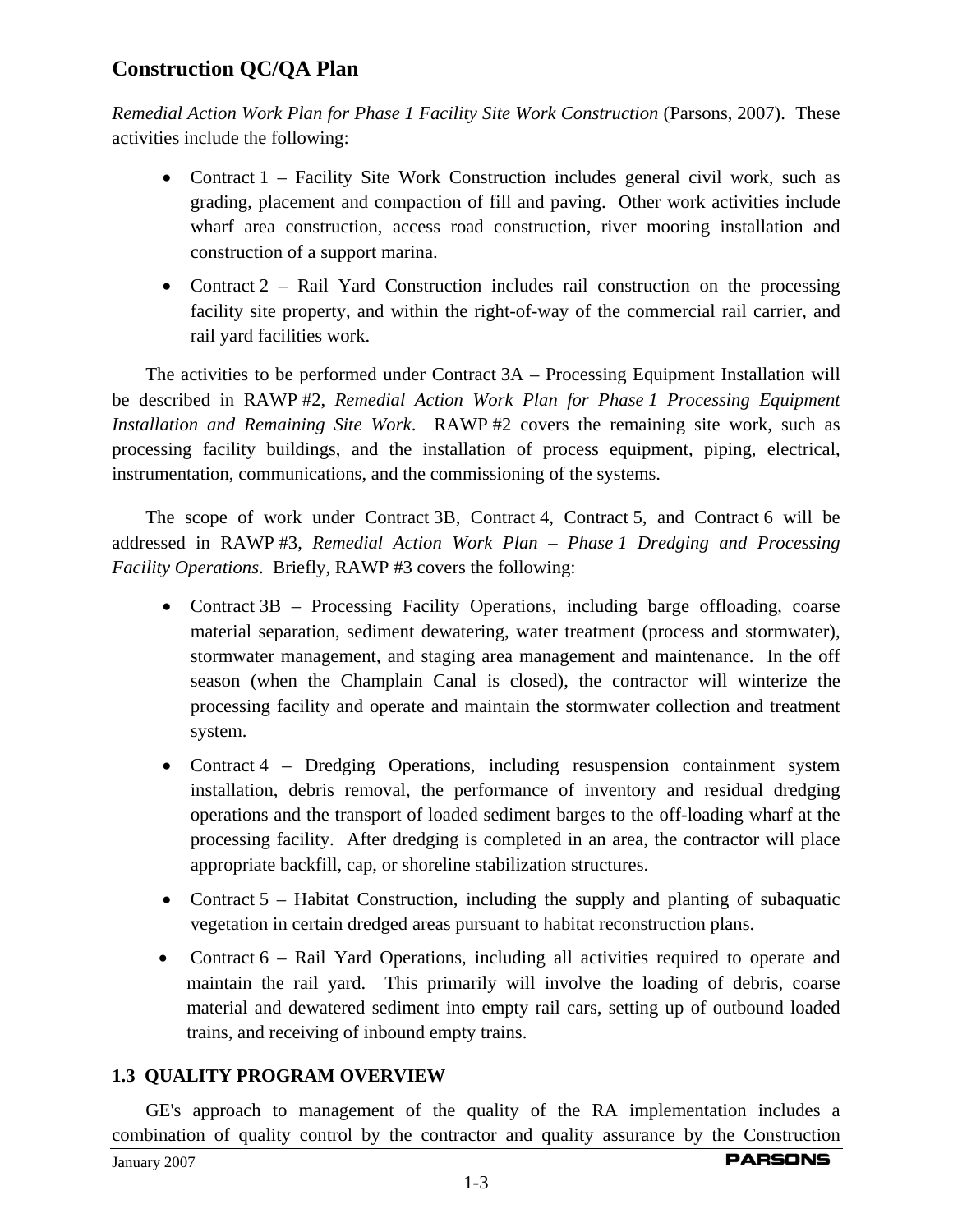Manager. The CQAP details the systems and controls that GE has put in place so that the quality of the project will meet the requirements specified in the Phase 1 FDR. GE provides definition and overall management of the quality approach to be followed by its contractors and consultants. The quality of the RA implementation will be ensured through an integrated system of quality assurance performed by the Construction Manager and quality control provided by the contractors. GE's Construction Manager is responsible for the day-to-day coordination of quality assurance and quality control measures in the field.

This *Construction Quality Control/Quality Assurance Plan* (CQAP) is a companion document to RAWP #1 and RAWP #2. It establishes:

- project procedures and general responsibilities for the quality assurance and quality control (QC/QA) program; and
- protocols to ensure that the Phase 1 Facility Site Work Construction (FSWC) and Process Equipment Installation (PEI) will be executed in accordance with the relevant portions of the Phase 1 FDR.

This CQAP has been developed in accordance with Section 2.1.2 of the SOW.

The contractors are responsible for constructing the work in accordance with the plans and specifications. Each contractor is also responsible for controlling the quality of its work to meet contract plans, specifications, and related requirements. The contractor's QC is the systematic implementation of a program of inspections, tests, and production controls to attain the required standards of quality and to preclude problems resulting from noncompliance. Pursuant to Technical Specification Section 01400 Quality Requirements, each contractor will establish an independent QC program and write a Contractor Quality Control Plan (CQCP). The CQCP must provide for tests and inspections pursuant to various technical specifications. It will define procedures to ensure that activities affecting quality are properly documented and accomplished in accordance with contract documents; written instructions; and industry standards, codes and procedures. Furthermore, the CQCP will define methods for ensuring that activities affecting quality will be accomplished under controlled conditions.

Independently of the contractors, the construction manager (CM) will provide QA through daily monitoring and scheduled inspections to verify the effectiveness of the contractor's QC program and assure that the quality and contract requirements are met by the contractors. The CM assures that the contractor's QC is working effectively and that the resultant construction complies with the quality requirements established by the contract.

The objectives of this CQAP are to:

• Describe the quality program and organization to be implemented so that the project is constructed in accordance with the contract requirements and industry standards;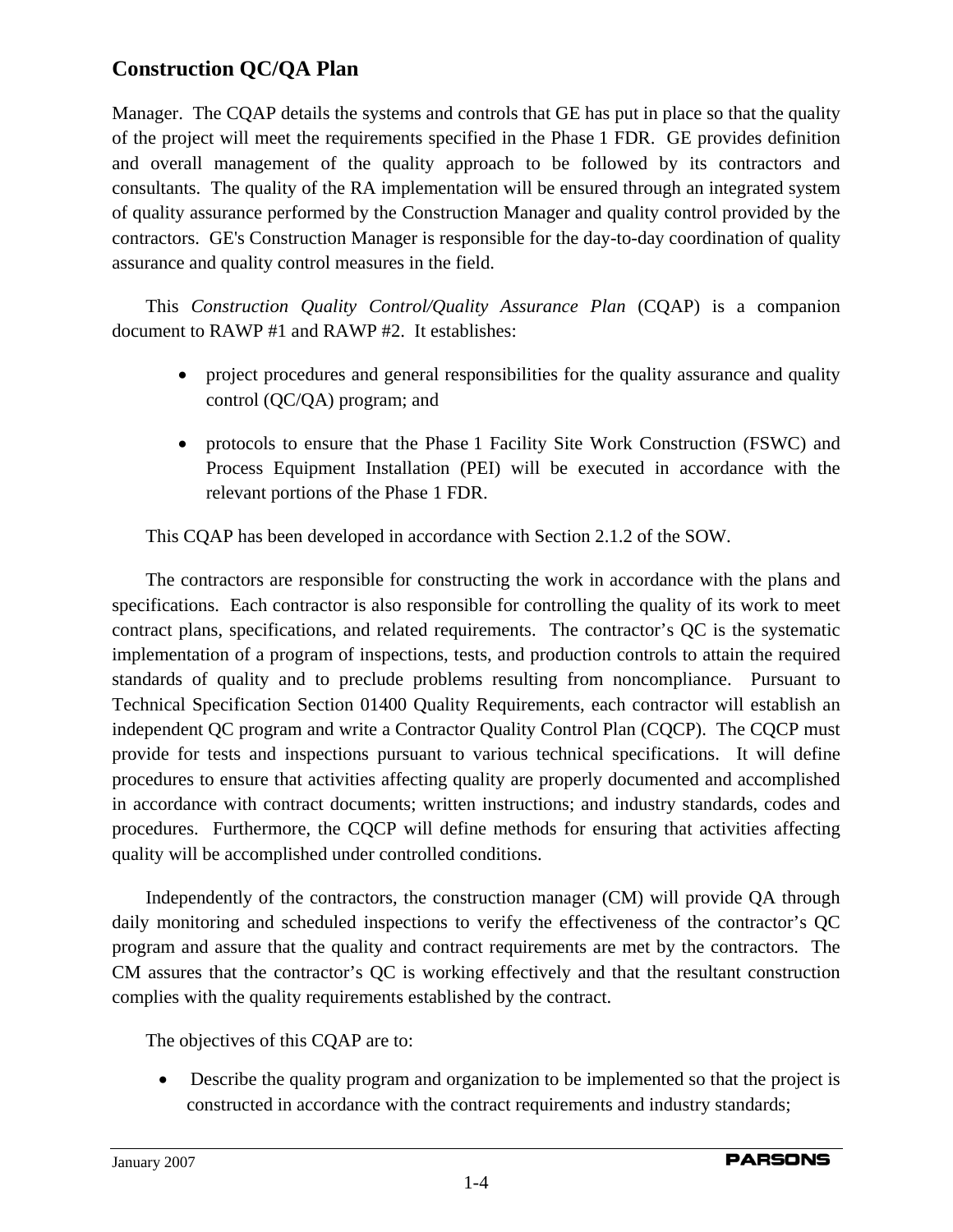- Describe guidelines for inspection and documentation of construction activities;
- Provide reasonable assurance that the completed work will meet or exceed the requirements of the construction drawings and specifications; and
- Describe how any unexpected changes or conditions that could affect the construction quality will be detected, documented, and addressed during construction.

### **1.4 QUALITY MANAGEMENT PLAN**

Parsons Engineering of New York, Inc. (Parsons) has been retained to provide construction management services for this project. As GE's managing contractor, Parsons will carry out work on this project in accordance with the *Parsons Quality Management Plan (QMP)*  (Parsons, 2005), which was submitted to EPA on November 1, 2005.

#### **1.5 CQAP ORGANIZATION**

This CQAP is organized into eleven sections.

- **Section 1 Introduction:** describes the project setting, the Phase 1 contracts and related RAWPs, and the CQAP quality program overview.
- **Section 2 Project QC/QA Organization:** presents the organizations and key personnel involved in the construction of the RA, their responsibilities and authorities, the structure of the QC/QA organization and the minimum training and experience of the Construction Quality Assurance Officer (CQAO) and personnel.
- **Section 3 Submittals:** presents the procedures for processing submittals from Phase 1 contractors and vendors.
- **Section 4 Performance Monitoring Requirements**: addresses QC/QA for performance monitoring requirements applicable to Phase 1 FSWC and PEI.
- **Section 5 Inspection and Verification Activities:** provides procedures for tracking construction inspection and verification activities for the contract, construction acceptance criteria, and construction audits.
- **Section 6 Construction Deficiencies:** describes the procedures for tracking construction deficiencies from identification through acceptable corrective action.
- **Section 7 Documentation:** describes the procedures for the project documents that will be managed through a combination of a secure document filing and storage system and computerized Document Tracking System.
- **Section 8 EPA Approvals:** describes EPA approvals applicable to the Phase 1 FSWC and PEI QC/QA.
- **Section 9 Field Changes:** describes handling of quality plan changes to assure QC/QA objectives are met.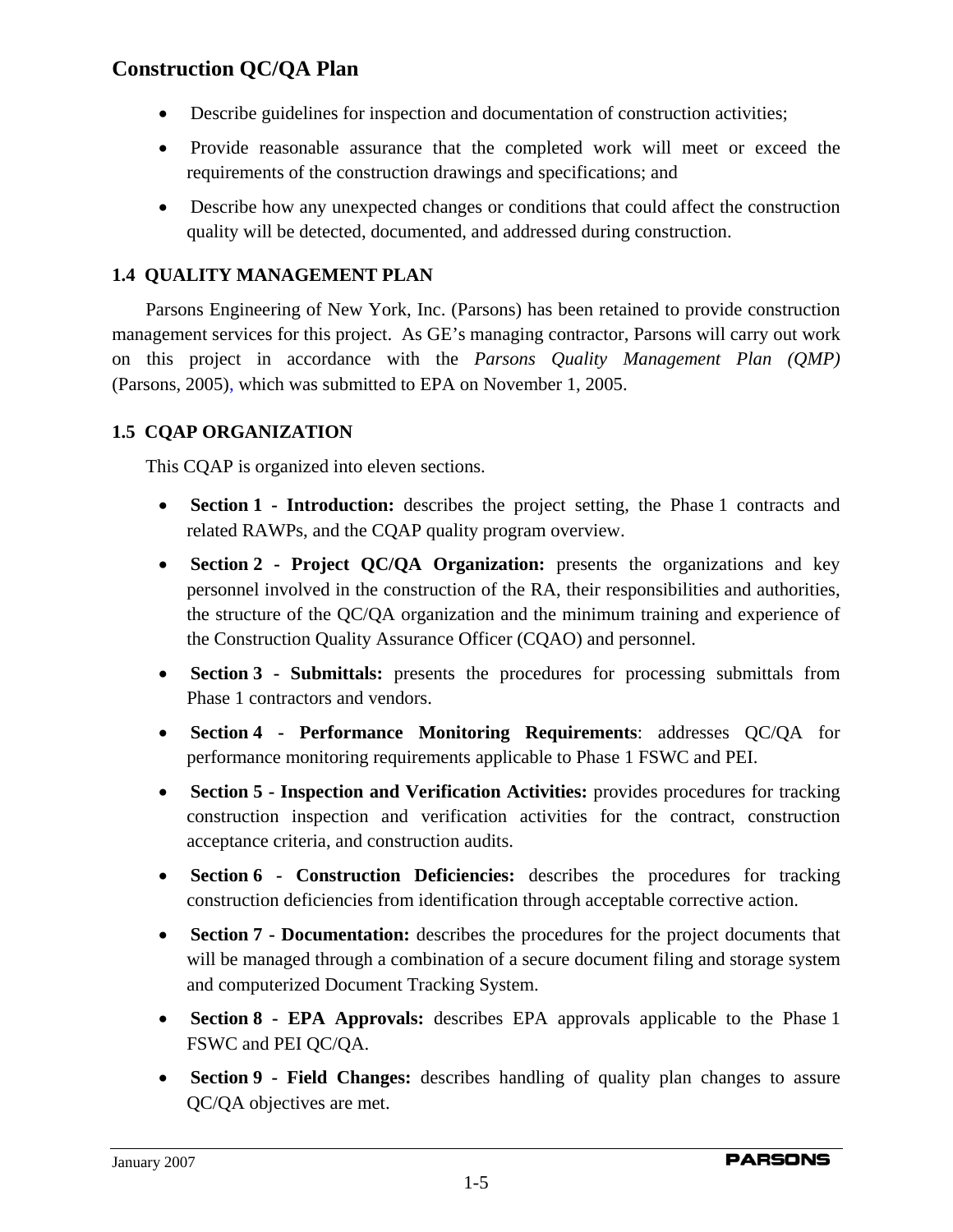- **Section 10 Final Reporting:** describes the QC/QA documentation for Phase 1 FSWC and PEI to be submitted to EPA in the Phase 1 Construction Completion Report.
- **Section 11 References:** provides bibliographic references to key documents referred to in the body of the plan.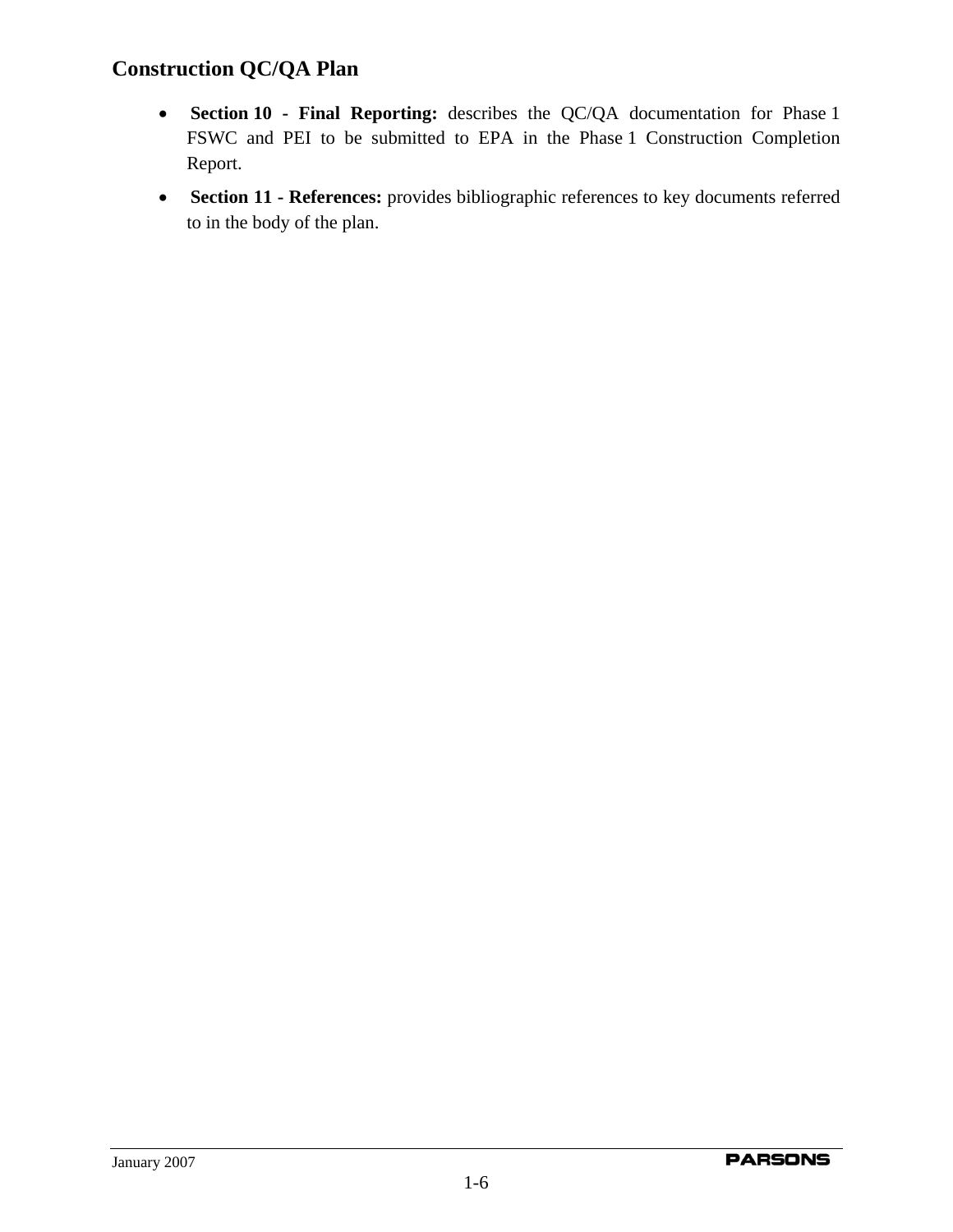### **SECTION 2**

### **PROJECT QC/QA ORGANIZATION**

This section presents the responsibilities and authorities of organizations and key personnel involved in the construction of the RA, the structure of the QC/QA organization, the minimum training and experience of the QC/QA personnel, and the QC/QA training given to all onsite workers.

#### **2.1 RESPONSIBILITIES AND AUTHORITIES OF ORGANIZATIONS**

The organizations involved in the Phase 1 FSWC and PEI and their QC/QA roles and responsibilities are as follows.

#### **2.1.1 Environmental Protection Agency**

EPA is the lead agency responsible for observing and monitoring the progress of the Phase 1 FSWC and PEI in accordance with the CD. As such, EPA exercises approval authority for this CQAP.

#### **2.1.2 General Electric Company**

GE is responsible for implementing the RA in accordance with the CD and for ensuring that its contractors and subcontractors perform RA construction in accordance with the CD.

The CQAP details the systems GE has put in place in order that its responsibilities to quality are met. GE is responsible for verifying that the CM it has retained effectively implements and manages the systems detailed in the CQAP. GE is also responsible for formal communications with and submittals to EPA.

#### **2.1.3 Engineer of Record**

The Engineer of Record is an independent, duly qualified, licensed design professional, retained directly by GE to provide design and engineering services in connection with the project. This definition includes all subcontractors to the Engineer of Record.

Blasland, Bouck and Lee, Inc. (BBL) is the Engineer of Record for Phase 1 except for the rail yard. HDR Engineering, Inc. (HDR) is the Engineer of Record for the rail yard. BBL and HDR provide submittal review and resolution of design issues as they arise during construction.

#### **2.1.4 Construction Manager**

The CM is a duly qualified entity retained by GE to provide professional construction management and related services in connection with the project. The CM is responsible for implementation of this CQAP. The CM will manage construction contractors on behalf of GE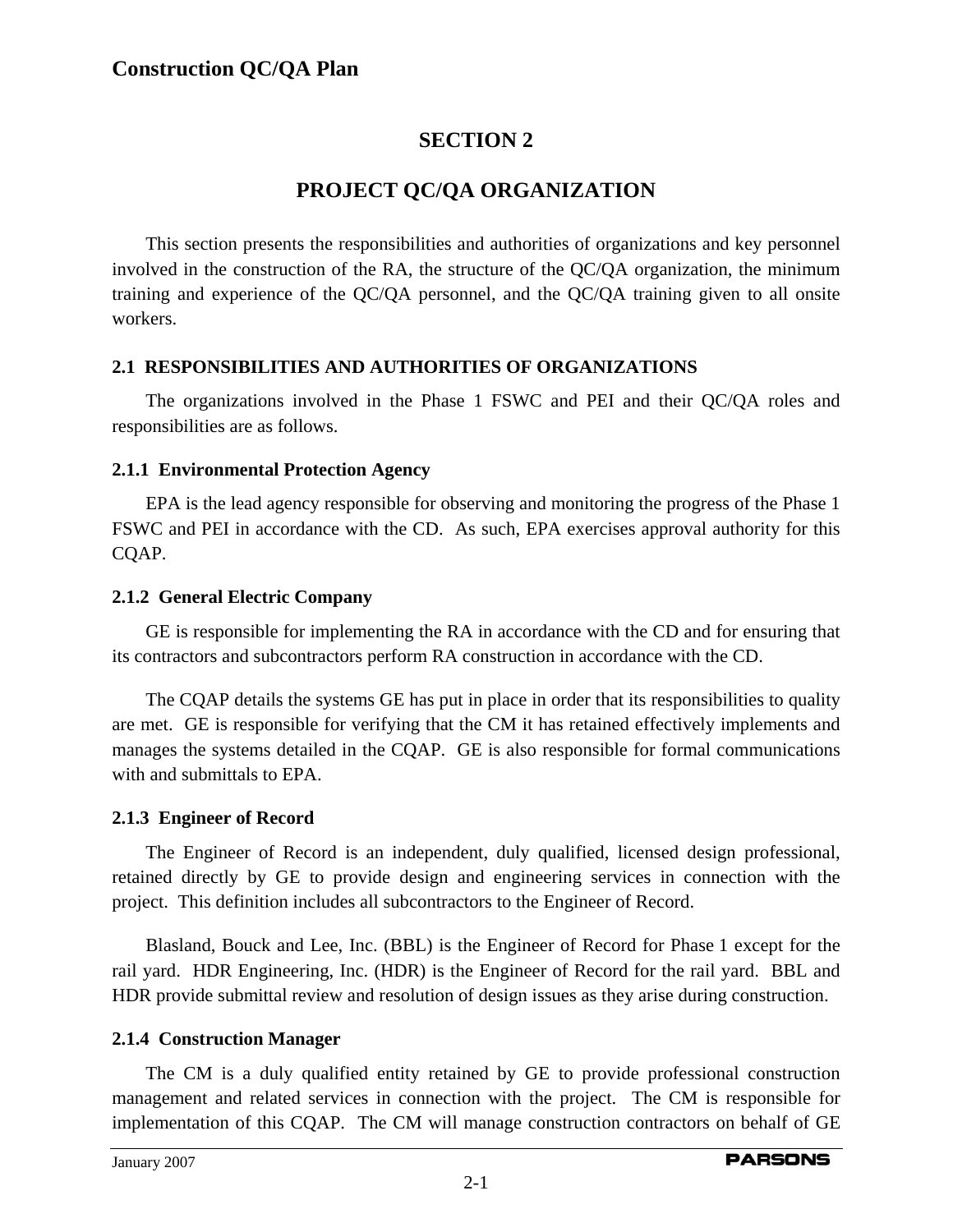and serve as the primary point of contact with the contractors for all communications to and from the contractors. The CM will provide Quality Assurance and monitor the day-by-day construction quality control activities performed by construction contractors to verify compliance with the contract plans and specifications. The CM will also manage, coordinate, and administer all QC/QA activities and requirements, including those of subcontractors to the CM. Additionally, the CM may be assigned management of any third party QA inspection and testing firms retained by GE.

#### **2.1.5 Construction Contractors**

The construction contractors are retained by GE to provide the labor, materials and equipment required to construct the project in accordance with the contract documents. Construction contractors are responsible for the quality control of their constructed work product as well as the necessary inspections and tests required to ensure that their work complies with the contract documents. They exercise authority over their workforce, including QC personnel and their third-party QC support services.

Pursuant to Specifications Section 01450, each contractor will submit a QC organization chart developed to show all QC personnel and how these personnel integrate with other management, production and construction functions and personnel. All QC staff members are subject to acceptance by GE. The requirements for the QC organization include a QC Systems Manager and a sufficient number of additional qualified personnel to ensure contract compliance. The contractor is to provide a QC organization that is represented on the site at all times during progress of the work and with authority to take any action necessary to ensure compliance with the contract.

#### **2.2 STRUCTURE OF QC/QA ORGANIZATION**

The QC and QA functions of the project organizations are functionally integrated although contractually separate. Figure 2.1 shows the functional structure of the project QC/QA team.

#### **2.3 RESPONSIBILITIES AND AUTHORITIES OF KEY PERSONNEL**

Key personnel involved in the Phase 1 FSWC and PEI and their QC/QA roles and responsibilities are described below in Section 2.3.1 and Section 2.3.2. Pursuant to the CD statement of work, names of QC/QA personnel assigned CQAP functions are to be communicated to EPA; these personnel are the CQAO and CM Field Inspectors. Since personnel assignments are subject to change over time, the CM will maintain a CQAP Staffing List of CQAP personnel assignments including each person's role and organization. This CQAP Staffing List is initially provided in Attachment 1 together with resumes of current CQAP personnel. When personnel changes occur, GE will provide an updated Attachment 1 to EPA.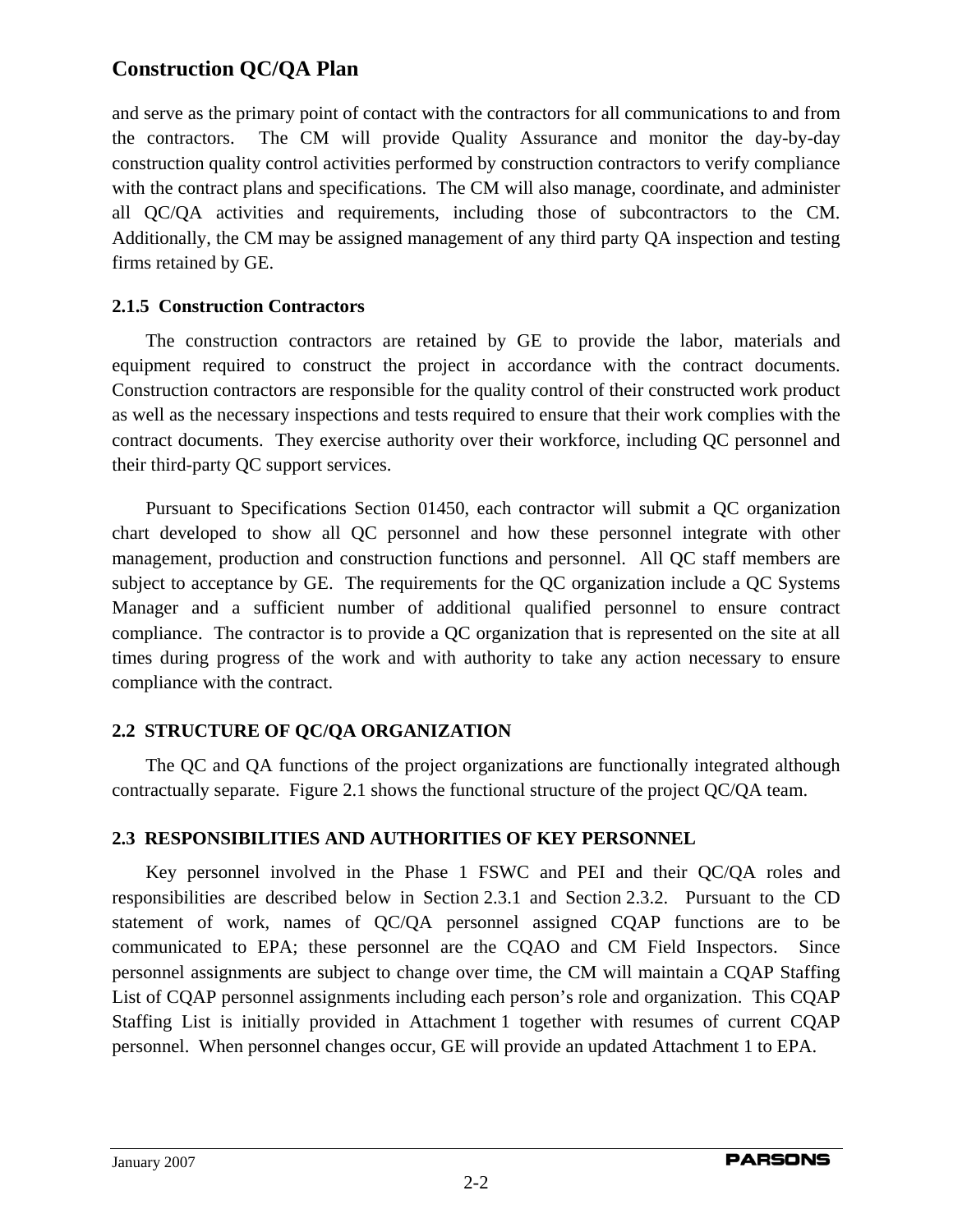#### **2.3.1 Construction Manager's Quality Assurance Personnel**

#### **Construction Manager**

The Construction Manager (CM) is the primary point of contact for GE on all construction management issues. The CM is responsible for the overall management of activities related to the construction program, including the implementation of the CQAP and the health and safety program. As such, the CM will work directly with GE to exercise approval authority over contractor submittals including the CQCP. The CQCP must include the names and qualifications of contractor's QC personnel pursuant to Section 2.3.2 below.

#### **Site Manager**

The Site Manager (SM) monitors and works with GE to approve each contractor's quality, and progress submittals to ensure that the project is meeting the contract requirements. The SM will manage the field implementation of the CQAP at the project sites under control of the senior field engineer (FE) and the Construction QA Officer.

#### **Construction Quality Assurance Officer**

The CQAO is a full-time employee of the CM. The CQAO should have a minimum of five years of experience in related construction and prior QA experience on a project of comparable size and scope to this project. Additional qualifications for the CQAO include one or more of the following requirements:

- P.E. with one year of related construction experience acceptable to GE.
- Engineer in Training (EIT) with two years of related construction experience acceptable to GE.
- Three years of related experience acceptable to GE with a Bachelor of Science Degree in civil engineering, civil engineering technology, or construction.
- Construction materials technician certified at Level III by National Institute for Certification in Engineering Technologies (NICET).

The CQAO reports directly to the CM. The CQAO will have full authority delegated by the CM and GE to institute actions necessary for the successful implementation of the QC/QA program to ensure compliance with the contract plans and technical specifications (including stop-work authority). The CQAO is assigned to the project full time.

The CQAO works with GE to administer and implement the CQAP. This includes controlling this CQAP, making revisions as necessary, and implementing systematic actions to ensure compliance with the plan. The CQAO coordinates activities with the SM to ensure that the FE, inspection staff, third party inspection and testing firms as well as contractor QC staff carry out the requirements of the CQAP.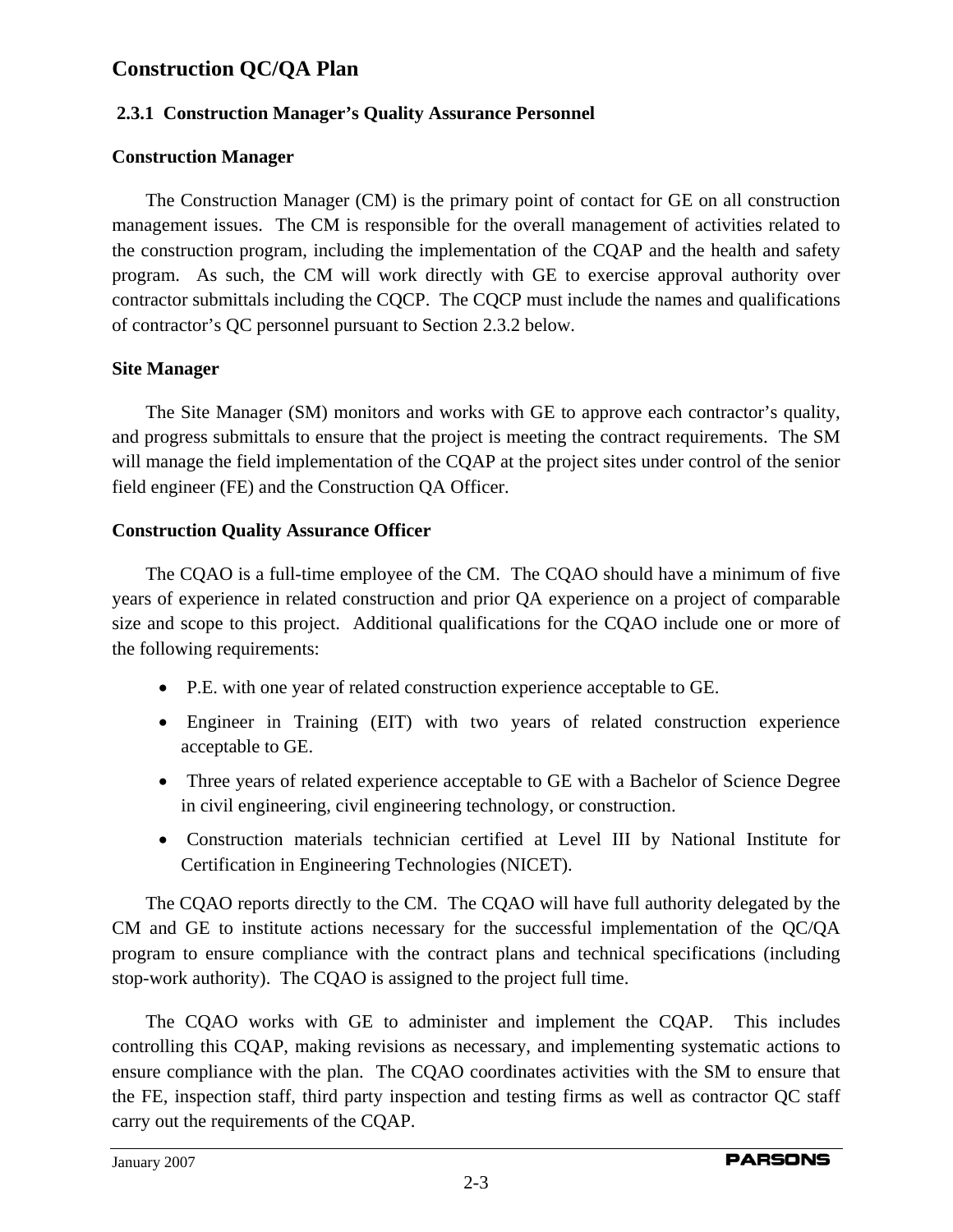The CQAO is supported by Parsons' QA Services. Parsons QA staff will provide expertise, on an as-needed or as-requested basis, in the investigation and handling of significant or unique quality issues.

The CQAO tracks and reports non-conformances to the CM, SM, and after notification to the CM, to contractor management and contractor QC staff. The CQAO also has full authority to obtain direct access to contractor QC files. Other CQAO responsibilities include:

- Reviewing contractor OC reports, tests, and inspection results;
- Facilitating the implementation of the four-phase inspection program and participating in the required inspections; and
- Ensuring that QA personnel conducting inspections are adequately trained and understand assignment limits and time frames.

#### **Senior Field Engineer**

The Senior Field Engineer (FE) administers the contract requirements, including the CQCP submittals by contractors, and assures that each contractor consistently conforms to its approved CQCP. The FE oversees inspection efforts, provides technical advice, and coordinates support from engineering support, administration, inspection services, safety, and other team members.

The FE coordinates resolution of unsatisfactory work items with contractors through final acceptance. The FE assures open noncompliance report (NCR) items are completed and accepted in a timely fashion. Acting in concert with GE, the SM and CQAO, the FE has the authority to require changes to the contractor's QC organization and plan as required to address apparent trends, to mitigate future NCRs and to obtain the quality specified in the contract documents.

The FE reviews QC and QA testing documentation with contractors, engineers, and inspectors. The FE also reviews plans and specifications for assigned projects and estimates the type and number of QA tests that should be accomplished for each specification section. The FE meets with third-party testing and inspection firms to review test requirements and coordinate testing and inspection services.

#### **Field Inspectors**

CM Field Inspectors (FIs) are responsible to the FE and support the FE's administration of the construction contracts. The FIs will hold a bachelors degree in engineering or construction and have three years experience in the type of work being performed on this project, or will have at least five years of related experience and will hold the construction materials technician certified at Level III by the NICET. Certification at an equivalent level by a state or nationally recognized organization will be acceptable in lieu of NICET certification. For inspection of the NY Route 196 intersection construction, QA inspectors must meet NICET Level II or higher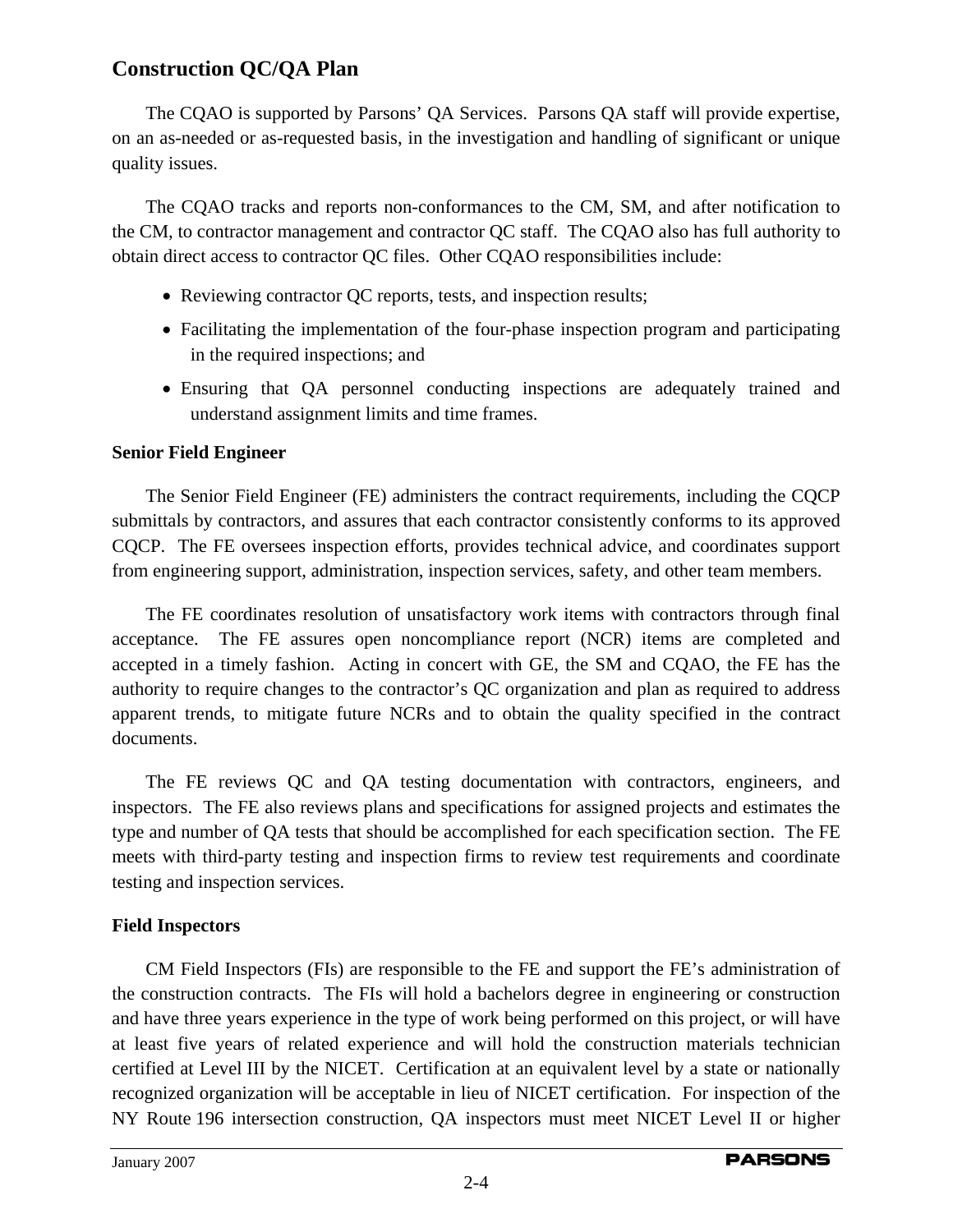certification in highway construction. Additional experience and training may be substituted for educational requirements, subject to GE's approval.

The FIs will monitor the day-to-day activities of the contractor. This includes ensuring that contractors comply with the plans and specifications, applicable building codes, good workmanship, and the QC requirements of the contract. As part of this effort, FIs will:

- conduct independent inspections to verify the quality of the work;
- participate in contractor four phase inspections;
- review test and inspection reports; and
- ensure that the required documentation is submitted.

The FIs must be alert to detecting, recording, and reporting any deviation from the contract documents, including calling any deficient item to the attention of the FE, the contractor's superintendent, and/or other representative. The FIs must keep accurate and detailed records of the contractor's performance and progress, delivery of materials, and other pertinent matters, including the daily inspection report.

#### **2.3.2 Contractor's Quality Control Personnel**

#### **QC Systems Manager**

The QC Systems Manager (QCM) is a full-time employee of the contractor, or a consultant engaged by the contractor. The QCM should have a minimum of five years of experience in related construction and prior QC experience on a project of comparable size and scope to the contractor's scope of work on this project. Additional qualifications for the QCM include at least one of the following requirements:

- PE with one year of related construction experience acceptable to the CM.
- EIT with two years of related construction experience acceptable to the CM.
- An individual with three years of related experience acceptable to the CM, with a Bachelor of Science Degree in civil engineering, civil engineering technology, or construction.
- Construction materials technician certified at Level III by the NICET.

The QCM will have full authority to institute any and all actions necessary for the successful implementation of the QC program to ensure compliance with the contract plans and technical specifications. The QCM shall report directly to a responsible officer of the construction contractor. The QCM is assigned to this project full time.

#### **QC Technicians**

The contractor QC Technicians perform the following functions: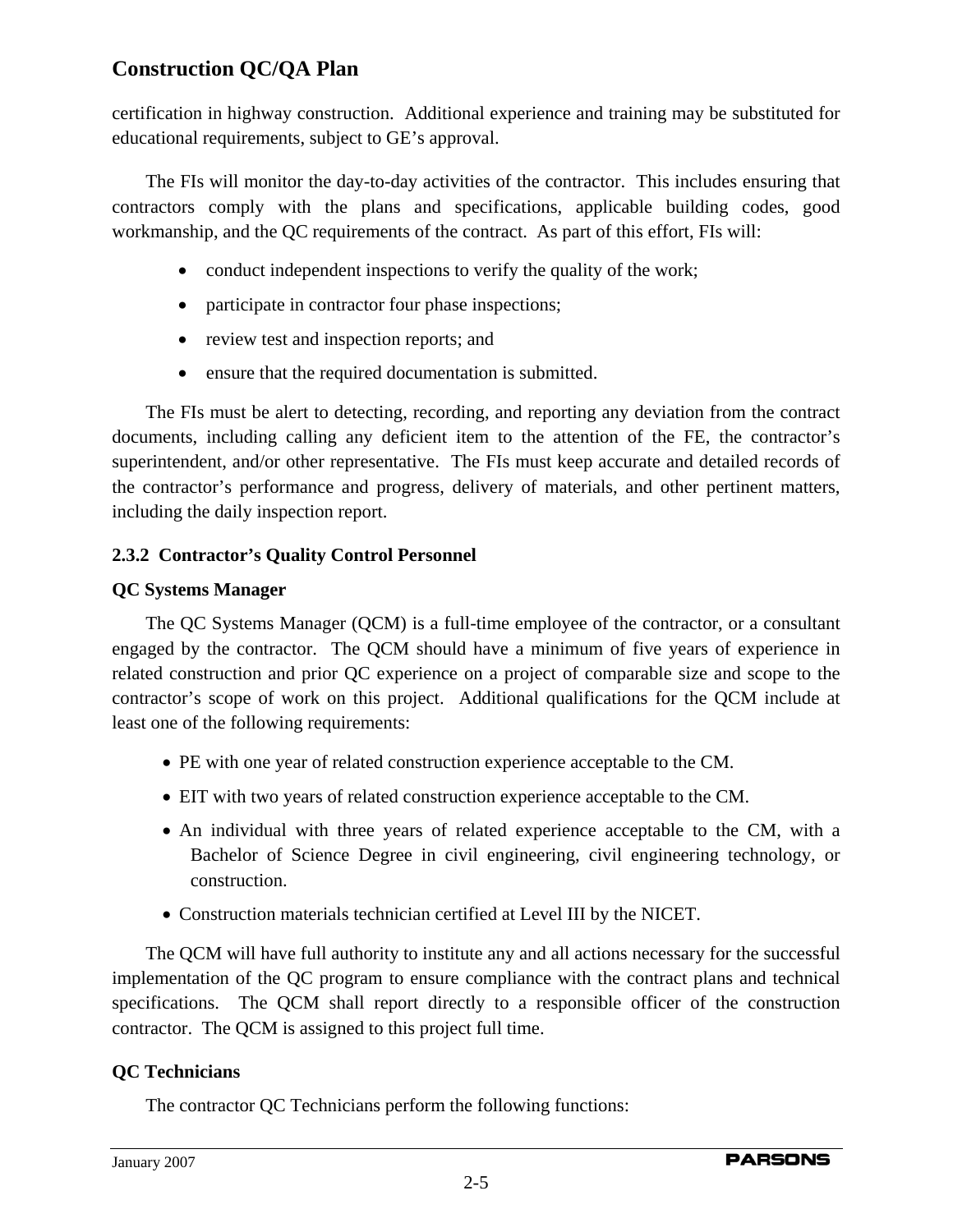- Inspect all materials, construction, plant, and equipment for conformance with the technical specifications; and
- Perform all QC tests as required by the technical specifications.

Contractor QC Technicians will be engineers, engineering technicians, or experienced craftsmen with qualifications in the appropriate field equivalent to NICET Level II or higher construction materials technician, and will have a minimum of two years of experience in their area of expertise. For inspection of the NY Route 196 intersection construction, QC inspectors must meet NICET Level II or higher certification in highway construction. Certification at an equivalent level by a state or nationally recognized organization will be acceptable in lieu of NICET certification. Additional experience and training may be substituted for educational requirements, subject to GE's approval.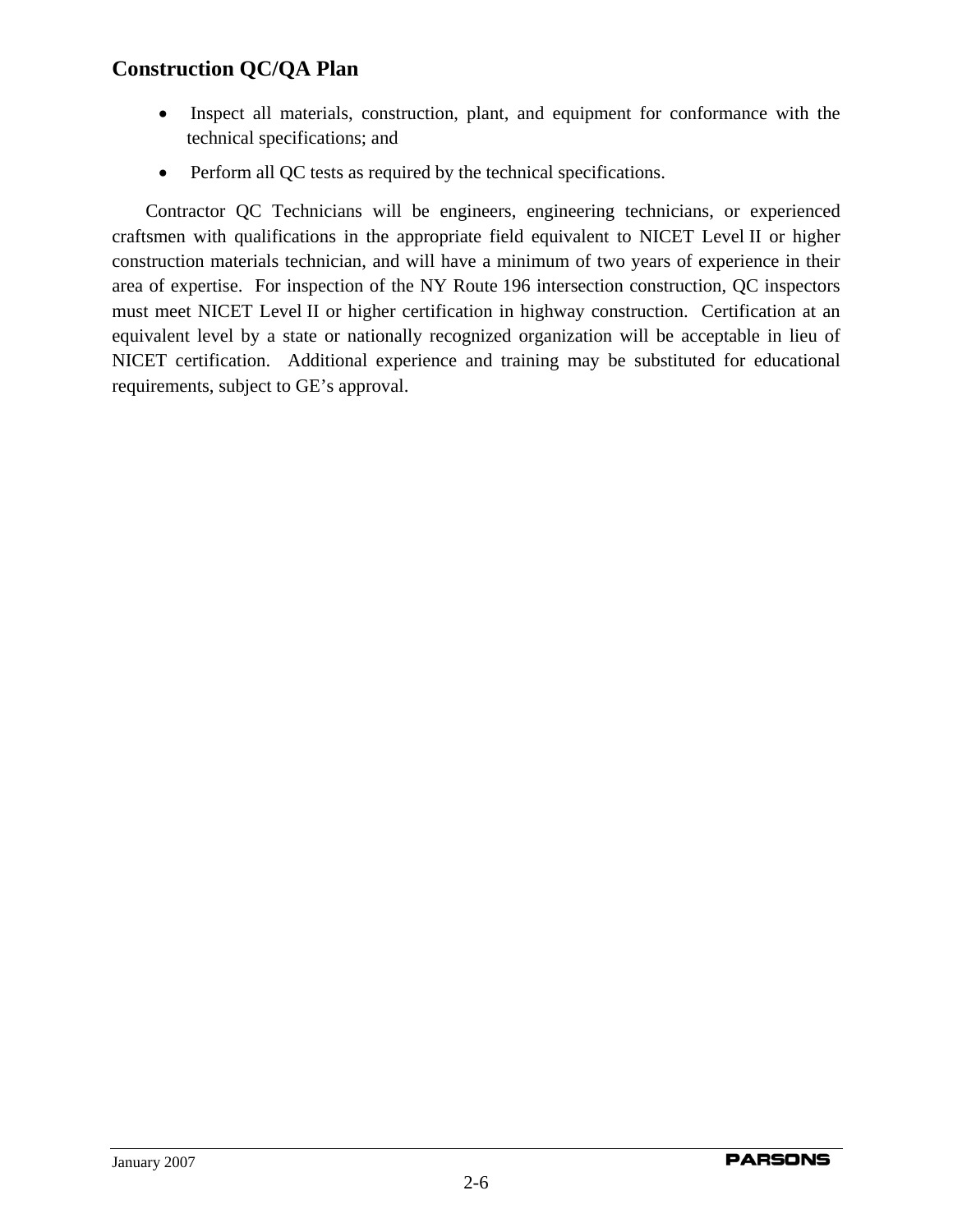# Figure 2.1 **Construction Quality Control/Quality Assurance Organization**



**LEGEND** 

Direct communication and Coordination Related to Construction QC/QA Plan

Direct communication and Coordination Related to Technical Issues and Contract Conformance

Administrative & Functional Interface

CM Organization

**Contractor Organization** 

3rd. Party Surveyor & Testing & Lab Services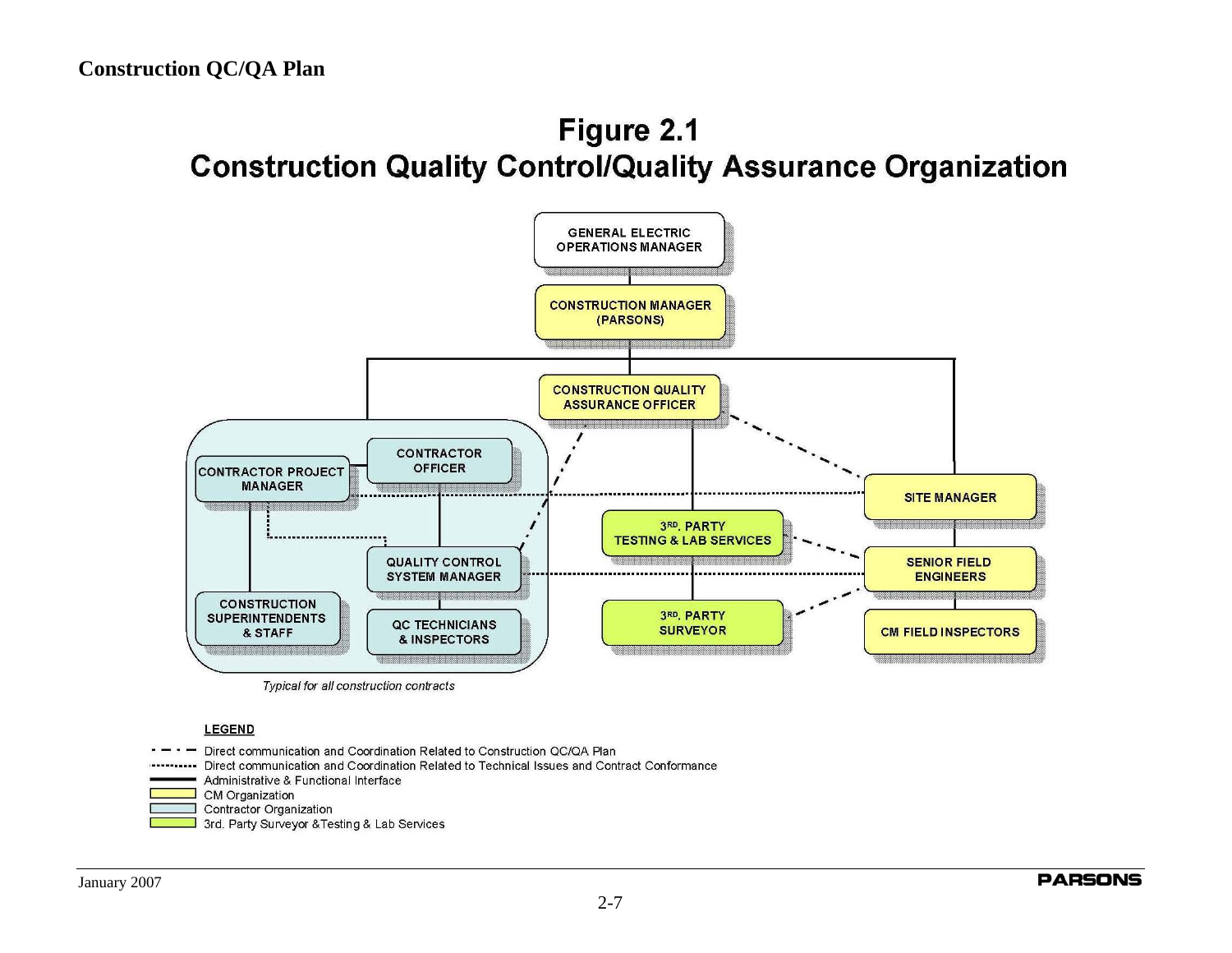### **SECTION 3**

### **SUBMITTALS**

This section describes the procedures for CM processing of submittals from contractors. The CM will administer and control the processing of contractor submittals. After being reviewed for completeness, submittal documents will be transmitted to the relevant project staff for review and verification for compliance with contract requirements. The submittal's disposition will be noted on the submittal, which will be signed, dated and returned to the contractor. If required, the contractor will revise the submittal, incorporating the comments and will resubmit it for review and verification for compliance. Submittals will be logged and copies will be retained in the project files.

#### **3.1 SUBMITTAL SCHEDULE**

The contractor will submit and maintain a submittal schedule. The CM will review and after consulting GE will approve the submittal schedule. The schedule will be initially submitted within 14 days after the award of the contract and then monthly with the monthly baseline schedule updates. The CM shall work with the contractor to prioritize and sequence submittals so that the most critical submittals are received and processed first. The submittal schedule will become the baseline against which receipt of all required submittals will be compared. The approved submittal schedule will be forwarded to the Engineer of Record for resource availability planning.

#### **3.2 PROCESS, REVIEW AND ACCEPTANCE**

Submittals will be managed as follows:

- 1. Contractors will number and certify the completeness of all submittals before submitting to the CM;
- 2. Contractors must also complete submittal transmittal forms and submit six paper copies and one electronic copy of all required submittals to the CM's document manager (the submittal transmittal form will always accompany each submittal package to and from the contractor, the CM and the Engineer of Record);
- 3. Upon receiving the submittal the CM will log the submittal and provide a review to ascertain whether the package is complete. If the submittal is incomplete the submittal will be returned to the contractor.
- 4. The original submittal transmittal and all copied attachments will be logged into the document tracking system. The CM will then forward submittals to the appropriate reviewers.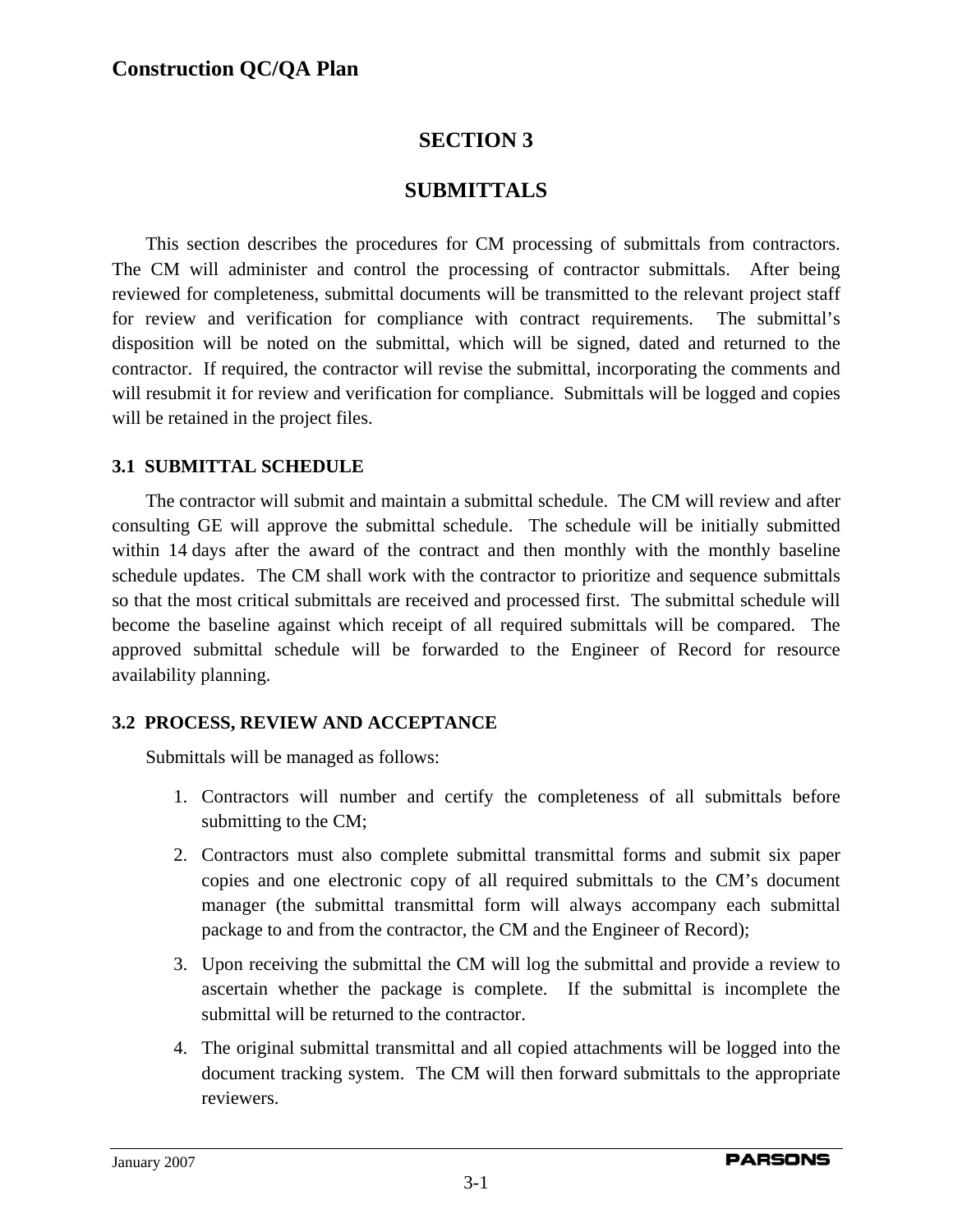- 5. If the CM provides a submittal to the Engineer of Record for review, they will review it for general conformance with contract design documents, will coordinate concurrent discipline reviews within the design team, will coordinate concurrent reviews by owner and other entities, and consolidate responses into a single coordinated action.
- 6. After reviewing the submittal the Engineer of Record (or other designated reviewer) makes the appropriate notations and action taken on the submitted documents and returns the submittal to the CM.
- 7. The CM will return a minimum of one copy of the submittal to the contractor with an original stamp of the action required.
- 8. The six actions that may be taken for each submittal are:
	- − Approved Submittal meets contract requirements. No additional copies will be required of the contractor.
	- − Approved As Noted Submittal meets contract requirements with minor corrections noted. Re-submittal is not required. Contractor must incorporate the required corrections into the work in the field. No additional copies will be required of the contractor.
	- − Revise and Resubmit Submittal has some selected areas that do not meet requirements. These areas can be revised to meet requirements, and the entire submittal must be re-submitted for review and approval. No work will begin in the field until the revised submittal has been approved.
	- − Rejected Submittal is inadequate and does not meet contract requirements. Revise the complete submittal and resubmit for approval. No work will begin in the field until the revised submittal has been approved.
	- − For Information Only Submitted for information only; no response action required
	- − Received, No Action Taken Receipt of submittal is noted; no further action required.
- 9. When a submittal is to be revised and resubmitted, the contractor will revise the submittal and indicate this revision by incrementing the revision number. The contractor's submittal process will then be repeated.

The CM is responsible for tracking the submittal package during the entire review process and advising all concerned of any schedule impacts to ensure that the review process timeframe is adhered to. The CM will retain copies of all submittal documents and revisions and ensure that an accurate file is available for ready retrieval during the life of the project. The CM will maintain all submittal files. These files will be filed by numeric sequence. Each submittal file will contain a complete submittal copy of the submittal before and after the review process.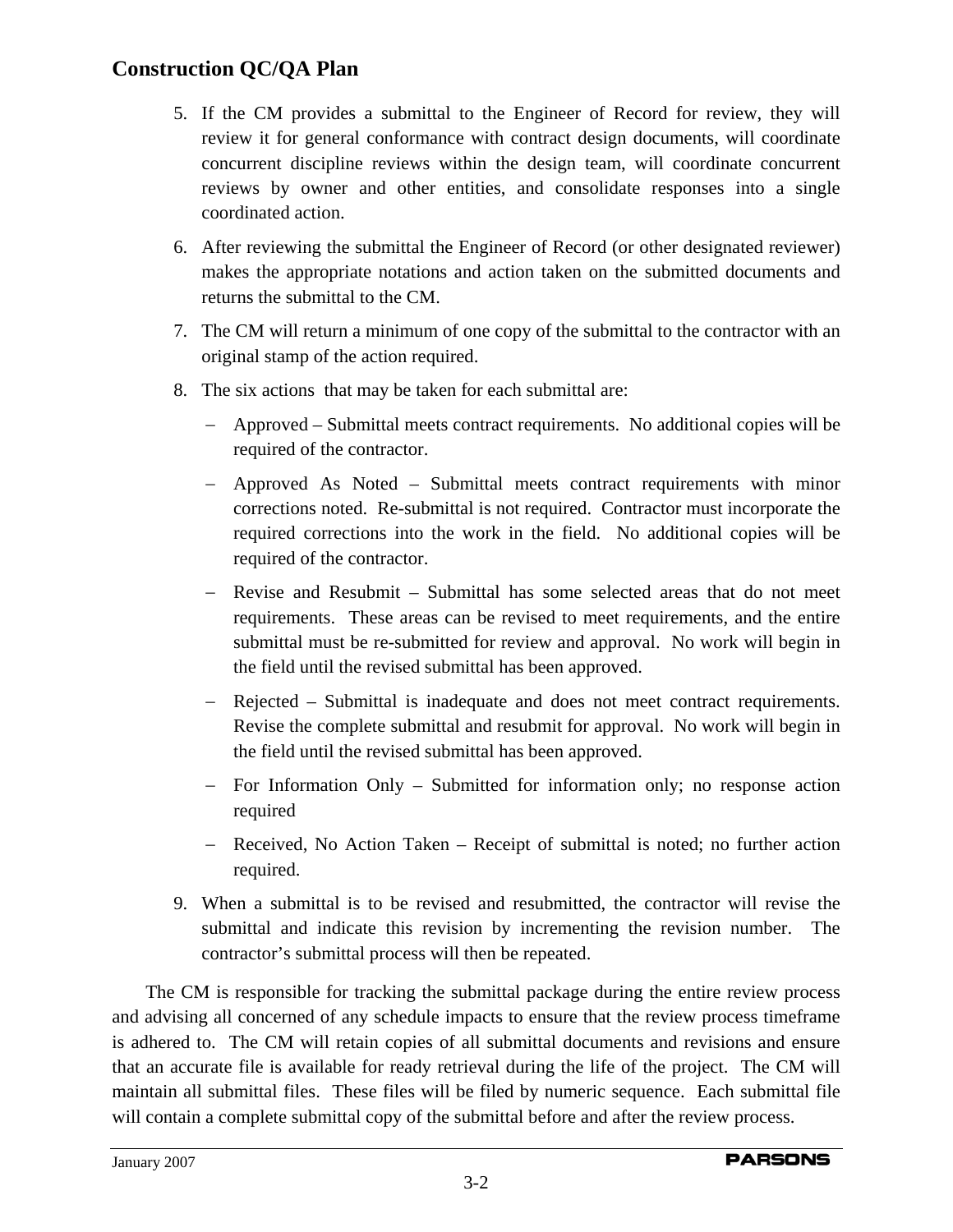#### **3.3 STORAGE**

The CM will maintain all submittal files via a combination of a secure document filing and storage system, and a computerized document tracking system.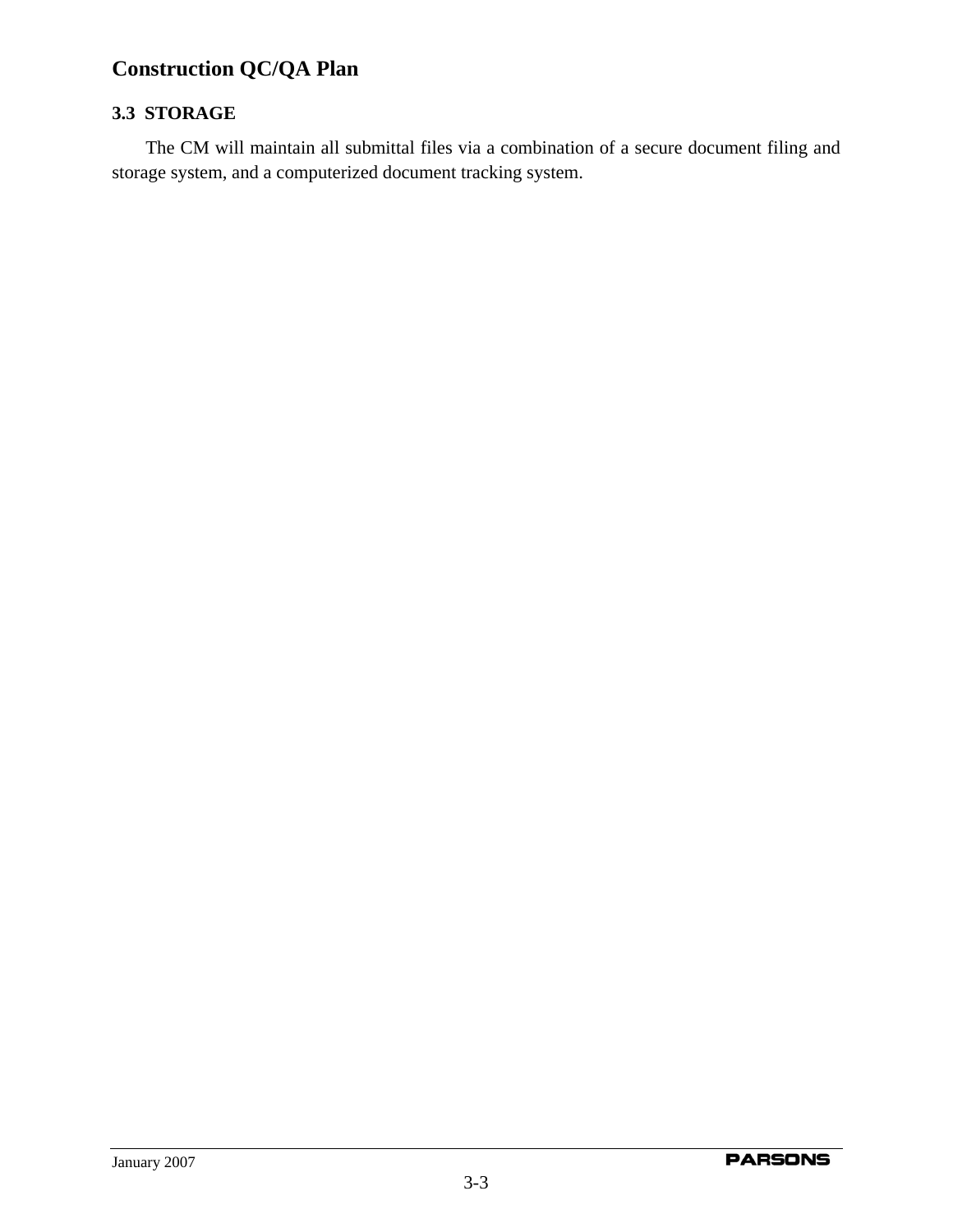### **SECTION 4**

### **PERFORMANCE MONITORING REQUIREMENTS**

The performance monitoring requirements applicable to Phase 1 FSWC and PEI consist of the Quality of Life Performance Standards (QoLPS) and the Stormwater Pollution Prevention Plan (SWPPP) requirements.The Contract Technical Specifications impose these requirements upon the FSWC and PEI contractors and require specific plans for contractor compliance and related work-area monitoring. The CM will perform QA oversight of contractor compliance and related work-area monitoring pursuant to the submitted plans.

#### **4.1 QUALITY OF LIFE PERFORMANCE STANDARDS**

Construction activities will be performed in accordance with the relevant portions of the Phase 1 FDR (BBL, 2006) that address the QoLPS established by EPA for Phase 1 of the Remedial Action in the Upper Hudson River. Those standards address air quality, odor, noise, lighting, and navigation. The portions of the air quality standard relating to polychlorinated biphenyls (PCBs) and to the National Ambient Air Quality Standards (NAAQS) do not apply to the FSWC and PEI activities, although the portion of that standard relating to opacity does.

RAWP #1 includes a QoLPS Field Sampling Plan (FSP) - Phase 1 FSWC, which details the QoLPS compliance monitoring activities that will be undertaken during the FSWC to assess and verify achievement of the applicable QoLPS for the FSWC.

During construction of the processing facility and rail yard, the contractors will comply with the performance and monitoring requirements established by the following Technical Specification Sections:

- 01140 Work Restrictions
- 02371- Dust, Soil Erosion, and Sediment Control
- 02935 Lighting from Facility Site Work Construction
- 02930 Noise from Facility Site Work Construction

RAWP #1 includes contractor work plans for meeting these requirements. Please refer to RAWP #1, the QoLPS FSP, and the referenced specifications for more detail on these requirements, the underlying standards, and the monitoring activities that will be performed to verify compliance.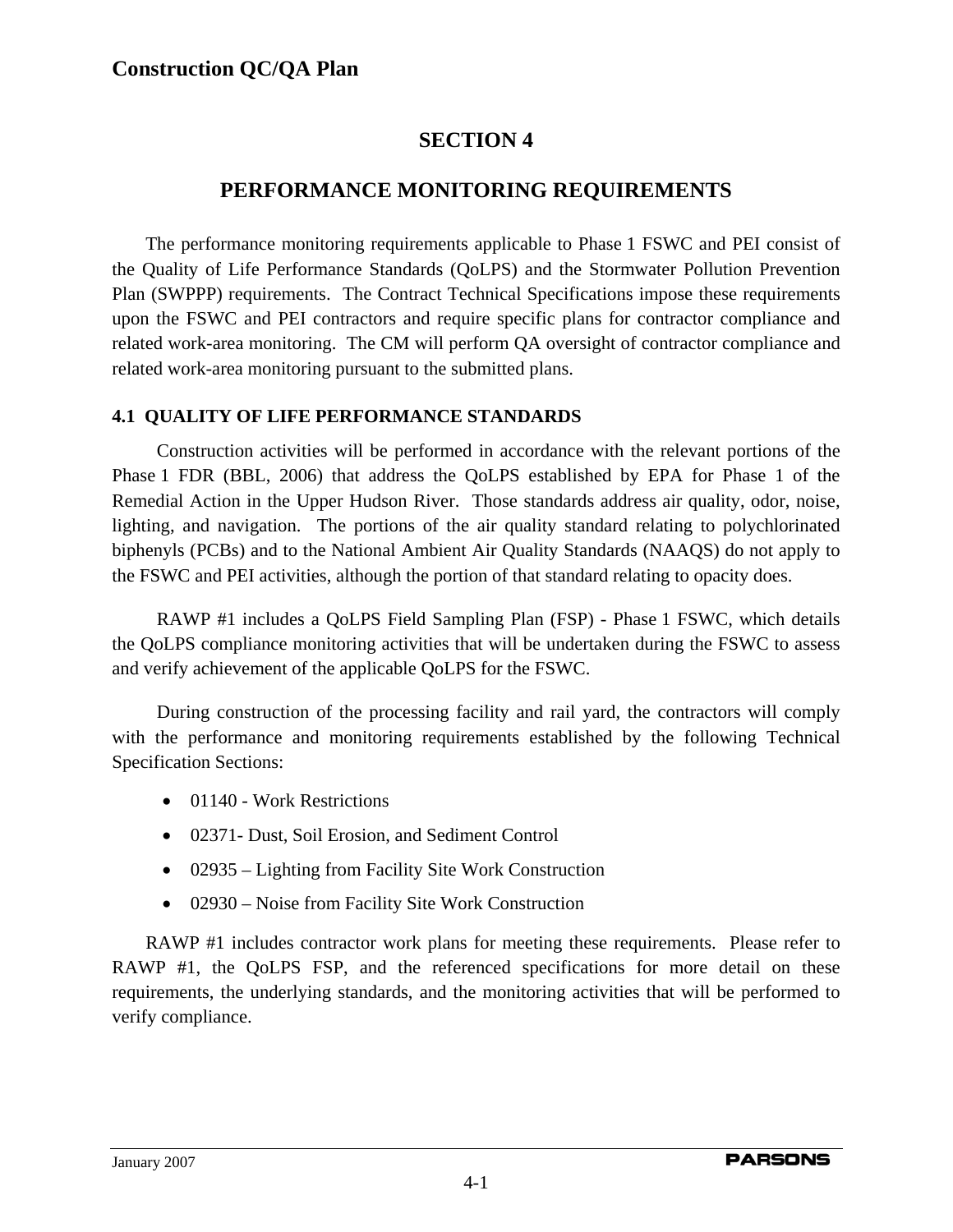#### **4.2 POLLUTION PREVENTION**

During construction of the facility site work and rail yard, the contractors will comply with the pollution prevention performance and monitoring requirements established by the technical specifications. These requirements are summarized below.

#### **4.2.1 Stormwater Pollution Prevention and Dust Control**

Contractors will comply with the performance and monitoring requirements established by Technical Specification Section 02371 – Dust, Soil Erosion & Sedimentation Control. RAWP #1 and RAWP #2 call for contract-specific SWPPPs in accordance with Specification 01460. Please refer to the referenced RAWPs and Specifications for more detail on these requirements and the underlying standards.

#### **4.3 REPORTING**

QoLPS monitoring data obtained by the CM during the FSWC and PEI work will be included in the monthly progress report under the CD, as described in the RAWP #1 QoLPS FSP. Any exceedance will be reported as described in the RAWP #1 QoLPS FSP.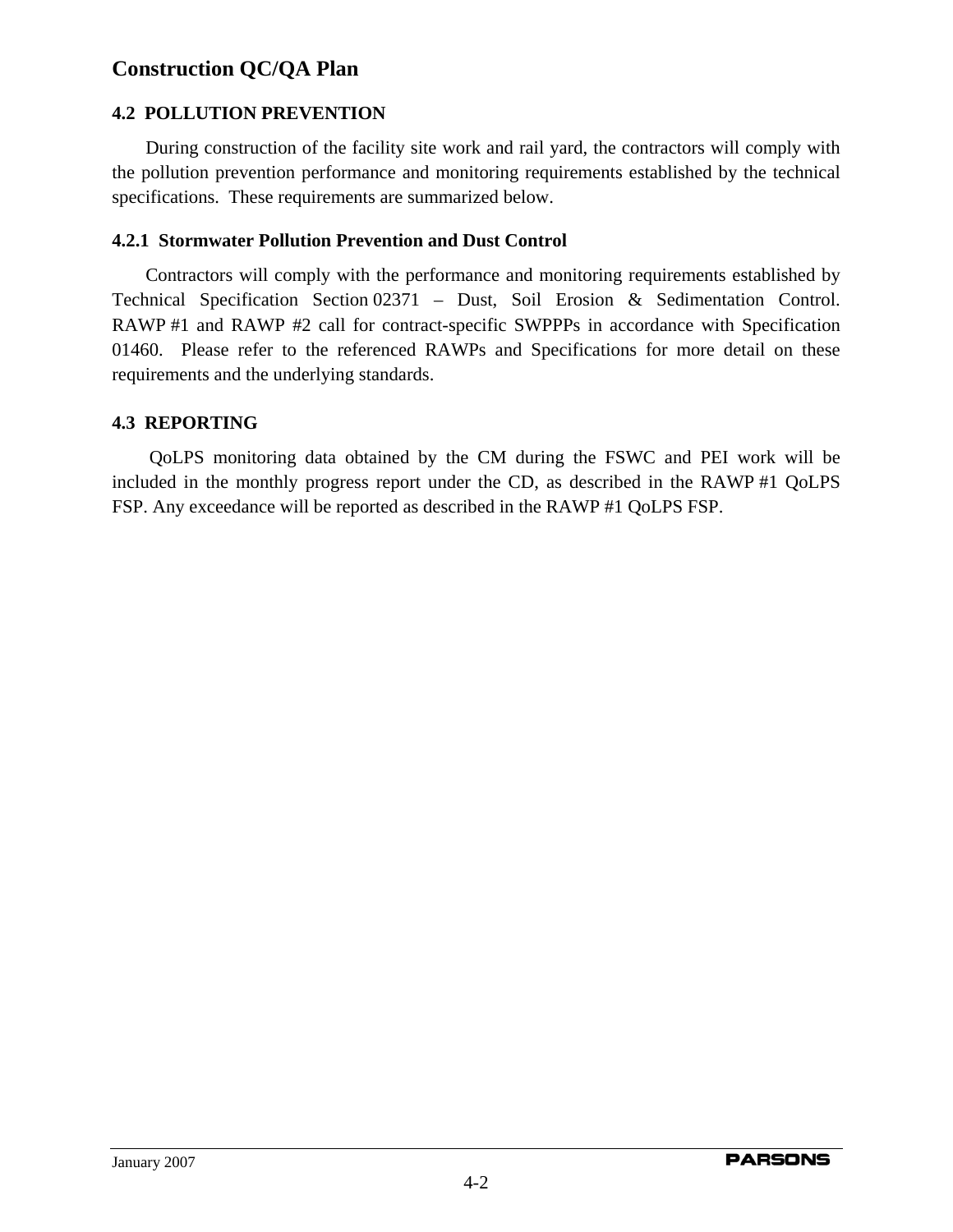### **SECTION 5**

### **INSPECTION AND VERIFICATION ACTIVITIES**

The contractor QC control, verification, and acceptance testing plans set out the QC inspections and testing for implementation of each technical specification applicable to the contractor's scope of work. The plans will cover the type, test standard, frequency, control requirements, and assigned responsibility for inspections and tests. The CM will review and approve these plans as part of the contractor CQCP submittals.

After being approved by the CM the contractor CQCPs are available upon request for informational purposes only.

Ongoing QA monitoring and oversight of contractor QC inspections and testing will be performed by the CM. In this manner, the inspections and tests required to measure compliance with the relevant portions of the Phase 1 Final Design Report for Contracts 1, 2 and 3A are established and carried out.

#### **5.1 GENERAL CONSTRUCTION INSPECTION AND VERIFICATION REQUIREMENTS**

Contractors shall perform the inspections and tests as prescribed in the technical specifications for Contracts 1, 2, and 3A.

QA inspection and testing will be used to verify the adequacy and effectiveness of the contractor QC program. The QA inspection and testing frequency will be at the discretion of the CQAO based on results of QC tests, evaluation of daily reports, audits of the QC program and verification testing conducted by the CM and owner's third party testing firm. Should information become available that indicates a potential problem, the CQAO will review in detail all pertinent information and order additional verification testing if necessary.

Contractor QC control, verification, and acceptance testing plans set out the contractor's specific QC testing and inspection pursuant to Specification 01450 1.03 B and the relevant design specification. Table 5.1 summarizes the content of such an inspection and testing plan applicable to FSWC. Appendices A, B, and C provide supporting detail for Table 5.1. QA oversight of the contractor's QC is also indicated on Table 5.1. Further discussion follows the example. [Note: the example below and Appendices A, B, C are for illustration only and are not intended to replace or modify contract specifications that will form the basis of actual CQCP submittals by contractors.]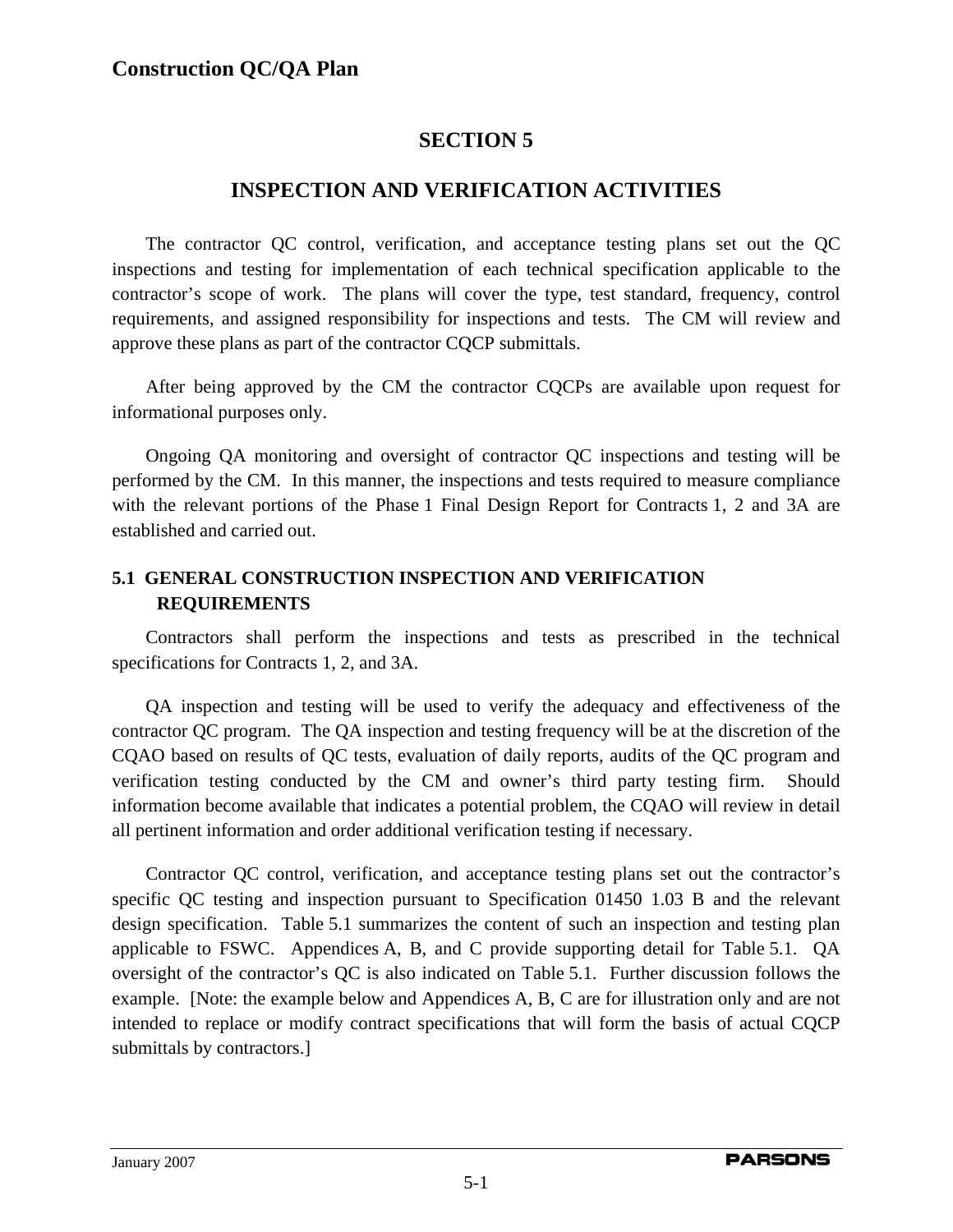#### **Example: Inspection and Testing Plan**

Materials qualification testing will be done prior to construction to verify that the materials comply with requirements of the specifications. The contractor will obtain representative samples of the materials designated as the proposed source of the materials. Test samples will be sent by the contractor to the Testing Laboratory. The Testing Laboratory will report all test results for determination of material meeting the acceptance criteria. For soils, sampling and analysis will be performed by the contractor on the onsite borrow material source.

The CQAO or designee will periodically inspect material being used. If determined that the characteristics of the material being used differ from the material initially tested, the CQAO designees will direct the contractor to repeat the qualification testing. If the new material qualification test results meet the criteria of the technical specification as determined by the Engineer of Record, the new materials may be used for the work; otherwise, previously approved materials must be used or other acceptable materials must be sampled and tested as noted above prior to incorporating into the work. Inspection and testing is summarized in Table 5.1

| <b>Specifications</b> |                          |                                                         | <b>Quality Control</b>                                                                                                                              |                                                                                                                     | <b>Responsibility</b>                          |                                                  | Control                                                    |  |
|-----------------------|--------------------------|---------------------------------------------------------|-----------------------------------------------------------------------------------------------------------------------------------------------------|---------------------------------------------------------------------------------------------------------------------|------------------------------------------------|--------------------------------------------------|------------------------------------------------------------|--|
| Item                  | Spec.<br>ref.            | Item description                                        | <b>Test type</b>                                                                                                                                    | <b>Test standard</b>                                                                                                | <b>Contractor</b><br>(QC)                      | CM (QA)                                          | requirements                                               |  |
| $\mathbf{1}$          | 02201, ref.<br>2.01      | Support excavation<br>Wood sheeting &<br><b>Bracing</b> | Stress Grade,<br>Fiber stress of<br>1,200 PSI                                                                                                       | ASTM A328 with<br>minimum<br>thickness of 3/8"<br>OHSA Subpart P,<br>excavation<br>section<br>1926.652 <sup>©</sup> | Manufacture's<br>certification<br>data report. | Verification<br>by Eng. Of<br>record<br>approval | Permissible<br>deviation by<br>Engineer of<br>Record only. |  |
| $ 2\rangle$           | 02201, ref<br>$2.01 - C$ | General fill material                                   | Each approved<br>source, Density,<br>gradation and<br>moisture density<br>relationship per<br>1000 cubic yard,<br>stockpile or in-<br>place source. | <b>ASTM D2487,</b><br>D698, D1556 &<br>D <sub>2922</sub>                                                            | Contractor's<br>testing<br>laboratory          | 7% - 10%<br>verification<br>test                 | Permissible<br>deviation by<br>Engineer of<br>Record only. |  |
| 3                     | 02201, ref.<br>3.08      | <b>Backfilling</b><br>Compaction &<br>Density Control   | Moisture                                                                                                                                            | ASTM D698.<br>Method D                                                                                              | Contractor's<br>testing<br>laboratory          | 7% - 10%<br>verification<br>test                 | N/A                                                        |  |

#### **Table 5-1 – Typical Control, Verification and Acceptance Testing Plan**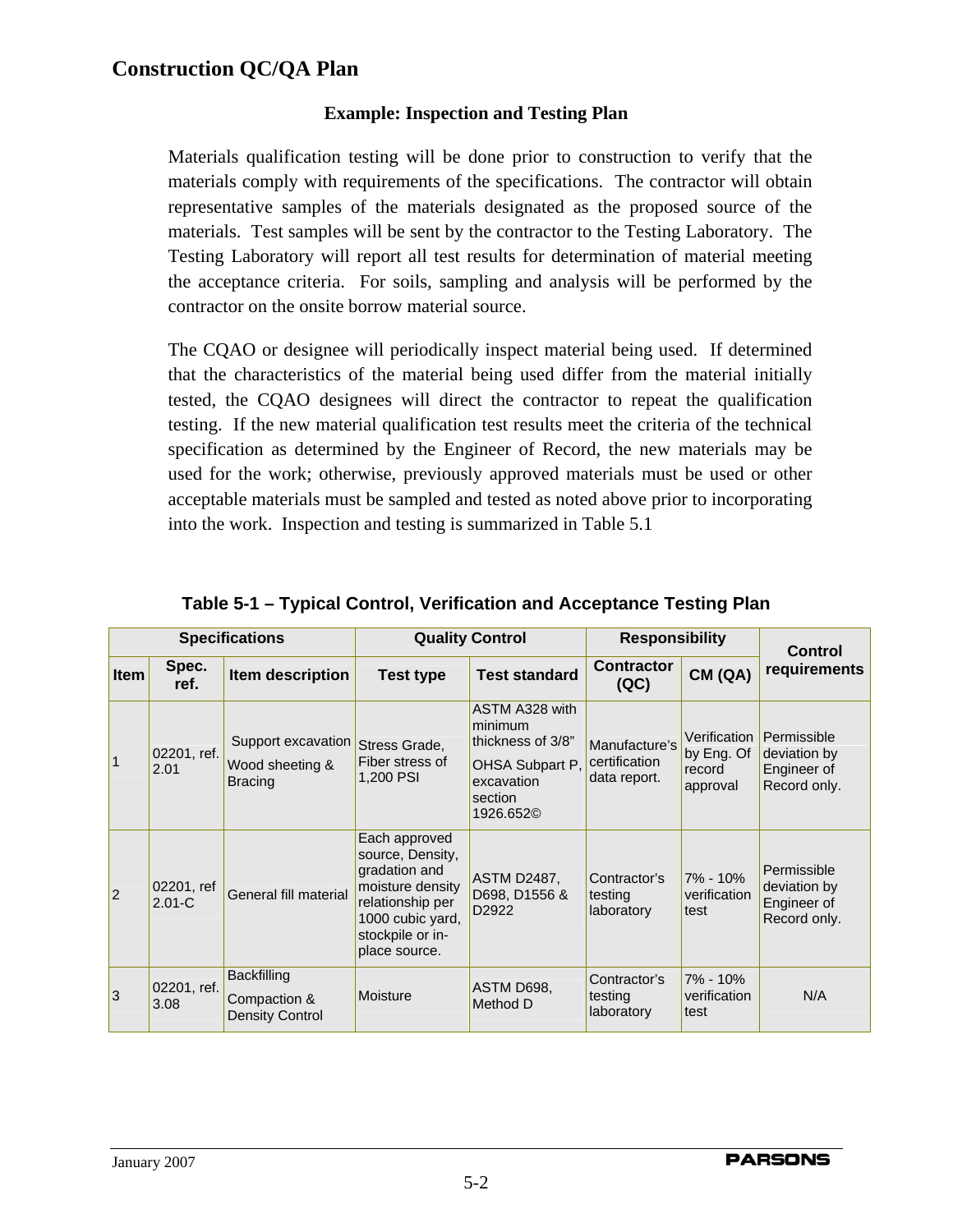| <b>Specifications</b> |                                                        | <b>Quality Control</b>                                              |                                                                                                                             | <b>Responsibility</b>                                                                       |                                                                                                             | <b>Control</b>                                  |                                                                                                      |
|-----------------------|--------------------------------------------------------|---------------------------------------------------------------------|-----------------------------------------------------------------------------------------------------------------------------|---------------------------------------------------------------------------------------------|-------------------------------------------------------------------------------------------------------------|-------------------------------------------------|------------------------------------------------------------------------------------------------------|
| Item                  | Spec.<br>ref.                                          | Item description                                                    | <b>Test type</b>                                                                                                            | <b>Test standard</b>                                                                        | <b>Contractor</b><br>(QC)                                                                                   | CM (QA)                                         | requirements                                                                                         |
| a                     | 02201, ref.<br>$3.08 - 2 - b$ ;<br>02203, ref.<br>3.01 | <b>Backfilling</b><br>Compaction &<br><b>Density Control</b>        | 95% of Max dry<br>density for<br>structure,<br>driveways, roods<br>and sidewalk.<br>90% for other<br>areas.                 | <b>Method of ASTM</b><br>D 1556 or ASTM<br>D2922                                            | Contractor's<br>testing<br>laboratory                                                                       | 7% - 10%<br>verification<br>test                | N/A                                                                                                  |
| b                     | 02204, ref.<br>3.02                                    | Trenching,<br>backfilling &<br>compacting                           | 95% of Max dry<br>density                                                                                                   | ASTM D698                                                                                   | Contractor's<br>testing<br>laboratory                                                                       | 7% - 10%<br>verification<br>test                | N/A                                                                                                  |
| $\overline{4}$        | 02205, ref.<br>1.03 &<br>$1.04 - 6$                    | Select fill/ Non-<br>expansive soils                                | Satisfactory<br>material with<br>plasticity index<br>equal to or less<br>than 12                                            | <b>ASTM D 4318</b>                                                                          | Contractor's<br>testing<br>laboratory                                                                       | 7% - 10%<br>verification<br>test                | N/A                                                                                                  |
| 5                     | Spec.<br>02205, ref.<br>2.01 B                         | Select fill/Coarse<br>aggregate (Grain-<br>size Distribution)       | 1 per stockpile<br>and source<br>change                                                                                     | ASTM D 422 or<br>C136, size No. 6                                                           | Contractor's<br>testing<br>laboratory                                                                       | 7% - 10%<br>verification<br>test                | N/A                                                                                                  |
| 6                     | Spec.<br>02205, ref.<br>2.01 B                         | Select fill/ Fine<br>Aggregate (Grain-<br>Size Distribution)        | 1 per stockpile<br>and source<br>change                                                                                     | <b>ASTM C136; C33</b><br>and as required<br>by NYSDOT<br>Spec. 703.02,<br>size no. 56 or 67 | Contractor's<br>testing<br>laboratory                                                                       | 7% - 10%<br>verification<br>test                | N/A                                                                                                  |
| 7                     | 1.02 &<br>3.01                                         | 02207, ref. Restoration of<br>surfaces/ Asphalt<br>temporary paving | Asphalt concrete<br>Binder plant mix<br>2" compacted<br>thick                                                               | <b>NYSDOT</b><br>Maintenance<br>15.403.2001                                                 | Provide Mix<br>design for all<br>material to be<br>incorporated<br>in the<br>restoration                    | verification<br>plant report                    | N/A                                                                                                  |
| a                     | 02207, ref.<br>1.02 &<br>3.01                          | <b>Restoration of</b><br>surfaces/ Asphalt<br>permanent paving      | Asphalt concrete<br>Binder plant mix<br>4" compacted<br>thick                                                               | <b>NYSDOT</b><br>Standard<br>Specifications                                                 | Provide Mix<br>design for all<br>material to be<br>incorporated<br>in the<br>restoration                    | verification<br>plant report                    | N/A                                                                                                  |
| 8                     | 02211, ref.<br>3.01                                    | Tests of all<br>hydraulic structures<br>non-pressure piping         | 24-hour test, no<br>visible sign of<br>leakage on the<br>exterior surface<br>and when the<br>water surface<br>does not drop | ASTM C-828                                                                                  | Results of all<br>leakage tests<br>shall submit<br>to CM within<br>2 working<br>days of test<br>completion. | All tests<br>shall be<br>witnessed<br>by the CM | Refer to the<br>table in section<br>3.03- D for<br>allowable<br>leakage for non-<br>pressure piping. |
| a                     | 02211, ref.<br>$3.02 - B$                              | Tests on pressure<br>piping                                         | Pressure test<br>150 PSSI for<br>period of 2<br>hours.                                                                      | ASTM C-828                                                                                  | Results of all<br>leakage tests<br>shall submit<br>to CM within<br>2 working<br>days of test<br>completion. | All tests<br>shall be<br>witnessed<br>by the CM | N/A                                                                                                  |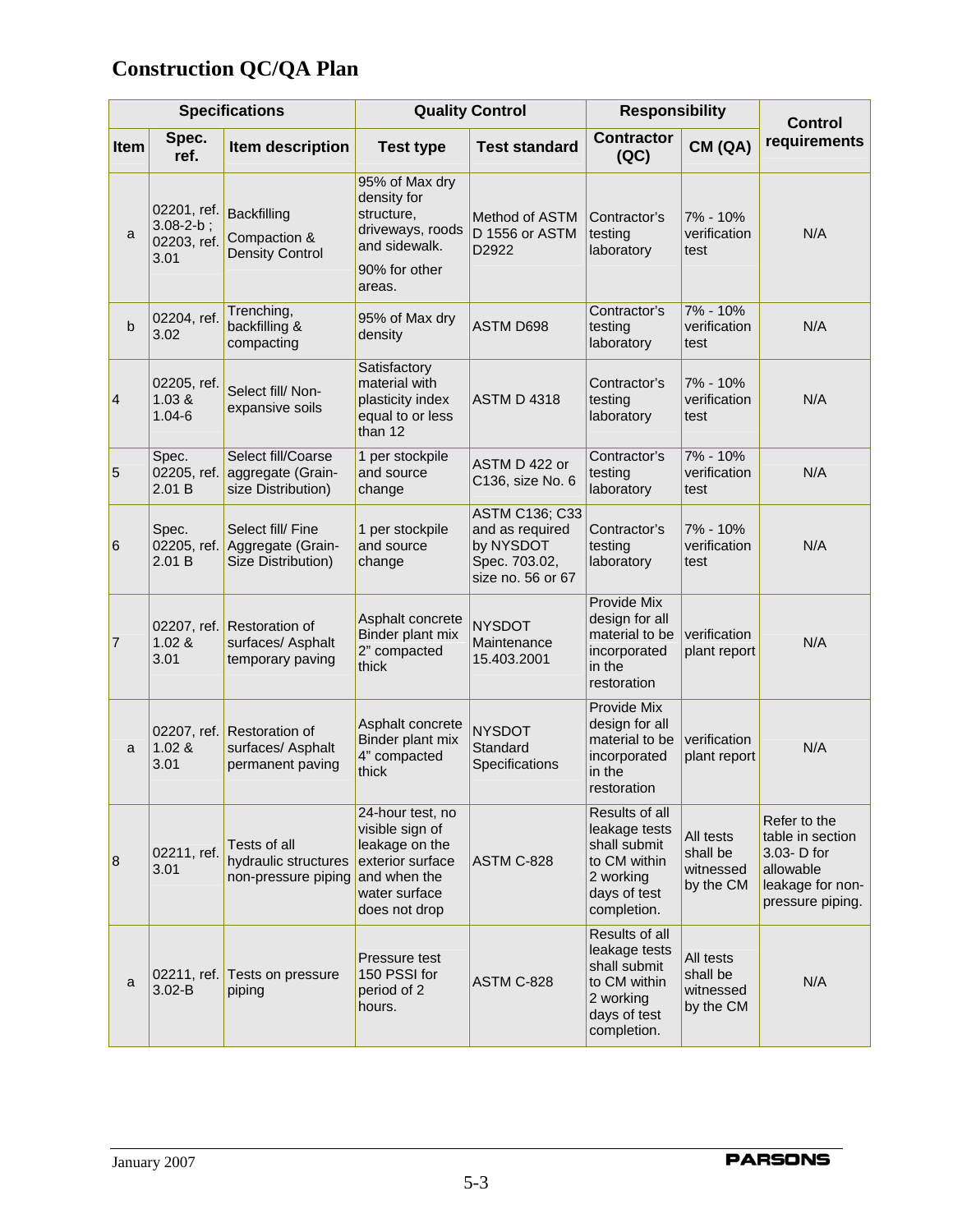| <b>Specifications</b> |                           |                                             | <b>Quality Control</b>                                                              |                      | <b>Responsibility</b>                                                                                       |                                                 | <b>Control</b>                                                                                                |  |
|-----------------------|---------------------------|---------------------------------------------|-------------------------------------------------------------------------------------|----------------------|-------------------------------------------------------------------------------------------------------------|-------------------------------------------------|---------------------------------------------------------------------------------------------------------------|--|
| <b>Item</b>           | Spec.<br>ref.             | Item description                            | <b>Test type</b>                                                                    | <b>Test standard</b> | <b>Contractor</b><br>(QC)                                                                                   | CM(QA)                                          | requirements                                                                                                  |  |
| b                     | 02211, ref.<br>$3.02 - C$ | Leakage test for<br>pressure piping         | Rate of leakage<br>has stabilized for<br>3 consecutive 15<br>minutes intervals      | ASTM C-828           | Results of all<br>leakage tests<br>shall submit<br>to CM within<br>2 working<br>days of test<br>completion. | All tests<br>shall be<br>witnessed<br>by the CM | Refer to the<br>table in section<br>$3.02 - 4.5 & 6$<br>for allowable<br>leakage for non-<br>pressure piping. |  |
| $\mathbf{C}$          | 02211, ref.<br>3.04       | Manhole & catch<br>Basin leakage<br>testing | Leakage does<br>not exceed one<br>gallon per<br>vertical foot of<br>depth 24 hours. | ASTM C-828           | Results of all<br>leakage tests<br>shall submit<br>to CM within<br>2 working<br>days of test<br>completion. | All tests<br>shall be<br>witnessed<br>by the CM | Any leaks<br>detected shall<br>be permanently<br>stopped.                                                     |  |

#### **5.1.1 Inspections**

The contractor shall establish a program for inspection of activities affecting quality and shall cover all construction site and laboratory operations, including both onsite and offsite operations. Inspections shall be performed to verify compliance with documented instructions, drawings, procedures, and specifications as required by the contract. All inspections shall be documented by the contractor as required by Specification Section 01450 3.05.

A four-phase inspection program shall be followed for each definable feature of the work. The four phases of inspection are:

#### **1. Preparatory Inspection**

The contractor and the CM perform preparatory inspections prior to beginning any work on any definable feature of the work.

- Ensure that preparatory inspections include a review of contract requirements.
- Ensure that all materials and /or equipment have been tested, submitted, and approved.
- Ensure that provisions have been made to provide required testing.
- Examine work area to ascertain that all preliminary work has been completed.
- Examine materials, equipment, and samples to ensure that they conform to approved shop drawings or submittal data, that all materials and/or equipment are on hand, and that all monitoring and measuring equipment is properly calibrated and in proper working condition.
- Record preparatory inspections in the contractor's QC documentation as required by Specification 01450 Section 3.05.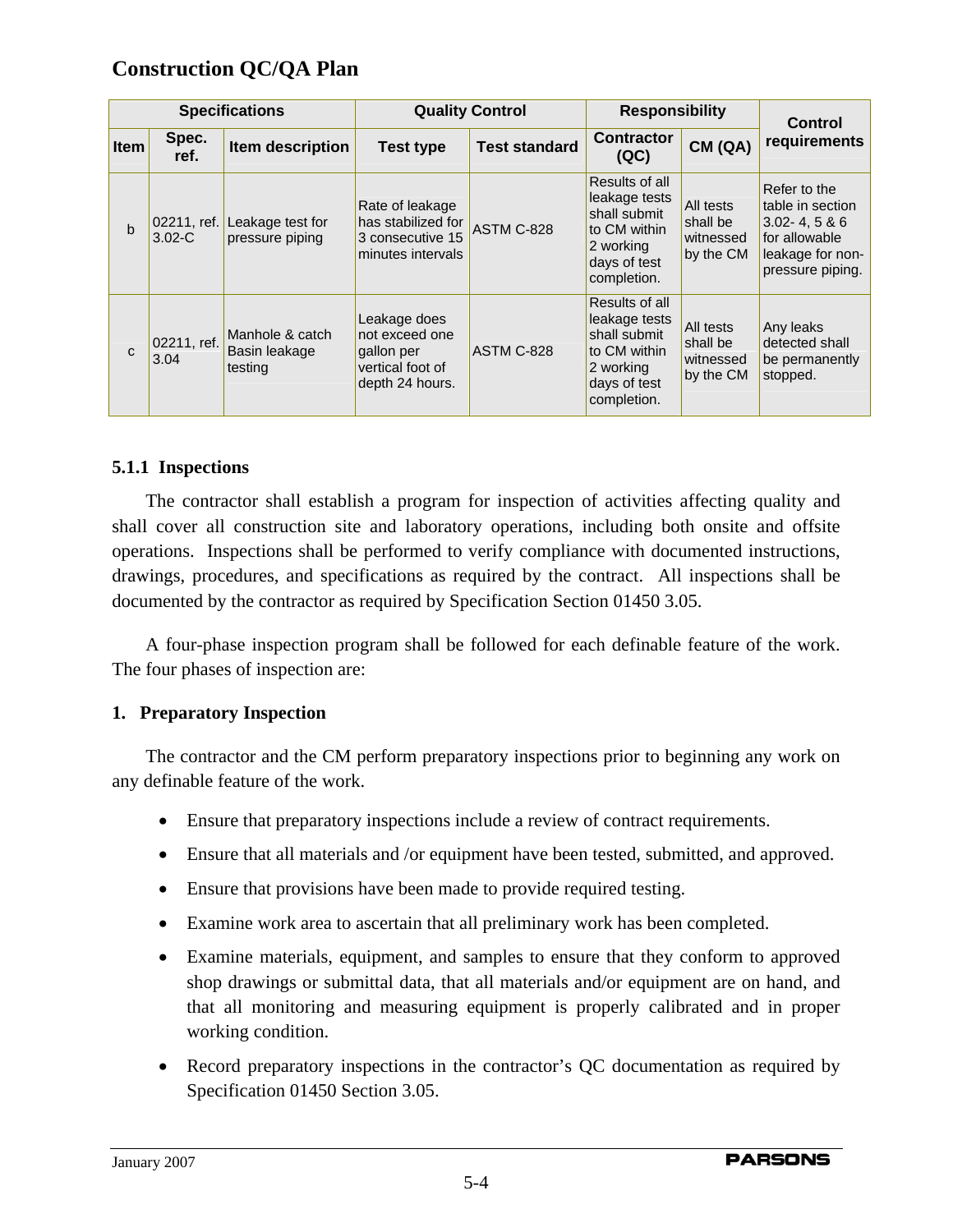#### **2. Initial Inspection**

The contractor and the CM perform an initial inspection as soon as a representative portion of the particular feature of work has been accomplished.

- Examine the quality of workmanship.
- Review control testing for compliance with contract requirements.
- Review dimensional aspects of the work.
- Record initial inspections in the contractor's QC documentation as required by Specification 01450 Section 3.05.

#### **3. Follow-Up Inspection**

The contractor and the CM perform follow-up inspections daily.

- Ensure continuing compliance with Contract requirements.
- Ensure continuing compliance with control testing until completion of particular feature of work.
- Contractor CQM records follow-up inspection in daily QC reports.
- The CM inspection staff records follow-up inspections in their daily inspection report.
- Conduct final follow-up inspections and correct test deficiencies prior to the addition of new features of work.

#### **4. Completion Inspection**

The contractor and CM perform a completion inspection of the work.

- Develop a "punch list" of items that do not conform to the approved plans and specifications.
- Include the punch list in the construction QC documentation. As required by Specification 01450, Section 3.05, include the estimated date by which the deficiencies will be corrected.
- Perform a second completion inspection after punch list items have been completed and the CM has been notified by the contractor.

The daily inspection reports shall identify inspections conducted, results of inspections, location and nature of defects found, causes for rejection, and remedial or corrective action taken or proposed.

Additional QA inspections may include inspection of third-party lab testing facilities, fabrication facilities, and suppliers. Other inspections outside of the four-phase program described above will be ordered or performed by the CM to verify compliance with building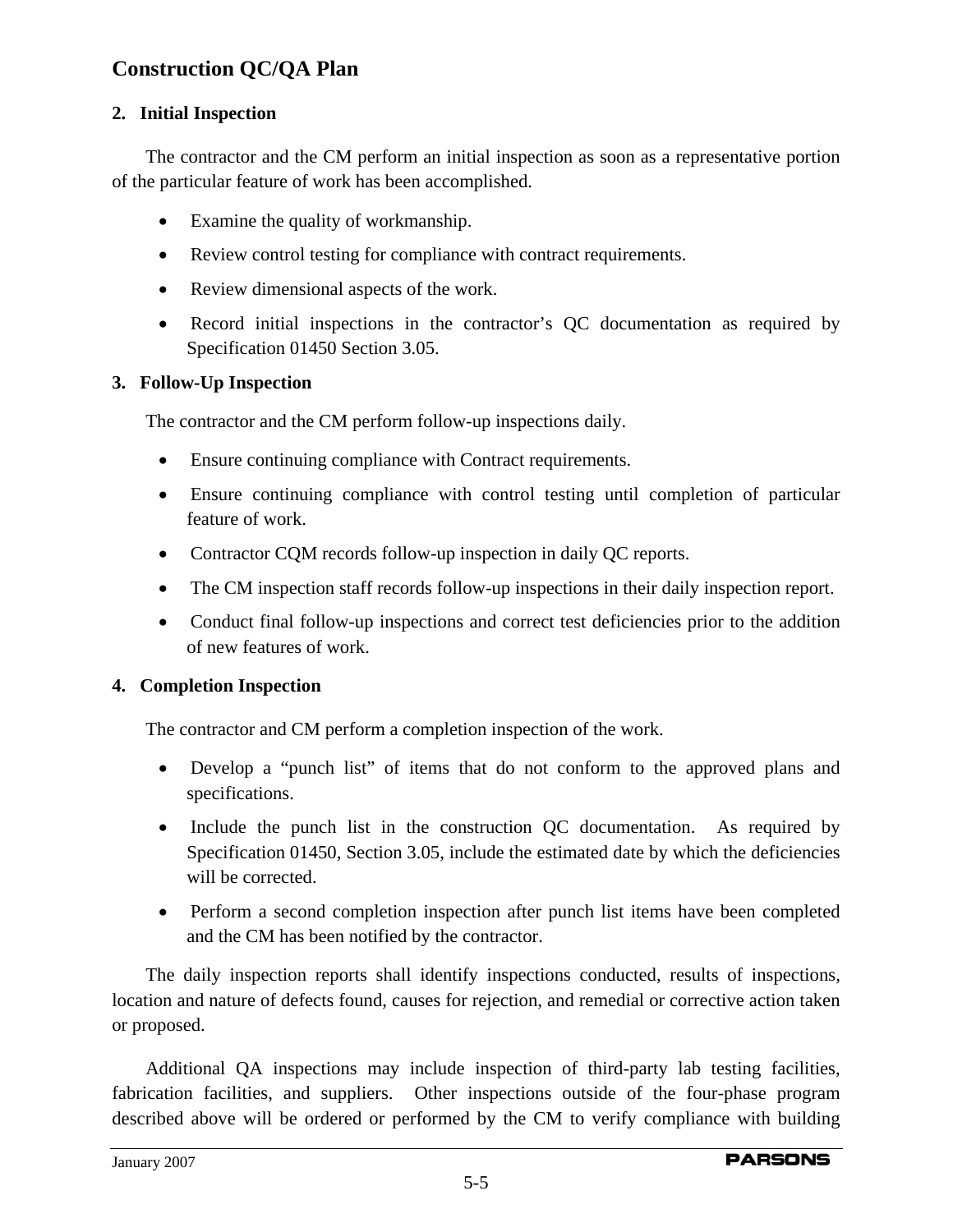code and standards of New York State. These inspections shall be performed and conducted at various points of construction that would typically require code compliance inspections.

When deficiencies are discovered during the four-phase or other inspection processes, focused inspection shall be considered by the CQAO. When material, performed work, or installation is found on the basis of focused inspections to be deficient and/or does not meet the project specifications, the CQAO will assure deficiency correction is implemented, as discussed in Section 6.

#### **5.1.2 QC Testing**

As required by the contract specifications, the contractor shall establish a test program to ensure that all required testing is properly identified, planned, documented and performed under controlled and suitable environmental conditions, including cleanliness. Testing shall be performed in accordance with written test procedures in the CQCP. Such test procedures shall incorporate or reference the requirements as contained in the contract technical specifications, codes, and industry standards. Per the CQCP, the contractor shall submit the test procedures to the CQAO for review and acceptance prior to their implementation.

The contractor shall be responsible for establishing a system of daily test reports that will record all QC test results. Test results from each day's work period shall be submitted to the CQAO prior to the start of the next day's work period. When required by the technical specifications, the contractor shall maintain statistical QC charts. The contractor's responsible technician and the QCM shall sign the daily test reports. CQAO will review test results on a daily basis and identify any non-conforming test results for discussion with the contractor regarding potential corrective action.

#### **5.1.3 QA Testing**

The CQAO will be responsible for the QA materials sampling and testing program. QA testing is provided for the verification of the adequacy and effectiveness of the contractor's QC testing. QA testing is performed by the CQAO and is independent of and in addition to QC testing performed by contractors. QA testing may be performed on a pre-established schedule or as directed by the CQAO.

QA testing will be performed by or under supervision of the QA staff to validate the contractor's QC sampling and testing. Such testing may be performed by third party testing services. The typical test frequency will be one (1) QA test for every ten (10) to fifteen (15) of the construction contractor's QC tests. More frequent testing during initial startup may be necessary to verify the process is under control and complies with the technical specifications of the construction contracts. In lieu of performing independent tests the CQAO may choose to witness QC testing or conduct tests on split samples from QC testing. When QA and QC test results do not compare or have wide variances, additional testing may be needed to validate the results. Additional tests to be performed by Field Inspectors or the third party testing services will be at the direction of the CQAO. The need for QA testing shall be based on the following considerations: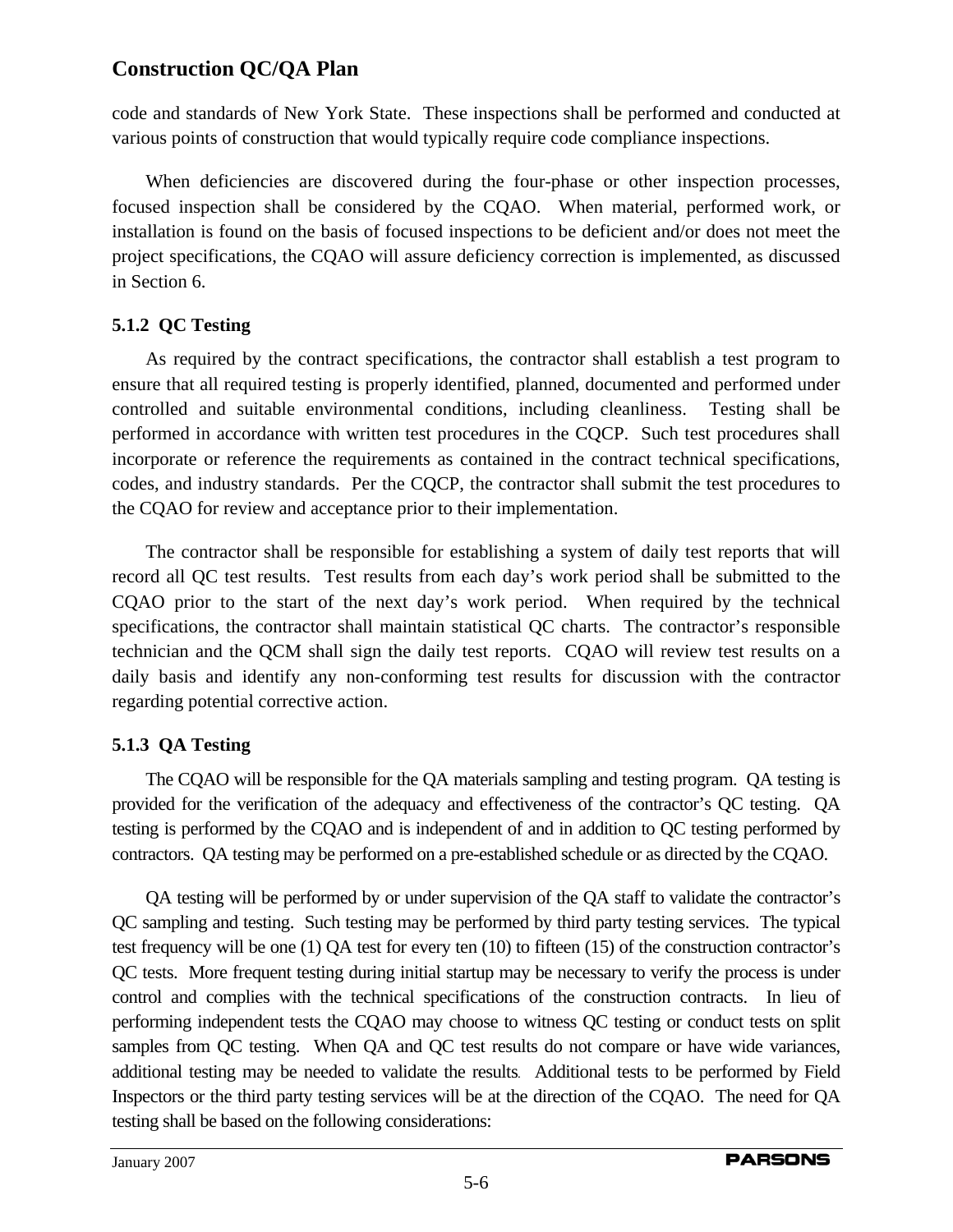- Importance of the item as to its reliability, etc;
- Need to perform quality checks for fabrication sequences not available for inspection at completion; and
- Deficiencies are discovered.

QA testing shall be performed in accordance with the following:

- The CQAO shall develop a weekly quality test and inspection schedule using the construction activity forecast as a guide. The schedule shall:
	- − Identify the QA test activities.
	- − Identify the hold points
- The weekly quality test schedule shall be distributed to the CM and CM field staff.
- The contractor shall be provided a one-day advance notice of impending hold points.

Field Inspectors conducting the quality tests and inspections shall complete the Daily Construction Report included in Appendix D. The Daily Construction Report shall be distributed to the CQAO, FE, CM Site Manager, GE managers, contractor PM and/or QC Systems Manager. The CQAO will review QA tests and maintain files for all field QA documentation,

#### **5.2 CONSTRUCTION ACCEPTANCE CRITERIA**

Construction acceptance criteria for materials qualifications, inspection, and testing are established by technical specifications as illustrated in the example QC tables included in Appendices A (materials qualifications), B (inspection), and C (testing). Criteria for materials and equipment have been set by the Engineer of Record in accordance with the applicable codes and standards, and by manufacturers' recommendations. Contractor submittals are to document conformance with acceptance criteria as detailed in their CQCP (control, verification, and acceptance testing plan).

#### **5.3 CONSTRUCTION AUDITS**

The contractor shall establish and document an auditing system to verify their (or their sub contractor's) implementation of and conformance to the CQCP and contract technical specification requirements. The auditing system shall be used to make a determination regarding the effectiveness of the QC system.

The contractor's auditing shall be planned, performed and documented in accordance with written instructions, procedures or checks to be included in the CQCP. The audit scope, frequency and methods shall be defined in the CQCP. Audits shall be performed by qualified and properly trained personnel who are familiar with the QC system, auditing procedures and techniques. Selection of auditors and the conduct of audits shall ensure the objectivity and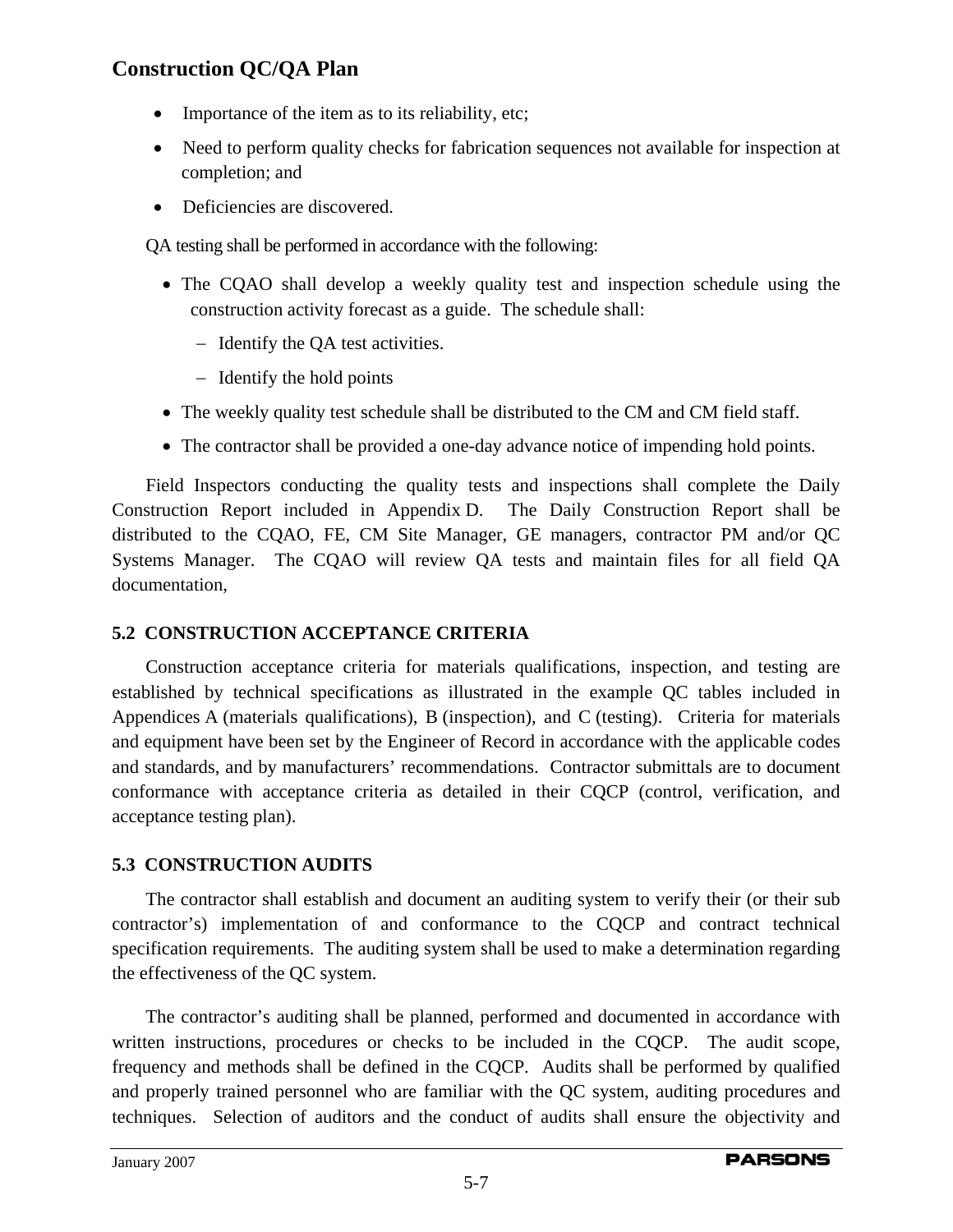impartiality of the audit process. Auditors shall not audit their own work. The auditing system shall cover all the quality-affecting activities for construction, as well as laboratories and shall be applicable to the onsite and offsite locations, including all subcontractors. The results of the audits shall be documented and reported to the CM. All non-conformance conditions identified during the audit shall be re-audited to verify the corrective actions taken by the appropriate organization were effective.

#### **5.4 COMPLIANCE WITH HANDLING, STORAGE, PACKAGING, PRESERVATION, AND DELIVERY REQUIREMENTS**

CM field staff will inspect the construction contractor's activities to ensure technical compliance in identification, handling, storage, packaging, preservation, and delivery of materials, parts, assemblies, and end products. Related quality records and documents will be maintained and controlled in accordance with the procedures provided in Section 7 of this CQAP.

#### **5.5 MATERIAL IDENTIFICATION AND TRACEABILITY**

CM field staff will monitor the construction contractor to ensure that identification and traceability requirements are met. Products and materials shall be traced from receipt through all project stages to installation. Documentation such as project control checklists, material receipts, material tracking forms, procedures, sample and test documentation, and reports will ensure that the applicable material item traceability is maintained. Project specifications and/or procedures define product identification and traceability requirements, which generally include the following:

- Materials or equipment intended for use in construction are identified and segregated until inspection confirms that they conform to technical and quality requirements, and
- Materials are traceable to documents attesting to their conformance with technical requirements that are stated in specifications or drawings. Testing of materials will also be conducted as necessary to verify conformance with material specifications.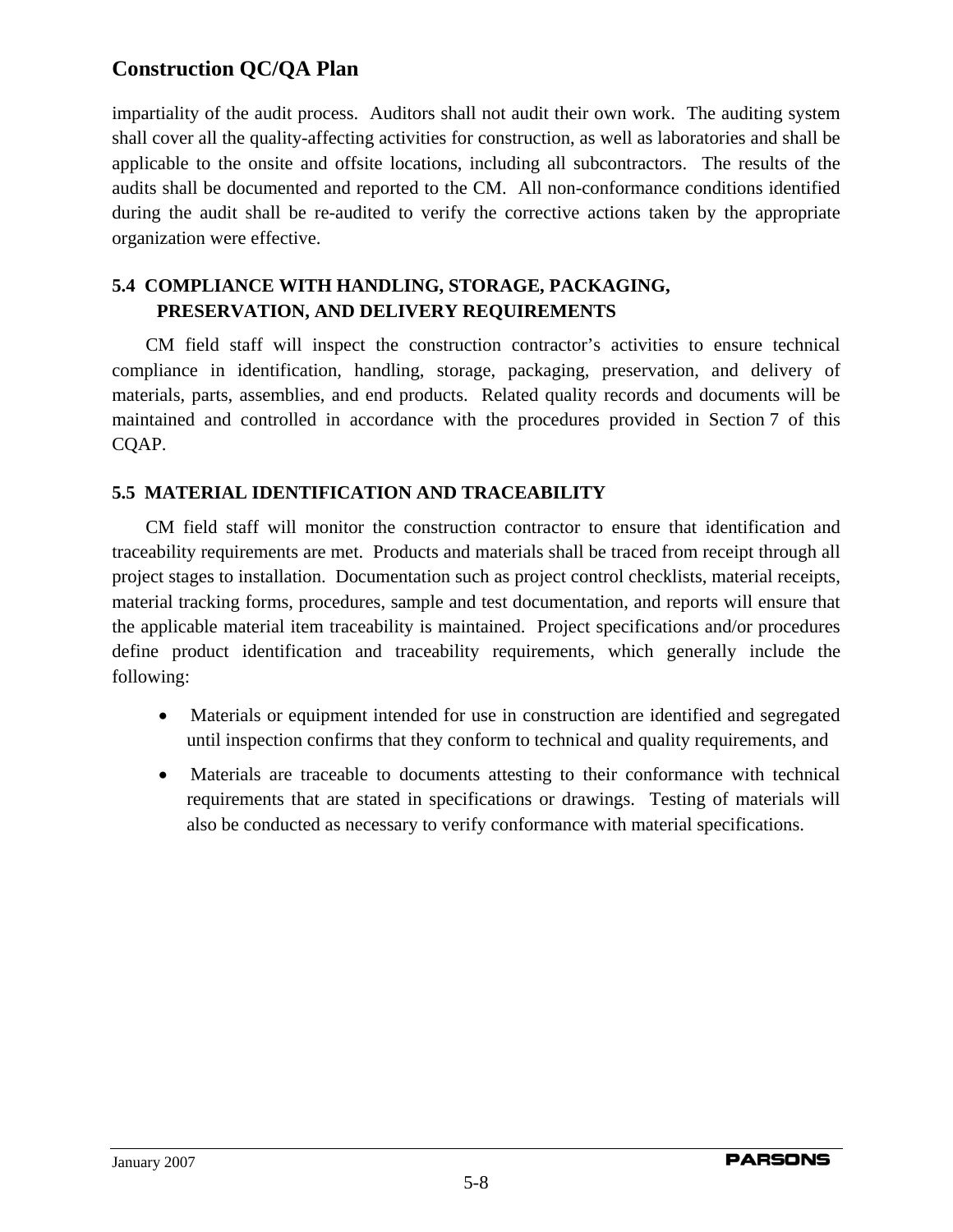### **SECTION 6**

### **CONSTRUCTION DEFICIENCIES**

This section provides procedures for tracking construction deficiencies (noncompliance) from identification through acceptable corrective action. It defines the controls and related responsibilities and authorities for dealing with noncompliant products or services.

#### **6.1 DEFICIENCY IDENTIFICATION**

Deficiency occurs when a material, performed work, or installation does not meet the plans and/or specifications for the project.

#### **6.2 CONTRACTOR QC DEFICIENCY IDENTIFICATION AND CONTROL**

When material, performed work, or installation is found deficient, the CQAO (or designee) shall ensure that the non-conforming material, work, or installation is identified and controlled to prevent unintended use or delivery. The CM will notify the contractor of any noncompliance with any of the foregoing requirements. The contractor shall, after receipt of such notice, immediately take corrective action.

**Minor deficiencies** noted during test or inspection are verbally reported to the contractor's representative and noted on the Daily Construction Report. Minor deficiencies are items that do not require significant rework or repair work to correct, and will not result in significant deviations from required quality standard if corrected immediately.

Control and disposition of such deficiencies shall be by the originator of the Daily Construction Report and the contractor's supervisor responsible for the work and do not require formal action by the contractor's QC System Manager or the CM. Ideally, such minor deficiencies can be corrected on the spot by agreement with the contractor's supervisor.

**Non-conformances** are major deviations from the contract requirement and/or accepted standard of quality, which must be formally documented for corrective action by CM field staff or the third party testing group. Failure by a contractor to correct a **minor deficiency** after having been put on notice will also result in a **non-conformance** if it is not corrected within 5 days of notification. Nonconformances shall be formally documented on the example NCR form shown in Appendix D. A log shall be maintained for all NCRs in accordance with the example form shown in Appendix D.

The NCR shall be distributed to the contractor QCM, GE, CM, SM and CQAO.

The CQAO shall follow up on the NCR as required to verify that corrective action has been completed. The CM or a designated FE shall verify and accept the corrected work by actual inspection.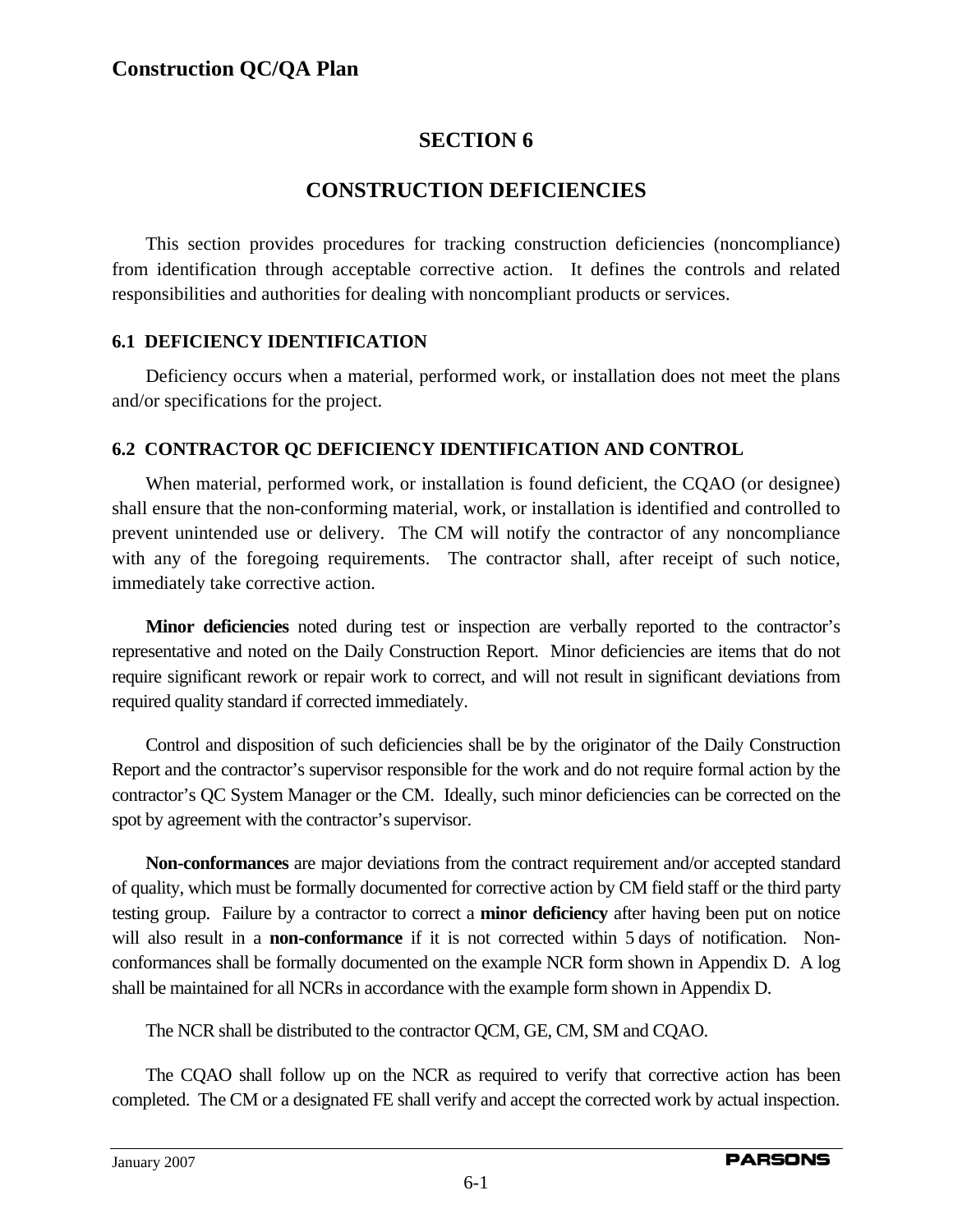#### **6.3 NON-CONFORMANCE REPORT**

The NCR is a formal notification to the contractor that work does not meet the plans or the specifications for the project. Any item of work found to be deficient - out of conformance with the construction drawings and/or specifications - will be identified by the inspector on the nonconformance report as described in this section. Non-conformance reports will be included on the non-conformance log and tracked through verification that the non-conformance has been corrected.

#### **6.4 CONTRACTOR QC DEFICIENCY CORRECTION**

When material, performed work or installation is found to be deficient and/or does not meet the project specifications, the CQAO will assure deficiency correction is implemented. The CQAO designee shall ensure that the non-conforming material, work or installation is identified and controlled to prevent unintended use or delivery. The non-conforming material or item shall be tagged and segregated by the construction contractor, when practical, from conforming material or items to preclude their inadvertent use. If segregation is impractical or impossible because of the physical characteristics of the item or other reasons, the non-conformance tag shall be displayed prominently to preclude inadvertent use. The CQAO is responsible for documenting the non-conformance in a NCR as specified in Section 6.3.

The construction contractor will implement corrective actions to remedy work that is not in accordance with the drawings and specifications. The corrective actions will include removal and replacement of deficient work using methods approved by the CM. Removal must be done in a manner that does not disturb work that meets QC/QA criteria; otherwise, the disturbed material must also be removed and replaced. Replacement must be done in accordance with the corresponding technical specifications. Replacement will be subjected to the same scope of QC/QA inspection and testing as the original work. If the replacement work is not in accordance with the drawings and specifications, the replacement work will be removed, replaced, reinspected, and re-tested.

#### **6.5 PREVENTIVE ACTIONS**

Preventive actions are taken to eliminate the cause of a potential non-conformity. For example, defects that appear on the surface of concrete during construction or within a relatively short time after completion are usually caused by poor quality materials, improper mix design, lack of proper placing and curing procedures, or poor workmanship. The contractor and QC/QA team shall take preventive actions as necessary to eliminate the causes of potential deficiencies so as to prevent their occurrence. Contractor's CQCPs are to include quality improvement practices to continually improve construction practices and address quality problems at their source. The CM and CQAO are to monitor, inspect, and audit processes used to prevent erroneous information or construction products from being passed to the owner. The CM and CQAO have the authority to implement, verify and review the project's preventive and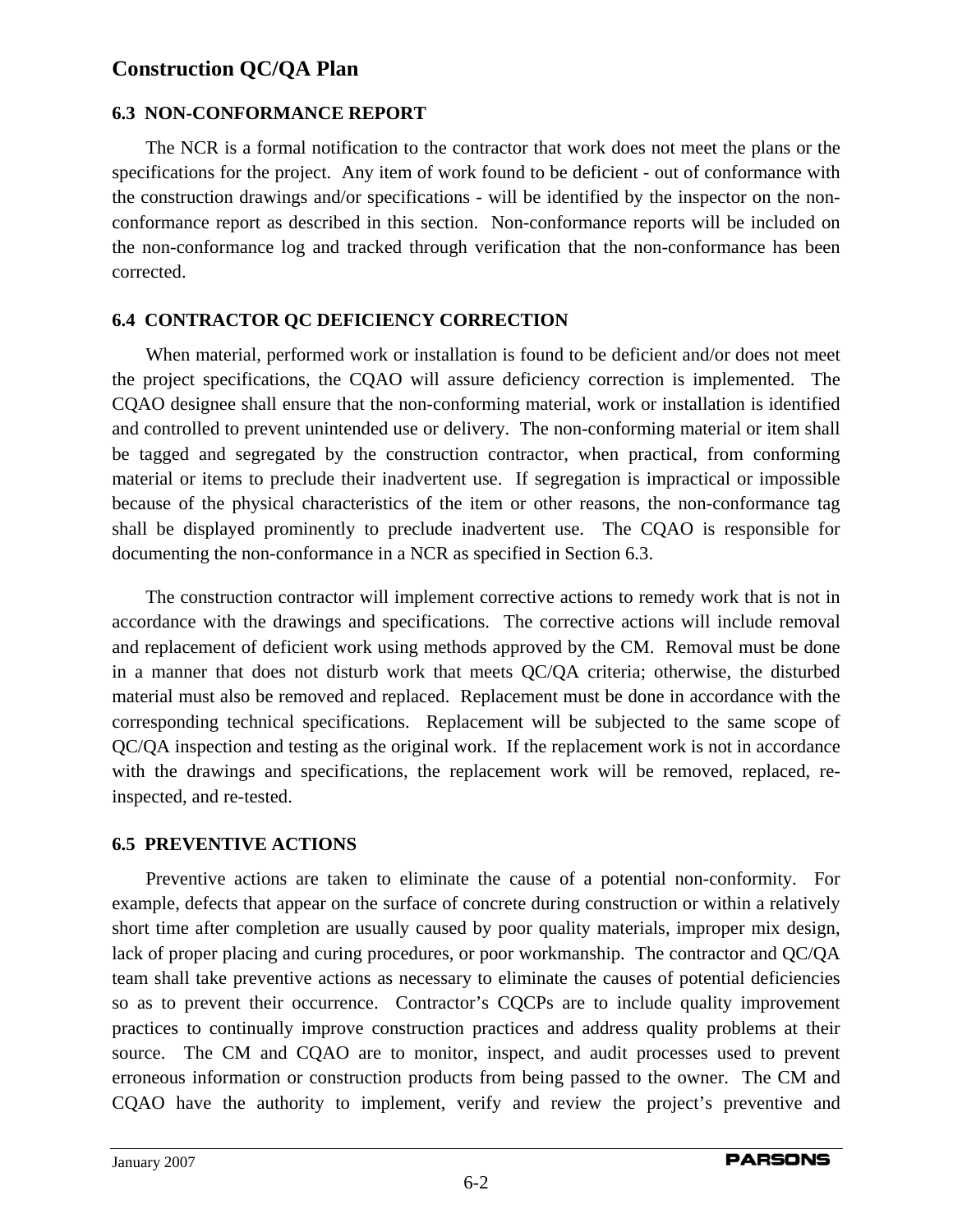corrective action effectiveness. They are empowered to improve the project's work processes to eliminate the causes of potential non-conformities.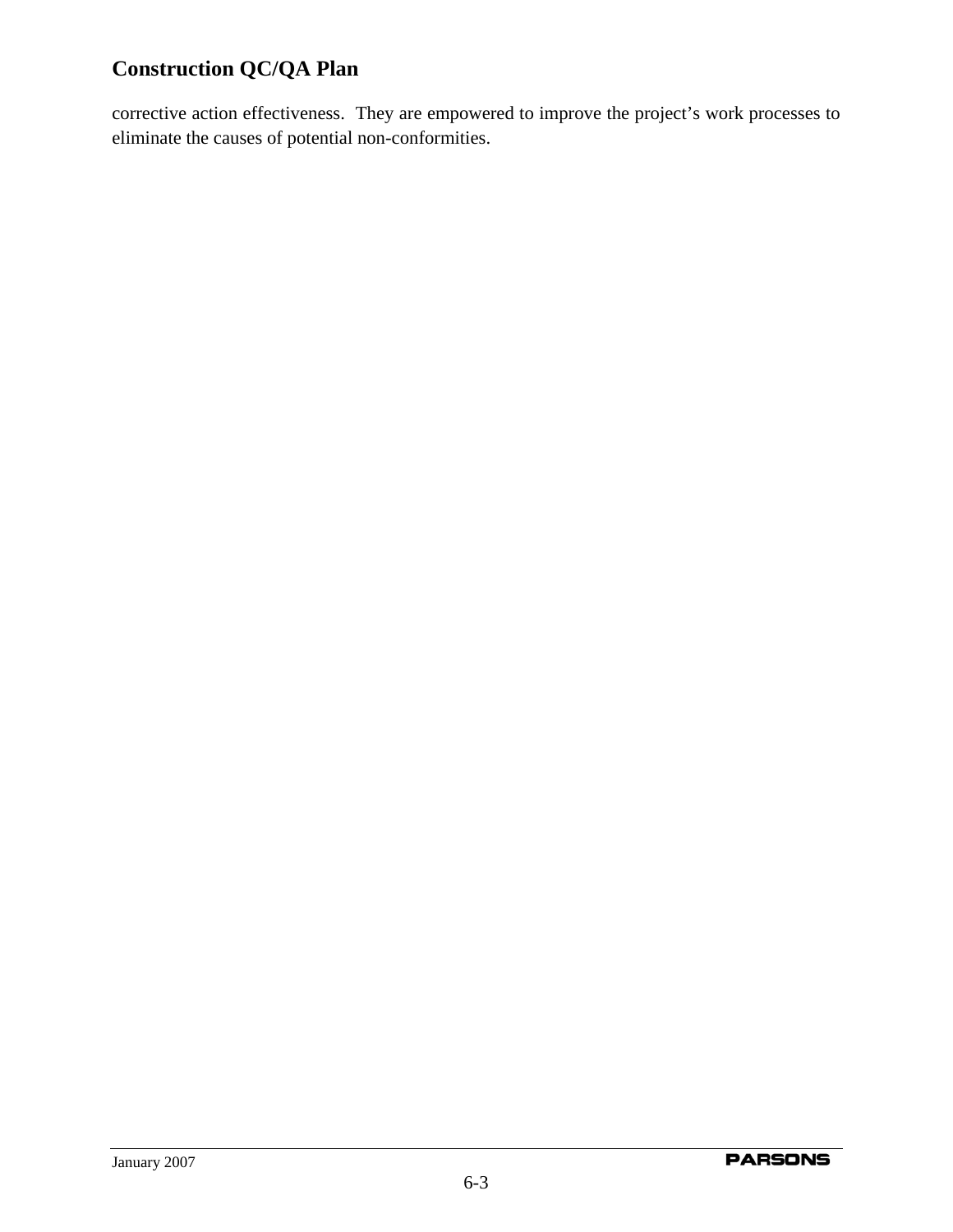## **SECTION 7**

## **DOCUMENTATION**

The Technical Specification 01450 includes documentation and reporting requirements. Contractor's QC documentation must cover all aspects of QC program activities, and includes Daily Inspection Reports and Daily Test Reports. After CQCP approval by the CM, the contractors will document the QC activities pursuant to the CQCP. Ongoing QA oversight will be documented by the CM.

Beyond the data reporting required in Section 4.3 of this document, GE proposes that the results of QC/QA procedures conducted to confirm that construction activities meet applicable design criteria, plans and specifications for the FSWC and PEI will not be included on a routine basis in the monthly progress reports under the CD.

### **7.1 DAILY RECORD KEEPING**

Project documents will be managed through a combination of a secure document filing and storage system and a computerized document tracking system.

Sufficient records shall be prepared and maintained as work is performed to furnish documentary evidence of the quality of construction and laboratory analysis and of activities affecting quality. Each contractor QC technician shall maintain a daily log of all inspections performed for both contractor and subcontractor operations on a form acceptable to the CM.

The Daily Inspection and Daily Test reports shall be signed by the responsible QC technician and the QCM. The CM shall be provided at least one copy of each daily inspection and test report on the work day following the day of record.

### **7.2 DAILY CONSTRUCTION REPORT**

A daily construction report will be prepared and signed by each FE and FI. The report will include a summary of the contractor's daily construction activities. Supporting inspection data sheets will be attached to the daily report where needed. Example forms are provided in Appendix D.

At a minimum, the daily construction report will include the following information:

- Date, project name, location, and other identification
- Description of weather conditions, including temperature, cloud cover, and precipitation
- Reports on any meetings held and their results
- Record of visitors to site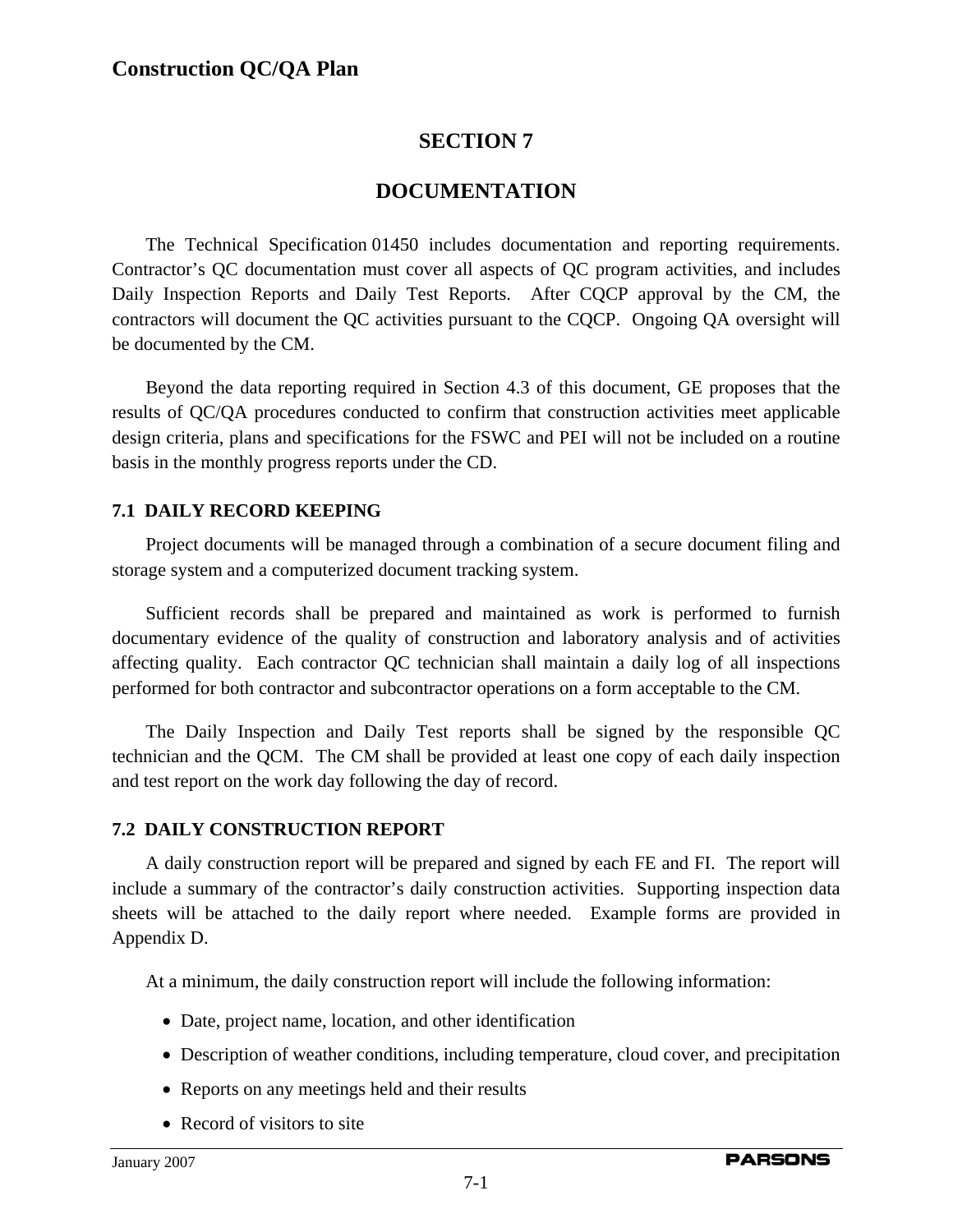- Locations of construction underway during that day
- Equipment and personnel working in each activity, including subcontractors
- Descriptions of work being inspected
- Decisions made regarding approval of units of material or of work, and corrective actions to be taken
- Description of problems or delays and resolution
- Communications with contractor staff
- Construction activities completed and/or in progress
- Progress photos, where applicable
- Signature of the report preparer

As described in Section 7.6, the daily construction reports will be routed on a daily basis to the project QC/QA files and will be maintained as part of the permanent project record. These reports are reviewed by the CM and FE, and also distributed to the CQAO and GE

## **7.3 INSPECTION AND TESTING REPORT FORMS**

Report forms will be completed for inspections and tests conducted. The forms vary depending on inspection or test type. Representative forms for several types of inspection and testing reports are included in Appendix D. These forms include:

- Description or title of the inspection activity
- Location of the inspection activity or location from which the sample was obtained
- Recorded observation or test data
- Results of the inspection activity
- Personnel involved in the inspection activity
- Signature of the inspector

## **7.4 RECORD DRAWINGS**

Contractors will submit draft record drawings to the CM for review and prepare final record drawings based on CM comments. The draft record drawings shall be submitted on one set of CD-ROM disks. Record drawings submitted on CD-ROM shall be the latest version of AutoCAD by AutoDesk, Inc.

## **7.4.1 Responsibilities**

The CM working with the contractor will be responsible for assuring that red-line record drawings are maintained daily throughout the construction process. These red-line record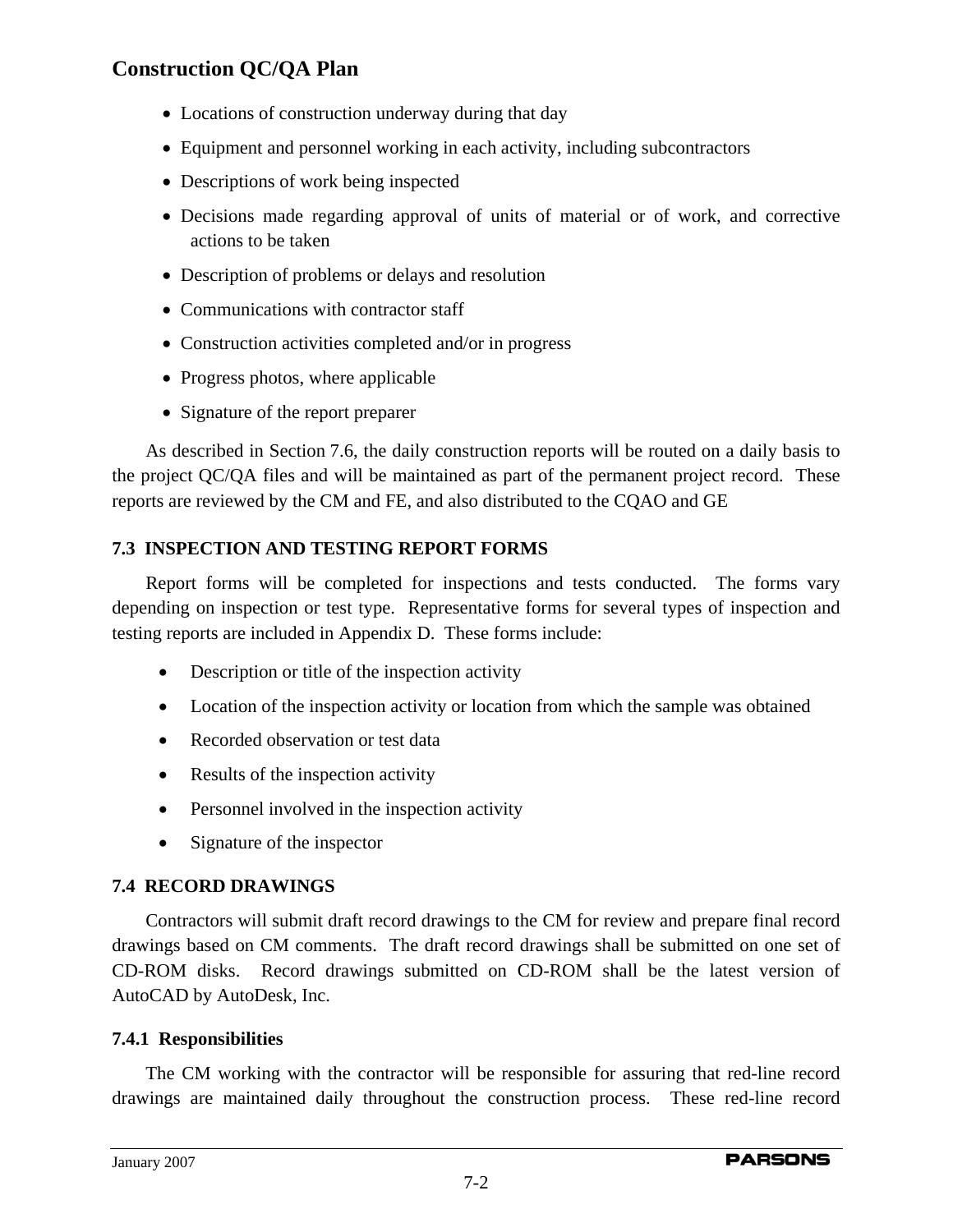drawings will be used to update the design drawings to as-built status at the completion of the work.

### **7.4.2 Preparation of As-Built Drawings**

The contractor will be responsible for red-lining construction drawings in the field as preparation for as-built drawings. The as-built drawings will record approved actual field conditions upon completion of the work. The original design drawings will be marked up by the contractor as the project progresses to indicate as-built conditions. Where there was a change to a specified material, dimension, location, or other feature, the as-built drawing will indicate the work performed.

### **7.4.3 Review of As-Built Drawings**

Upon the completion of the as-built red-line drawings, the contractor will submit the red-line mark-up drawings to the CM for review. The CM will provide the mark-ups to the Engineer of Record who will incorporate the mark-ups and issue the final as-built drawings to GE and the CM.

## **7.5 CONTROL OF QUALITY RECORDS**

The CQAO verifies QA record accuracy and maintains copies of all quality-related documentation. This includes, but may not be limited to:

- Daily construction QA logs and records;
- Inspection checklists and reports;
- Surveillance reports;
- Non-conformance reports;
- Material receiving reports; and
- Monitoring and test data.

These records will be stored in files maintained in the project document control files. All original documents pertaining to project information will be maintained in the project file located at the project office in Fort Edward, New York.

The CM and SM have primary responsibility for the centralized document control files for the project and construction documentation.

Pursuant to the contract specifications, the contractor provides an electronic or paper copy (suitable for scanning) of QC documentation associated with the work to document control within three business days of the generation of such documents; and one electronic copy of all required submittals to CM's document manager. All contractors shall maintain a fire-resistant storage facility at the processing facility site. The facility shall contain all inspection reports, test records, contract documents, project, and daily field reports.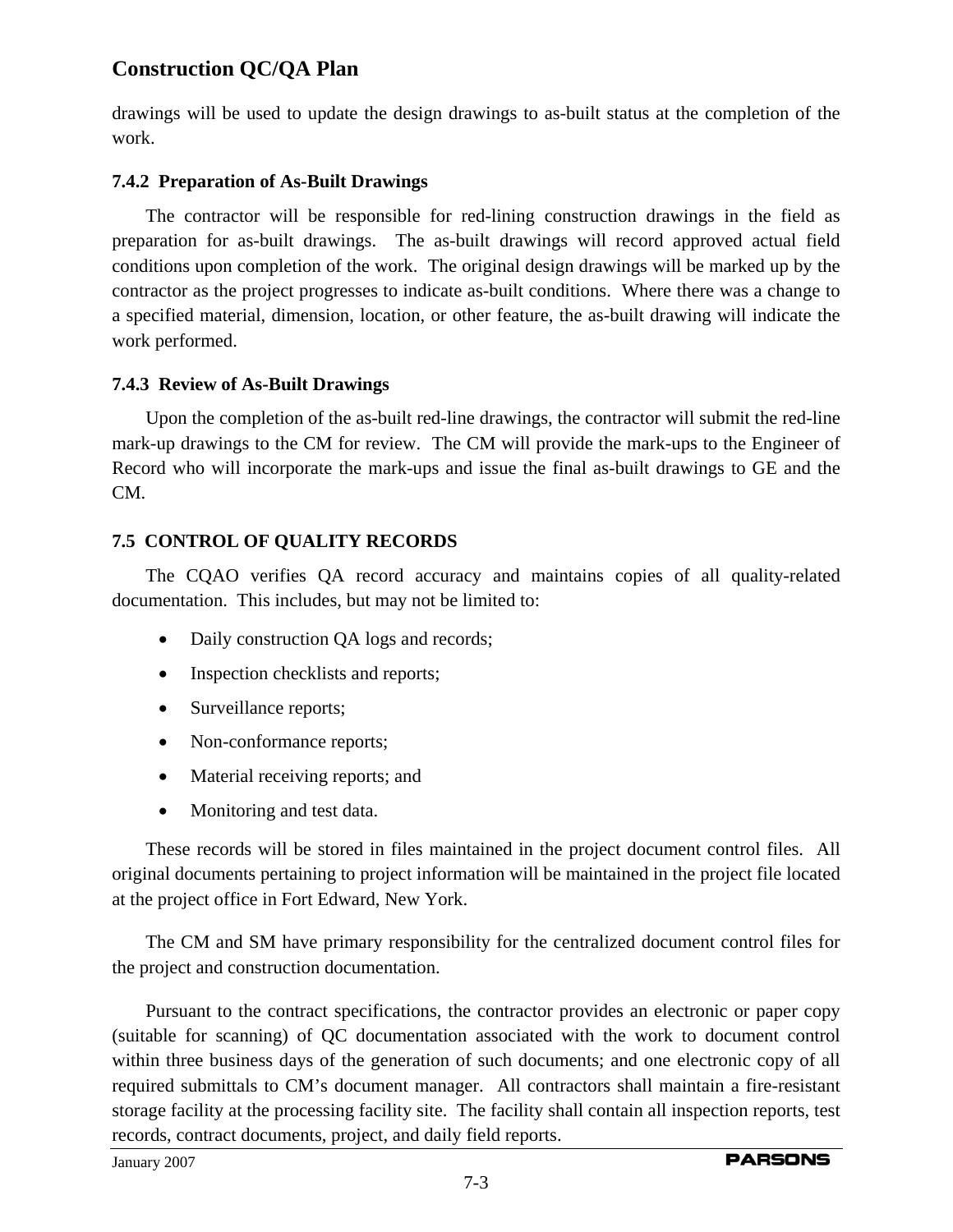All records shall be available for inspection and audit, at any time, by the CM and GE.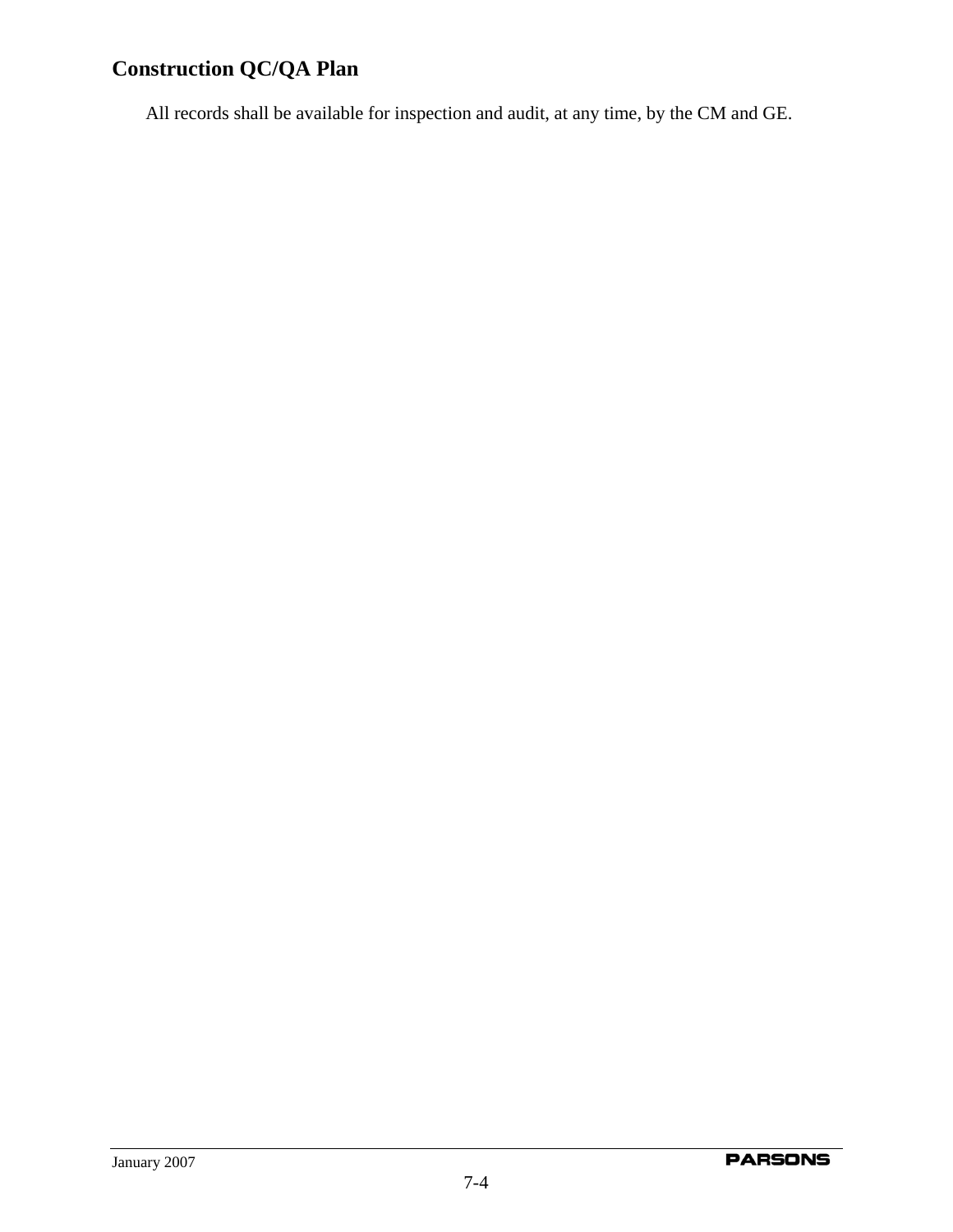# **SECTION 8**

# **EPA APPROVALS**

This section addresses EPA approvals associated with construction quality aspects of the Phase 1 FSWC and PEI.

## **8.1 REQUIRED SUBMITTALS**

Submittals required for EPA approval applicable to QC/QA of FSWC and PEI are this CQAP and the Phase 1 Work Completion Report pursuant to CD Paragraph 58 (EPA/GE 2005). EPA approval is not required for FSWC and PEI contractor submittals other than those submitted to EPA as part of the FSWC and PEI RAWPs.

## **8.1.1 CQAP**

GE will submit this CQAP for EPA approval prior to commencement of Phase 1 FSWC. The CQAO is responsible for maintaining this CQAP during the FSWC and PEI process. Revisions to the CQAP will be approved in the same manner as the original.

## **8.1.2 Phase 1 Work Completion Report**

GE will include quality related documents for Phase 1 FSWC and PEI via the Phase 1 Work Completion Report at completion of Phase 1. The quality related documents to be included in the Phase 1 Work Completion Report are further described in Section 10.

## **8.2 EPA APPROVAL**

EPA response to any plan, report, or other item that requires approval is described in the CD (paragraphs 45, 46, and 47). EPA, following a review, may:

- Approve the submission, in whole or in part;
- Approve the submission with specified conditions;
- Modify the submission to cure deficiencies;
- Disapprove the submission; or
- Any combination of these provided that any such modification or direction would not materially expand the SOW.

EPA will not modify a submission without providing at least one notice of deficiency and 21 days to correct the deficiency. Following the correction process, the plan, report, or other item will be resubmitted for approval.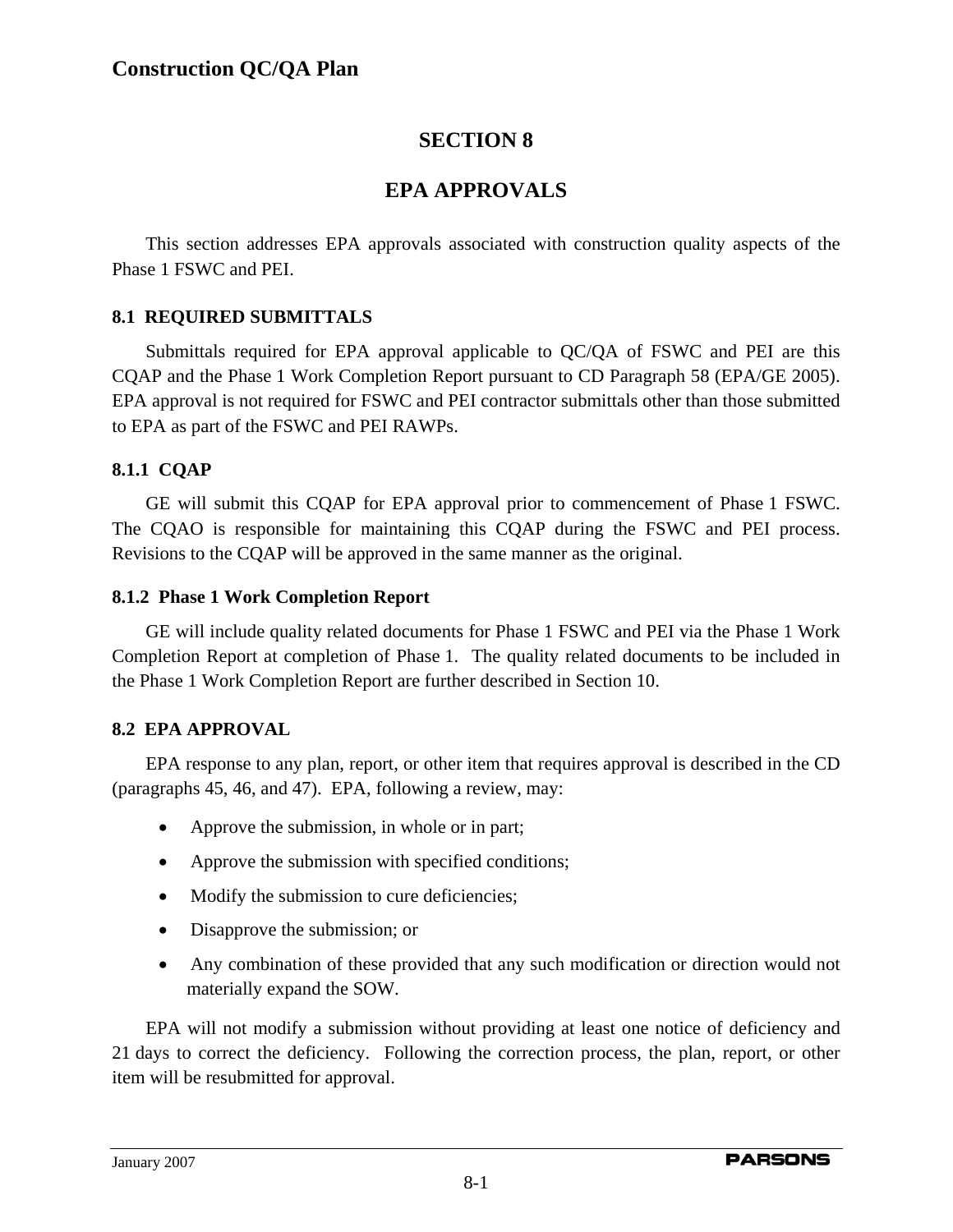# **SECTION 9**

# **FIELD CHANGES**

Field changes for QC/QA will be limited to CQAP and CQCP changes. Changes to construction processes or design plans and specifications are governed by the RAWPs and design change order procedures.

## **9.1 CQAP CHANGES**

GE, the CM, SM, or CQAO may initiate revisions to this CQAP. The CQAP may be revised when it becomes apparent that the CQAP procedures or controls are inadequate to support work being produced in conformance with the specified quality requirements or are deemed to be more excessive than required to support work being produced in conformance with the specified quality requirements. Changes to QA procedures necessitating modification to this CQAP will be initiated by the CQAO for CM and GE approval. EPA review and approval will then be accomplished as described in Section 8, EPA Approvals. Updates to CQAP staffing will be made by GE notification to EPA as described in Section 2.3 without submission of a fully revised CQAP.

## **9.2 QC CHANGES**

The contractor's CQCP required by Technical Specification 01450 may require revisions as necessary to correct unsatisfactory performance. At any time after approval by the CM, GE and the CM may require the contractor to make changes to the CQCP, including personnel changes, as necessary to obtain the quality specified. Moreover, the contractor may initiate CQCP changes to correct QC process problems, and is required to notify the CM in writing of any desired changes; all changes are subject to GE and CM acceptance. Revisions to the CQCP will not be submitted to EPA for approval.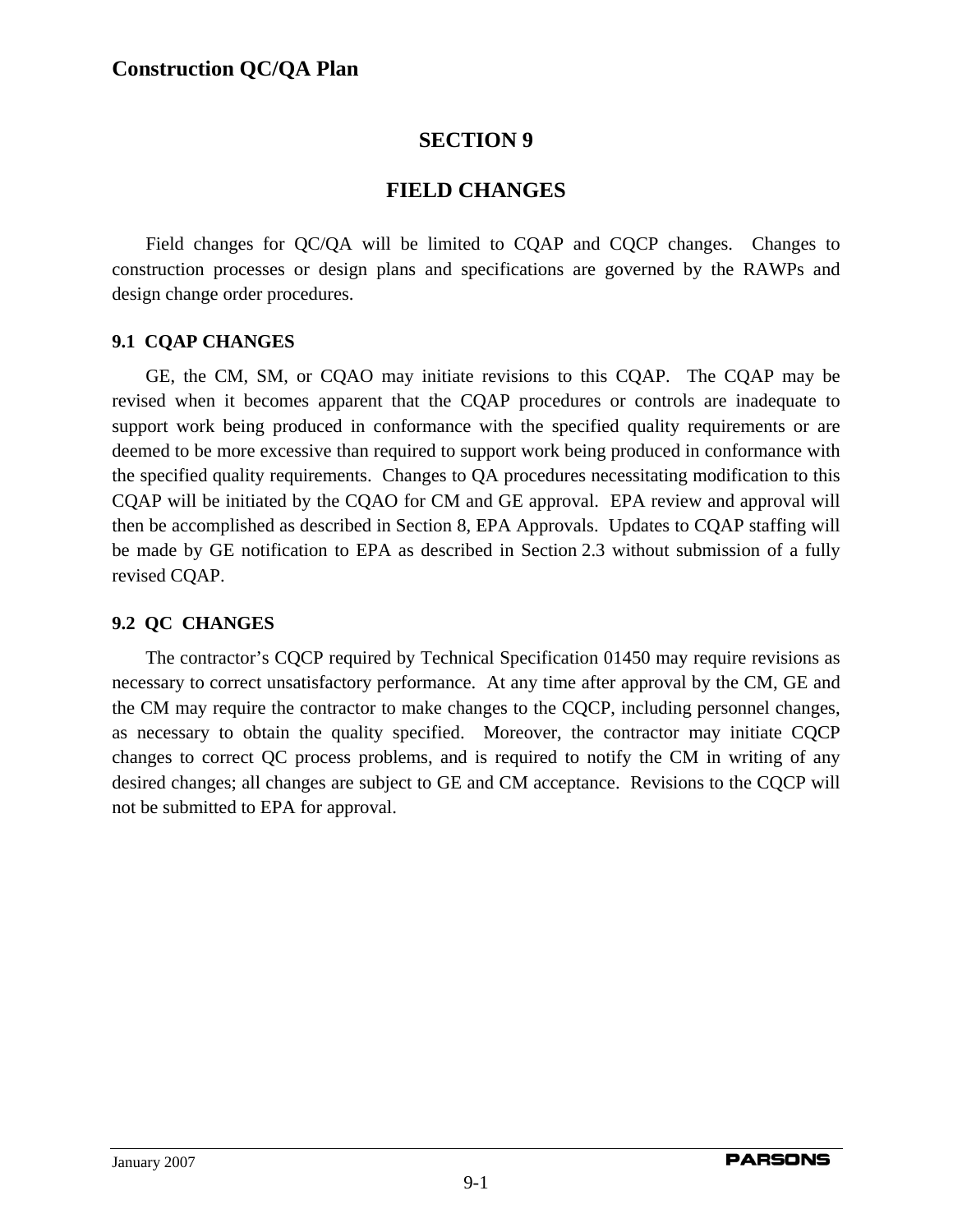# **SECTION 10**

# **FINAL REPORTING**

The following quality related documents will be generated during Phase 1 FSWC and PEI and will be submitted to EPA as part of the Phase 1 Work Completion Report:

- record (as-built) drawings;
- operation and maintenance manuals; and
- results of the Start-up and Testing Plan and the Commissioning Plan implemented for each major piece of equipment or system before system turnover, in accordance with Specification 01810.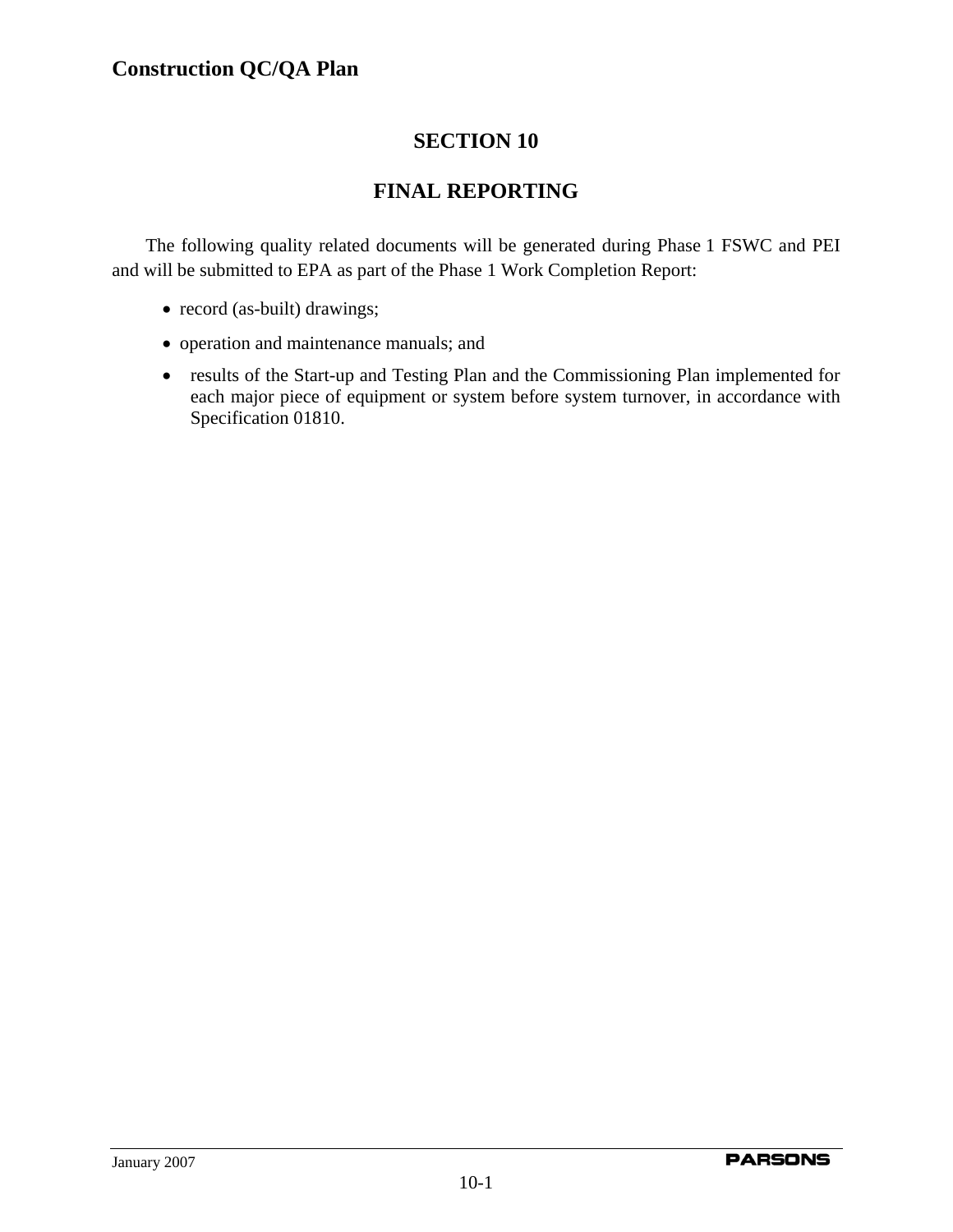# **SECTION 11**

## **REFERENCES**

- Blasland, Bouck & Lee, Inc. 2006. *Phase 1 Final Design Report Hudson River PCBs Superfund Site* (including Contract drawings and specifications). March, 2006
- Parsons. 2005. *GE Response to US EPA Region 2 Consent Order Item 10b Parsons Commercial Technology Group Inc. Quality Management Plan (QMP).* October 7, 2005.
- Parsons. 2007. *Remedial Action Work Plan for Phase 1 Facility Site Work Construction Hudson River PCBs Superfund Site*. January, 2007
- United States Environmental Protection Agency. 2002. *Superfund Record of Decision*. February 1, 2002.
- United States Environmental Protection Agency and General Electric Company. 2003*. Administrative Order on Consent for Hudson River Remedial Design and Cost Recovery. Index No. CERCLA-02-2003- 2027*.
- United States Environmental Protection Agency and General Electric Company. 2005*. Consent Decree in United States v. General Electric Company,* Civil Action No. 1:05-cv-1270, lodged in United States District Court for the Northern District of New York October 6, 2005; final judgment entered November 2, 2006.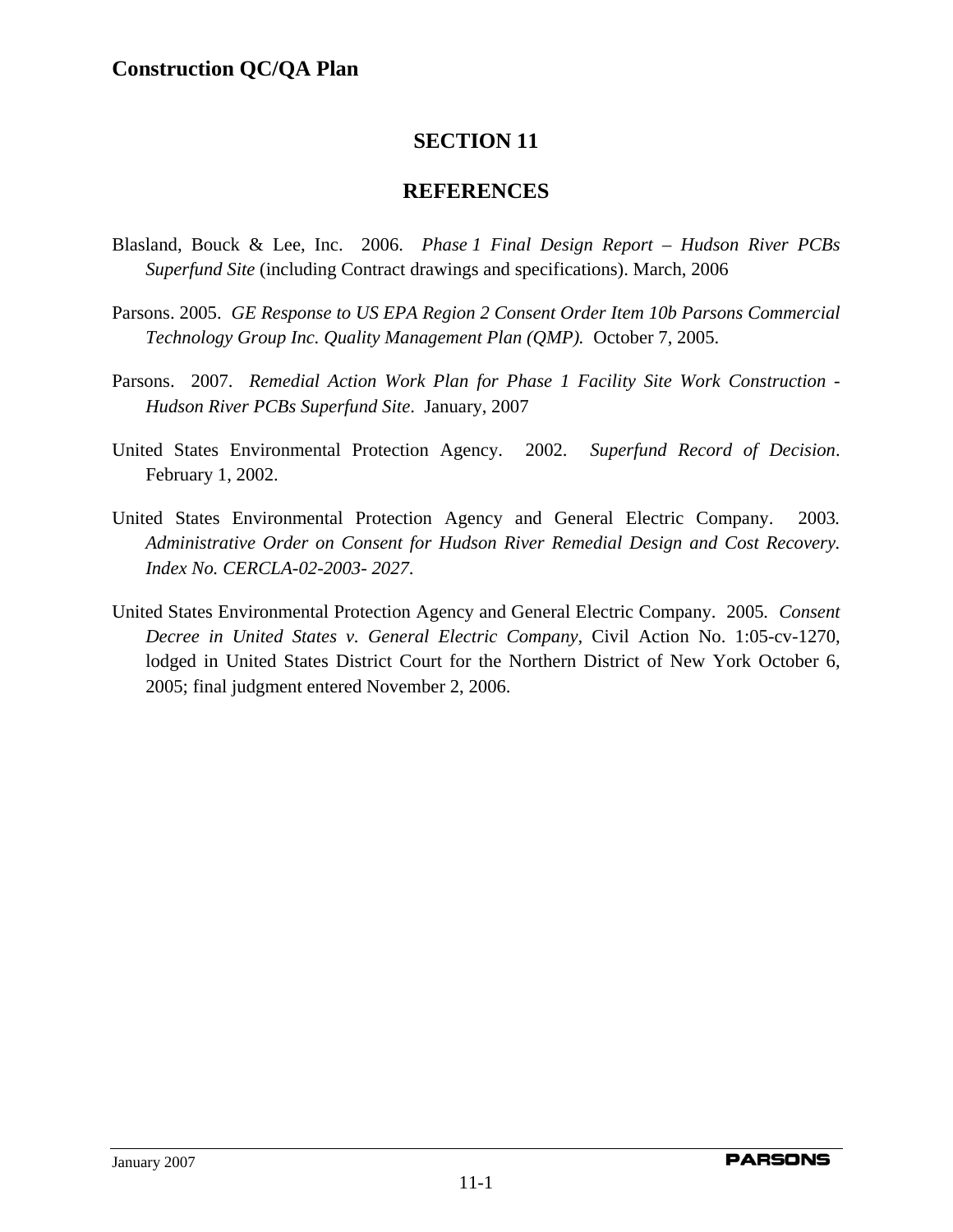# **ATTACHMENT 1**

# **CQAP STAFFING LIST AND RESUMES**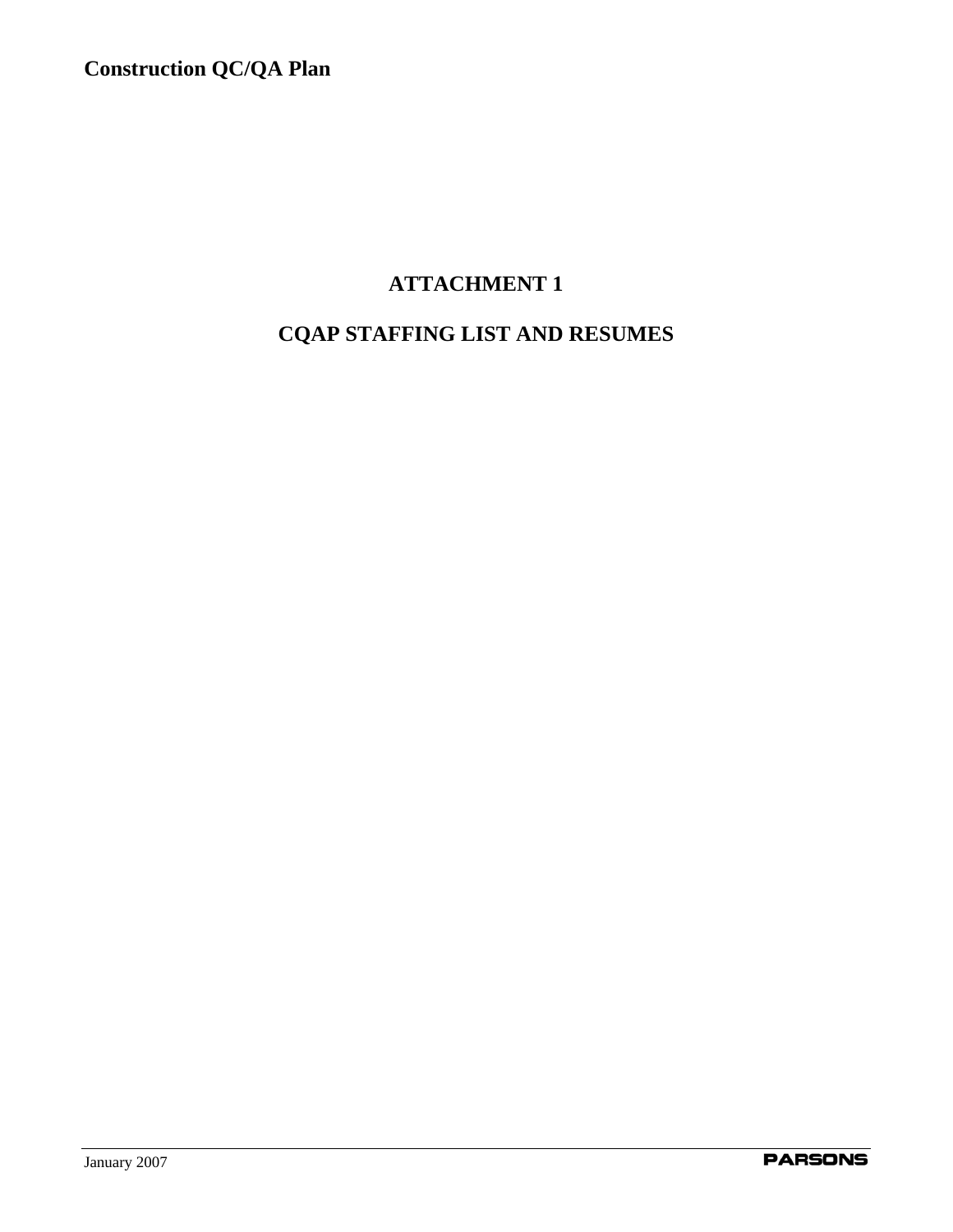# **CQAP STAFFING LIST**

# Construction Quality Control/Quality Assurance Plan (CQAP) Phase 1 Facility Site Work Construction Hudson River PCB's Superfund Site

Revision: 0, Date: 1-26-07

The following personnel are assigned CQAP functions effective as indicated below. Periodic updates to this chart are to be issued by the Construction Manager.

| <b>FUNCTION</b>                | <b>NAME</b>     | <b>ORGANIZATION</b> |
|--------------------------------|-----------------|---------------------|
| <b>Construction QA Officer</b> | Ziad A. Nabulsi | CM                  |
| Field Inspector                | (TBD)           | CM                  |
| <b>Field Inspector</b>         | (TBD)           | CM                  |
| QA Field Inspector             | (TBD)           | CM                  |
|                                |                 |                     |
|                                |                 |                     |
|                                |                 |                     |
|                                |                 |                     |

/s/ Larry Hartman\_\_\_\_\_\_\_\_\_\_\_\_\_\_\_\_\_\_\_\_\_\_\_\_\_\_\_\_\_ 1-26-2007\_\_\_

CM Approval Date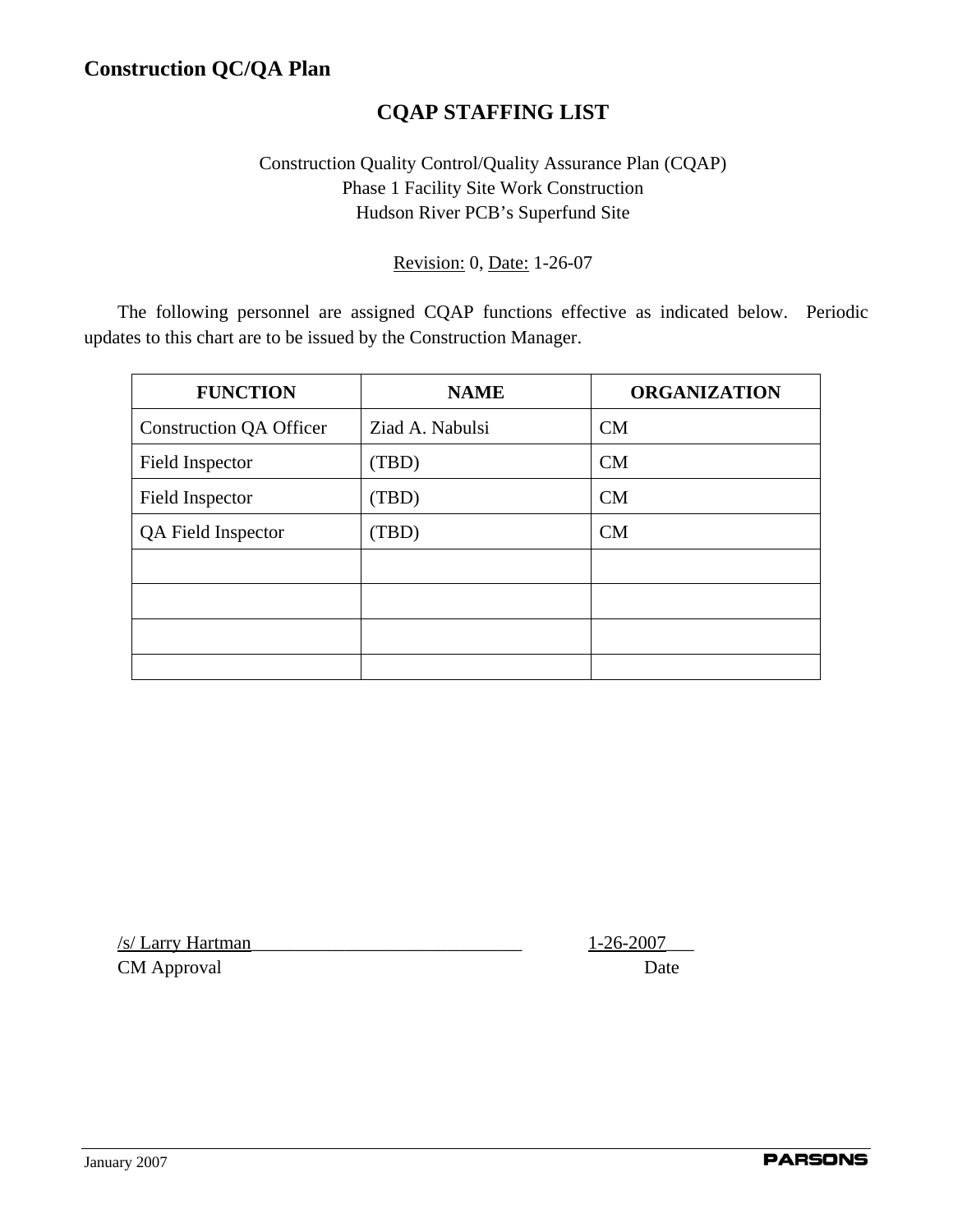#### **Firm Parsons**

#### **Years of Experience** 24

#### **Education**

- **University of Alabama,** Birmingham, 1983: Bachelor of Science in Civil Engineering
- ISO 9001:2000 Lead Auditor Course Certificate No. 4573341-26429
- Certificate of Quality Assurance and Quality Control in Transit Projects – 2005
- Training Certificate from Corp of Engineers "Construction Quality Management for Contractors 2001
- Training Certificate " OSHA update Seminar" 1995
- Training Certificate "100% Fall Management" 1994
- Certificate of Completion " NUCA Competent Person" 1994: NUCA Confined Space Entry Program
- Courses for Computer (PC), Windows XP, MS Office 2000

### **Affiliations**

**American Society of Civil** Engineers

### **Special Skills**

Fluent in Arabic, English.

# *ZIAD A. NABULSI*

# *Senior Quality Assurance Engineer*

### *Summary of Relevant Qualifications*

Senior Quality Assurance Engineer/Civil Engineer/ construction with over twenty years of experience in construction of commercial, municipal, and transportation works, to include: concrete structures, paving, underground utilities, earthen structures and tunnels. Conducts internal project technical quality audits and presents audit reports to management and the project team. Prepares the audit checklists; conducts the pre-audit meeting; issues findings (when required); prepares and issues the final audit report, recommending opportunities for improvement; and follows up to verify that the appropriate corrective actions have been completed.

#### Work Experience Selected Projects

### **Senior Quality Assurance Engineer/QA Manager**

### **PARCOMM & PTG/ South Corridor Light Rail project-Charlotte, NC**

Conducting internal project technical quality audits and presents audit reports to management and project team. Responsible for scheduling audits; preparing the audit checklists; conducting the pre-audit meeting; issuing findings (when required); preparing and issuing the final audit report, recommending opportunities for improvement; and following up to verify that the appropriate corrective actions have been completed. Responsibilities include implementation and maintenance of design quality management plan and procedures; auditing of design QA/QC activities to ensure conformance with the project requirements and certifying that all design submittals have been processed in accordance with the project quality management plan.

**Senior Quality Assurance Engineer** – Responsible for conducting quality assurance audits for the following programs and projects:

- Northrop Grumman Ship Systems Construction Management - Facility Modernization Gulfport & Pascagoula MS. And New Orleans, LA.
- Evaluation of alternatives for South Effluent Treater (SET) Shell Project - Environmental Remediation Project – Houston, TX.
- EMAAR Development Project, Emirates Hills, Construction Management- Dubai, UAE.
- Wastewater treatment and reuse system at Amgen's Juncos - Construction Performance Support Services - Puerto Rico biotech plant.

#### **PARSONS**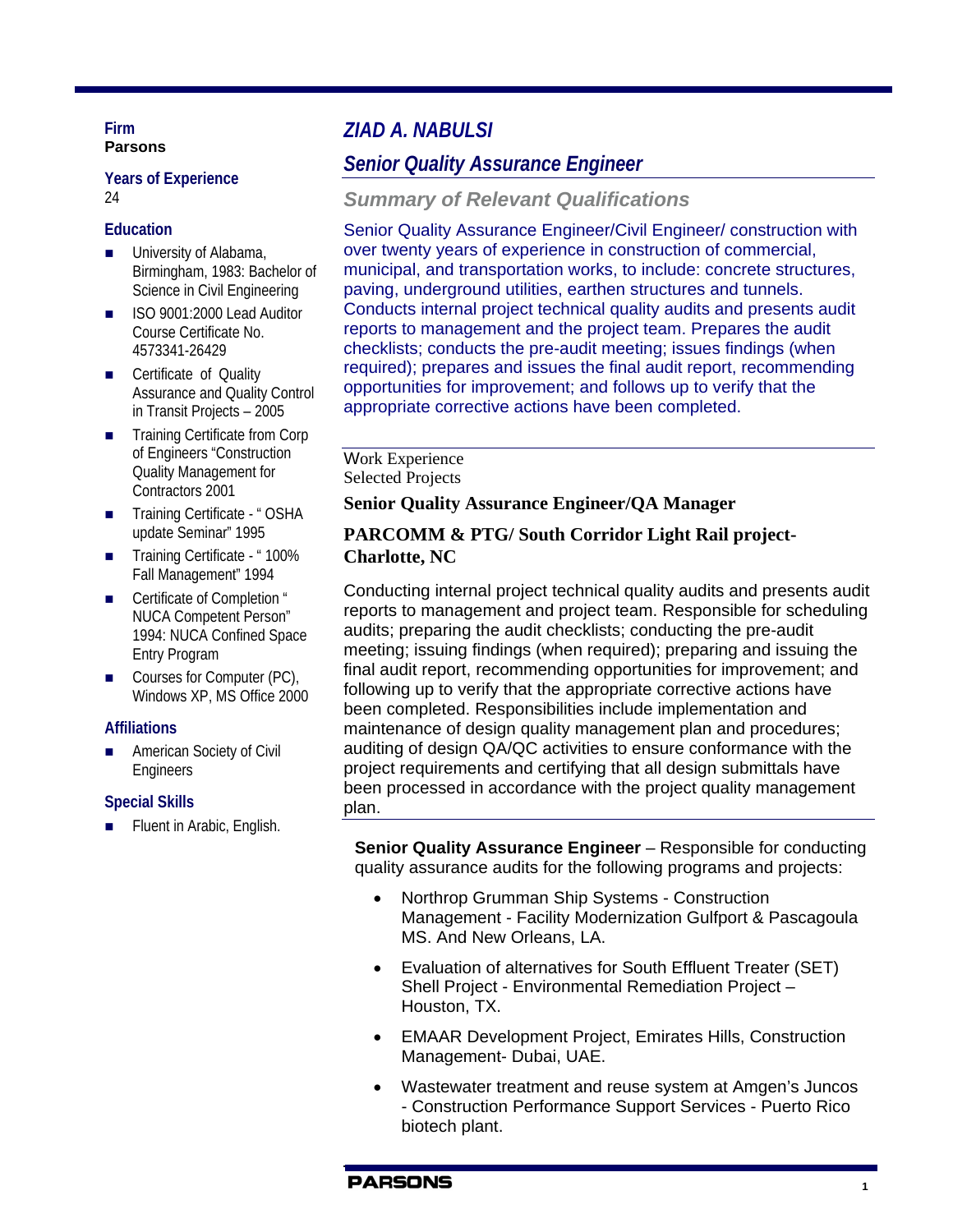# *Ziad A. Nabulsi Continued*

#### **Project Manager/Civil Engineer**

### **Parsons Infrastructure and Technology-TSSC III; Atlanta, GA**

Manage the Pre-Bid and Pre-Construction Meetings in conjunction with scheduling engineer availability during the startup of construction, and estimating the cost requirements. Ensures compliance with ISO 9001 procedures by implementing policies and programs through Quality Control. Conduct quality audits of field project/job sites to ensure the Contractor's approach is fully satisfactory and compliant with the contract. Also conduct internal office quality audits.

### **Civil Engineer**

#### **Lockheed-Martin Services; Atlanta, GA**

Prime consulting assignment as a civil engineer responsible for evaluating the readiness and condition of Federal Aviation Administration (FAA) facilities implementing newer airway management platforms. Duties included nationwide travel, to numerous airport facilities to evaluate, trouble-shoot, and plan improvements for system repairs, building renovations and new construction.

### **Field Engineer/ Quality Control Engineer**

#### **Parsons Constructors Inc., Newport, IN**

Responsible for field oversight of Quality Control procedures for Parsons and subcontractor work force. Reviewed and interpreted design drawings and specifications to ensure current revision level and correct technical execution of work. Provided progress data to Resident Engineer and Construction Manager. Responded to subcontractor RFI's maintained As-Built drawings verified and approved monthly pay applications.

### **Civil Superintendent/ Quality Control Engineer**

### **PARSONS Communications; Atlanta, GA**

Managed construction of civil, structural, and architectural works for \$63 million, AT&T Web Hosting Facility. Managed subcontractor work force. Inspected progress of work for conformance to contract documents. Devised and implemented field corrections to design errors, impact issues, and unforeseen conditions. Responded to subcontractor RFIs, reviewed submittals, maintained As-Built drawings, Quality Control, verified and approved monthly pay applications, evaluated and processed change orders.

#### **Civil and Structural Inspector/Quality Control**

#### **Desmear Systems, Inc. and Parsons Brinkerhoff/Tudor**

Responsible for monitoring quality activities in accordance with contract documents. Coordinated surveys and material testing of soils, concrete, paving, structural steel, and architectural finishes.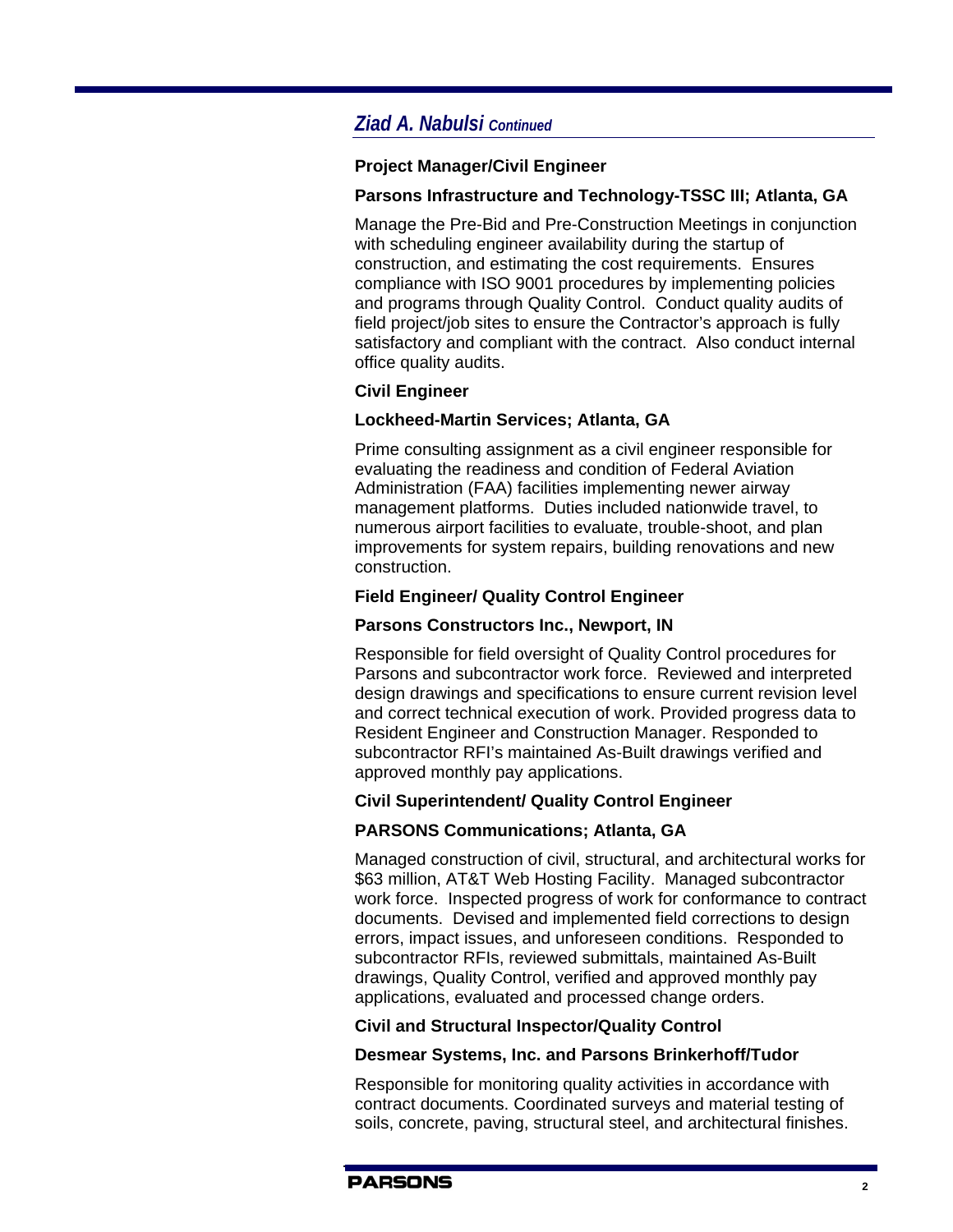# **APPENDIX A**

# **SAMPLE QUALIFICATION TEST SCHEDULES**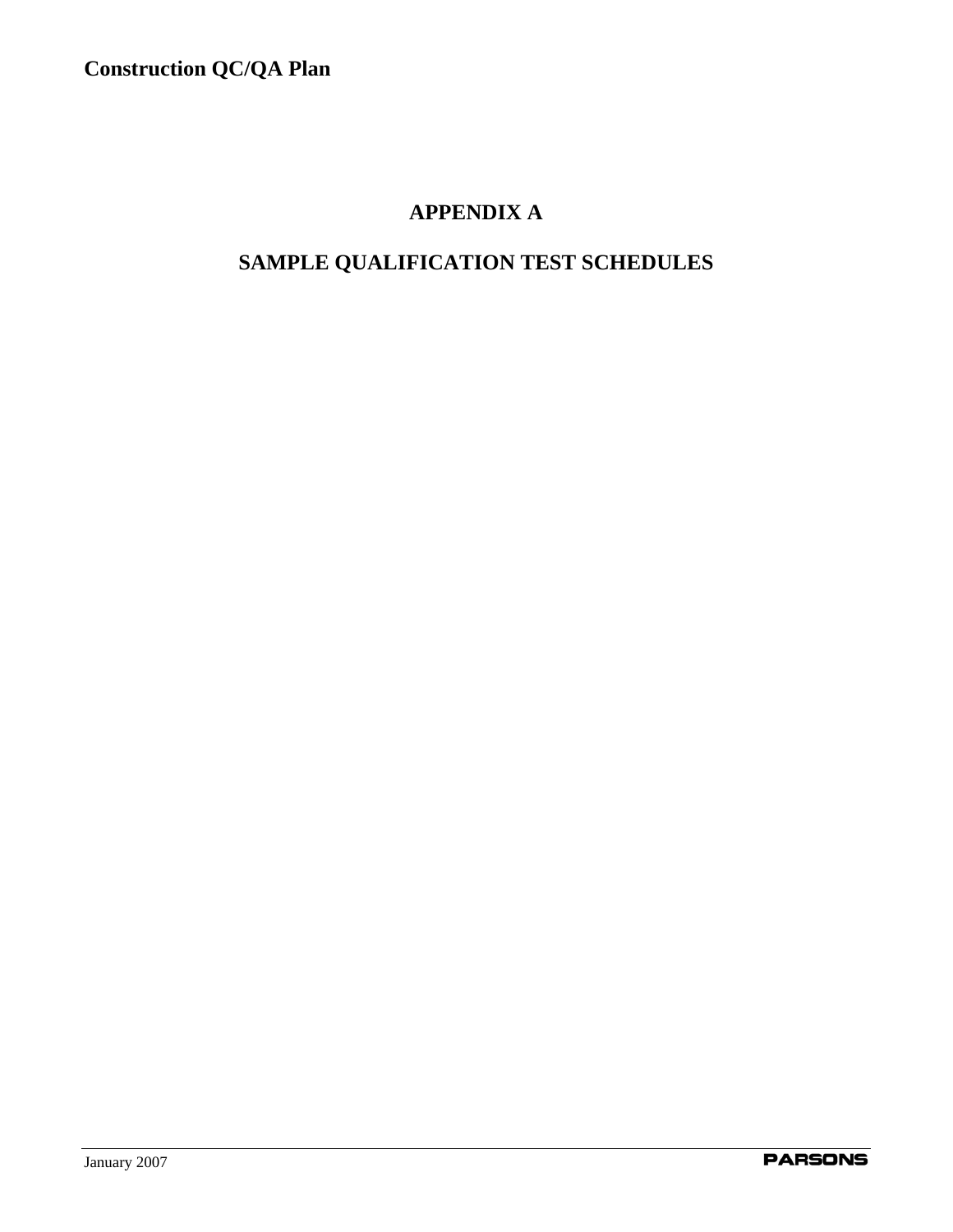### **Example Qualification Test Schedule**

### **Onsite Borrow Materials**

| <b>Test Parameter</b>      | <b>Test Method</b>                      | <b>Minimum QC Testing</b><br><b>Frequency by</b><br>contractor | <b>Acceptance Criteria</b><br>(verified by QA)                         |
|----------------------------|-----------------------------------------|----------------------------------------------------------------|------------------------------------------------------------------------|
| Soil<br>Classification     | ASTM D2487                              | 1 per 1,000 cubic yard<br>and source change                    | GW, GP, GM, GC, SW, SP,<br>SM, SC, or ML                               |
| <b>Atterberg Limits</b>    | ASTM D4318                              | 1 per $1,000$ cubic yard<br>and source change                  | In accordance with<br>Section 02205                                    |
| Grain-Size<br>Distribution | ASTM D422 or<br>C <sub>136</sub>        | 1 per $1,000$ cubic yard<br>and source change                  | In accordance with<br>Section 02205. Article 2.01.I                    |
| <b>Moisture Content</b>    | <b>ASTM D2216/</b><br>D <sub>2974</sub> | 1 per 1,000 cubic yard<br>and source change                    | In accordance with<br>Section 02201 through 02205<br>and Section 02911 |

Notes:

- 1. Borrow soil must be from approved on-site borrow source with test results provided in Section 02205. Any change in material must be consistent with approved material characteristics as determined by CM. New moisture content curves will need to be plotted for change in material.
- 2. Note: this table is for illustration only and is not intended to replace or modify contract specifications that will form the basis of actual CQCP submittals by contractors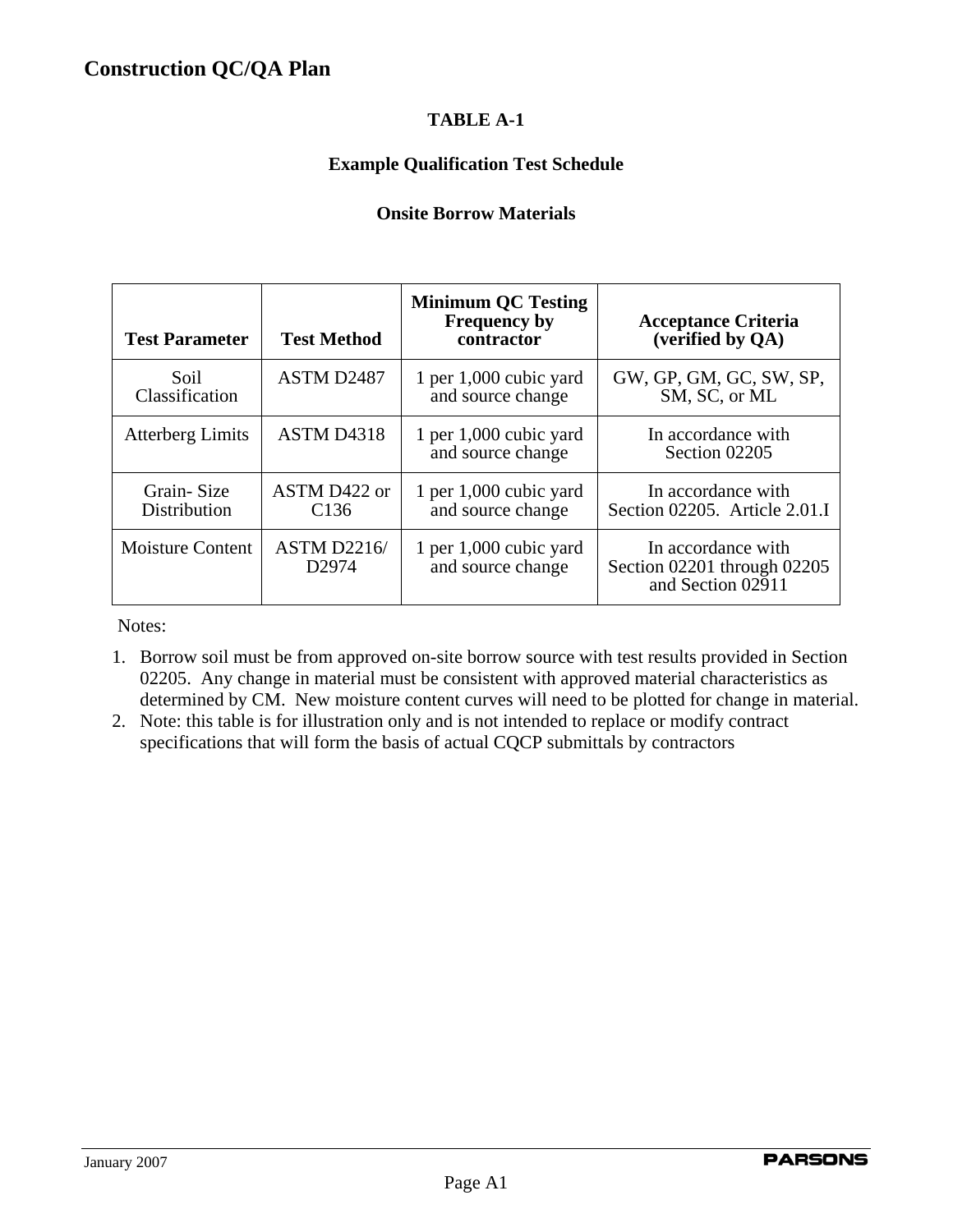### **Example of Qualification Test Schedule Aggregate Materials**

| <b>Test Parameter</b>          | <b>Test Method</b>            | <b>Minimum QC</b><br><b>Testing Frequency</b><br>by Contractor | <b>Acceptance Criteria</b><br>(verified by QA)                           |
|--------------------------------|-------------------------------|----------------------------------------------------------------|--------------------------------------------------------------------------|
| Coarse Aggregate               |                               |                                                                |                                                                          |
| <b>Grain-Size Distribution</b> | <b>ASTM D422</b><br>or $C136$ | 1 per stockpile and<br>source change                           | In accordance with table<br>in Article 2.01B in<br>Section 02205         |
| <b>Moisture Content</b>        | ASTM D2974                    | 1 per stockpile<br>and<br>source change                        | As reported for<br>establishing the range of<br>optimum moisture content |
| Compaction<br>Characteristics  | ASTM D1557                    | 1 per stockpile<br>and<br>source change                        | As reported for<br>establishing the range of<br>optimum compaction       |
| <b>Fine Aggregate</b>          |                               |                                                                |                                                                          |
| <b>Grain-Size Distribution</b> | <b>ASTM D422</b><br>or C136   | 1 per stockpile<br>and<br>source change                        | In accordance with table<br>in Article 2.01 B in<br>Section 02205        |
| <b>Moisture Content</b>        | ASTM D2974                    | 1 per stockpile<br>and<br>source change                        | As reported for<br>establishing the range of<br>optimum moisture content |
| Compaction<br>Characteristics  | ASTM D1557                    | per stockpile<br>and<br>source change                          | As reported for<br>establishing the range of<br>optimum compaction       |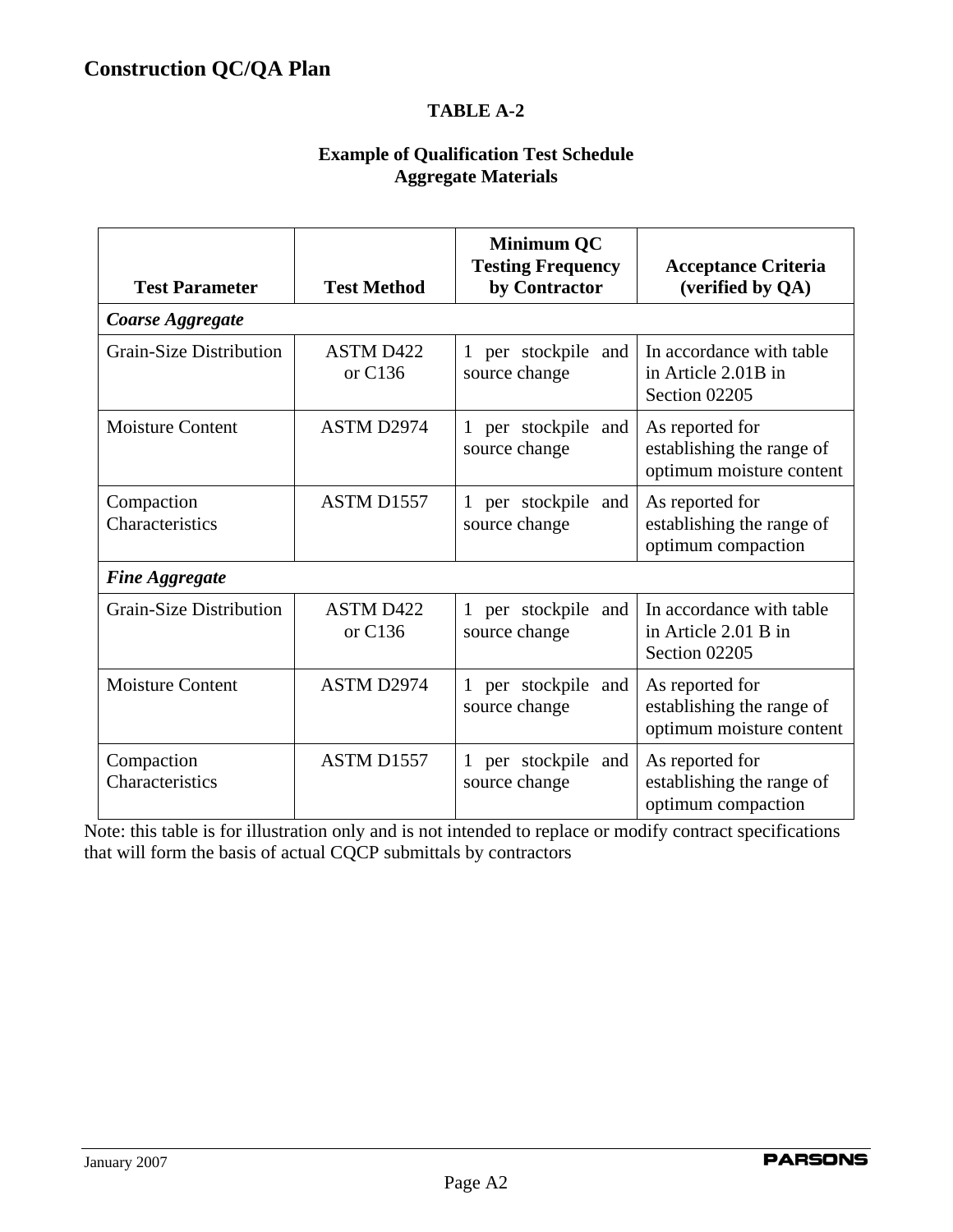### **Example Qualification Test Schedule Cementatious Materials**

| <b>Test Parameter</b>               | <b>Test Method</b> | Minimum QC<br><b>Testing Frequency</b><br>by Contractor                    | <b>Acceptance Criteria</b><br>(verified by QA)                                                                       |
|-------------------------------------|--------------------|----------------------------------------------------------------------------|----------------------------------------------------------------------------------------------------------------------|
| <b>Portland Cement</b>              |                    |                                                                            |                                                                                                                      |
| Chemical & Physical<br>Requirements | ASTM C150          | Prior to use in<br>concrete mix in<br>absence of material<br>certification | In accordance with tables<br>in ASTM C150 for<br>Type II Low Alkali                                                  |
| <b>Fluidized Bed Ash</b>            |                    |                                                                            |                                                                                                                      |
| Chemical & Physical<br>Requirements | ASTM C311          | Prior to use in<br>concrete mix in<br>absence of material<br>certification | In accordance with tables<br>in ASTM C311 for Class<br>F material, except loss on<br>ignition shall not exceed<br>4% |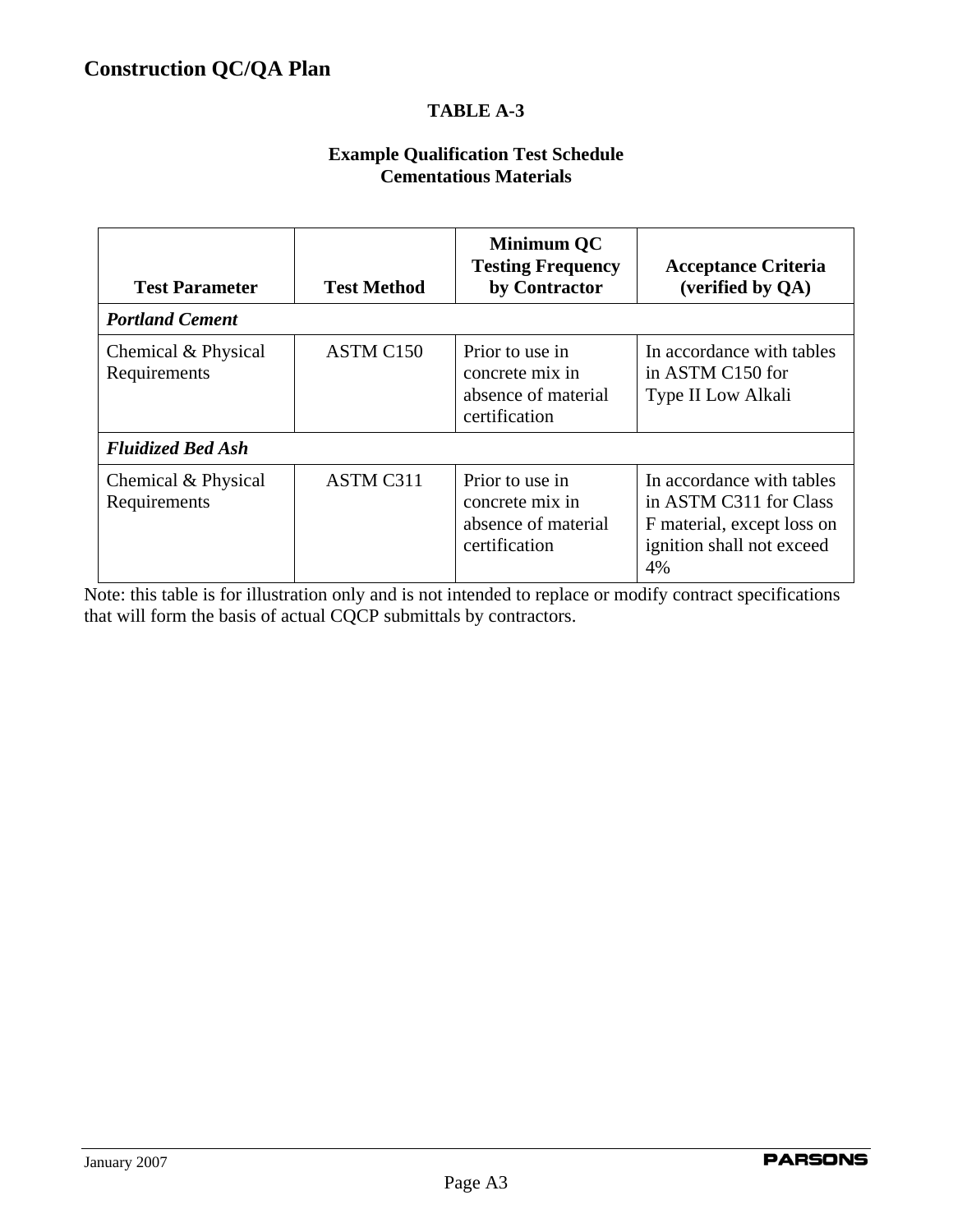## **Example Qualification Test Schedule Stone Aggregate Materials**

| <b>Test Parameter</b>    | <b>Test Method</b>                                                                   | <b>Minimum QC</b><br><b>Testing Frequency</b><br>by Contractor                       | <b>Acceptance Criteria (verified</b><br>by QA)                                                                                                                                                                                                                       |
|--------------------------|--------------------------------------------------------------------------------------|--------------------------------------------------------------------------------------|----------------------------------------------------------------------------------------------------------------------------------------------------------------------------------------------------------------------------------------------------------------------|
| Sieve Analysis           | <b>ASTM C136; C33</b><br>and as required by<br><b>NYSDOT</b><br>Specification 703.02 | Prior to use in<br>concrete mix and<br>whenever character<br>or source is<br>changed | Max coarse aggregate size of<br>No. 57 or 67 gradation per<br>ASTM C33.<br>Fine aggregate shall pass No. 4<br>sieve, gradation to conform with<br>ASTM C33 and NYSDOT as<br>specified in Article 2.01- C in<br>Section 03001                                         |
| Organic Impurities       | ASTM C40                                                                             | Prior to use in<br>concrete mix and<br>whenever character<br>or source is<br>changed | Fine aggregate not darker than<br>reference standard color per<br>ASTM C40. Sand exhibiting a<br>color darker than the referenced<br>color shall be rejected.                                                                                                        |
| Soundness                | <b>ASTM C33</b>                                                                      | Prior to use in<br>concrete mix and<br>whenever character<br>or source is<br>changed | Loss resulting after 5 cycles not<br>to exceed 8% for coarse<br>aggregate or 10% for fine<br>aggregate when using sodium<br>sulfate solution or 11% for<br>coarse aggregate or 14% for<br>fine aggregate when using<br>magnesium sulfate per ASTM<br>C <sub>33</sub> |
| Abrasion                 | ASTM C131                                                                            | Prior to use in<br>concrete mix and<br>whenever character<br>or source is<br>changed | Loss not to exceed 10.5% after<br>100 revolutions,<br>42% after 500 revolutions                                                                                                                                                                                      |
| Deleterious<br>Materials | ASTM C33                                                                             | Prior to use in<br>concrete mix and<br>whenever character<br>or source is<br>changed | In accordance with tables in<br>ASTM C33                                                                                                                                                                                                                             |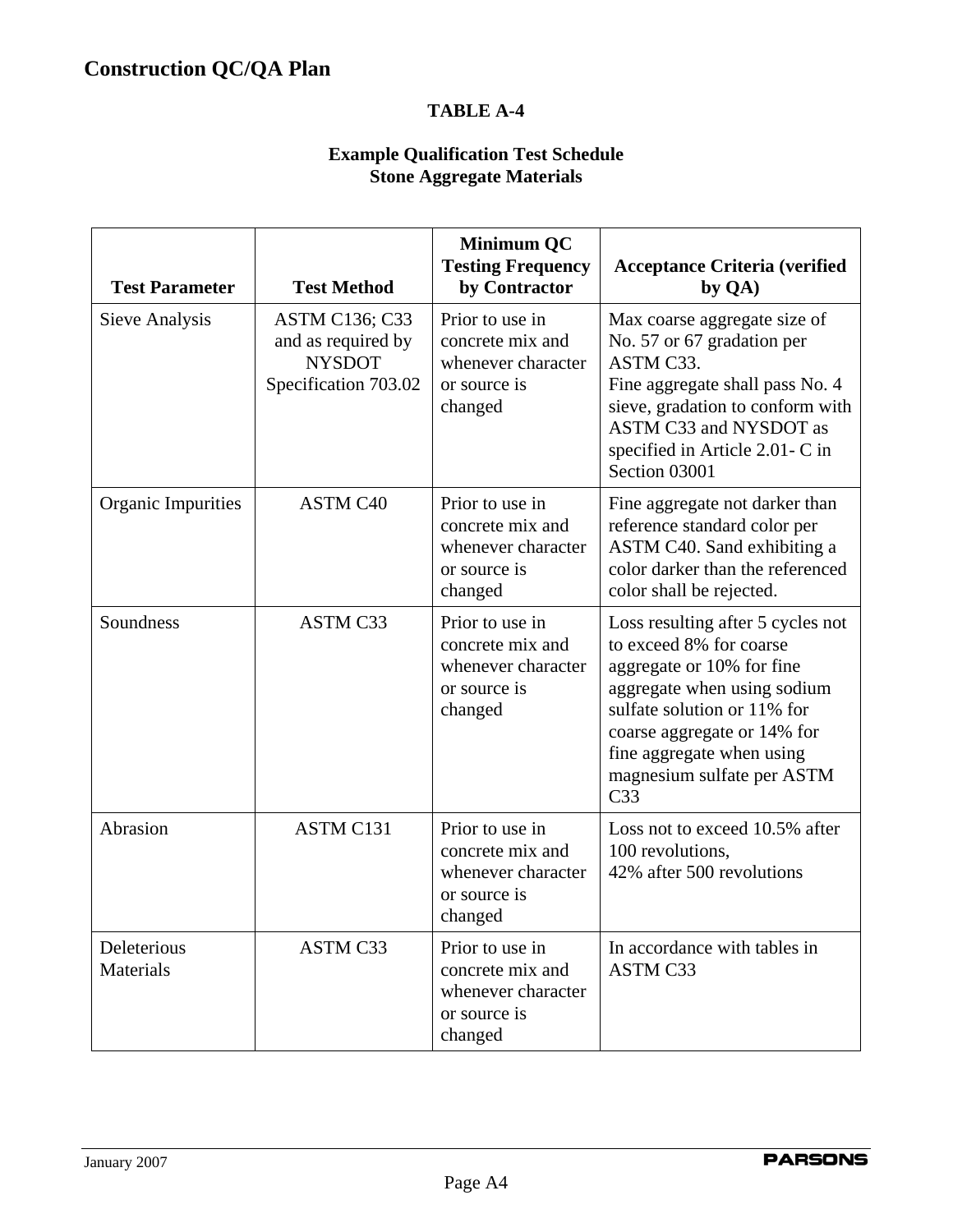### **TABLE A-4 (cont.)**

### **Example Qualification Test Schedule Stone Aggregate Materials**

| <b>Test Parameter</b>                 | <b>Test Method</b>                       | <b>Minimum QC</b><br><b>Testing Frequency</b><br>by Contractor                    | <b>Acceptance Criteria</b><br>(verified by QA)                                                                        |
|---------------------------------------|------------------------------------------|-----------------------------------------------------------------------------------|-----------------------------------------------------------------------------------------------------------------------|
| Material Finer<br>Than<br>200 Sieve   | ASTM C117                                | Prior to use in<br>concrete mix and<br>whenever character<br>or source is changed | Not to exceed 1% for<br>gravel or 1.5% for crushed<br>aggregate per ASTM C33                                          |
| Alkali Reactivity                     | ASTM C227                                | Prior to use in<br>concrete mix and<br>whenever character<br>or source is changed | Aggregates considered<br>innocuous in accordance<br>with ASTM C289                                                    |
| Cleanliness and<br>Sand<br>Equivalent | <b>NYSDOT</b><br>Specification<br>703.02 | Prior to use in<br>concrete mix and<br>whenever character<br>or source is changed | Quality not less than 75<br>for average of three<br>identical samples nor less<br>than 70 for an individual<br>sample |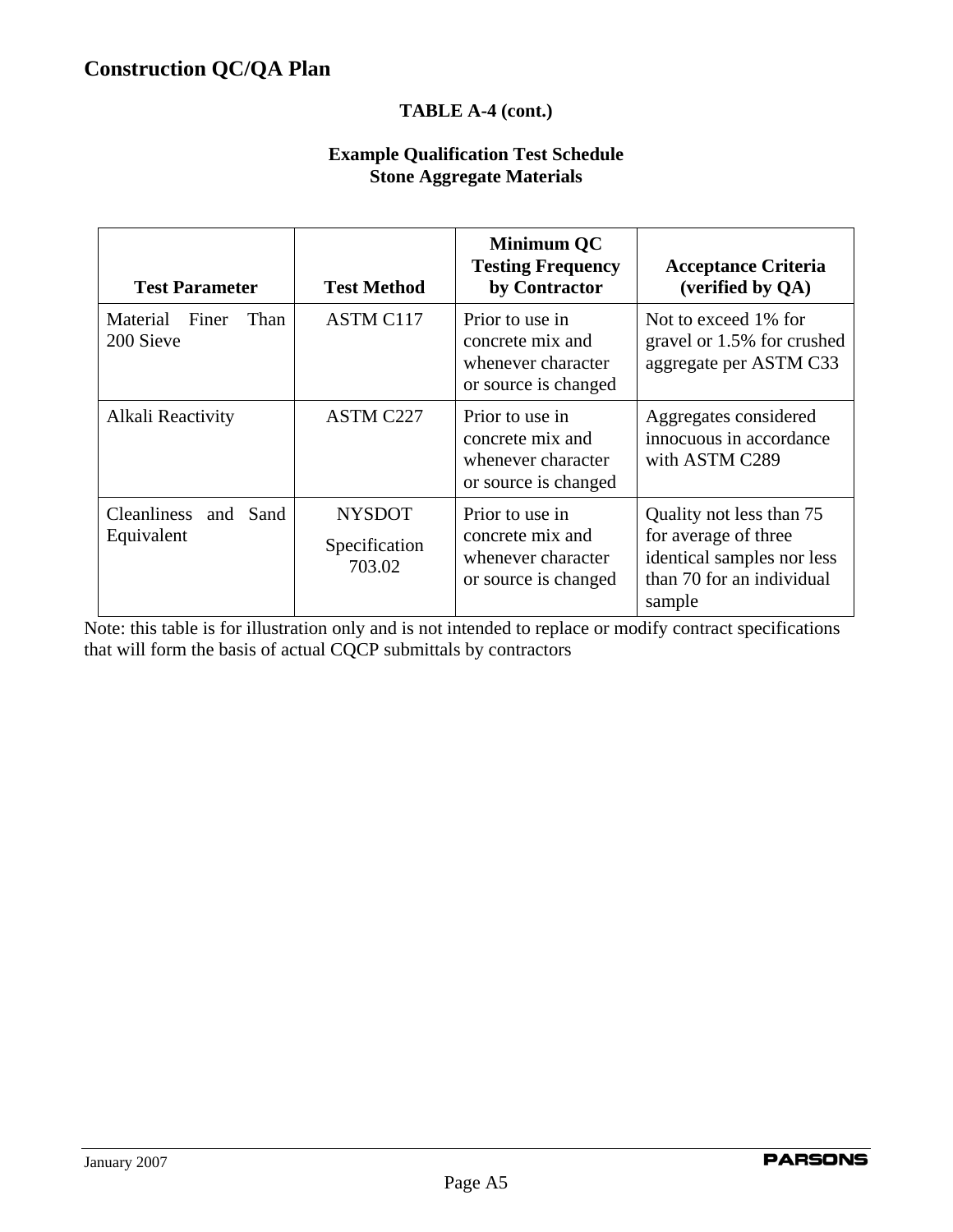### **Qualification Test Schedule Concrete Mix**

| <b>Test Parameter</b> | <b>Test Method</b> | <b>Minimum QC</b><br><b>Testing Frequency</b><br>by Contractor | <b>Acceptance Criteria</b><br>(verified by QA)                                                                                                 |
|-----------------------|--------------------|----------------------------------------------------------------|------------------------------------------------------------------------------------------------------------------------------------------------|
| Compressive Strength  | ASTM C39           | Preliminary testing                                            | <b>Min 5000 PSI</b>                                                                                                                            |
|                       |                    | of mix design; test at<br>28 days                              | <b>Min 4000 PSI</b>                                                                                                                            |
|                       |                    |                                                                | Min 3000 PSI                                                                                                                                   |
|                       |                    |                                                                | Min 2500 PSI                                                                                                                                   |
| Water/Cement Ratio    |                    | Preliminary testing<br>of mix design                           | Limit to $0.35, 0.45, 0.58$<br>and max by weight<br>accordance with section<br>03001 article 2.05                                              |
| <b>Slump Test</b>     | ASTM C143          | 1 per batch prior to<br>pouring concrete                       | All concrete not<br>containing a high range<br>water-reducing admixture<br>(super plasticizer) shall<br>conform to these Max.<br>slump values: |
|                       |                    |                                                                | Reinforced concrete-<br>general 4", Non-reinforced<br>concrete 3", pavement,<br>sidewalk 3", Slab on grade<br>3" and Floor toppings 2".        |

### **Notes**

- 1. Preliminary testing of the mix design will be performed by Construction Contractor's Independent Testing Laboratory (Third Party lab services).
- 2. This table is for illustration only and is not intended to replace or modify contract specifications that will form the basis of actual CQCP submittals by contractors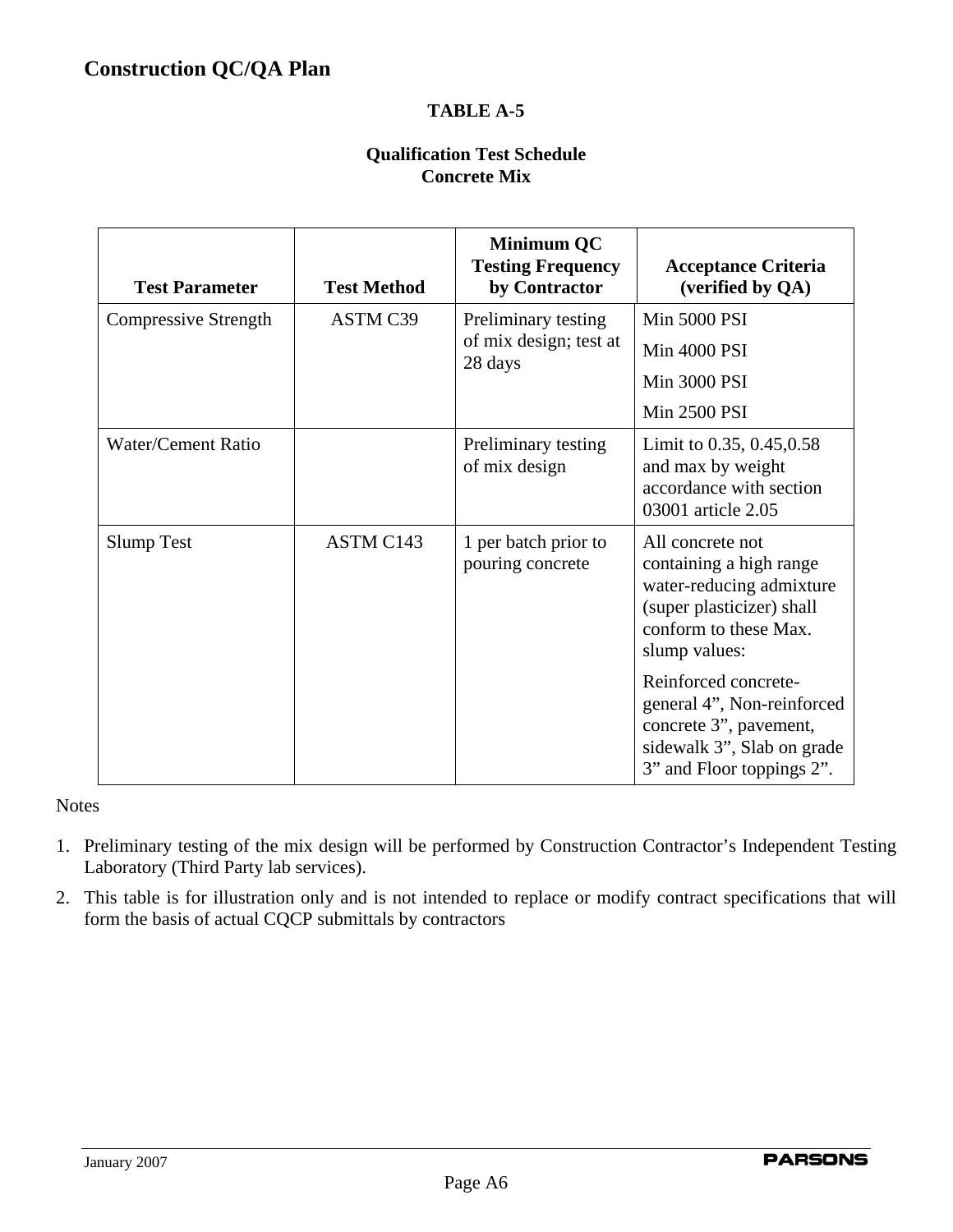# **APPENDIX B**

# **SAMPLE INSPECTION SCHEDULES**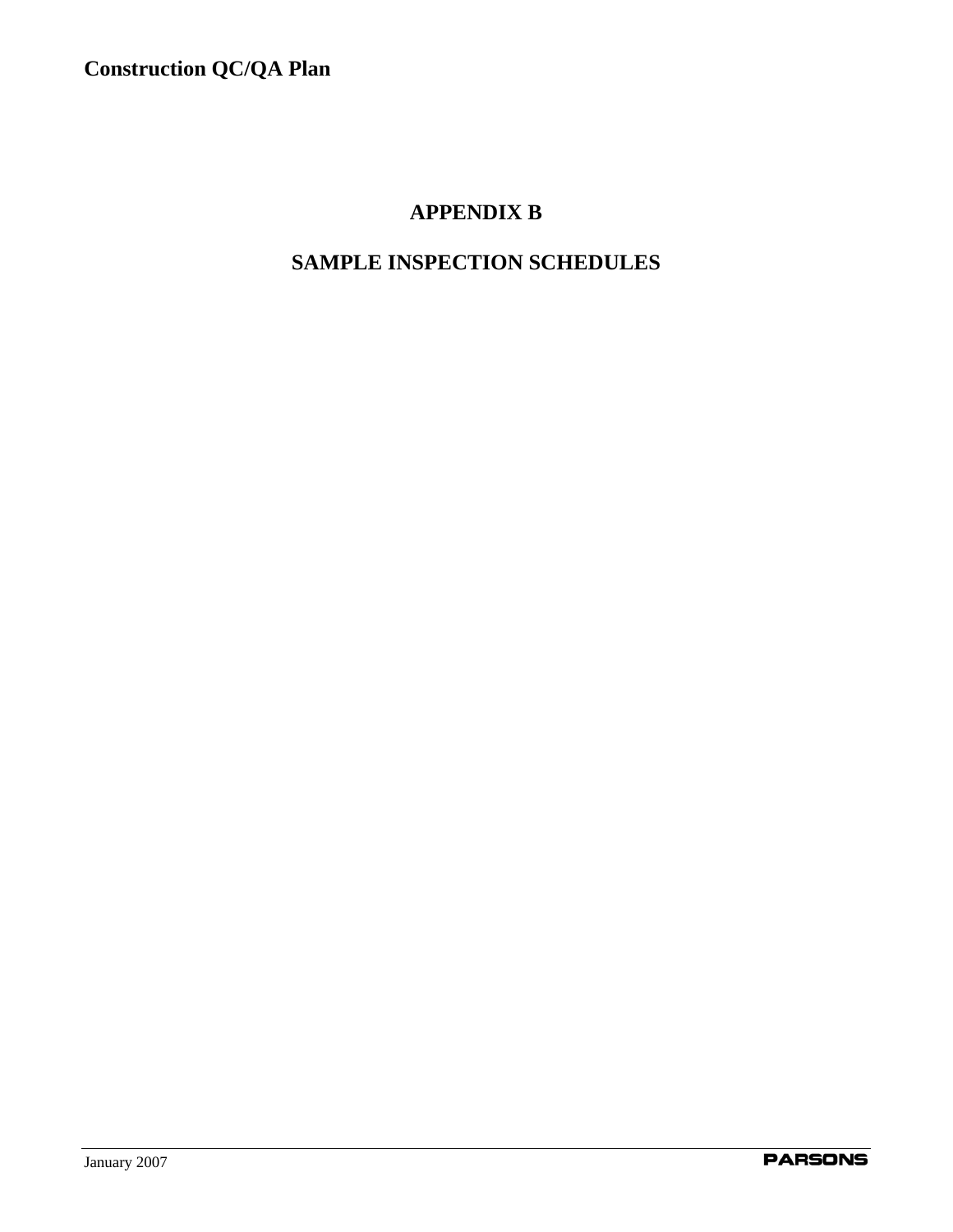### **TABLE B-1**

## **EXAMPLE INSPECTION SCHEDULE ONSITE BORROW MATERIALS**

### **PLACEMENT**

| <b>Inspection Parameter</b>                         | <b>Minimum QC</b><br><b>Inspection Frequency</b><br>by Contractor | <b>Acceptance Criteria (verified by QA)</b>                                                                                                  |
|-----------------------------------------------------|-------------------------------------------------------------------|----------------------------------------------------------------------------------------------------------------------------------------------|
| Soil Texture and Color                              | Continuous                                                        | Similar to approved material                                                                                                                 |
| Presence of Foreign<br><b>Objects and Materials</b> | Continuous                                                        | Free of visible contamination, organic<br>material, rubbish, debris, and other<br>unsatisfactory materials                                   |
| Maximum Clod Size                                   | Continuous                                                        | No fragments larger than 3-inch that will<br>not breakdown under hand compression.                                                           |
| Equipment Size and Type                             | Daily                                                             | In accordance with approved Work Plan                                                                                                        |
| <b>Method of Placement</b>                          | Daily                                                             | In accordance with approved Work Plan                                                                                                        |
| Lift Thickness for Earthen<br><b>Berm</b>           | 1 per lift                                                        | First lift 12-inch max. loose,<br>subsequent lifts 8-inch max. loose,<br>final lift 4-inch max loose,<br>hand placed lifts 3-inch max. loose |
| Lift Thickness for all<br>other applications        | 1 per lift                                                        | Max. 8-inch loose per lift                                                                                                                   |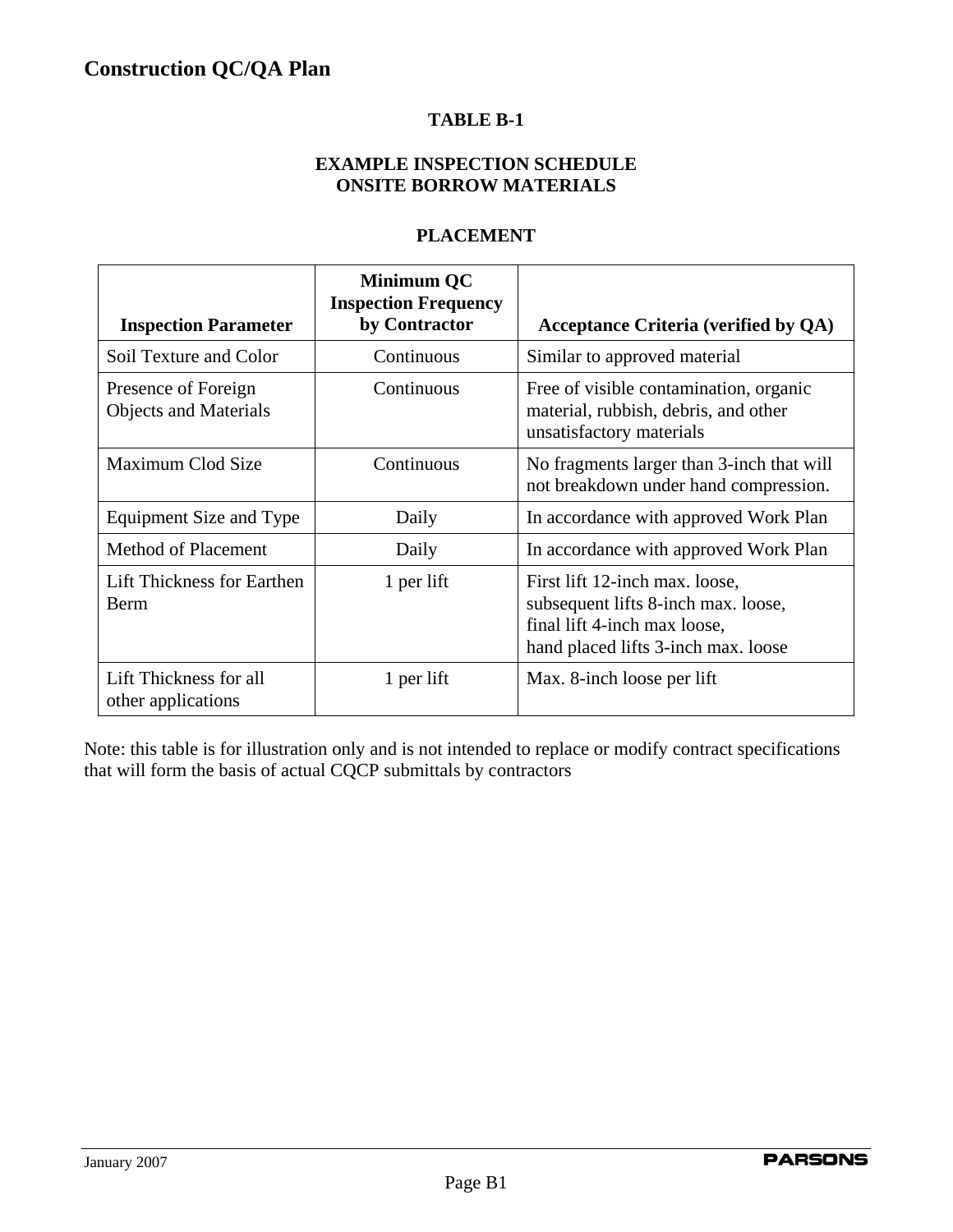### **TABLE B-2**

### **EXAMPLE OF INSPECTION SCHEDULE AGGREGATE PLACEMENT**

| <b>Inspection Parameter</b>      | <b>Minimum QC</b><br><b>Inspection Frequency</b><br>by Contractor | <b>Acceptance Criteria (verified by QA)</b>                    |
|----------------------------------|-------------------------------------------------------------------|----------------------------------------------------------------|
| Coarse Aggregate                 |                                                                   |                                                                |
| Material Characteristic          | Continuous                                                        | NYSDOT Type 2, may include up to 50%<br>of reclaimed materials |
| <b>Maximum Size</b>              | Continuous                                                        | $1\frac{1}{2}$ -inch                                           |
| Equipment Size and Type          | Daily                                                             | In accordance with approved Work Plan                          |
| Method of Placement              | Daily                                                             | In accordance with approved Work Plan                          |
| <b>Lift Thickness</b>            | 1 per lift                                                        | 8-inch loose per lift                                          |
| <b>Fine Aggregate</b>            |                                                                   |                                                                |
| Material Characteristic          | Continuous                                                        | NYSDOT Type 2, may include up to 50%<br>of reclaimed materials |
| <b>Maximum Size</b>              | Continuous                                                        | $\frac{3}{4}$ -inch                                            |
| Equipment Size and Type          | Daily                                                             | In accordance with approved Work Plan                          |
| Method of Aggregate<br>Placement | Daily                                                             | In accordance with approved Work Plan                          |
| <b>Lift Thickness</b>            | 1 per lift                                                        | Min. 8-inch loose per lift                                     |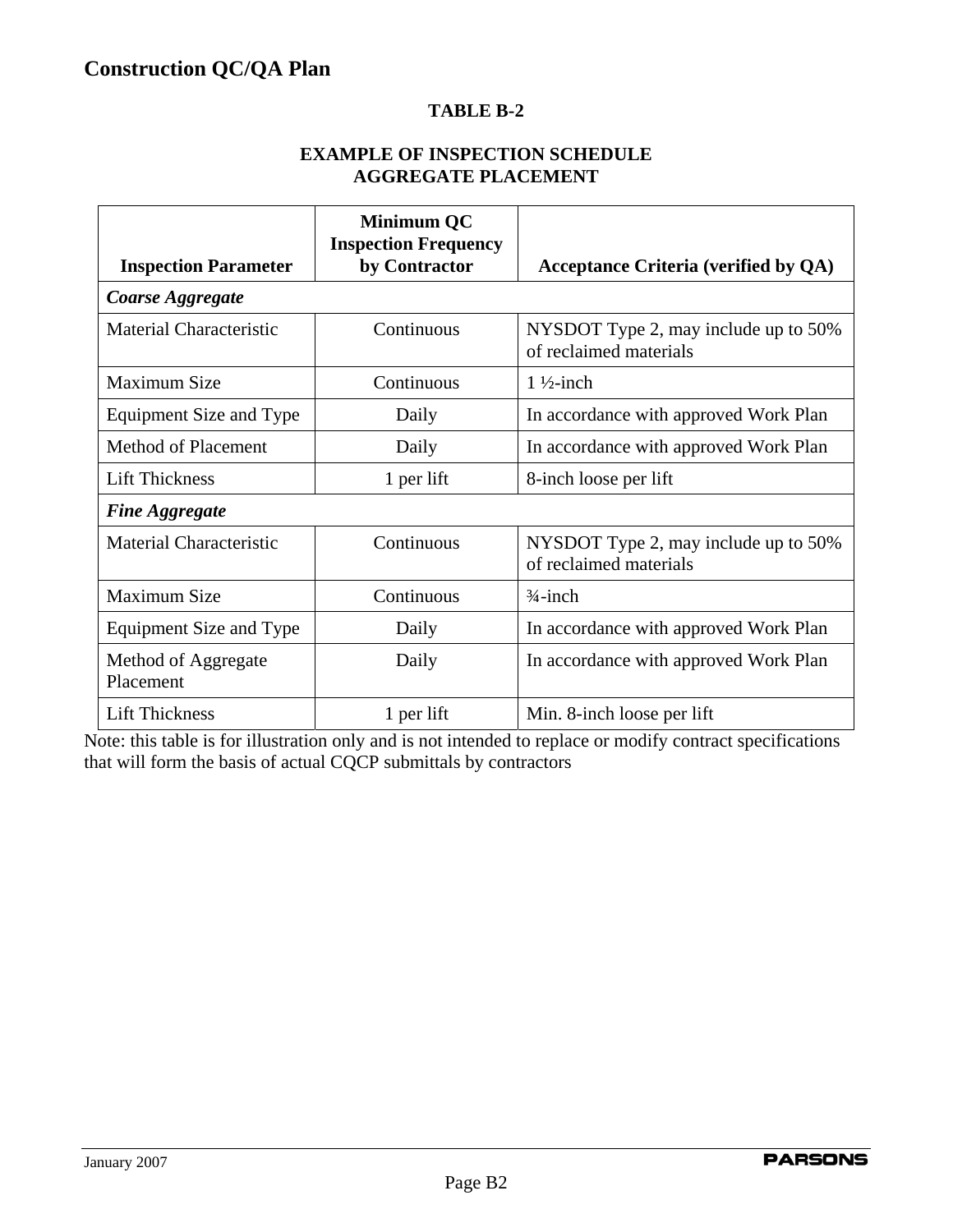### **TABLE B-3**

### **EXAMPLE OF INSPECTION SCHEDULE STEEL H- PILES (ASTM A 36/ A 36M)**

| <b>Inspection</b><br><b>Parameter</b> | <b>Minimum QC Inspection</b><br><b>Frequency by Contractor</b>                                                | <b>Acceptance Criteria (verified by QA)</b>                                                                                                                                                                                                                                                                                                                                      |
|---------------------------------------|---------------------------------------------------------------------------------------------------------------|----------------------------------------------------------------------------------------------------------------------------------------------------------------------------------------------------------------------------------------------------------------------------------------------------------------------------------------------------------------------------------|
| <b>Material Condition</b>             | Upon receipt at Site                                                                                          | Inspect piles for excessive camber and<br>sweep and damage before transporting them<br>from the storage area to driving area. Max<br>permissible camber and / or sweep shall be<br>2-inch over the length of the pile.                                                                                                                                                           |
| <b>Size</b><br>Equipment<br>and Type  | Daily                                                                                                         | In accordance with approved Work Plan,<br>the impact hammers shall be steam, air or<br>diesel-power pile hammers of single-acting,<br>double-acting. The rate driving energy of<br>hammers shall be limited to minimum of<br>30,000 foot-pounds. The refusal criteria,<br>hard driving in excess of 20 blows per<br>25mm inch and accordance with Section<br>02315 Article 3.01. |
| Alignment                             | After driving each production<br>pile                                                                         | A final variation in rotation of the pile about<br>the center line of the web of not more than<br>7.5 degrees will be permitted. A vertical<br>deviation of not more than 1-inch from the<br>correct cutoff elevation shown will be<br>permitted.                                                                                                                                |
| <b>Heave Checks</b>                   | After driving first pile group<br>and on selected pile groups as<br>directed by CM's<br>Geotechnical Engineer | Max 1-inch heave, otherwise re-drive piles<br>to original elevations                                                                                                                                                                                                                                                                                                             |
| <b>Production Piles</b>               | After driving each production<br>pile                                                                         | Piles damaged or not located properly or<br>exceeding the maximum limits for rotation,<br>lateral and vertical deviation, or variation in<br>alignment shall be pulled and new piles re-<br>drive, or provide additional piles, at a<br>location directed at no additional cost to the<br>Owner.                                                                                 |

1. Inspection will be performed by Contractor QC and verified by CM staff & QA staff.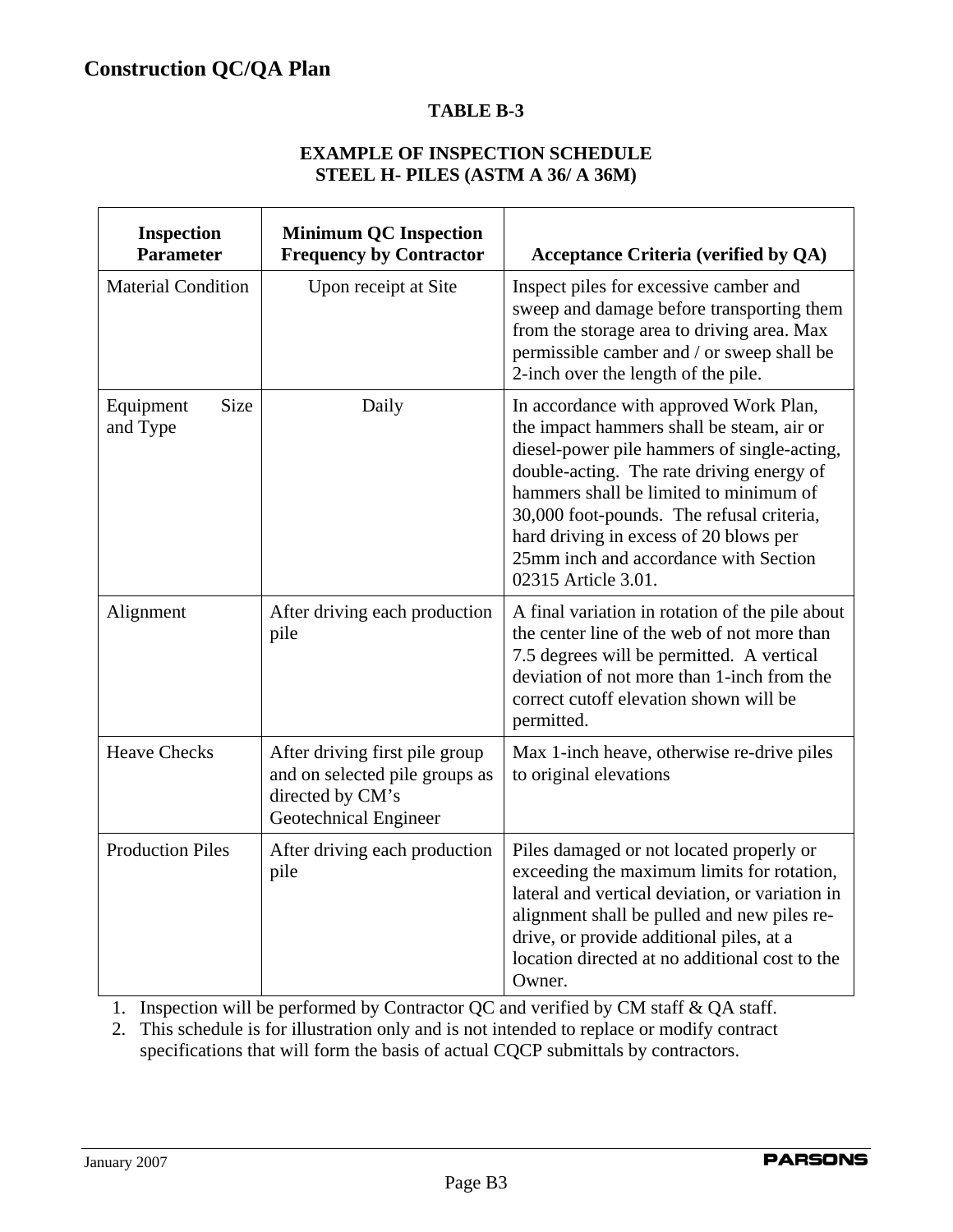### **TABLE B-4**

### **EXAMPLE OF INSPECTION SCHEDULE REINFORCING, FORMWORK AND CAST-IN-PLACE CONCRETE**

| <b>Inspection Parameter</b>              | <b>Minimum QC</b><br><b>Inspection Frequency</b><br>by Contractor | <b>Acceptance Criteria (verified by QA)</b>                                                                                                                                          |
|------------------------------------------|-------------------------------------------------------------------|--------------------------------------------------------------------------------------------------------------------------------------------------------------------------------------|
| <b>Reinforcing Material</b><br>Condition | Upon receipt at Site                                              | No visible defects or damage, no<br>unscheduled kinks or bends                                                                                                                       |
| Reinforcing Bundle<br>Identification     | Upon receipt at Site                                              | Bundled and tagged with information as<br>specified in Section 03200                                                                                                                 |
| <b>Reinforcing Material</b><br>Storage   | Daily                                                             | In accordance with Manufacturer's<br>recommendations & approved Work Plan                                                                                                            |
| In-Place Reinforcing                     | Prior to closing forms<br>and continuous during<br>pouring        | In accordance with approved Work Plan,<br>free of old mortar, oils, mill scale and<br>other encrustations or coatings                                                                |
| In-Place Formwork                        | Prior to pouring of<br>concrete                                   | In accordance with approved Work Plan;<br>no excess water, hardened concrete, debris<br>or foreign materials inside of forms, wet<br>wood forms sufficiently to tighten up<br>cracks |
| <b>Concrete Truck</b>                    | Upon arrival at Site                                              | Load accompanied by weightmaster<br>bonded certificate, water container full,<br>water added to concrete mixture in<br>accordance with Section 03301                                 |
| <b>Subgrade Preparation</b>              | Prior to pouring of<br>concrete                                   | Fine grade earth and aggregate smooth<br>and level                                                                                                                                   |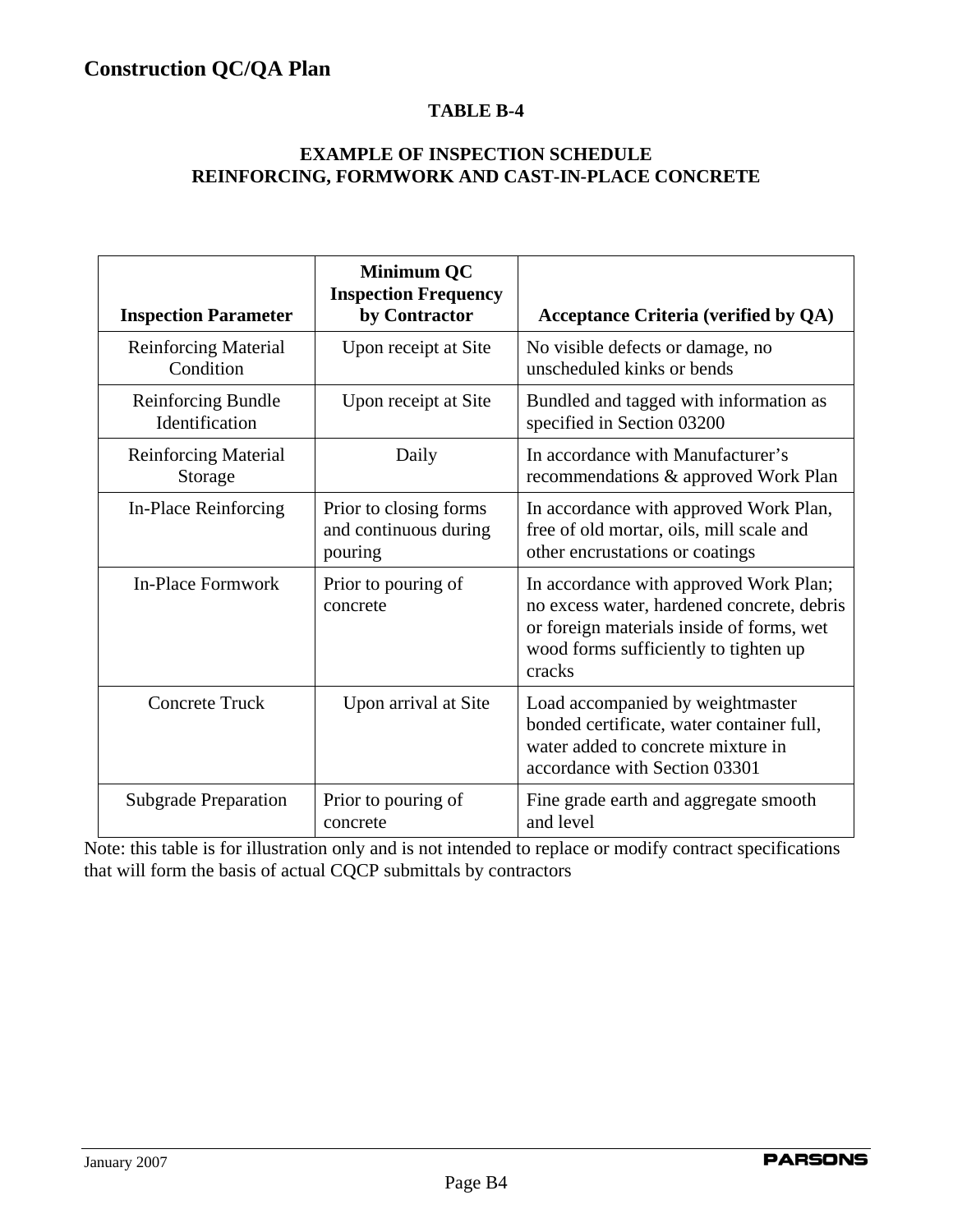## **TABLE B-4 (cont.)**

### **EXAMPLE OF INSPECTION SCHEDULE REINFORCING, FORMWORK AND CAST-IN-PLACE CONCRETE**

| <b>Inspection Parameter</b>         | <b>Minimum QC</b><br><b>Inspection Frequency</b><br>by Contractor | <b>Acceptance Criteria (verified by QA)</b>                                                                                                                                                                 |
|-------------------------------------|-------------------------------------------------------------------|-------------------------------------------------------------------------------------------------------------------------------------------------------------------------------------------------------------|
| <b>Concrete Placement</b>           | Continuous during<br>pouring of concrete                          | In accordance with approved Work Plan,<br>height of concrete drop not to exceed<br>5 feet, place and compact within<br>60 minutes after water is first added, do<br>not place after evidence of initial set |
| Equipment Size and Type             | Continuous during<br>pouring of concrete                          | In accordance with approved Work Plan                                                                                                                                                                       |
| <b>Concrete Lift Thickness</b>      | Continuous during<br>pouring of concrete                          | Max. 18 inches per lift in continuous<br>approximately horizontal layers                                                                                                                                    |
| <b>Maximum Deviation</b>            | Continuous during<br>compaction of concrete                       | 1/4-inch from 10-foot straightedge for<br>exposed finishes, no low spots to impound<br>water                                                                                                                |
| <b>Formed Concrete Curing</b>       | Daily during curing of<br>concrete                                | Forms maintained in wet condition until<br>removed, concrete continuously moist for<br>min of 7 days after pouring                                                                                          |
| <b>Formed Concrete</b><br>Finishing | After finishing of<br>concrete                                    | Fill holes and patch surfaces in<br>accordance with Section 03301                                                                                                                                           |
| <b>Slabs and Flatwork</b><br>Curing | Daily during curing of<br>concrete                                | Concrete continuously wet for entire<br>curing period                                                                                                                                                       |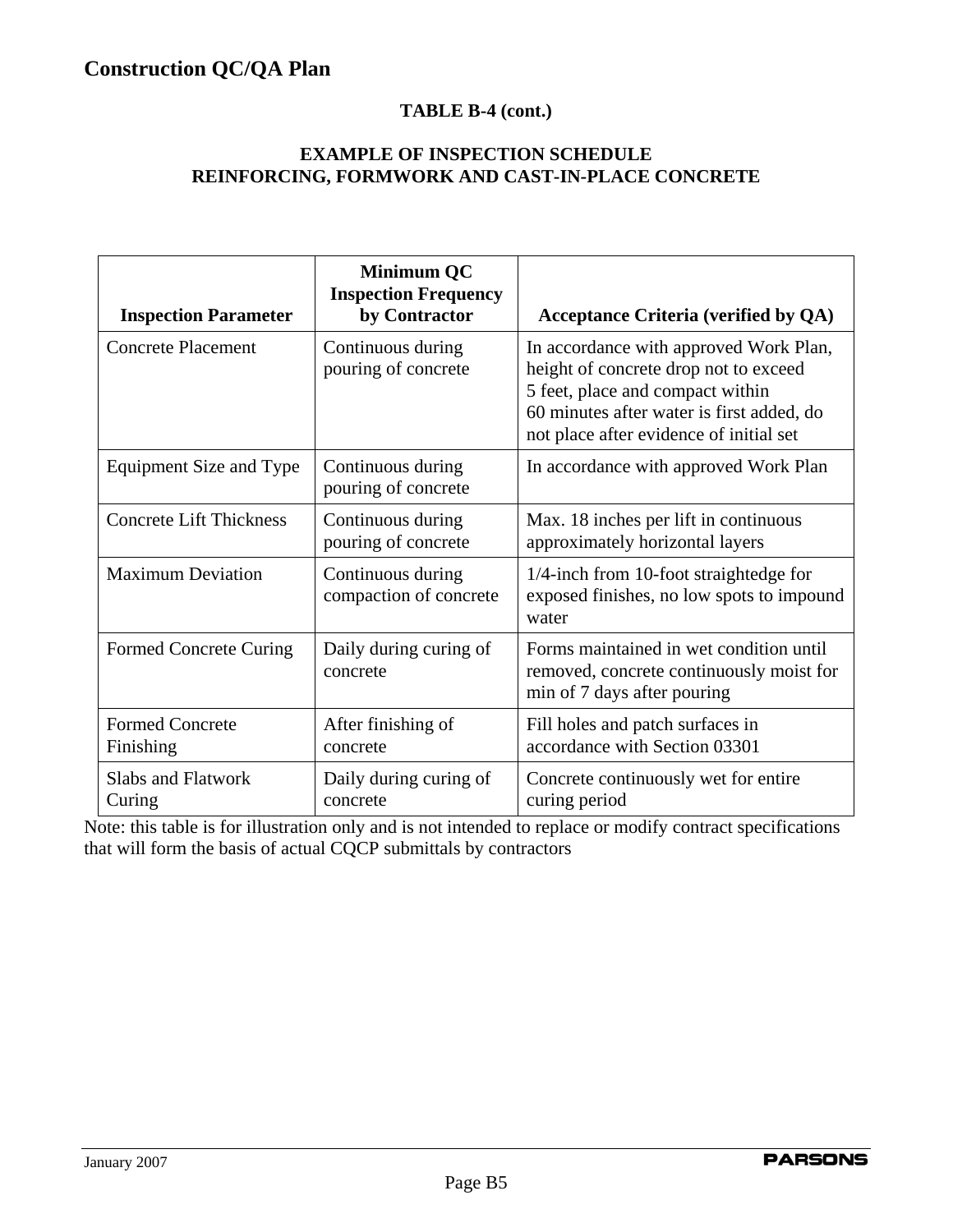# **APPENDIX C**

# **SAMPLE TEST SCHEDULES**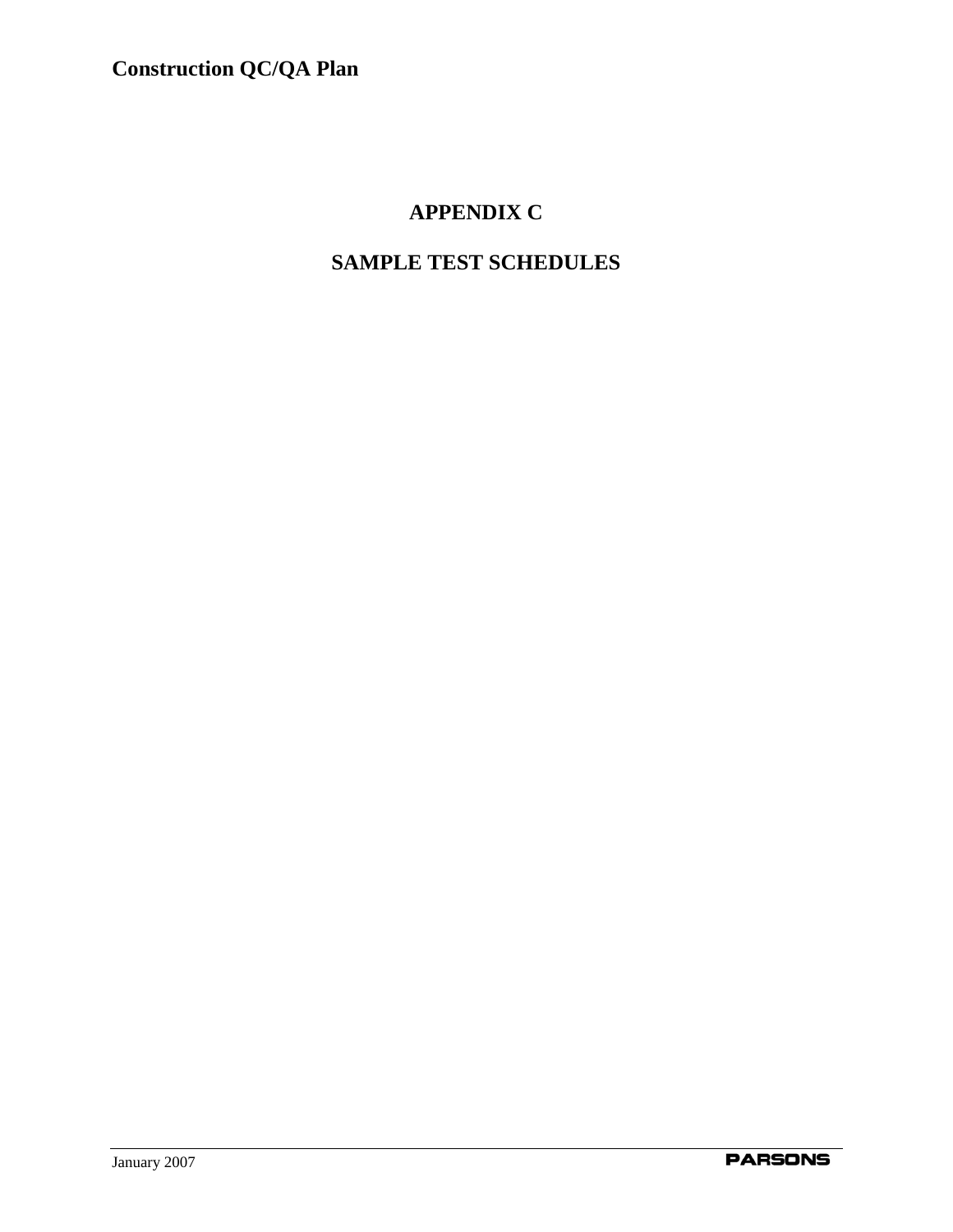### **EXAMPLE OF TESTING SCHEDULE ONSITE BORROW MATERIAL PLACEMENT**

| <b>Test Parameter</b>                    | <b>Test Method</b>                  | <b>Minimum QC</b><br><b>Testing Frequency</b><br>by Contractor | <b>Acceptance Criteria</b><br>(verified by QA)                                                             |  |
|------------------------------------------|-------------------------------------|----------------------------------------------------------------|------------------------------------------------------------------------------------------------------------|--|
| Compaction for<br><b>Earthen Berm</b>    | ASTM D1557                          | 1 per lift                                                     | 90% max. dry density in<br>accordance with ASTM<br>D <sub>1557</sub>                                       |  |
| Compaction for all<br>other applications | ASTM D1557                          | 1 per lift                                                     | 95% max. dry density in<br>accordance with ASTM<br>D <sub>1557</sub>                                       |  |
| In-Place Density                         | ASTM D2922/ or<br>D <sub>1556</sub> | 1 per compacted lift<br>but not less than<br>1 per 2,500 SF    | In accordance with ASTM<br>2922                                                                            |  |
| In-Place Moisture<br>Content             | ASTM D3017                          | 1 per compacted lift<br>but not less than<br>1 per 2,500 SF    | $+/- 2\%$ of optimum<br>moisture content in<br>accordance with<br>Attachments 02200-1<br>through $02200-4$ |  |

- 1. Borrow soil must be from approved on-site borrow source with test results provided in Section 02200. Any change in material must be consistent with the approved material characteristics as determined by the Construction Manager. New moisture content curves will need to be plotted for change in material
- 2. Note: this table is for illustration only and is not intended to replace or modify contract specifications that will form the basis of actual CQCP submittals by contractors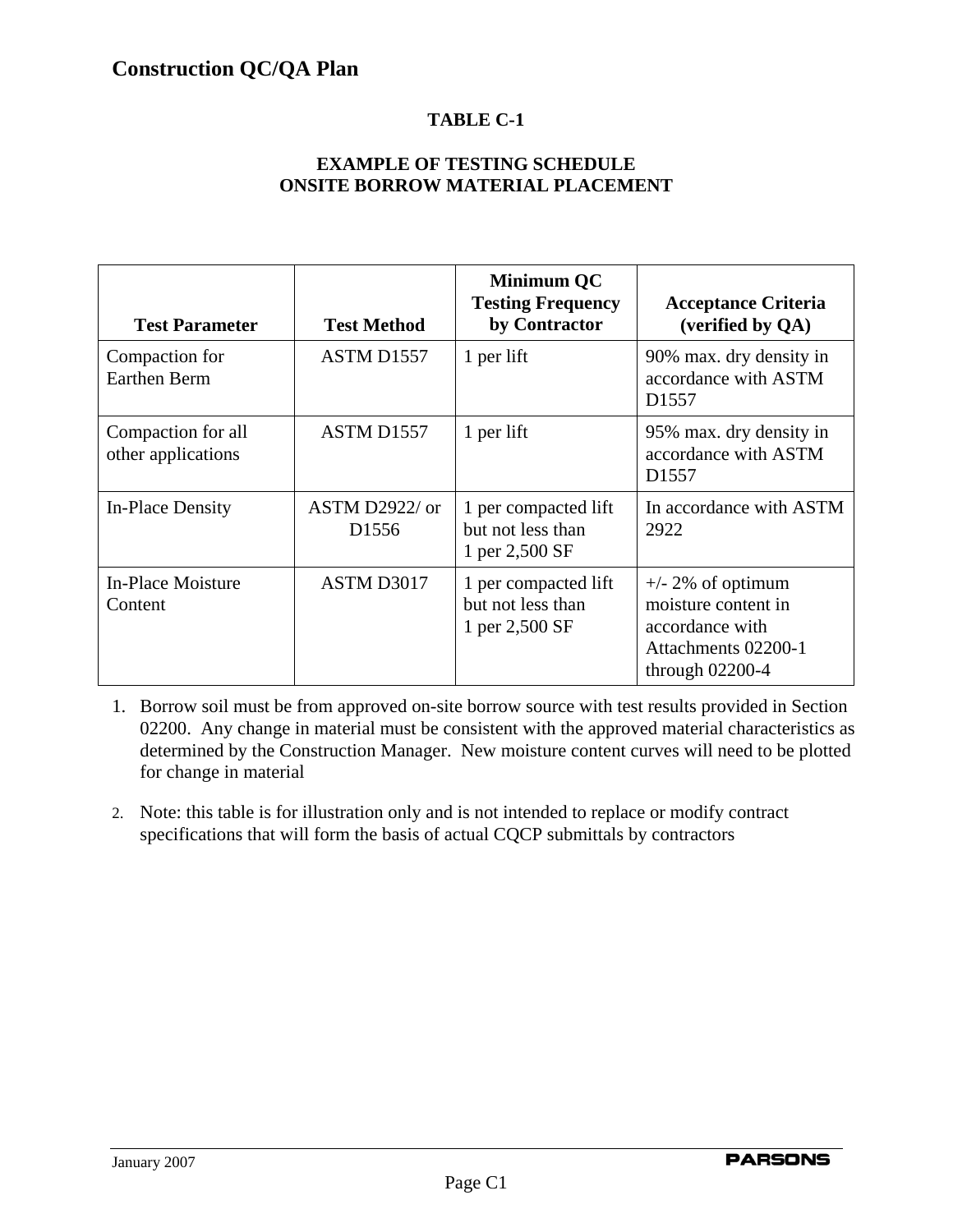### **EXAMPLE TESTING SCHEDULE AGGREGATE MATERIAL PLACEMENT**

| <b>Test Parameter</b>        | <b>Test Method</b> | <b>Minimum QC</b><br><b>Testing Frequency</b><br>by Contractor | <b>Acceptance Criteria</b><br>(verified by QA)                                          |  |
|------------------------------|--------------------|----------------------------------------------------------------|-----------------------------------------------------------------------------------------|--|
| <b>Coarse Aggregate</b>      |                    |                                                                |                                                                                         |  |
| Compaction                   | ASTM D1557         | 1 per compacted lift                                           | 95% max. dry density in<br>accordance with ASTM<br>D1557                                |  |
| <b>In-Place Density</b>      | ASTM D2922         | 1 per compacted lift                                           | In accordance with ASTM<br>D <sub>2922</sub>                                            |  |
| In-Place Moisture<br>Content | ASTM D3017         | 1 per compacted lift                                           | $+\prime$ - 1% of optimum<br>moisture content in<br>accordance with ASTM<br>D3017       |  |
| <b>Fine Aggregate</b>        |                    |                                                                |                                                                                         |  |
| Compaction                   | ASTM D1557         | 1 per compacted lift                                           | 95% max. dry density in<br>accordance with ASTM<br>D <sub>1557</sub>                    |  |
| <b>In-Place Density</b>      | ASTM D2922         | 1 per compacted lift                                           | In accordance with ASTM<br>D2922                                                        |  |
| In-Place Moisture<br>Content | ASTM D3017         | 1 per compacted lift                                           | $+\prime$ - 1% of optimum<br>moisture content in<br>accordance with ASTM<br>D3017/D2974 |  |

Note: this table is for illustration only and is not intended to replace or modify contract specifications that will form the basis of actual CQCP submittals by contractors

.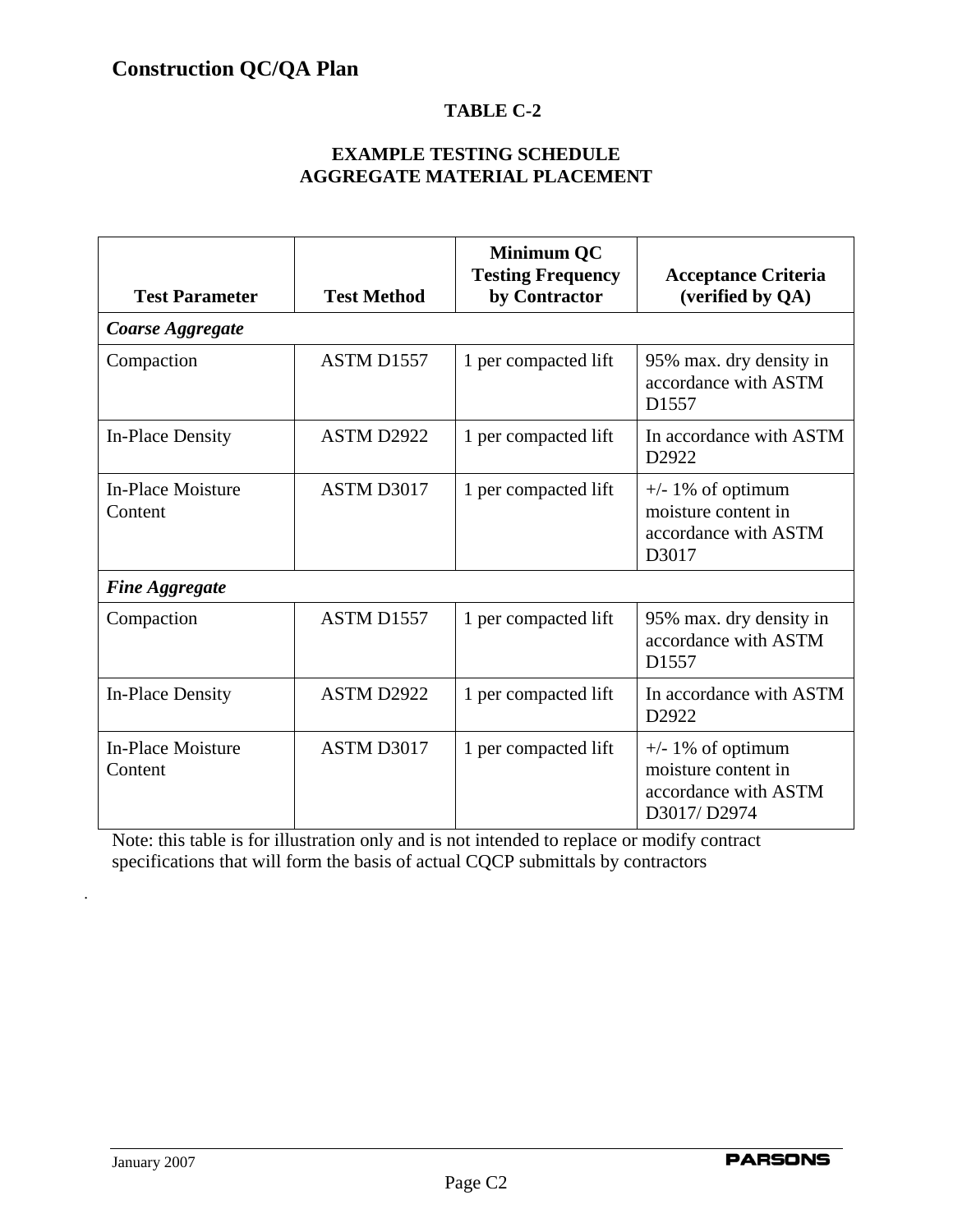### **EXAMPLE TESTING SCHEDULE STEEL H-PILES**

| <b>Test Parameter</b> | <b>Test Method</b> | Minimum QC<br><b>Testing Frequency</b><br>by Contractor | <b>Acceptance Criteria</b><br>(verified by QA)                                                          |
|-----------------------|--------------------|---------------------------------------------------------|---------------------------------------------------------------------------------------------------------|
| <b>Load Test</b>      | ASTM D1143         | Prior to driving<br>production piles                    | A compressive load of<br>300% of design load shall<br>be applied to each<br>compressive load test pile. |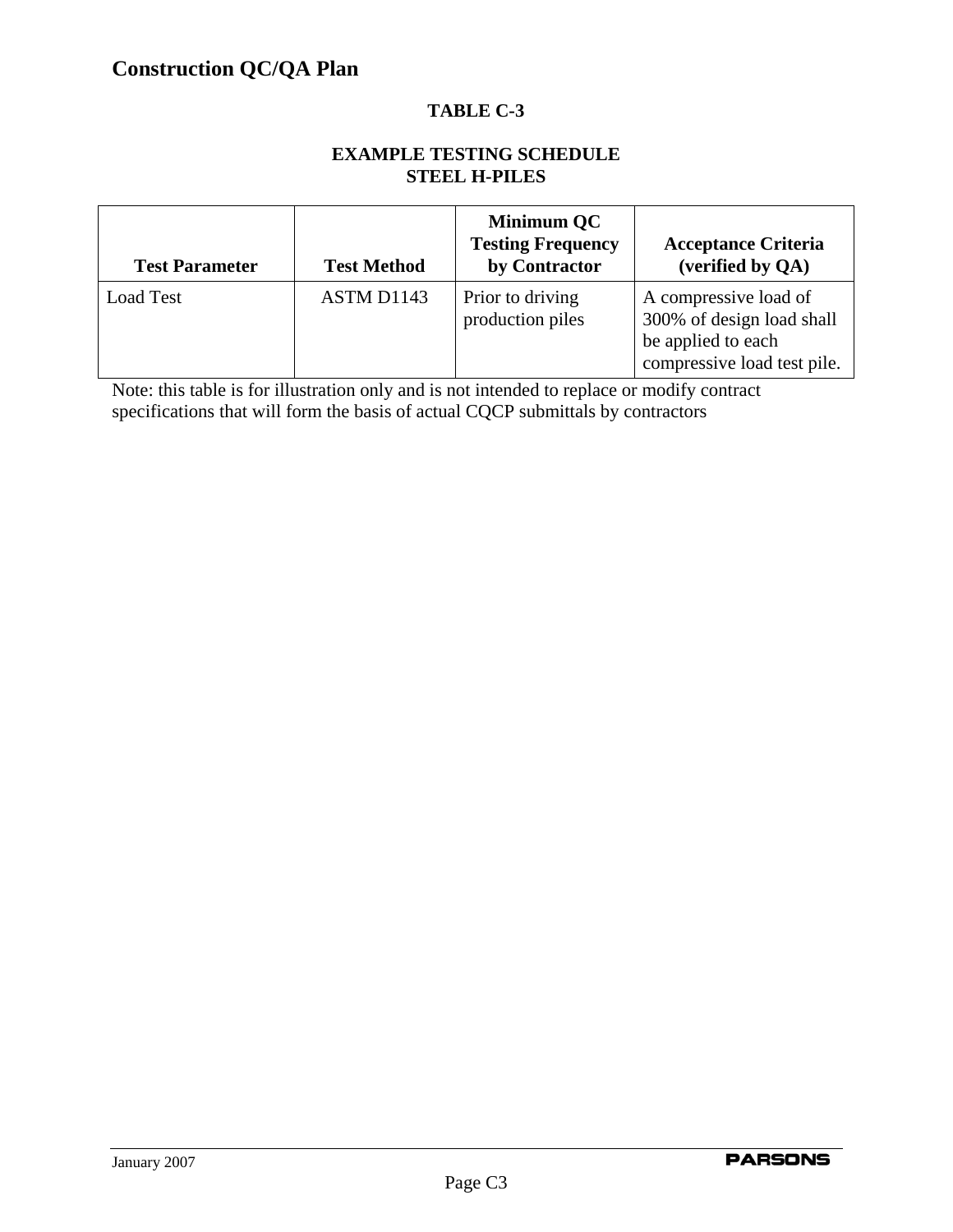### **EXAMPLE TESTING SCHEDULE CONCRETE**

| <b>Test Parameter</b> | <b>Test Method</b>   | <b>Minimum QC</b><br><b>Testing Frequency</b><br>by Contractor                               | <b>Acceptance Criteria</b><br>(verified by QA)                                                                                                                               |  |
|-----------------------|----------------------|----------------------------------------------------------------------------------------------|------------------------------------------------------------------------------------------------------------------------------------------------------------------------------|--|
| Compressive Strength  | <b>ASTM C39</b>      | 1 per $50 \, CY$ or<br>fraction thereof from<br>each day's placing;<br>test at 7 and 28 days | Min 5000 psi<br>Min 4000 psi<br>Min 3000 psi<br>Min $2500$ psi                                                                                                               |  |
| Air Content           | ASTM C231 or<br>C172 | When compression<br>test cylinders are cast                                                  | In accordance with ASTM<br>C <sub>231</sub> or C <sub>172</sub>                                                                                                              |  |
| <b>Slump Test</b>     | ASTM C143            | When compression<br>test cylinders are cast                                                  | In accordance with ASTM<br>C <sub>143</sub> .<br>Slump values:                                                                                                               |  |
|                       |                      |                                                                                              | Reinforced concrete-<br>general 4 inches, Non-<br>reinforced concrete<br>3 inches, pavement,<br>sidewalk 3 inches, Slab on<br>grade 3 inches and Floor<br>toppings 2 inches. |  |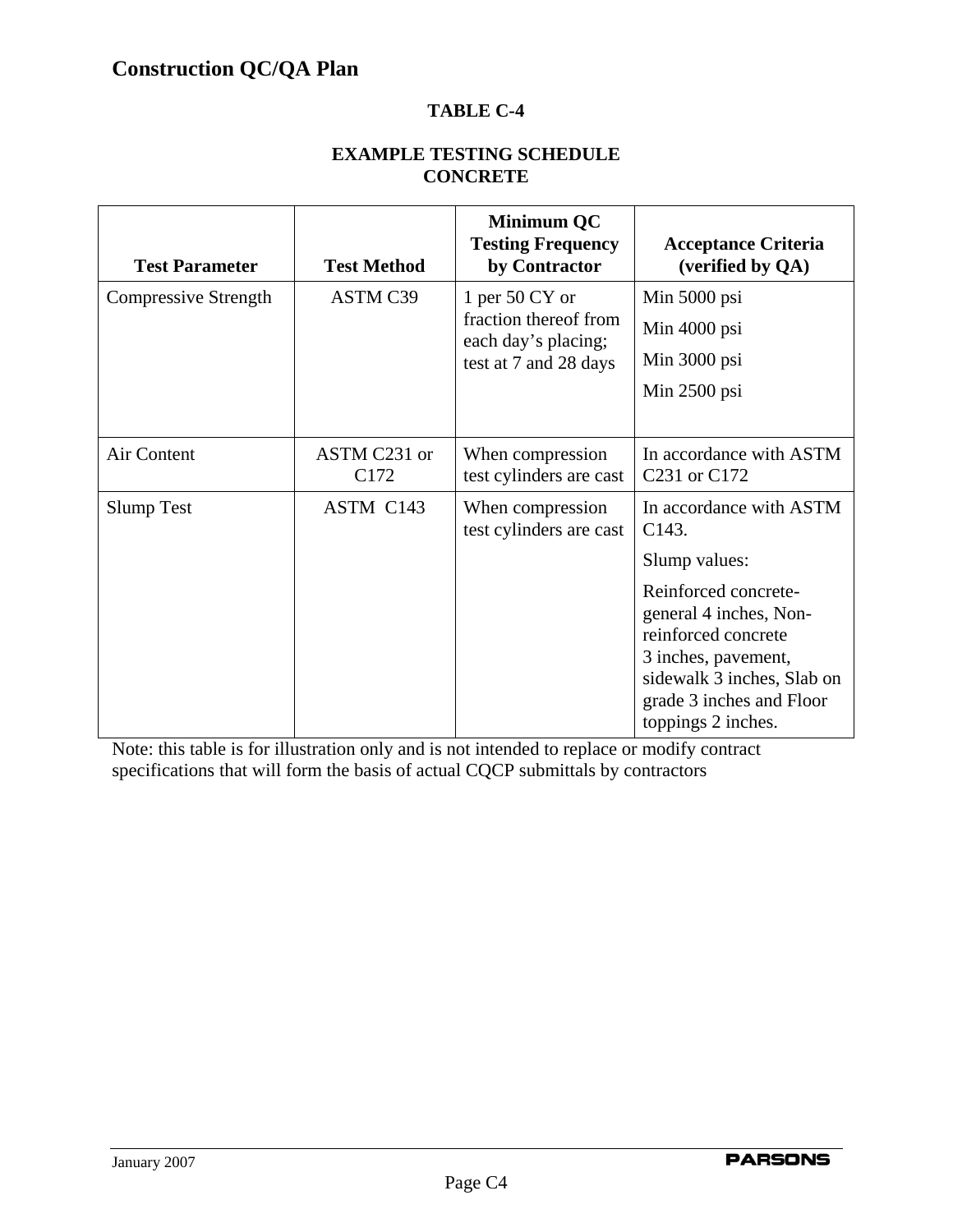# **APPENDIX D**

# **TYPICAL CONSTRUCTION FORMS**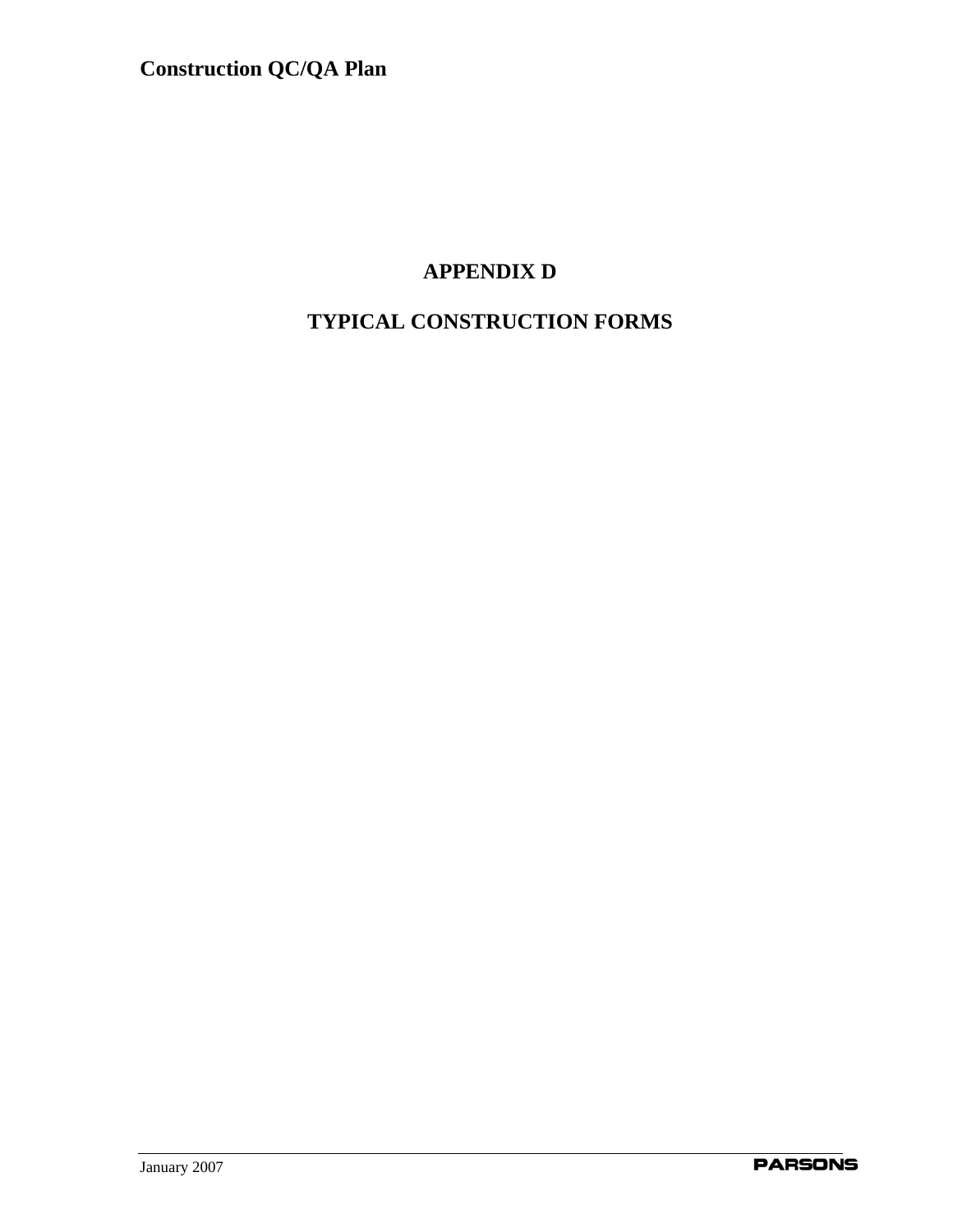The following typical forms are included in this appendix:

- D-1 Daily Construction Report
- D-2 Quality Inspection Report
- D-3 Receiving Inspection Report (Not Used)
- D-4 Field Inspection Checklist Earthwork
- D-5 Field Inspection Checklist Solidification
- D-6 Field Inspection Checklist Structural Steel Erection
- D-7 Daily Concrete Inspection Report
- D-8 Concrete Placement Checklist
- D-9 Field Inspection Checklist Placing, Consolidation, Finishing, Curing and Repair of Concrete
- D-10 Field Inspection Checklist Pre-Cast and Cast-in-Place Concrete Piles
- D-11 Field Inspection Checklist Critical Piping
- D-12 Electrical Inspection/Test Sheet Ground Rod Earth Resistance Test
- D-13 Electrical Inspection/Test Sheet Ground Grid Earth Resistance Test
- D-14 Electrical Inspection/Test Sheet Light Installation
- D-15 Electrical Inspection/Test Sheet Combination Starter, PB and Selector Switches Control System Components
- D-16 Electrical Inspection/Test Sheet Continuity Test of all Fixture Bodies to Ground
- D-17 Electrical Inspection/Test Sheet Cable Test Procedures
- D-18 Electrical Inspection/Test Sheet Conduit and Junction/Outlet Boxes Installation
- D-19 Electrical Inspection/Test Sheet Cable and Cable Accessories/Panelboard/ Wiring Devices
- D-20 Electrical Inspection/Test Sheet Electrical Service and Distribution System
- D-21 Electrical Inspection/Test Sheet Molded Case Circuit Breaker Test Record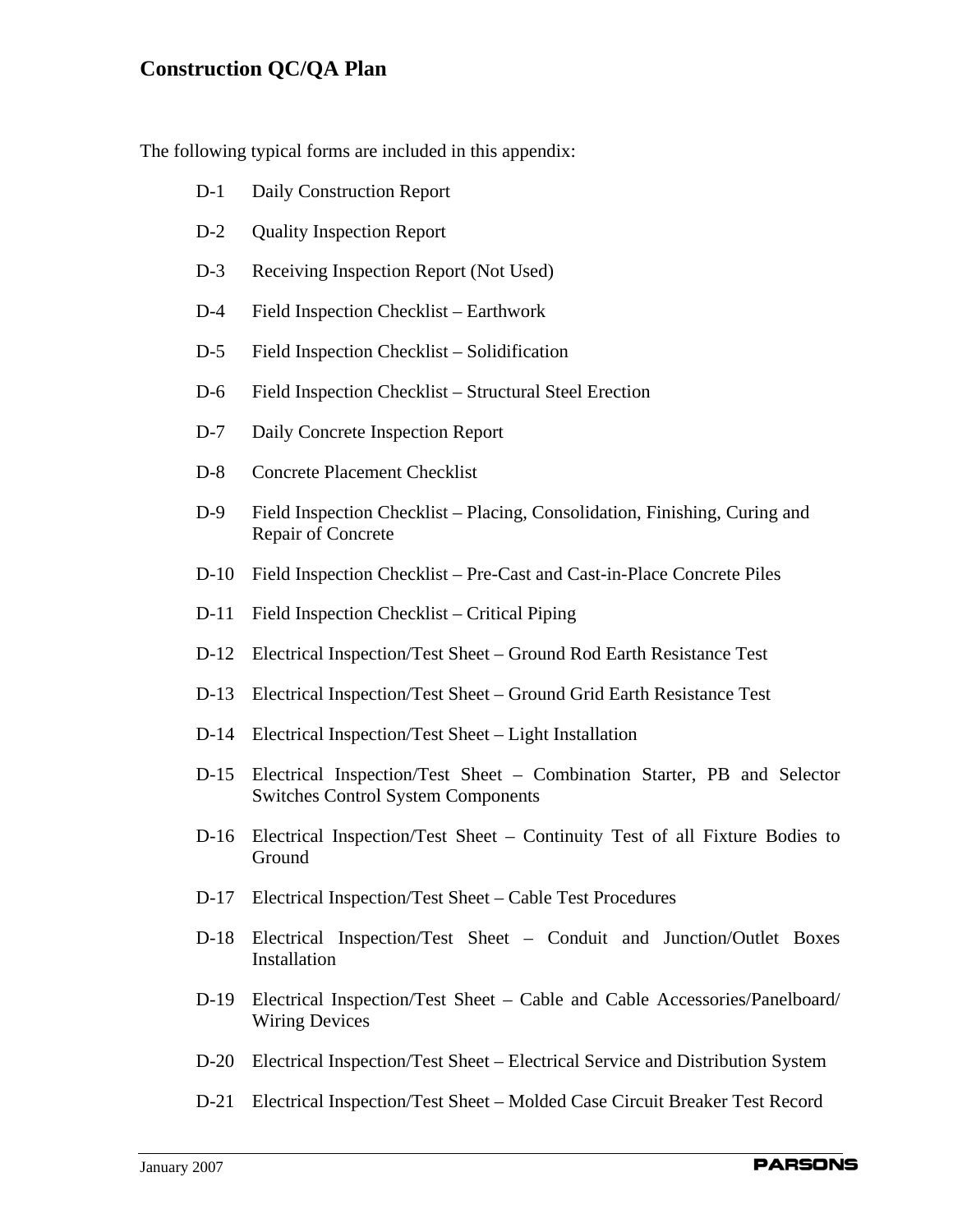- D-22 Electrical Inspection/Test Sheet Cable Test Record
- D-23 Electrical Inspection/Test Sheet Motor Test Record
- D-24 Inspection Notification Form
- D-25 Non-conformance Report
- D-26 Non-conformance Report Log
- D-27 Contractor Non-Conformance Letter (Sample)

The format, layout, content and method used to fill out the forms will be reviewed periodically during the course of construction and modified as required to ensure that the necessary information required for management of the construction contracts and controlling the progress and quality of the work is being obtained.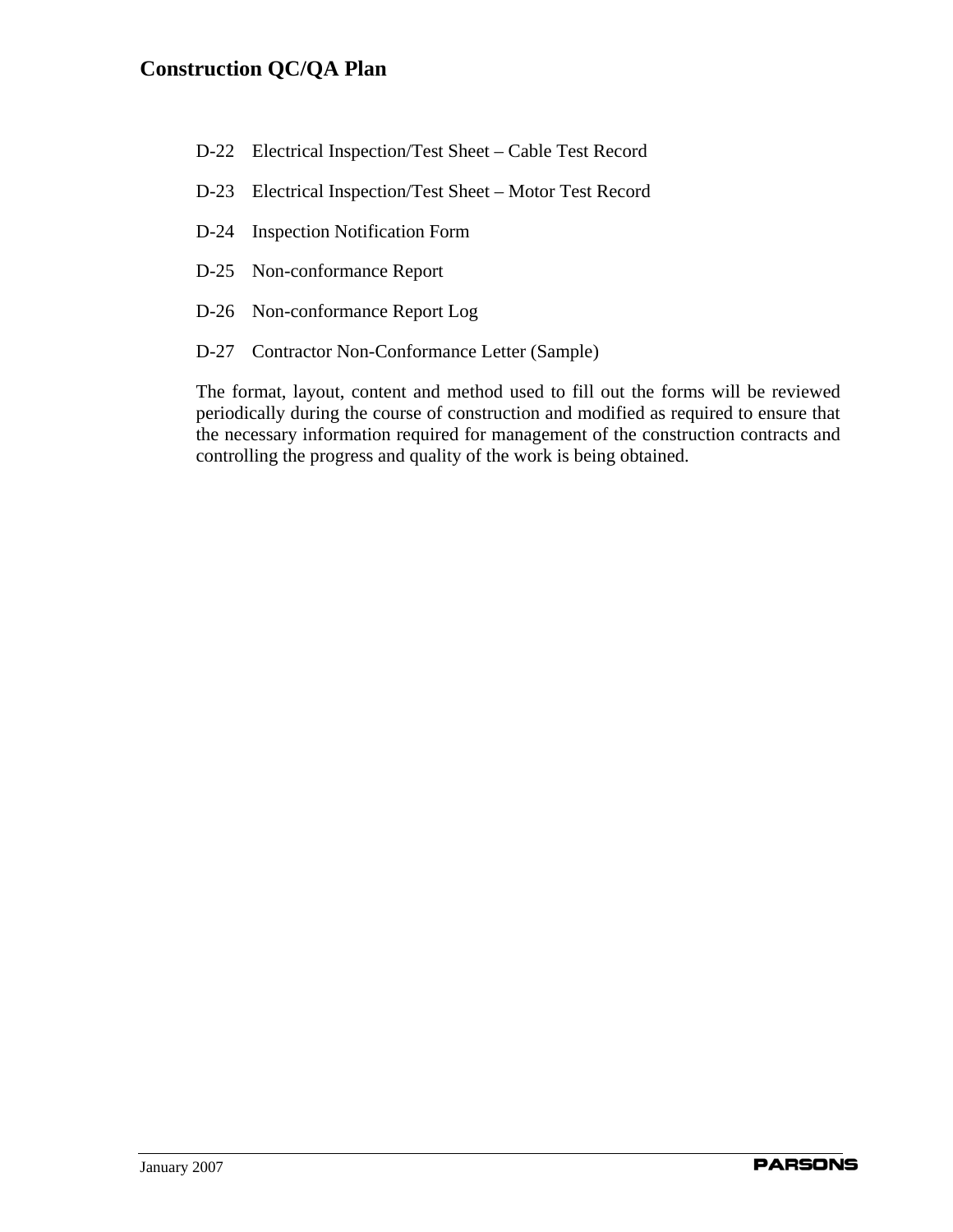

#### **DAILY CONSTRUCTION REPORT PHASE 1 FACILITY SITE WORK CONSTRUCTION/ HUDSON RIVER**

| <b>DAILY CONSTRUCTION REPORT</b>              | <b>REPORT NO.</b>                                                         | DATE:                  |  |
|-----------------------------------------------|---------------------------------------------------------------------------|------------------------|--|
| <b>JOB NAME:</b>                              | Page of                                                                   |                        |  |
| <b>JOB LOCATION:</b>                          |                                                                           |                        |  |
| <b>LOCATION OF CONSTRUCTION UNDERWAY:</b>     |                                                                           |                        |  |
| <b>CONTRACTOR:</b>                            | <b>WEATHER CONDITION:</b><br>AM/PM<br>Hi f/Lo f<br>PRECIPITATION: INCH(S) |                        |  |
| <b>CONTRACTOR'S SUPERINTENDENT:</b>           | <b>GROUND CONDITIONS:</b>                                                 |                        |  |
| <b>SUBCONTRACTORS (*):</b>                    | TIMES: START<br>0000AM                                                    | <b>STOP</b><br>0:00 PM |  |
| <b>NAME / COMPANY</b>                         | <b>CLASSIFI</b><br><b>CATION</b>                                          | HOU<br>$\mathbf{RS}$   |  |
|                                               |                                                                           |                        |  |
|                                               |                                                                           |                        |  |
|                                               |                                                                           |                        |  |
|                                               |                                                                           |                        |  |
|                                               |                                                                           |                        |  |
|                                               |                                                                           |                        |  |
| <b>EQUIPMENT</b>                              | TIMES: START<br>0000AM                                                    | <b>STOP</b><br>0:00 PM |  |
|                                               |                                                                           |                        |  |
|                                               |                                                                           |                        |  |
|                                               |                                                                           |                        |  |
|                                               |                                                                           |                        |  |
| <b>MEETING:</b>                               |                                                                           |                        |  |
|                                               |                                                                           |                        |  |
|                                               |                                                                           |                        |  |
|                                               |                                                                           |                        |  |
| <b>WORK BEING INSPECTED:</b>                  |                                                                           |                        |  |
|                                               |                                                                           |                        |  |
|                                               |                                                                           |                        |  |
| PROBLEM/DELAYS/CORRECTIVE ACTION TO BE TAKEN. |                                                                           |                        |  |
|                                               |                                                                           |                        |  |
|                                               |                                                                           |                        |  |
|                                               |                                                                           |                        |  |
|                                               |                                                                           |                        |  |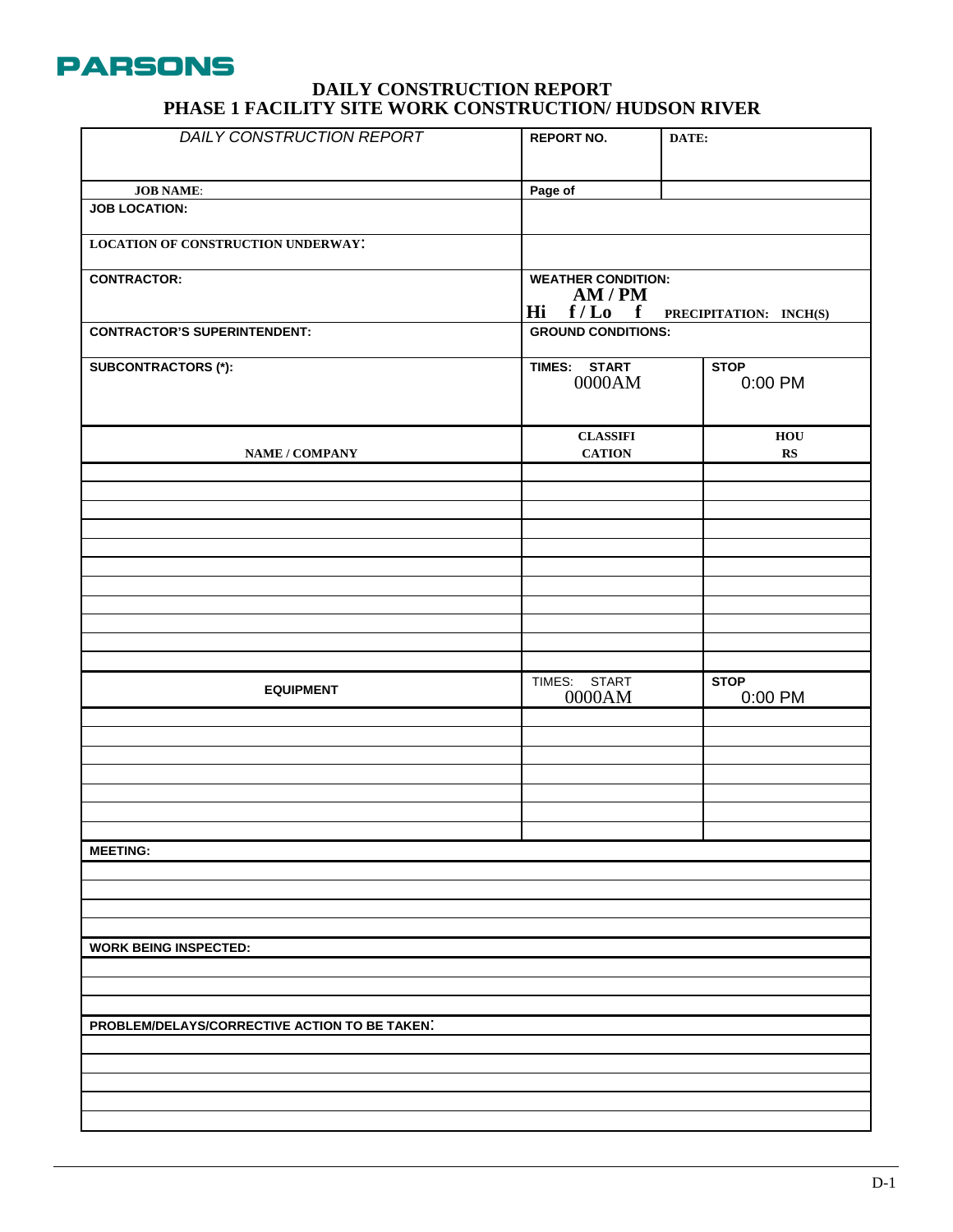

#### **DAILY CONSTRUCTION REPORT PHASE 1 FACILITY SITE WORK CONSTRUCTION/ HUDSON RIVER**

### *WORK PERFORMED*

| Work started at 00:00 am.                                     |                                      |
|---------------------------------------------------------------|--------------------------------------|
| <b>CONSTRUCTION ACTIVITIES COMPLETED AND /OR IN PROGRESS:</b> |                                      |
|                                                               |                                      |
|                                                               |                                      |
|                                                               |                                      |
|                                                               |                                      |
|                                                               |                                      |
|                                                               |                                      |
|                                                               |                                      |
|                                                               |                                      |
|                                                               |                                      |
|                                                               |                                      |
|                                                               |                                      |
|                                                               |                                      |
|                                                               |                                      |
|                                                               |                                      |
|                                                               |                                      |
|                                                               |                                      |
|                                                               |                                      |
|                                                               |                                      |
|                                                               |                                      |
|                                                               |                                      |
|                                                               |                                      |
|                                                               |                                      |
|                                                               |                                      |
|                                                               |                                      |
|                                                               |                                      |
|                                                               |                                      |
|                                                               |                                      |
|                                                               |                                      |
|                                                               |                                      |
| <b>COMMUNICATION WITH CONTRACTOR STAFF:</b>                   |                                      |
|                                                               |                                      |
|                                                               |                                      |
|                                                               |                                      |
|                                                               |                                      |
| <b>PROGRESS PHOTOS:</b>                                       |                                      |
|                                                               |                                      |
|                                                               |                                      |
|                                                               |                                      |
| Departed job site at 00:00 pm.                                |                                      |
|                                                               |                                      |
| <b>Visitors:</b>                                              |                                      |
|                                                               | Signature: Management Communications |
|                                                               |                                      |
|                                                               |                                      |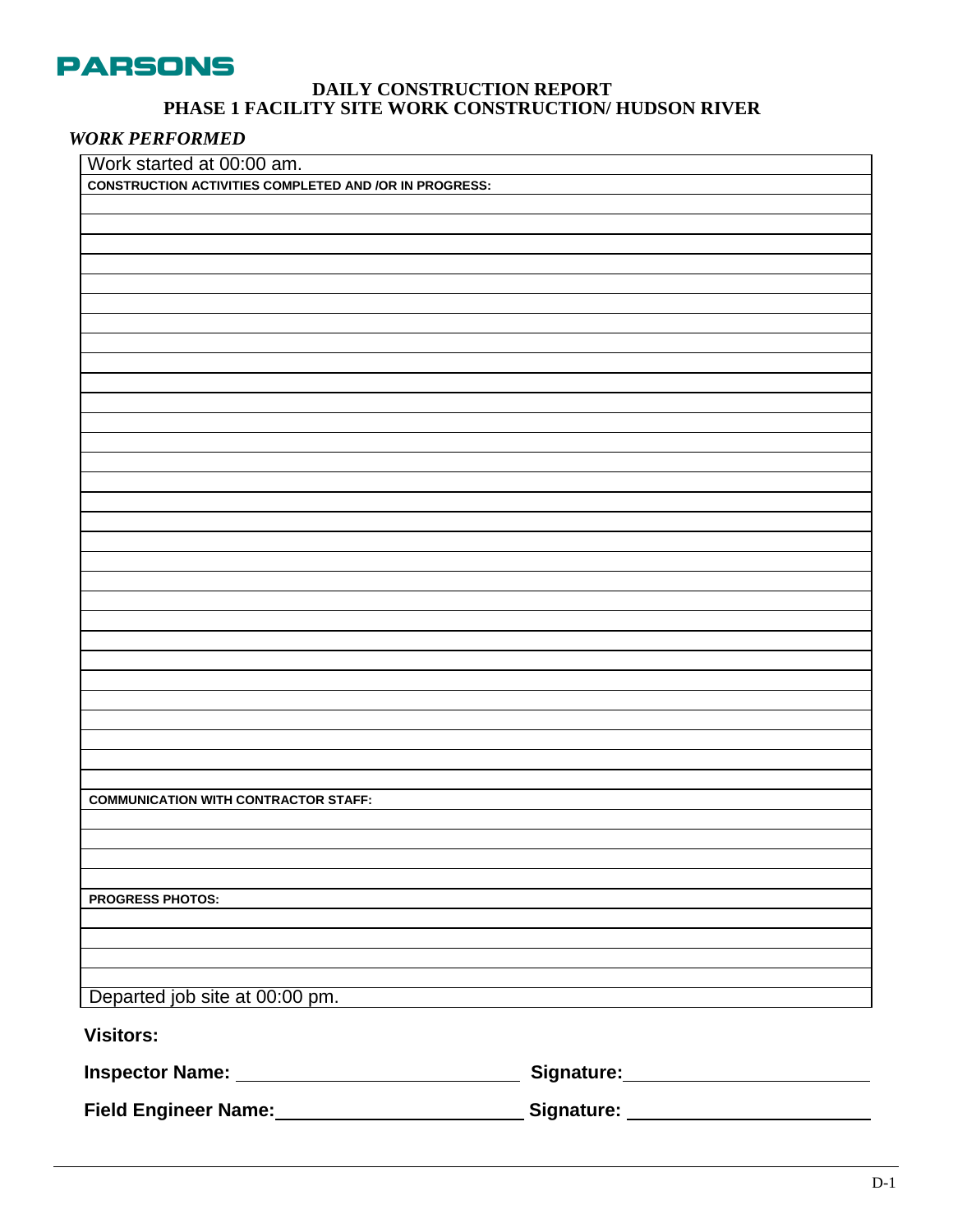| <b>PARSONS</b>                                                                                                                                                                                            | Job Number | Project | Page of |
|-----------------------------------------------------------------------------------------------------------------------------------------------------------------------------------------------------------|------------|---------|---------|
| <b>Quality Inspection Report</b>                                                                                                                                                                          |            |         | $1/1$   |
| TYPE OF INSPECTION: □ Preparatory Inspection. □ Initial Inspection. □ Follow-up Inspection. □ Completion Inspection.                                                                                      |            |         |         |
|                                                                                                                                                                                                           |            |         |         |
|                                                                                                                                                                                                           |            |         |         |
|                                                                                                                                                                                                           |            |         |         |
| <u> 1989 - Andrea Santa Andrea Andrea Andrea Andrea Andrea Andrea Andrea Andrea Andrea Andrea Andrea Andrea Andr</u><br>APPLICABLE CONTRACTOR PROCEDURES, CHECK LISTS, INSTRUCTIONS: ____________________ |            |         |         |
|                                                                                                                                                                                                           |            |         |         |
|                                                                                                                                                                                                           |            |         |         |
|                                                                                                                                                                                                           |            |         |         |
|                                                                                                                                                                                                           |            |         |         |
| QA Inspector Signature:                                                                                                                                                                                   |            | Date:   |         |
|                                                                                                                                                                                                           |            |         |         |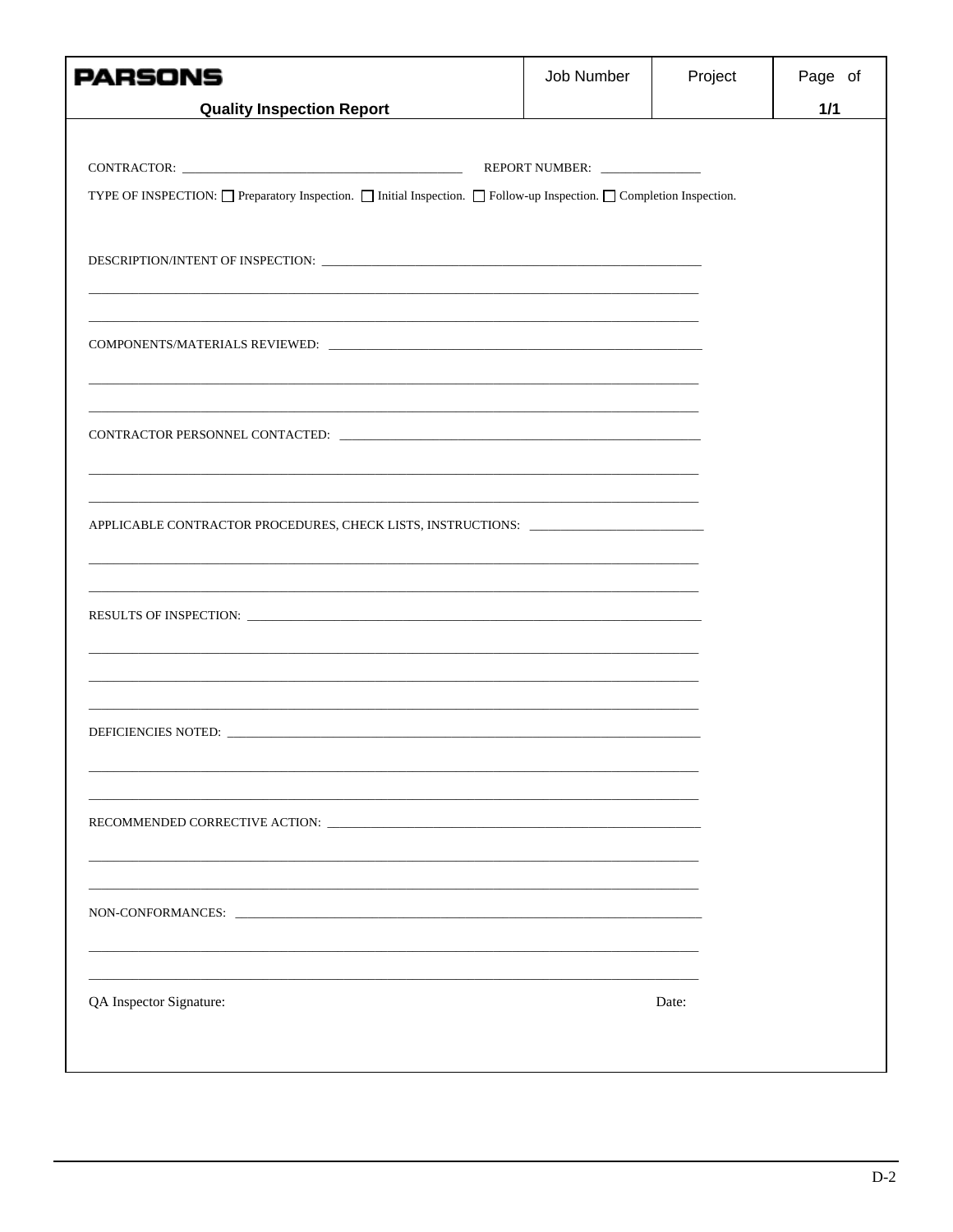| <b>PARSONS</b><br><b>Receiving Inspection Report</b>                                                                                                                                                                                | Job Number | Project | Page of<br>1/1 |
|-------------------------------------------------------------------------------------------------------------------------------------------------------------------------------------------------------------------------------------|------------|---------|----------------|
|                                                                                                                                                                                                                                     |            |         |                |
|                                                                                                                                                                                                                                     |            |         |                |
| <b>DOCUMENTATION</b>                                                                                                                                                                                                                |            |         |                |
|                                                                                                                                                                                                                                     |            |         |                |
| DOCUMENTS COMPLETE PER CONTRACTUAL REQTS: ___________________________LEGIBLE: ______________________                                                                                                                                |            |         |                |
|                                                                                                                                                                                                                                     |            |         |                |
|                                                                                                                                                                                                                                     |            |         |                |
|                                                                                                                                                                                                                                     |            |         |                |
|                                                                                                                                                                                                                                     |            |         |                |
|                                                                                                                                                                                                                                     |            |         |                |
|                                                                                                                                                                                                                                     |            |         |                |
|                                                                                                                                                                                                                                     |            |         |                |
| DOCUMENT PKG. ACCEPTABLE:                                                                                                                                                                                                           |            |         |                |
|                                                                                                                                                                                                                                     |            |         |                |
| REMARKS:                                                                                                                                                                                                                            |            |         |                |
|                                                                                                                                                                                                                                     |            |         |                |
|                                                                                                                                                                                                                                     |            |         |                |
|                                                                                                                                                                                                                                     |            |         |                |
|                                                                                                                                                                                                                                     |            |         |                |
| PHYSICAL INSPECTION                                                                                                                                                                                                                 |            |         |                |
| ITEMS PROPERLY TAGGED/MARKED:<br>CHECK LIST NO:                                                                                                                                                                                     |            |         |                |
|                                                                                                                                                                                                                                     |            |         |                |
|                                                                                                                                                                                                                                     |            |         |                |
| r<br>1990 - Paul Barbara, política estadounidense de la propia de la propia de la propia de la propia de la propia<br>1990 - Paul Barbara, política estadounidense de la propia de la propia de la propia de la propia de la propia |            |         |                |
|                                                                                                                                                                                                                                     |            |         |                |
|                                                                                                                                                                                                                                     |            |         |                |
|                                                                                                                                                                                                                                     |            |         |                |
|                                                                                                                                                                                                                                     |            |         |                |
|                                                                                                                                                                                                                                     |            |         |                |
|                                                                                                                                                                                                                                     |            |         |                |
|                                                                                                                                                                                                                                     |            |         |                |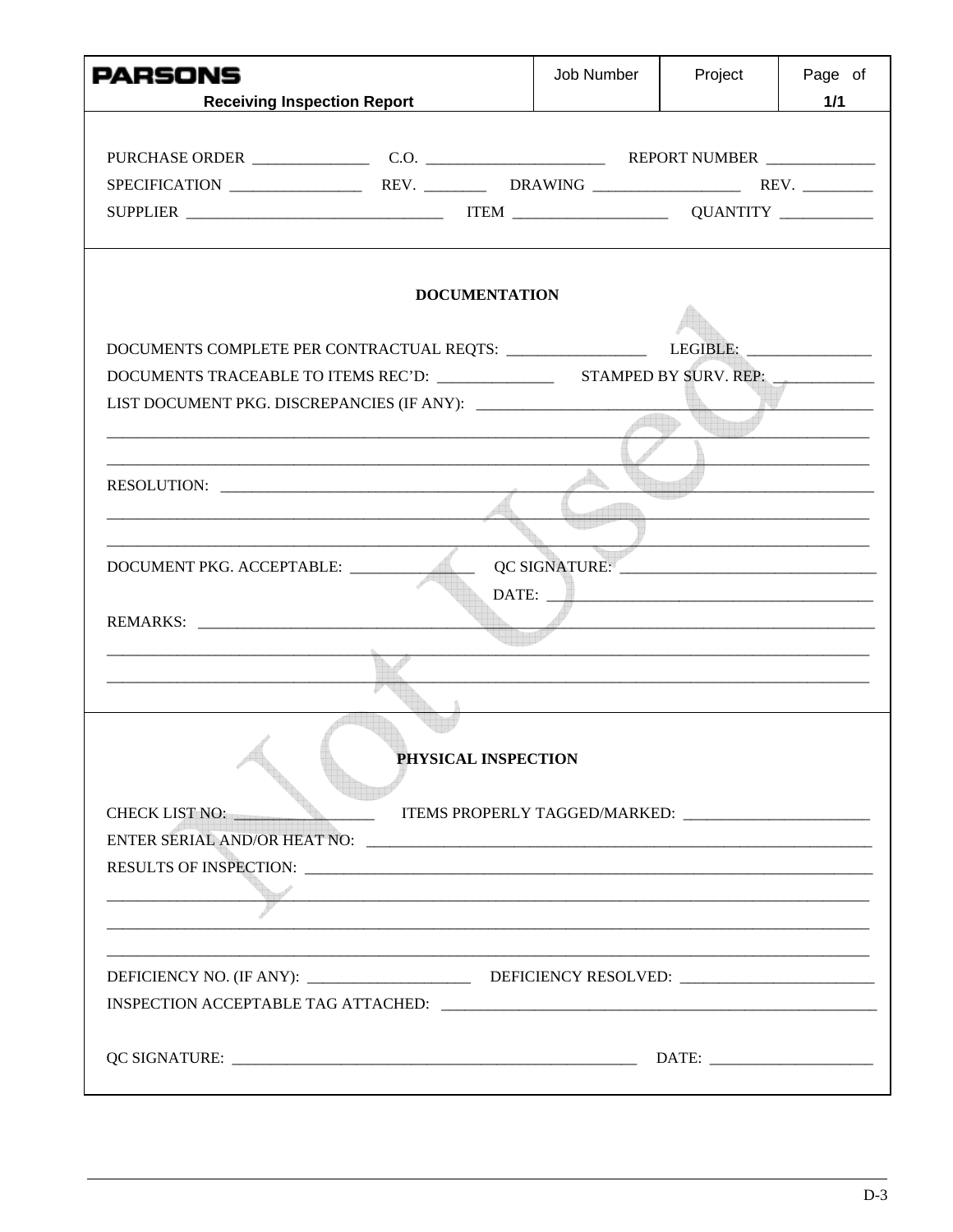|                | PARSONS<br><b>Field Inspection Checklist</b><br><b>Earthwork</b>                                                          | Job Number | Project                            |            | Page of<br>1/2 |     |
|----------------|---------------------------------------------------------------------------------------------------------------------------|------------|------------------------------------|------------|----------------|-----|
|                |                                                                                                                           |            | CONTRACT NO: _____________________ |            |                |     |
|                | REFERENCES (DRAWING, SPECIFICATION, PROCEDURE): ________________________________                                          |            |                                    |            |                |     |
|                | <b>ATTRIBUTE</b>                                                                                                          |            |                                    | <b>YES</b> | NO             | N/A |
| $\Delta$       | <b>GENERAL</b>                                                                                                            |            |                                    |            |                |     |
| 1.             | Is area released for work?                                                                                                |            |                                    |            |                |     |
| 2.             | Is equipment adequate?                                                                                                    |            |                                    |            |                |     |
| 3.             | Are existing structures and utilities adequately protected?                                                               |            |                                    |            |                |     |
| 4.             | Is removed material properly dispositioned?                                                                               |            |                                    |            |                |     |
| 5.             | Dust and dirt control:                                                                                                    |            |                                    |            |                |     |
|                | a) Haul routes maintained for dust control - by water or chemicals?                                                       |            |                                    |            |                |     |
|                | b) All paved areas kept clean?                                                                                            |            |                                    |            |                |     |
| $\overline{B}$ | <b>EXCAVATION OF TRENCHING</b>                                                                                            |            |                                    |            |                |     |
| 1.             | Does completed depth and configuration comply with drawings and specifications?                                           |            |                                    |            |                |     |
| 2.             | Required shoring and bracing in place?                                                                                    |            |                                    |            |                |     |
| 3.             | Existing utilities protected?                                                                                             |            |                                    |            |                |     |
| $\overline{C}$ | PLACING AND COMPACTING FILL                                                                                               |            |                                    |            |                |     |
| 1.             | Excavation properly compacted and verified by test lab?                                                                   |            |                                    |            |                |     |
|                | a) All sleeves, pipe cable, grounding, conduit installed and approved?                                                    |            |                                    |            |                |     |
| 2.             | Approved fill material is used?                                                                                           |            |                                    |            |                |     |
| 3.             | Is fill being placed in level lifts within thickness limits?                                                              |            |                                    |            |                |     |
| 4.             | Is proper compaction attained and verified by test lab?                                                                   |            |                                    |            |                |     |
| 5.             | Have contaminated (and spongy) areas been cut out, filled and compacted with approved<br>material?                        |            |                                    |            |                |     |
| $\overline{D}$ | BEDDING AND BACKFILL OF PIPE AND UTILITY TRENCHES                                                                         |            |                                    |            |                |     |
| 1.             | Approved bedding and backfill material is used?                                                                           |            |                                    |            |                |     |
|                | a) Is bedding fully compacted to support pipe or utility at line, grade, and slope required and<br>verified by inspector? |            |                                    |            |                |     |
| $\mathbf E$    | <b>GRADING</b>                                                                                                            |            |                                    |            |                |     |
| 1.             | Approved grading material used?                                                                                           |            |                                    |            |                |     |
|                | a) Final shaping/compacting and blade and 3-wheel rollers of 8-10 ton?                                                    |            |                                    |            |                |     |
| 2.             | Sufficient slope for positive drainage away from structures to drainage system?                                           |            |                                    |            |                |     |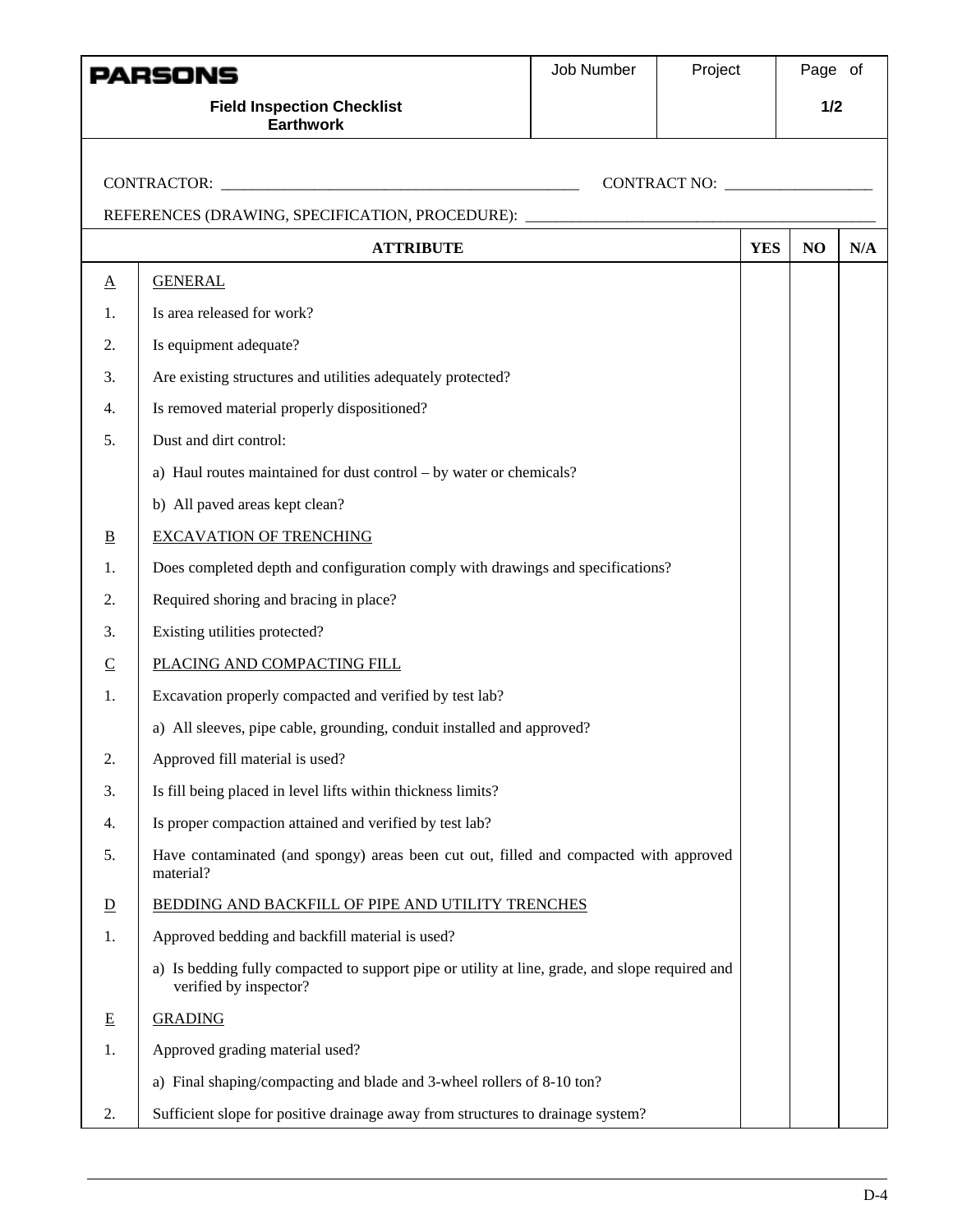|                  | PARSONS                                                                                             | Job Number<br>Project |     | Page of    |    |     |
|------------------|-----------------------------------------------------------------------------------------------------|-----------------------|-----|------------|----|-----|
|                  | <b>Field Inspection Checklist</b><br><b>Earthwork</b>                                               |                       | 2/2 |            |    |     |
|                  |                                                                                                     |                       |     |            |    |     |
|                  | REFERENCES (DRAWING, SPECIFICATION, PROCEDURE): ________________________________                    |                       |     |            |    |     |
|                  | <b>ATTRIBUTE</b>                                                                                    |                       |     | <b>YES</b> | NO | N/A |
| 3.               | Is rough grading reasonably even and free of irregularity and allowance made for finish<br>grading? |                       |     |            |    |     |
| $\overline{4}$ . | Is finished grade:                                                                                  |                       |     |            |    |     |
|                  | a) Cleaned of all loose and foreign material?                                                       |                       |     |            |    |     |
|                  | b) Smooth and even in profile $(= 1$ " in 10" and not more than 1" from true elevation?             |                       |     |            |    |     |
|                  |                                                                                                     |                       |     |            |    |     |
|                  |                                                                                                     |                       |     |            |    |     |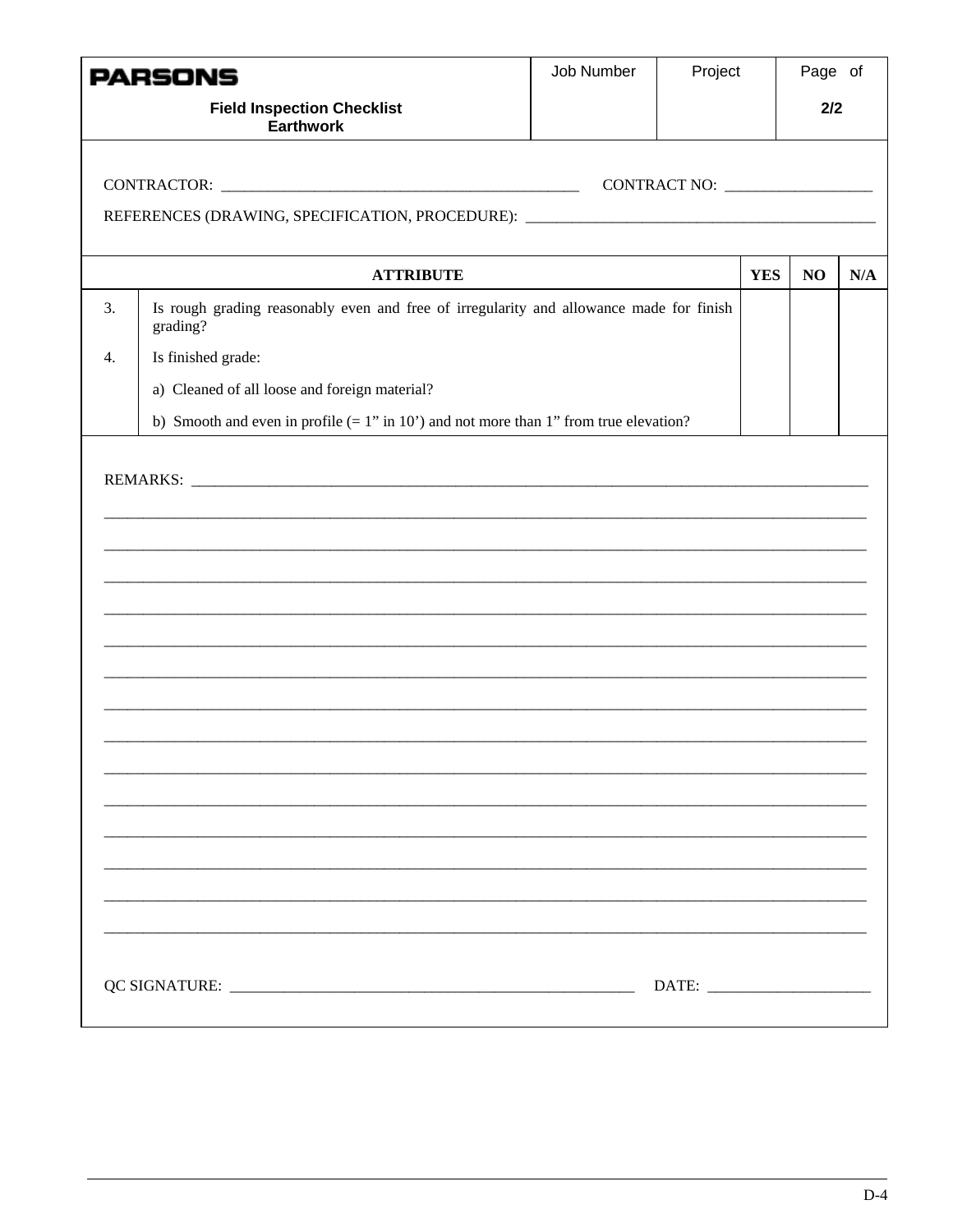|                          | PARSONS                                                                          | Job Number | Project |            | Page of        |     |
|--------------------------|----------------------------------------------------------------------------------|------------|---------|------------|----------------|-----|
|                          | <b>Field Inspection Checklist</b><br><b>Solidification</b>                       |            |         | $1/1$      |                |     |
|                          |                                                                                  |            |         |            |                |     |
|                          | REFERENCES (DRAWING, SPECIFICATION, PROCEDURE): ________________________________ |            |         |            |                |     |
|                          | <b>ATTRIBUTE</b>                                                                 |            |         | <b>YES</b> | N <sub>O</sub> | N/A |
| $\underline{A}$          | <b>GENERAL</b>                                                                   |            |         |            |                |     |
| 1.                       | Is area released for work?                                                       |            |         |            |                |     |
| 2.                       | Is equipment adequate?                                                           |            |         |            |                |     |
| 3.                       | Adequate dust control maintained?                                                |            |         |            |                |     |
| 4.                       | Appropriate mix proportions?                                                     |            |         |            |                |     |
| 5.                       | Appropriate mixing time and speed?                                               |            |         |            |                |     |
| $\underline{\mathbf{B}}$ | <b>SAMPLING AND TESTING</b>                                                      |            |         |            |                |     |
| 1.                       | Collection, curing and testing in accordance with requirements?                  |            |         |            |                |     |
|                          |                                                                                  |            |         |            |                |     |
|                          |                                                                                  |            |         |            |                |     |
|                          |                                                                                  |            |         |            |                |     |
|                          |                                                                                  |            |         |            |                |     |
|                          |                                                                                  |            |         |            |                |     |
|                          |                                                                                  |            |         |            |                |     |
|                          |                                                                                  |            |         |            |                |     |
|                          |                                                                                  |            |         |            |                |     |
|                          |                                                                                  |            |         |            |                |     |
|                          |                                                                                  |            |         |            |                |     |
|                          |                                                                                  |            |         |            |                |     |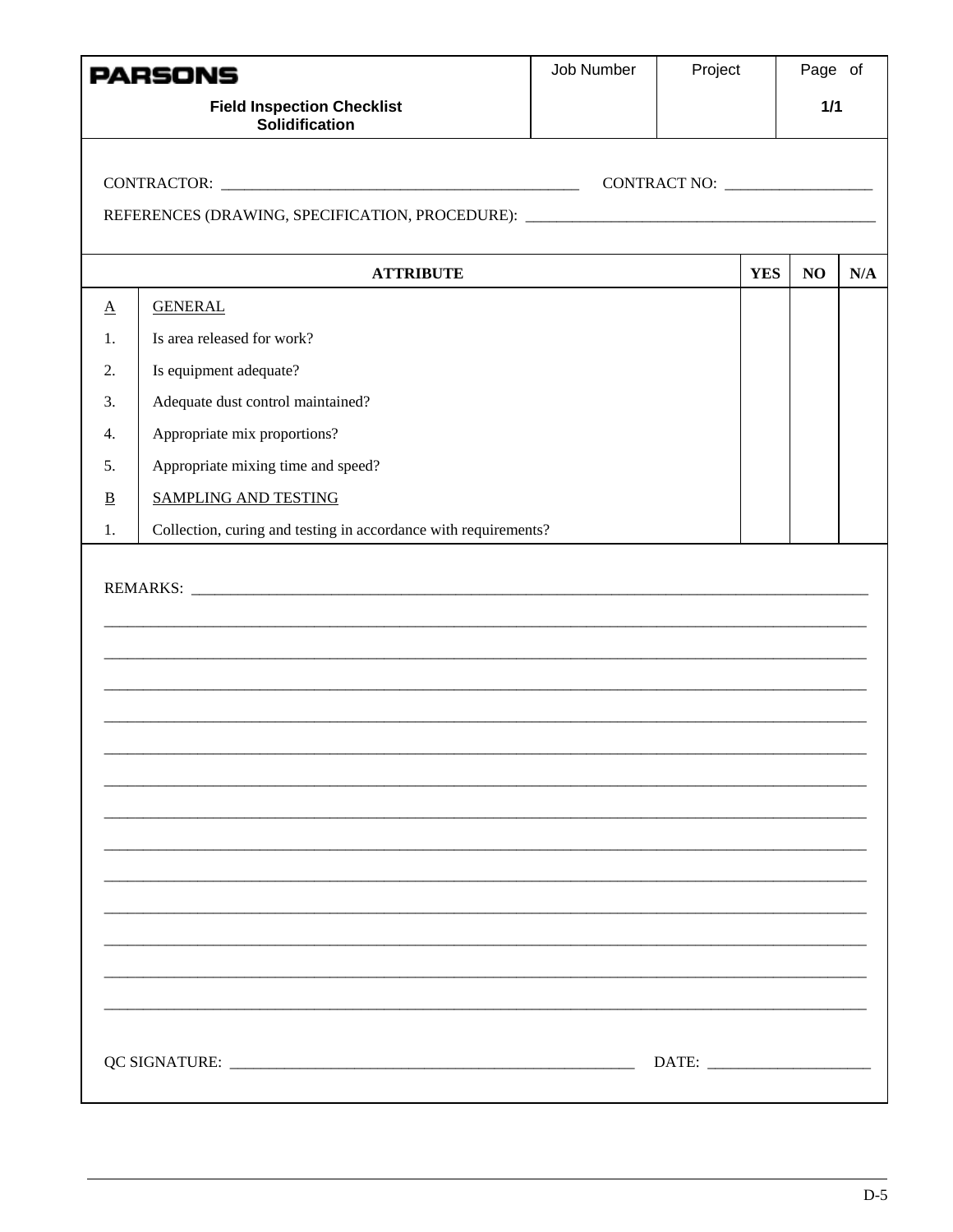|                 | PARSONS                                                                                                    | Job Number | Project      |            | Page of |     |
|-----------------|------------------------------------------------------------------------------------------------------------|------------|--------------|------------|---------|-----|
|                 | <b>Field Inspection Checklist</b>                                                                          |            |              |            | 1/2     |     |
|                 | <b>Structural Steel Erection</b>                                                                           |            |              |            |         |     |
|                 |                                                                                                            |            | CONTRACT NO: |            |         |     |
|                 | REFERENCES (DRAWING, SPECIFICATION, PROCEDURE): ________________________________                           |            |              |            |         |     |
|                 | <b>ATTRIBUTE</b>                                                                                           |            |              | <b>YES</b> | NO      | N/A |
| $\underline{A}$ | <b>STORAGE</b>                                                                                             |            |              |            |         |     |
| 1.              | Storage provided adequate? Drainage provided?                                                              |            |              |            |         |     |
| 2.              | Steel properly blocked and stacked?                                                                        |            |              |            |         |     |
| 3.              | Evidence of excessive rusting?                                                                             |            |              |            |         |     |
| 4.              | Faying surfaces properly protected?                                                                        |            |              |            |         |     |
| 5.              | High strength bolting segregated from common fasteners?                                                    |            |              |            |         |     |
| $\overline{B}$  | <b>BOLTING</b>                                                                                             |            |              |            |         |     |
| 1.              | Bolts, nuts, washers square with mating surface?                                                           |            |              |            |         |     |
| 2.              | No paint or foreign material on contact surfaces?                                                          |            |              |            |         |     |
| 3.              | Correct material and size used on high strength connections?                                               |            |              |            |         |     |
| 4.              | Evidence of distorted metal or enlarged bolt holes from improper alignment?                                |            |              |            |         |     |
| 5.              | Evidence of enlarging holes by burning?                                                                    |            |              |            |         |     |
| 6.              | High strength bolts torqued to specification requirements?                                                 |            |              |            |         |     |
| 7.              | Means provided to indicate which joints/bolts have been torqued? Torque wrench<br>periodically calibrated? |            |              |            |         |     |
| 8.              | Status of completed high strength connections recorded on drawings and appropriate<br>records?             |            |              |            |         |     |
| $\underline{C}$ | <b>ERECTION</b>                                                                                            |            |              |            |         |     |
| 1.              | Members accurately shimmed, wedged, plumbed and aligned prior to final connection?                         |            |              |            |         |     |
| 2.              | Shims used are actual shim stock?                                                                          |            |              |            |         |     |
| 3.              | Entry holes through members are authorized by drawing?                                                     |            |              |            |         |     |
| 4.              | Anchor bolts proper size, setting and location?                                                            |            |              |            |         |     |
| $\overline{D}$  | <b>WELDING</b>                                                                                             |            |              |            |         |     |
| 1.              | Welders, weld procedures qualified to requirements of AWS D1.1, Structural Welding Code,<br>Section 5?     |            |              |            |         |     |
| 2.              | Qualifications records available - maintained?                                                             |            |              |            |         |     |
| 3.              | Correct weld wire, size and type, used?                                                                    |            |              |            |         |     |
| 4.              | Correct weld machine settings used?                                                                        |            |              |            |         |     |
| 5.              | Weld joints properly prepared, aligned, free from cracks, scale, grease, etc. prior to welding?            |            |              |            |         |     |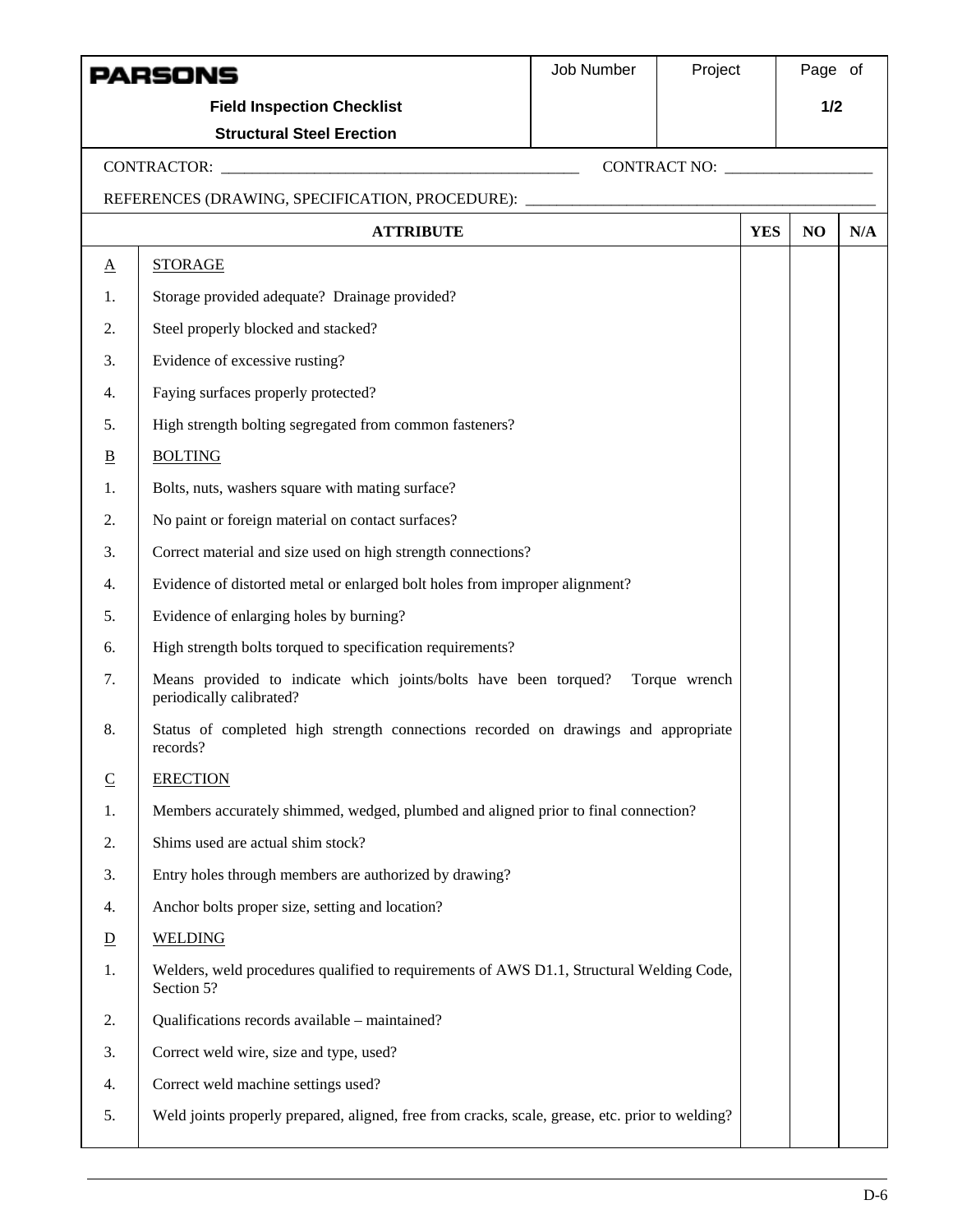| PARSONS |                                                                                   | Job Number | Project    | Page of |     |
|---------|-----------------------------------------------------------------------------------|------------|------------|---------|-----|
|         | <b>Field Inspection Checklist</b>                                                 |            |            |         | 2/2 |
|         | <b>Structural Steel Erection</b>                                                  |            |            |         |     |
|         |                                                                                   |            |            |         |     |
|         |                                                                                   |            |            |         |     |
|         | REFERENCES (DRAWING, SPECIFICATION, PROCEDURE): _________________________________ |            |            |         |     |
|         | <b>ATTRIBUTE</b>                                                                  |            | <b>YES</b> | NO      | N/A |
| 6.      | Root opening tolerances not exceeded?                                             |            |            |         |     |
| 7.      | Pre-heat and interpass temperature requirements complied with?                    |            |            |         |     |
| 8.      | Repair of defective welds performed to approved weld procedure requirements?      |            |            |         |     |
| 9.      | Completed welds meet the visual and dimensional requirements?                     |            |            |         |     |
| 10.     | Weld filler material returned to storage at close of shift?                       |            |            |         |     |
| 11.     | Records for weld inspection prepared and retained?                                |            |            |         |     |
| E       | <b>PAINTING</b>                                                                   |            |            |         |     |
| 1.      | Temporary braces, clips, etc. removed prior to painting or field touch-up?        |            |            |         |     |
| 2.      | Weld splatter, slag removed prior to touch up?                                    |            |            |         |     |
| 3.      | Damaged paint area properly prepared and touched up?                              |            |            |         |     |
| 4.      | Correct primer used?                                                              |            |            |         |     |
|         |                                                                                   |            |            |         |     |
|         |                                                                                   |            |            |         |     |
|         |                                                                                   |            |            |         |     |
|         |                                                                                   |            |            |         |     |
|         |                                                                                   |            |            |         |     |
|         |                                                                                   |            |            |         |     |
|         |                                                                                   |            |            |         |     |
|         |                                                                                   |            |            |         |     |
|         |                                                                                   |            |            |         |     |
|         |                                                                                   |            |            |         |     |
|         |                                                                                   |            |            |         |     |
|         |                                                                                   |            |            |         |     |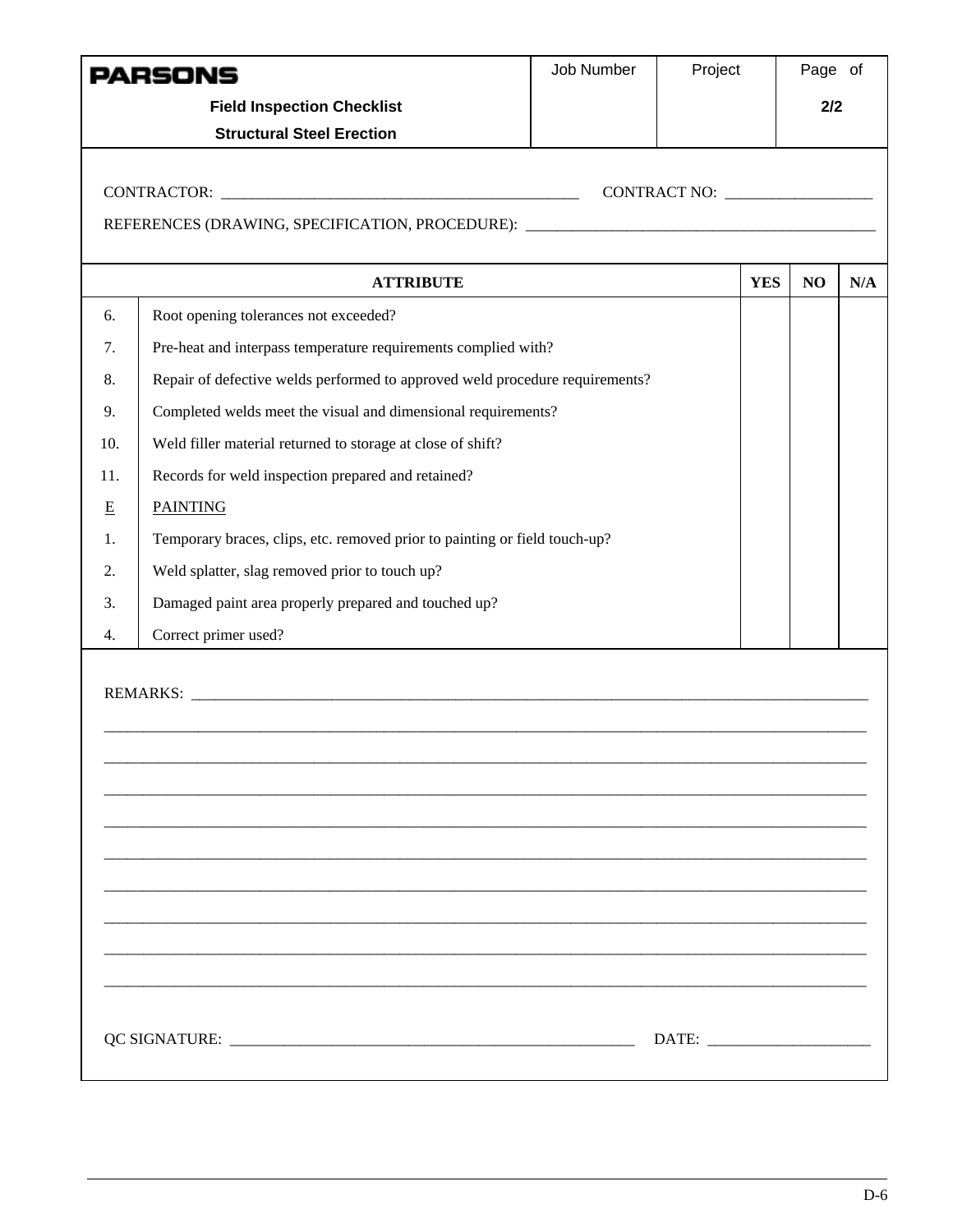| PARSONS                                                                                                                                                                                                                        | Job Number | Project | Page of |
|--------------------------------------------------------------------------------------------------------------------------------------------------------------------------------------------------------------------------------|------------|---------|---------|
| <b>Daily Concrete Inspection Report</b>                                                                                                                                                                                        |            |         | 1/1     |
|                                                                                                                                                                                                                                |            |         |         |
|                                                                                                                                                                                                                                |            |         |         |
|                                                                                                                                                                                                                                |            |         |         |
|                                                                                                                                                                                                                                |            |         |         |
| T/OFFS: ELEVATION: TO ELEV: TO ELEV:                                                                                                                                                                                           |            |         |         |
|                                                                                                                                                                                                                                |            |         |         |
|                                                                                                                                                                                                                                |            |         |         |
| DELIVERY EQUIPMENT IDENTIFICATION/NUMBER:                                                                                                                                                                                      |            |         |         |
|                                                                                                                                                                                                                                |            |         |         |
|                                                                                                                                                                                                                                |            |         |         |
|                                                                                                                                                                                                                                |            |         |         |
| TOTAL CONCRETE PLACED: THE RESERVE OF THE RESERVE OF THE RESERVE OF THE RESERVE OF THE RESERVE OF THE RESERVE OF THE RESERVE OF THE RESERVE OF THE RESERVE OF THE RESERVE OF THE RESERVE OF THE RESERVE OF THE RESERVE OF THE  |            |         |         |
| TOTAL CONCRETE WASTED: REASON: REASON:                                                                                                                                                                                         |            |         |         |
|                                                                                                                                                                                                                                |            |         |         |
|                                                                                                                                                                                                                                |            |         |         |
|                                                                                                                                                                                                                                |            |         |         |
|                                                                                                                                                                                                                                |            |         |         |
|                                                                                                                                                                                                                                |            |         |         |
|                                                                                                                                                                                                                                |            |         |         |
|                                                                                                                                                                                                                                |            |         |         |
|                                                                                                                                                                                                                                |            |         |         |
|                                                                                                                                                                                                                                |            |         |         |
|                                                                                                                                                                                                                                |            |         |         |
|                                                                                                                                                                                                                                |            |         |         |
| <b>FINISHING STARTED:</b>                                                                                                                                                                                                      |            |         |         |
|                                                                                                                                                                                                                                |            |         |         |
|                                                                                                                                                                                                                                |            |         |         |
|                                                                                                                                                                                                                                |            |         |         |
| DELAYS (INDICATE TYPE AND REASON: PERSONNEL, EQUIPMENT OR PLANNING): ______________________________                                                                                                                            |            |         |         |
|                                                                                                                                                                                                                                |            |         |         |
|                                                                                                                                                                                                                                |            |         |         |
|                                                                                                                                                                                                                                |            |         |         |
| OBSERVATIONS/REMARKS: New York of the Communication of the Communication of the Communication of the Communication of the Communication of the Communication of the Communication of the Communication of the Communication of |            |         |         |
|                                                                                                                                                                                                                                |            |         |         |
|                                                                                                                                                                                                                                |            |         |         |
|                                                                                                                                                                                                                                |            |         |         |
|                                                                                                                                                                                                                                |            |         |         |
|                                                                                                                                                                                                                                |            |         |         |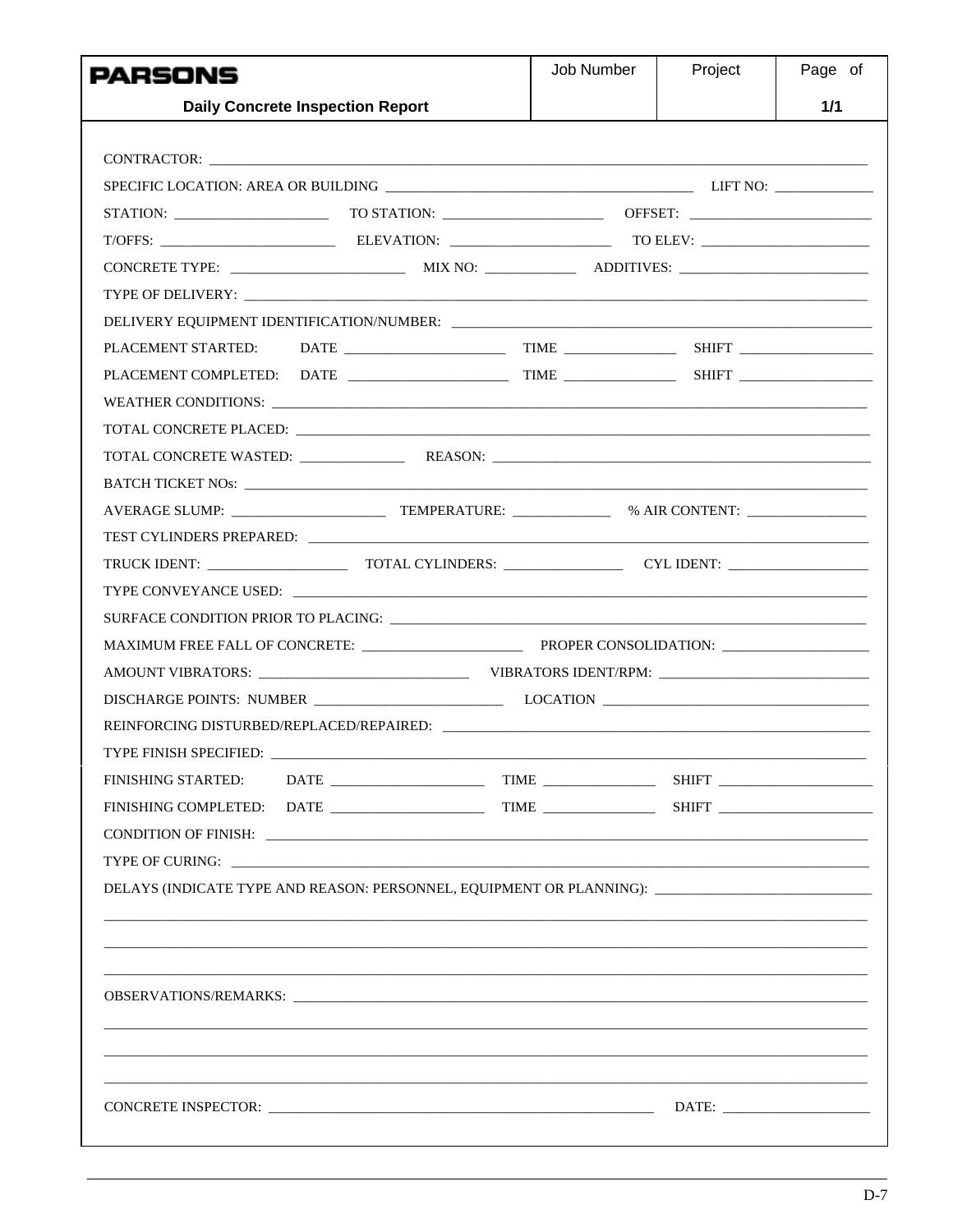| <b>PARSONS</b>                                |                                                                                  | Job Number                    | Project                             | Page of     |
|-----------------------------------------------|----------------------------------------------------------------------------------|-------------------------------|-------------------------------------|-------------|
|                                               | <b>Concrete Placement Checklist</b>                                              |                               |                                     | 1/1         |
|                                               |                                                                                  |                               |                                     |             |
|                                               |                                                                                  |                               |                                     |             |
|                                               |                                                                                  |                               |                                     |             |
|                                               |                                                                                  |                               |                                     |             |
|                                               |                                                                                  |                               |                                     |             |
|                                               |                                                                                  |                               |                                     |             |
|                                               | LOCATION SKETCH - PROVIDE SPECIAL DIRECTIONS, DETAILS, FLOW DIRECTION, ETC.      |                               |                                     |             |
|                                               |                                                                                  |                               |                                     |             |
| <b>REPLACEMENT VERIFICATION</b>               |                                                                                  |                               |                                     |             |
| 1. ELECTRICAL SUPERVISOR: ITEMS TO BE CHECKED |                                                                                  |                               |                                     |             |
| CABLES/GROUND WIRE                            |                                                                                  |                               | $COMDUIT$ BOXES $\Box$ OTHER $\Box$ |             |
|                                               |                                                                                  |                               |                                     |             |
|                                               |                                                                                  |                               | SIGNATURE                           | <b>DATE</b> |
|                                               | 2. MECH./PIPING SUPERVISOR: ITEMS TO BE CHECKED                                  |                               |                                     |             |
|                                               | MECHANICAL INSERTS $\Box$ PIPING SLEEVES $\Box$ MECH. FRAMES $\Box$ OTHER $\Box$ |                               |                                     |             |
|                                               |                                                                                  |                               |                                     |             |
|                                               |                                                                                  |                               | SIGNATURE                           | DATE        |
|                                               | 3. CIVIL/STRUCT. SUPERVISOR: ITEMS TO BE CHECKED                                 |                               |                                     |             |
| ROCK CROSS SECTIONS TAKEN                     |                                                                                  | <b>ROCK SURFACES PREPARED</b> |                                     |             |
| <b>SCREEDS SET</b>                            |                                                                                  |                               | LINE AND GRADE ESTABLISHED          | $\Box$      |
| <b>FORMS</b>                                  |                                                                                  | <b>REINFORCING STEEL</b>      |                                     |             |
| <b>ALIGNMENT</b>                              | BRACING/SHORING<br>$\overline{\phantom{a}}$                                      |                               | CORRECT SIZE/GRADE $\Box$ LOCATION  |             |
| <b>INTERIOR SURFACE</b>                       | $\Box$<br>RELEASE AGENT   LAPS. ADEQ. SECURED                                    |                               | $\Box$                              | <b>LEAN</b> |
| <b>CONSTRUCTION JOINTS PREPARED</b>           | $\perp$                                                                          | WATER STOPS $\Box$            | WIRE TIES/FORM RODS                 |             |
|                                               | PLACEMENT/CONSOLIDATION EQUIPMENT AVAILABLE/ADEQUATE                             | $\mathbf{L}$                  |                                     |             |
| SAFETY PRECAUTIONS OBSERVED                   | $\Box$                                                                           | ICE, SNOW, WATER REMOVED      |                                     |             |
| FINAL CLEANING ACCEPTABLE                     | $\mathsf{L}$                                                                     |                               |                                     |             |
|                                               |                                                                                  |                               |                                     |             |
|                                               |                                                                                  |                               | SIGNATURE                           | <b>DATE</b> |
|                                               |                                                                                  |                               |                                     |             |
| QUALITY CONTROL INSPECTION VERIFICATION       |                                                                                  |                               |                                     |             |
|                                               |                                                                                  |                               | SIGNATURE                           | <b>DATE</b> |
|                                               |                                                                                  |                               |                                     |             |
| AUTHORIZATION FOR PLACEMENT                   |                                                                                  |                               |                                     |             |
|                                               |                                                                                  | <b>CONSTRUCTION MANAGER</b>   |                                     | <b>DATE</b> |
|                                               |                                                                                  |                               |                                     |             |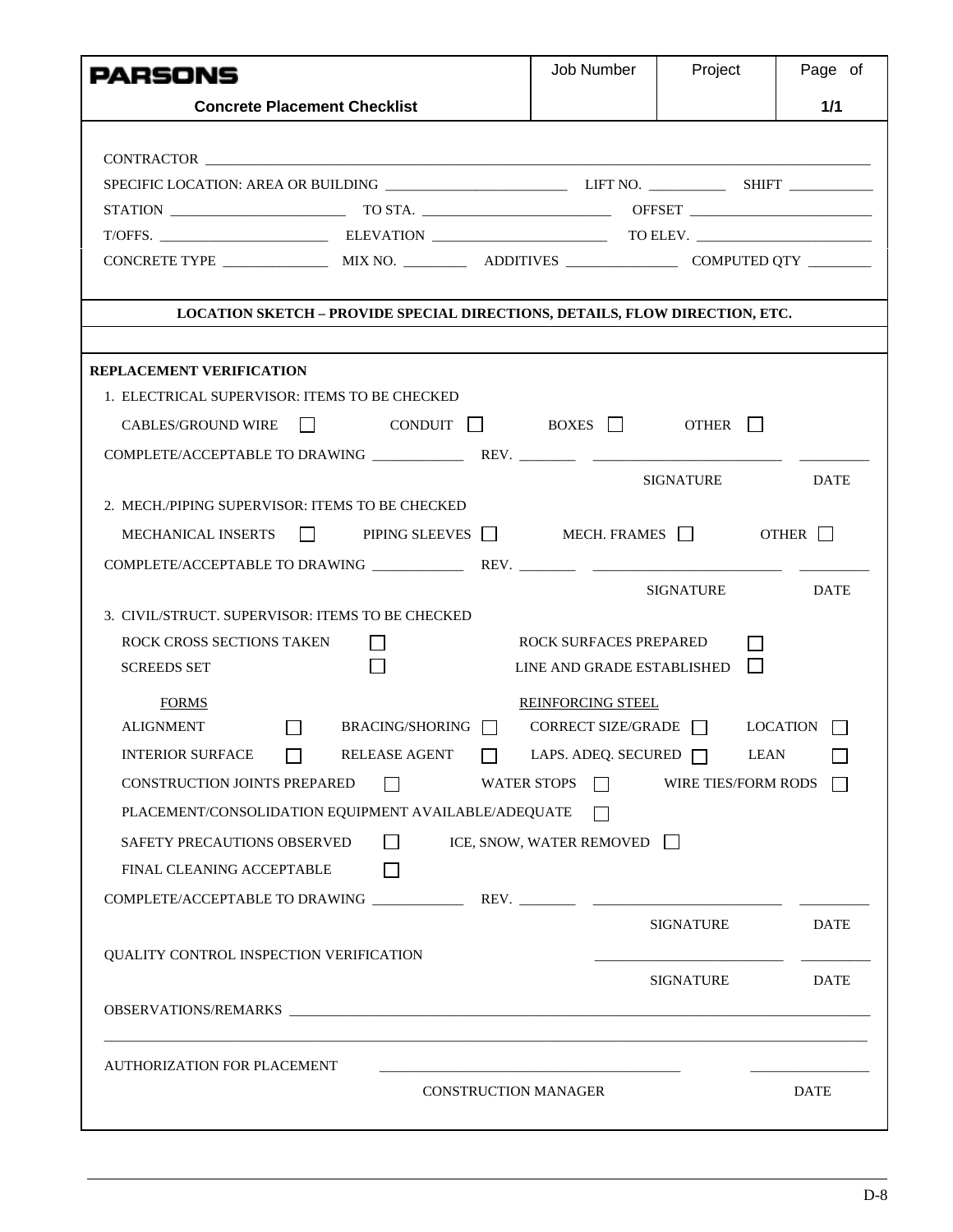| <b>Field Inspection Checklist</b><br>$\frac{1}{2}$<br>Placing, Consolidation, Finishing, Curing and Repair of Concrete<br>REFERENCES (DRAWING, SPECIFICATION, PROCEDURE): ________________________________<br><b>YES</b><br><b>ATTRIBUTE</b><br>NO<br>N/A<br><b>PLACING</b><br>$\underline{A}$<br>Pre-placement checklist completed? Placement authorized?<br>1.<br>Concreting surfaces cleaned, moistened when required?<br>2.<br>Conveying equipment suitable for placement?<br>3.<br>Conveying equipment clean, properly maintained?<br>4.<br>Vertical drop limits not exceeded?<br>5.<br>Horizontal layers not exceeding two-feet in depth?<br>6.<br>Flow of placement per sketch details?<br>7.<br><b>CONSOLIDATION</b><br>$\overline{B}$<br>Vibrators previously tested and approved?<br>1.<br>Systematic pattern used during vibration?<br>2.<br>Vibrators:<br>3.<br>Penetrating previous layer?<br>a)<br>Not used for horizontal movement of concrete?<br>b)<br>Withdrawn slowly?<br>$\mathbf{c})$<br>Not over vibrating?<br>d)<br><b>FINISHING</b><br>$\underline{C}$<br>Surface top properly screened, when required?<br>1.<br>Finishing tools used for intended purpose?<br>2.<br>Desired finish obtained? Even, smooth and level?<br>3.<br>Joints, edges, corners properly finished?<br>4.<br><b>CURING</b><br>$\overline{D}$<br>Forms left in place per construction specifications requirements?<br>1.<br>Curing operations started immediately, adequate?<br>2.<br>3. | <b>PARSONS</b> |                                                        | Job Number | Project | Page of |
|--------------------------------------------------------------------------------------------------------------------------------------------------------------------------------------------------------------------------------------------------------------------------------------------------------------------------------------------------------------------------------------------------------------------------------------------------------------------------------------------------------------------------------------------------------------------------------------------------------------------------------------------------------------------------------------------------------------------------------------------------------------------------------------------------------------------------------------------------------------------------------------------------------------------------------------------------------------------------------------------------------------------------------------------------------------------------------------------------------------------------------------------------------------------------------------------------------------------------------------------------------------------------------------------------------------------------------------------------------------------------------------------------------------------------------------------------------------------------------------|----------------|--------------------------------------------------------|------------|---------|---------|
|                                                                                                                                                                                                                                                                                                                                                                                                                                                                                                                                                                                                                                                                                                                                                                                                                                                                                                                                                                                                                                                                                                                                                                                                                                                                                                                                                                                                                                                                                      |                |                                                        |            |         |         |
|                                                                                                                                                                                                                                                                                                                                                                                                                                                                                                                                                                                                                                                                                                                                                                                                                                                                                                                                                                                                                                                                                                                                                                                                                                                                                                                                                                                                                                                                                      |                |                                                        |            |         |         |
|                                                                                                                                                                                                                                                                                                                                                                                                                                                                                                                                                                                                                                                                                                                                                                                                                                                                                                                                                                                                                                                                                                                                                                                                                                                                                                                                                                                                                                                                                      |                |                                                        |            |         |         |
|                                                                                                                                                                                                                                                                                                                                                                                                                                                                                                                                                                                                                                                                                                                                                                                                                                                                                                                                                                                                                                                                                                                                                                                                                                                                                                                                                                                                                                                                                      |                |                                                        |            |         |         |
|                                                                                                                                                                                                                                                                                                                                                                                                                                                                                                                                                                                                                                                                                                                                                                                                                                                                                                                                                                                                                                                                                                                                                                                                                                                                                                                                                                                                                                                                                      |                |                                                        |            |         |         |
|                                                                                                                                                                                                                                                                                                                                                                                                                                                                                                                                                                                                                                                                                                                                                                                                                                                                                                                                                                                                                                                                                                                                                                                                                                                                                                                                                                                                                                                                                      |                |                                                        |            |         |         |
|                                                                                                                                                                                                                                                                                                                                                                                                                                                                                                                                                                                                                                                                                                                                                                                                                                                                                                                                                                                                                                                                                                                                                                                                                                                                                                                                                                                                                                                                                      |                |                                                        |            |         |         |
|                                                                                                                                                                                                                                                                                                                                                                                                                                                                                                                                                                                                                                                                                                                                                                                                                                                                                                                                                                                                                                                                                                                                                                                                                                                                                                                                                                                                                                                                                      |                |                                                        |            |         |         |
|                                                                                                                                                                                                                                                                                                                                                                                                                                                                                                                                                                                                                                                                                                                                                                                                                                                                                                                                                                                                                                                                                                                                                                                                                                                                                                                                                                                                                                                                                      |                |                                                        |            |         |         |
|                                                                                                                                                                                                                                                                                                                                                                                                                                                                                                                                                                                                                                                                                                                                                                                                                                                                                                                                                                                                                                                                                                                                                                                                                                                                                                                                                                                                                                                                                      |                |                                                        |            |         |         |
|                                                                                                                                                                                                                                                                                                                                                                                                                                                                                                                                                                                                                                                                                                                                                                                                                                                                                                                                                                                                                                                                                                                                                                                                                                                                                                                                                                                                                                                                                      |                |                                                        |            |         |         |
|                                                                                                                                                                                                                                                                                                                                                                                                                                                                                                                                                                                                                                                                                                                                                                                                                                                                                                                                                                                                                                                                                                                                                                                                                                                                                                                                                                                                                                                                                      |                |                                                        |            |         |         |
|                                                                                                                                                                                                                                                                                                                                                                                                                                                                                                                                                                                                                                                                                                                                                                                                                                                                                                                                                                                                                                                                                                                                                                                                                                                                                                                                                                                                                                                                                      |                |                                                        |            |         |         |
|                                                                                                                                                                                                                                                                                                                                                                                                                                                                                                                                                                                                                                                                                                                                                                                                                                                                                                                                                                                                                                                                                                                                                                                                                                                                                                                                                                                                                                                                                      |                |                                                        |            |         |         |
|                                                                                                                                                                                                                                                                                                                                                                                                                                                                                                                                                                                                                                                                                                                                                                                                                                                                                                                                                                                                                                                                                                                                                                                                                                                                                                                                                                                                                                                                                      |                |                                                        |            |         |         |
|                                                                                                                                                                                                                                                                                                                                                                                                                                                                                                                                                                                                                                                                                                                                                                                                                                                                                                                                                                                                                                                                                                                                                                                                                                                                                                                                                                                                                                                                                      |                |                                                        |            |         |         |
|                                                                                                                                                                                                                                                                                                                                                                                                                                                                                                                                                                                                                                                                                                                                                                                                                                                                                                                                                                                                                                                                                                                                                                                                                                                                                                                                                                                                                                                                                      |                |                                                        |            |         |         |
|                                                                                                                                                                                                                                                                                                                                                                                                                                                                                                                                                                                                                                                                                                                                                                                                                                                                                                                                                                                                                                                                                                                                                                                                                                                                                                                                                                                                                                                                                      |                |                                                        |            |         |         |
|                                                                                                                                                                                                                                                                                                                                                                                                                                                                                                                                                                                                                                                                                                                                                                                                                                                                                                                                                                                                                                                                                                                                                                                                                                                                                                                                                                                                                                                                                      |                |                                                        |            |         |         |
|                                                                                                                                                                                                                                                                                                                                                                                                                                                                                                                                                                                                                                                                                                                                                                                                                                                                                                                                                                                                                                                                                                                                                                                                                                                                                                                                                                                                                                                                                      |                |                                                        |            |         |         |
|                                                                                                                                                                                                                                                                                                                                                                                                                                                                                                                                                                                                                                                                                                                                                                                                                                                                                                                                                                                                                                                                                                                                                                                                                                                                                                                                                                                                                                                                                      |                |                                                        |            |         |         |
|                                                                                                                                                                                                                                                                                                                                                                                                                                                                                                                                                                                                                                                                                                                                                                                                                                                                                                                                                                                                                                                                                                                                                                                                                                                                                                                                                                                                                                                                                      |                |                                                        |            |         |         |
|                                                                                                                                                                                                                                                                                                                                                                                                                                                                                                                                                                                                                                                                                                                                                                                                                                                                                                                                                                                                                                                                                                                                                                                                                                                                                                                                                                                                                                                                                      |                |                                                        |            |         |         |
|                                                                                                                                                                                                                                                                                                                                                                                                                                                                                                                                                                                                                                                                                                                                                                                                                                                                                                                                                                                                                                                                                                                                                                                                                                                                                                                                                                                                                                                                                      |                |                                                        |            |         |         |
|                                                                                                                                                                                                                                                                                                                                                                                                                                                                                                                                                                                                                                                                                                                                                                                                                                                                                                                                                                                                                                                                                                                                                                                                                                                                                                                                                                                                                                                                                      |                |                                                        |            |         |         |
|                                                                                                                                                                                                                                                                                                                                                                                                                                                                                                                                                                                                                                                                                                                                                                                                                                                                                                                                                                                                                                                                                                                                                                                                                                                                                                                                                                                                                                                                                      |                |                                                        |            |         |         |
|                                                                                                                                                                                                                                                                                                                                                                                                                                                                                                                                                                                                                                                                                                                                                                                                                                                                                                                                                                                                                                                                                                                                                                                                                                                                                                                                                                                                                                                                                      |                |                                                        |            |         |         |
|                                                                                                                                                                                                                                                                                                                                                                                                                                                                                                                                                                                                                                                                                                                                                                                                                                                                                                                                                                                                                                                                                                                                                                                                                                                                                                                                                                                                                                                                                      |                |                                                        |            |         |         |
|                                                                                                                                                                                                                                                                                                                                                                                                                                                                                                                                                                                                                                                                                                                                                                                                                                                                                                                                                                                                                                                                                                                                                                                                                                                                                                                                                                                                                                                                                      |                |                                                        |            |         |         |
|                                                                                                                                                                                                                                                                                                                                                                                                                                                                                                                                                                                                                                                                                                                                                                                                                                                                                                                                                                                                                                                                                                                                                                                                                                                                                                                                                                                                                                                                                      |                | Curing protection periodically checked and maintained? |            |         |         |
| Curing is continuous to specified length of curing process?<br>4.                                                                                                                                                                                                                                                                                                                                                                                                                                                                                                                                                                                                                                                                                                                                                                                                                                                                                                                                                                                                                                                                                                                                                                                                                                                                                                                                                                                                                    |                |                                                        |            |         |         |
| Traffic and loading over surfaces controlled during curing?<br>5.                                                                                                                                                                                                                                                                                                                                                                                                                                                                                                                                                                                                                                                                                                                                                                                                                                                                                                                                                                                                                                                                                                                                                                                                                                                                                                                                                                                                                    |                |                                                        |            |         |         |
|                                                                                                                                                                                                                                                                                                                                                                                                                                                                                                                                                                                                                                                                                                                                                                                                                                                                                                                                                                                                                                                                                                                                                                                                                                                                                                                                                                                                                                                                                      |                |                                                        |            |         |         |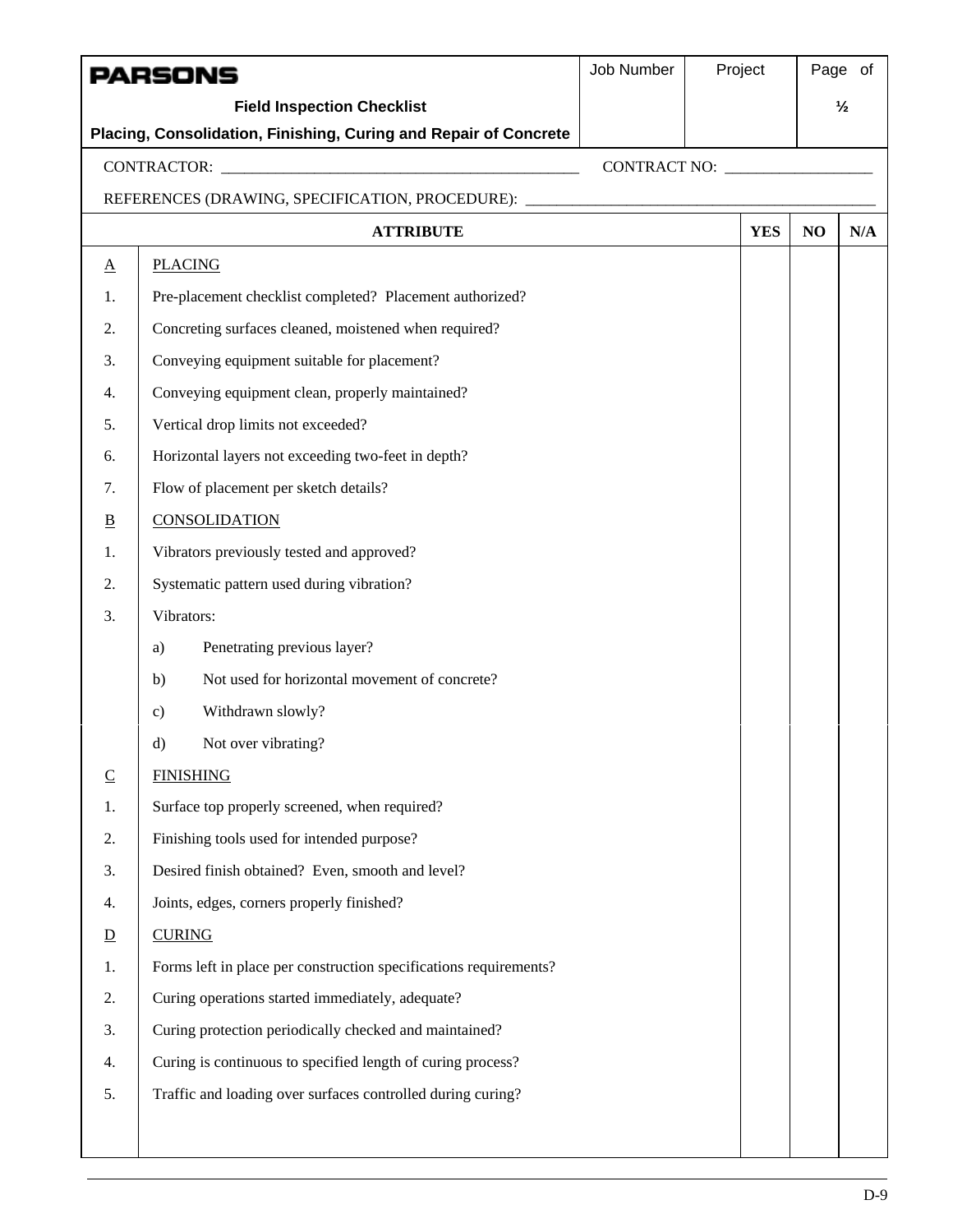|    | <b>PARSONS</b>                                                                    | Job Number | Project      |    | Page of |
|----|-----------------------------------------------------------------------------------|------------|--------------|----|---------|
|    | <b>Field Inspection Checklist</b>                                                 |            |              |    | 2/2     |
|    | Placing, Consolidation, Finishing, Curing and Repair of Concrete                  |            |              |    |         |
|    |                                                                                   |            |              |    |         |
|    |                                                                                   |            | CONTRACT NO: |    |         |
|    | REFERENCES (DRAWING, SPECIFICATION, PROCEDURE): _________________________________ |            |              |    |         |
|    | <b>ATTRIBUTE</b>                                                                  |            | <b>YES</b>   | NO | N/A     |
| E  | <b>REPAIR</b>                                                                     |            |              |    |         |
| 1. | Surfaces inspected? Serious defects documented?                                   |            |              |    |         |
| 2. | Cosmetic repairs made?                                                            |            |              |    |         |
| 3. | Structural defects repaired in accordance with approved procedures?               |            |              |    |         |
|    |                                                                                   |            |              |    |         |
|    |                                                                                   |            |              |    |         |
|    |                                                                                   |            |              |    |         |
|    |                                                                                   |            |              |    |         |
|    |                                                                                   |            |              |    |         |
|    |                                                                                   |            |              |    |         |
|    |                                                                                   |            |              |    |         |
|    |                                                                                   |            |              |    |         |
|    |                                                                                   |            |              |    |         |
|    |                                                                                   |            |              |    |         |
|    |                                                                                   |            |              |    |         |
|    |                                                                                   |            |              |    |         |
|    |                                                                                   |            |              |    |         |
|    |                                                                                   |            |              |    |         |
|    |                                                                                   |            |              |    |         |
|    |                                                                                   |            |              |    |         |
|    |                                                                                   |            |              |    |         |
|    |                                                                                   |            |              |    |         |
|    |                                                                                   |            |              |    |         |
|    |                                                                                   |            |              |    |         |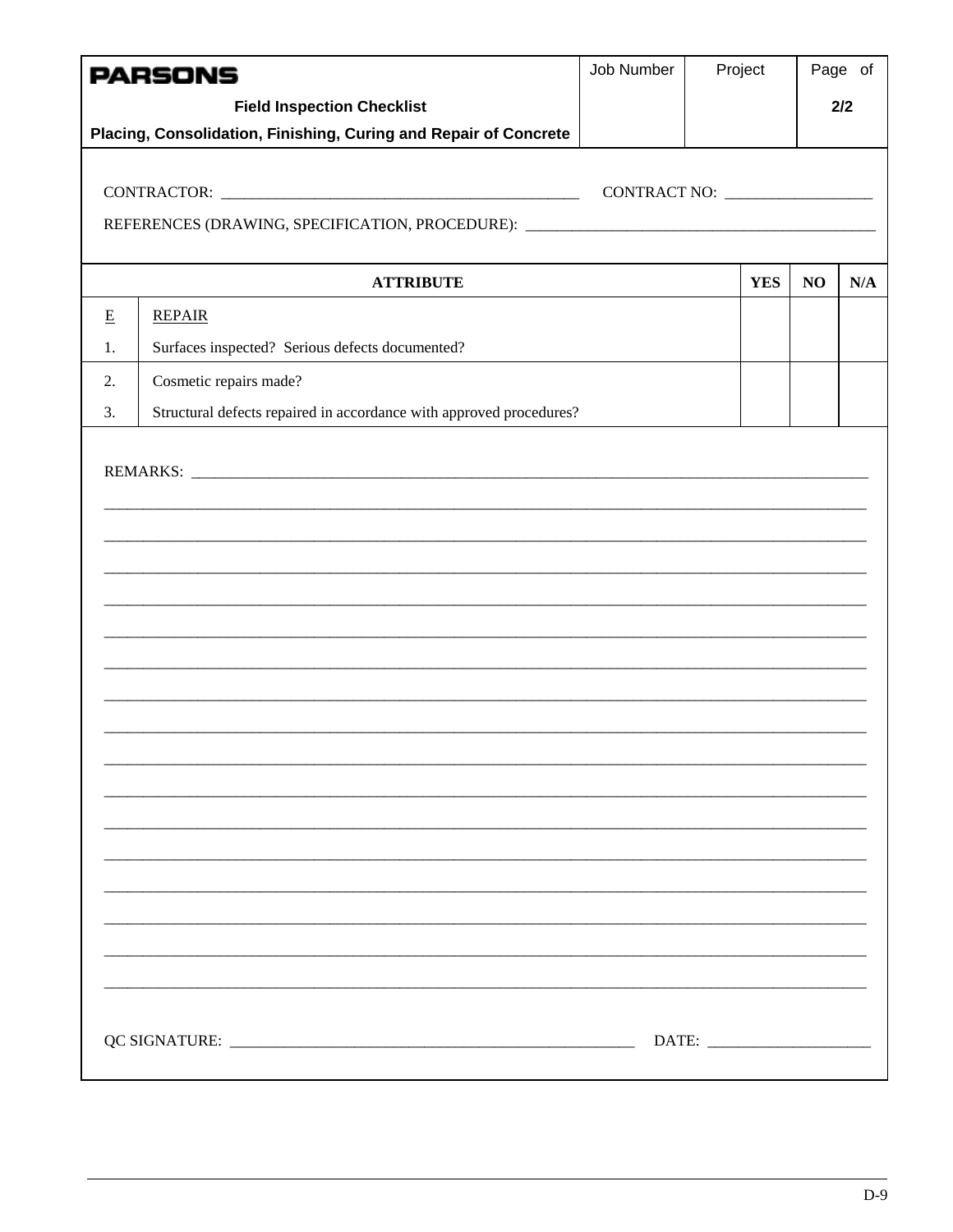|     | PARSONS                                                                                                   | Job Number | Project |            | Page of |     |
|-----|-----------------------------------------------------------------------------------------------------------|------------|---------|------------|---------|-----|
|     | <b>Field Inspection Checklist</b>                                                                         |            |         |            | 1/2     |     |
|     | <b>Pre-Cast Concrete Piles</b>                                                                            |            |         |            |         |     |
|     |                                                                                                           |            |         |            |         |     |
|     | REFERENCES (DRAWING, SPECIFICATION, PROCEDURE): ________________________________                          |            |         |            |         |     |
|     | <b>ATTRIBUTE</b>                                                                                          |            |         | <b>YES</b> | NO      | N/A |
| 1.  | Receipt inspection performed including:                                                                   |            |         |            |         |     |
|     | a) Dimensions?                                                                                            |            |         |            |         |     |
|     | b) Visual?                                                                                                |            |         |            |         |     |
|     | Material test reports for cement, concrete, reinforcing steel, shells, mix test reports, etc.?<br>C)      |            |         |            |         |     |
|     | d) Reinforcing steel for spacing, clearance, size, dowel and tendon extensions?                           |            |         |            |         |     |
| 2.  | Piles properly handled, stored, and placed?                                                               |            |         |            |         |     |
| 3.  | Safety conditions observed?                                                                               |            |         |            |         |     |
| 4.  | Contractors approved procedures complied with?                                                            |            |         |            |         |     |
| 5.  | Test piles required? Driven? Definition of refusal understood, pre-drilling required? Jetting<br>allowed? |            |         |            |         |     |
| 6.  | Proper protection, pre-cautions taken for adjacent structures, utilities?                                 |            |         |            |         |     |
| 7.  | Piles properly placed, sequenced according to plan, and plumb?                                            |            |         |            |         |     |
| 8.  | Splices properly prepared, completed?                                                                     |            |         |            |         |     |
| 9.  | Piles driven without interruption, driven to required depth to obtain bearing capacity?                   |            |         |            |         |     |
| 10. | Piles, shells damaged during driving? Mis-aligned? Over-driven? Tops deformed?                            |            |         |            |         |     |
| 11. | Inside properly cleaned, cross section verified, bottom interior cleaned of loose materials?              |            |         |            |         |     |
| 12. | Concrete delivery method approved? (tremie, pump, limited free fall)                                      |            |         |            |         |     |
| 13. | Concrete fill placed in single, uninterrupted operation?                                                  |            |         |            |         |     |
| 14. | Top of pile properly consolidated?                                                                        |            |         |            |         |     |
| 15. | Volume of concrete properly measured and checked?                                                         |            |         |            |         |     |
| 16. | Concrete properly cured, protected from freezing and physical damage?                                     |            |         |            |         |     |
| 17. | Piles cut-off to specified elevation? Cut-off level?                                                      |            |         |            |         |     |
| 18. | Load test (if required) performed to approved procedures?                                                 |            |         |            |         |     |
| 19. | Load test results evaluated, approved?                                                                    |            |         |            |         |     |
| 20. | Contractor's Daily Report includes:                                                                       |            |         |            |         |     |
|     | a) Identification of Contractors Supervisory personnel?                                                   |            |         |            |         |     |
|     | b) Pile type, length, splices, location, calculated safe load?                                            |            |         |            |         |     |
|     | c) Penetration under last five hammer blows?                                                              |            |         |            |         |     |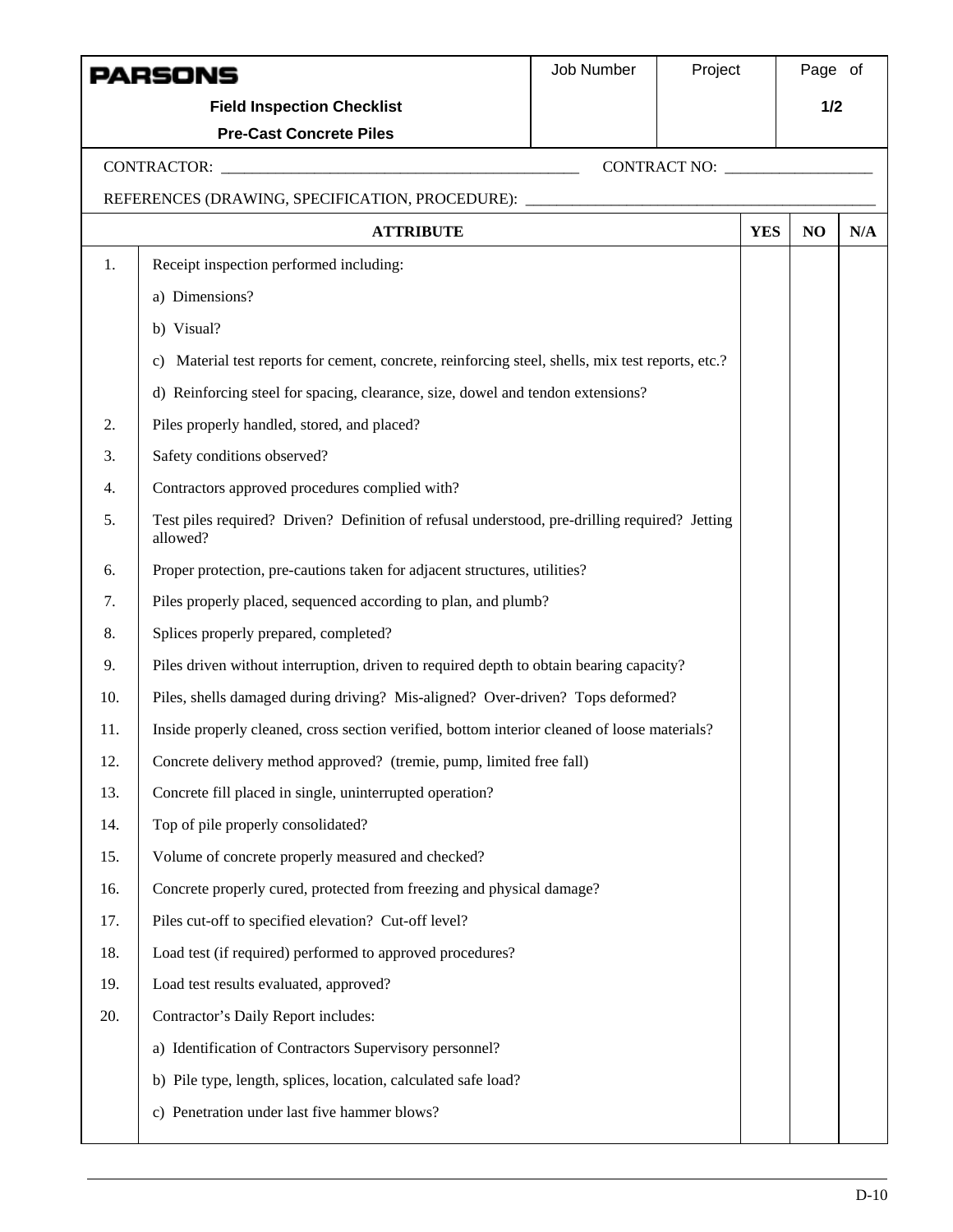|     | PARSONS                                                                          | Job Number | Project |            | Page of |     |
|-----|----------------------------------------------------------------------------------|------------|---------|------------|---------|-----|
|     | <b>Field Inspection Checklist</b>                                                |            |         |            | 2/2     |     |
|     | <b>Pre-Cast and Cast-In-Place Concrete Piles</b>                                 |            |         |            |         |     |
|     |                                                                                  |            |         |            |         |     |
|     |                                                                                  |            |         |            |         |     |
|     | REFERENCES (DRAWING, SPECIFICATION, PROCEDURE): ________________________________ |            |         |            |         |     |
|     | <b>ATTRIBUTE</b>                                                                 |            |         | <b>YES</b> | NO      | N/A |
|     | d) Unusual conditions, obstructions, replaced piles, etc.?                       |            |         |            |         |     |
|     | e) Results of tests, if any?                                                     |            |         |            |         |     |
| 21. | Inspectors records include:                                                      |            |         |            |         |     |
|     | a) Make, model of hammer                                                         |            |         |            |         |     |
|     | b) Energy source                                                                 |            |         |            |         |     |
|     | c) Weight of striking parts                                                      |            |         |            |         |     |
|     | d) Height of fall of striking parts                                              |            |         |            |         |     |
|     | e) Weight of pile                                                                |            |         |            |         |     |
|     | f) Blows per unit of penetration                                                 |            |         |            |         |     |
|     |                                                                                  |            |         |            |         |     |
|     |                                                                                  |            |         |            |         |     |
|     |                                                                                  |            |         |            |         |     |
|     |                                                                                  |            |         |            |         |     |
|     |                                                                                  |            |         |            |         |     |
|     |                                                                                  |            |         |            |         |     |
|     |                                                                                  |            |         |            |         |     |
|     |                                                                                  |            |         |            |         |     |
|     |                                                                                  |            |         |            |         |     |
|     |                                                                                  |            |         |            |         |     |
|     |                                                                                  |            |         |            |         |     |
|     |                                                                                  |            |         |            |         |     |
|     |                                                                                  |            | DATE:   |            |         |     |
|     |                                                                                  |            |         |            |         |     |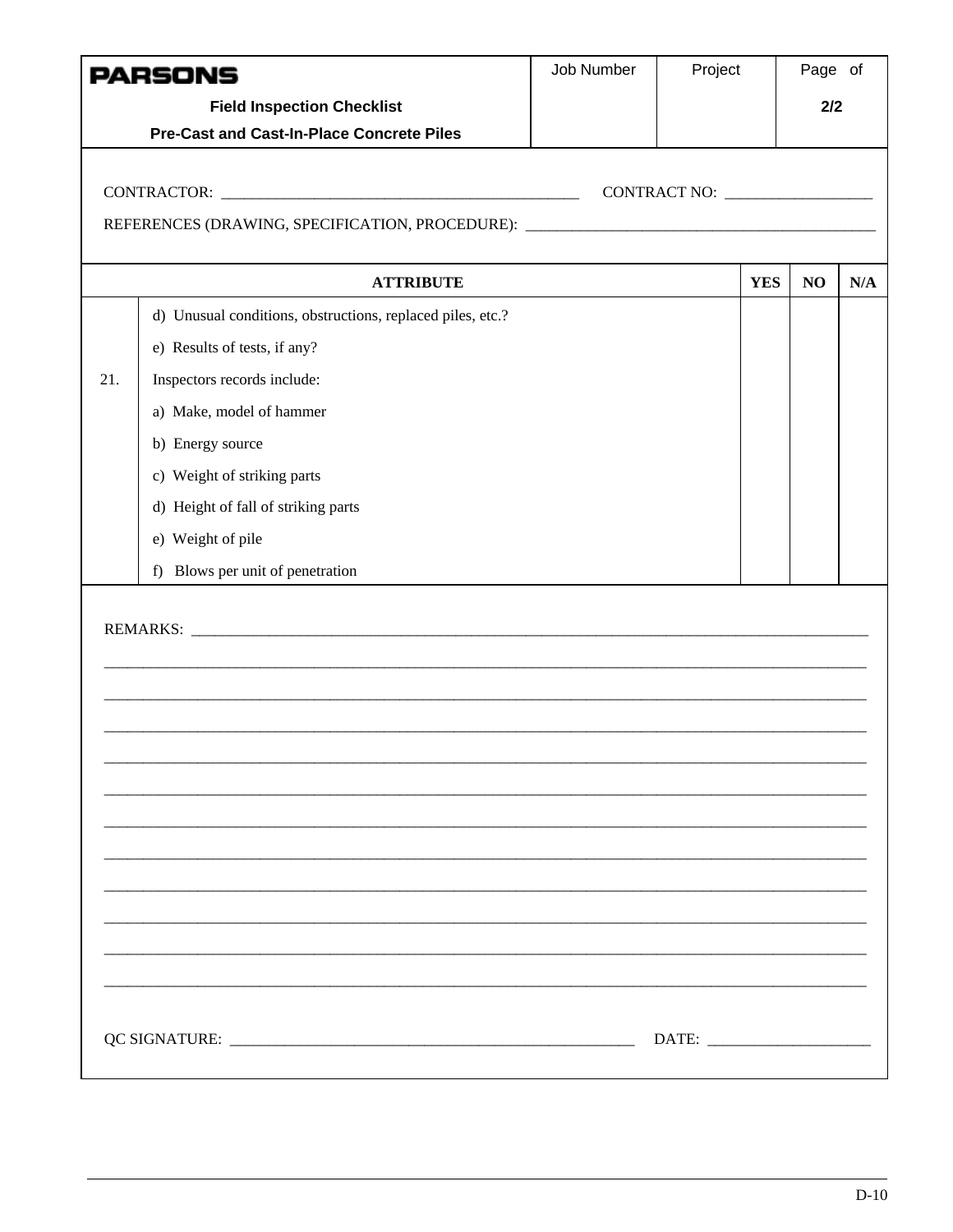|                         | PARSONS                                                                          | Job Number | Project      | Page of |     |
|-------------------------|----------------------------------------------------------------------------------|------------|--------------|---------|-----|
|                         | <b>Field Inspection Checklist</b>                                                |            |              | 1/2     |     |
|                         | Critical Piping - Assembly - Inspection - Test                                   |            |              |         |     |
|                         |                                                                                  |            | CONTRACT NO: |         |     |
|                         | REFERENCES (DRAWING, SPECIFICATION, PROCEDURE): ________________________________ |            |              |         |     |
|                         | <b>ATTRIBUTE</b>                                                                 |            | <b>YES</b>   | NO      | N/A |
| $\underline{A}$         | <b>STORAGE</b>                                                                   |            |              |         |     |
| 1.                      | Assemblies, fittings, etc. stored/protected per procedure requirements?          |            |              |         |     |
| 2.                      | Pipe caps and plugs taped in place?                                              |            |              |         |     |
| 3.                      | Assemblies properly shored to prevent damage/deterioration?                      |            |              |         |     |
| 4.                      | Material segregated, when required?                                              |            |              |         |     |
| $\overline{\mathbf{B}}$ | <b>IN-PROCESS</b>                                                                |            |              |         |     |
| 1.                      | Welders qualified, certified? Qualification records current?                     |            |              |         |     |
| 2.                      | Welders using qualified procedure?                                               |            |              |         |     |
| 3.                      | Weld wire control adequate? Correct type and size?                               |            |              |         |     |
| 4.                      | Welding machine settings within procedure requirements?                          |            |              |         |     |
| 5.                      | Welders applying individual identification on welded joints?                     |            |              |         |     |
| 6.                      | Unused weld wire returned to proper storage?                                     |            |              |         |     |
| 7.                      | Weld preps per ANSI B31.1 and procedure requirements?                            |            |              |         |     |
| 8.                      | Weld root opening within tolerance?                                              |            |              |         |     |
| 9.                      | Weld joint alignment within tolerance?                                           |            |              |         |     |
| 10.                     | Pre-heat applied properly?                                                       |            |              |         |     |
| 11.                     | Visual and dimensional inspection performed?                                     |            |              |         |     |
| 12.                     | Heat treatment performed to procedure requirements?                              |            |              |         |     |
| 13.                     | Weld adequately prepared for nondestructive examination?                         |            |              |         |     |
| 14.                     | NDE performed, evaluated, documented to procedure requirements?                  |            |              |         |     |
| 15.                     | NDE operator qualified/certified? Qualification records current?                 |            |              |         |     |
| 16.                     | Defective welds adequately repaired, retested and records updated?               |            |              |         |     |
| 17.                     | Open pipe ends protected during and after installation?                          |            |              |         |     |
| 18.                     | Valves, valve internals protected during welding?                                |            |              |         |     |
| $\overline{C}$          | <b>FINAL</b>                                                                     |            |              |         |     |
| 1.                      | <b>Bolted flanges:</b>                                                           |            |              |         |     |
|                         | a) Face to face opening consistent?                                              |            |              |         |     |
|                         | Gasket properly compressed?<br>b)                                                |            |              |         |     |
|                         |                                                                                  |            |              |         |     |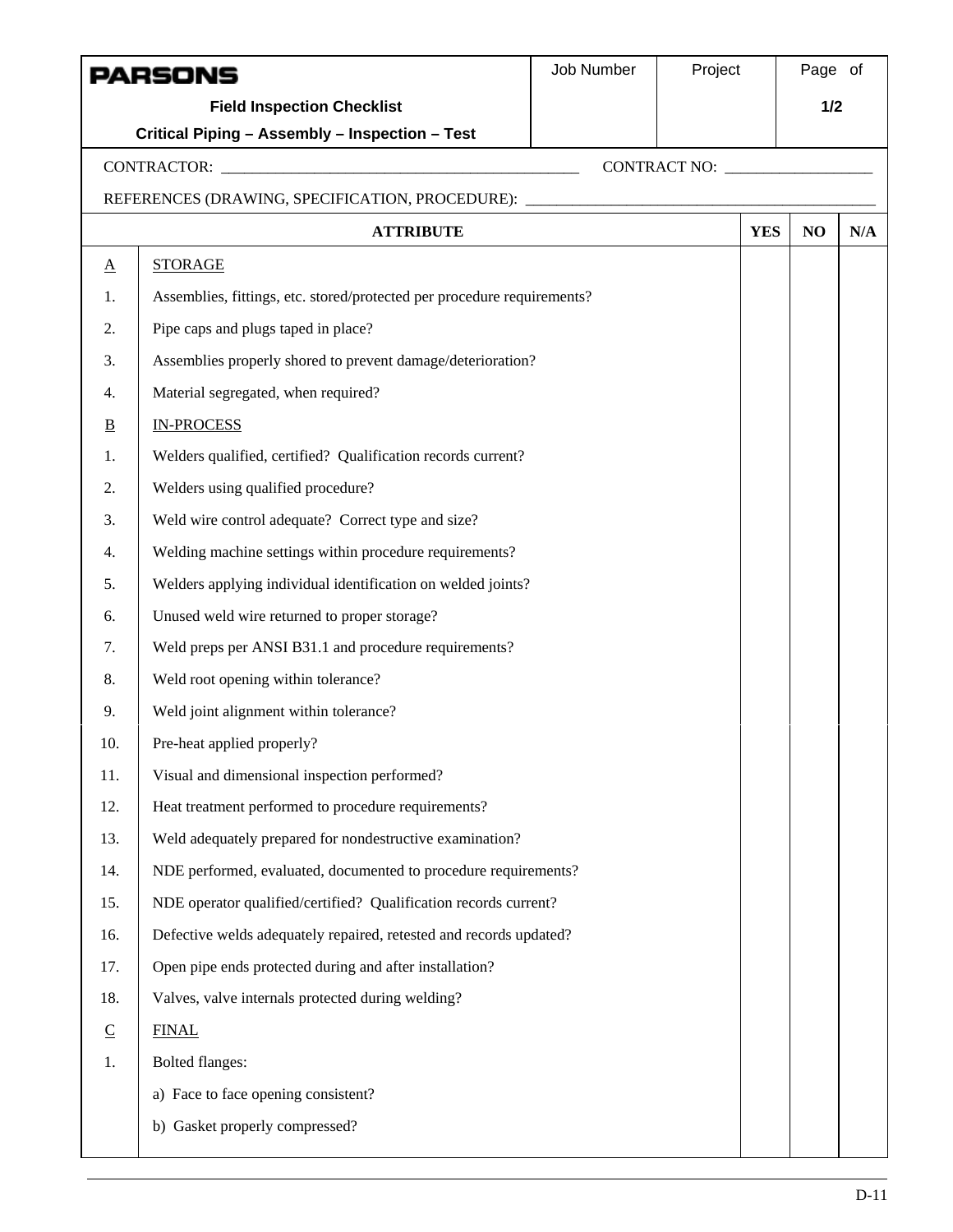| <b>Field Inspection Checklist</b><br>2/2<br>Critical Piping - Assembly - Inspection - Test<br>REFERENCES (DRAWING, SPECIFICATION, PROCEDURE): ________________________________<br><b>YES</b><br><b>ATTRIBUTE</b><br>N <sub>O</sub><br>c) Bolts/studs correct material?<br>d) Bolts/studs completely engaging nuts?<br>Completed weld records properly filed, maintained?<br>2.<br>Authorized Inspector notified of ASME designated hold points?<br>3.<br>System properly prepared and supported for hydrostatic testing?<br>4.<br>ASME Code Data Report completed? Approved by authorized inspector?<br>5.<br>Temporary attachments removed after hydrostatic testing? System restored to normal?<br>6.<br>Completed system cleaned per specification and procedure requirements?<br>7. | PARSONS | Job Number | Project | Page of |     |
|-----------------------------------------------------------------------------------------------------------------------------------------------------------------------------------------------------------------------------------------------------------------------------------------------------------------------------------------------------------------------------------------------------------------------------------------------------------------------------------------------------------------------------------------------------------------------------------------------------------------------------------------------------------------------------------------------------------------------------------------------------------------------------------------|---------|------------|---------|---------|-----|
|                                                                                                                                                                                                                                                                                                                                                                                                                                                                                                                                                                                                                                                                                                                                                                                         |         |            |         |         |     |
|                                                                                                                                                                                                                                                                                                                                                                                                                                                                                                                                                                                                                                                                                                                                                                                         |         |            |         |         |     |
|                                                                                                                                                                                                                                                                                                                                                                                                                                                                                                                                                                                                                                                                                                                                                                                         |         |            |         |         |     |
|                                                                                                                                                                                                                                                                                                                                                                                                                                                                                                                                                                                                                                                                                                                                                                                         |         |            |         |         |     |
|                                                                                                                                                                                                                                                                                                                                                                                                                                                                                                                                                                                                                                                                                                                                                                                         |         |            |         |         |     |
|                                                                                                                                                                                                                                                                                                                                                                                                                                                                                                                                                                                                                                                                                                                                                                                         |         |            |         |         |     |
|                                                                                                                                                                                                                                                                                                                                                                                                                                                                                                                                                                                                                                                                                                                                                                                         |         |            |         |         | N/A |
|                                                                                                                                                                                                                                                                                                                                                                                                                                                                                                                                                                                                                                                                                                                                                                                         |         |            |         |         |     |
|                                                                                                                                                                                                                                                                                                                                                                                                                                                                                                                                                                                                                                                                                                                                                                                         |         |            |         |         |     |
|                                                                                                                                                                                                                                                                                                                                                                                                                                                                                                                                                                                                                                                                                                                                                                                         |         |            |         |         |     |
|                                                                                                                                                                                                                                                                                                                                                                                                                                                                                                                                                                                                                                                                                                                                                                                         |         |            |         |         |     |
|                                                                                                                                                                                                                                                                                                                                                                                                                                                                                                                                                                                                                                                                                                                                                                                         |         |            |         |         |     |
|                                                                                                                                                                                                                                                                                                                                                                                                                                                                                                                                                                                                                                                                                                                                                                                         |         |            |         |         |     |
|                                                                                                                                                                                                                                                                                                                                                                                                                                                                                                                                                                                                                                                                                                                                                                                         |         |            |         |         |     |
|                                                                                                                                                                                                                                                                                                                                                                                                                                                                                                                                                                                                                                                                                                                                                                                         |         |            |         |         |     |
|                                                                                                                                                                                                                                                                                                                                                                                                                                                                                                                                                                                                                                                                                                                                                                                         |         |            |         |         |     |
|                                                                                                                                                                                                                                                                                                                                                                                                                                                                                                                                                                                                                                                                                                                                                                                         |         |            |         |         |     |
|                                                                                                                                                                                                                                                                                                                                                                                                                                                                                                                                                                                                                                                                                                                                                                                         |         |            |         |         |     |
|                                                                                                                                                                                                                                                                                                                                                                                                                                                                                                                                                                                                                                                                                                                                                                                         |         |            |         |         |     |
|                                                                                                                                                                                                                                                                                                                                                                                                                                                                                                                                                                                                                                                                                                                                                                                         |         |            |         |         |     |
|                                                                                                                                                                                                                                                                                                                                                                                                                                                                                                                                                                                                                                                                                                                                                                                         |         |            |         |         |     |
|                                                                                                                                                                                                                                                                                                                                                                                                                                                                                                                                                                                                                                                                                                                                                                                         |         |            |         |         |     |
|                                                                                                                                                                                                                                                                                                                                                                                                                                                                                                                                                                                                                                                                                                                                                                                         |         |            |         |         |     |
|                                                                                                                                                                                                                                                                                                                                                                                                                                                                                                                                                                                                                                                                                                                                                                                         |         |            |         |         |     |
|                                                                                                                                                                                                                                                                                                                                                                                                                                                                                                                                                                                                                                                                                                                                                                                         |         |            |         |         |     |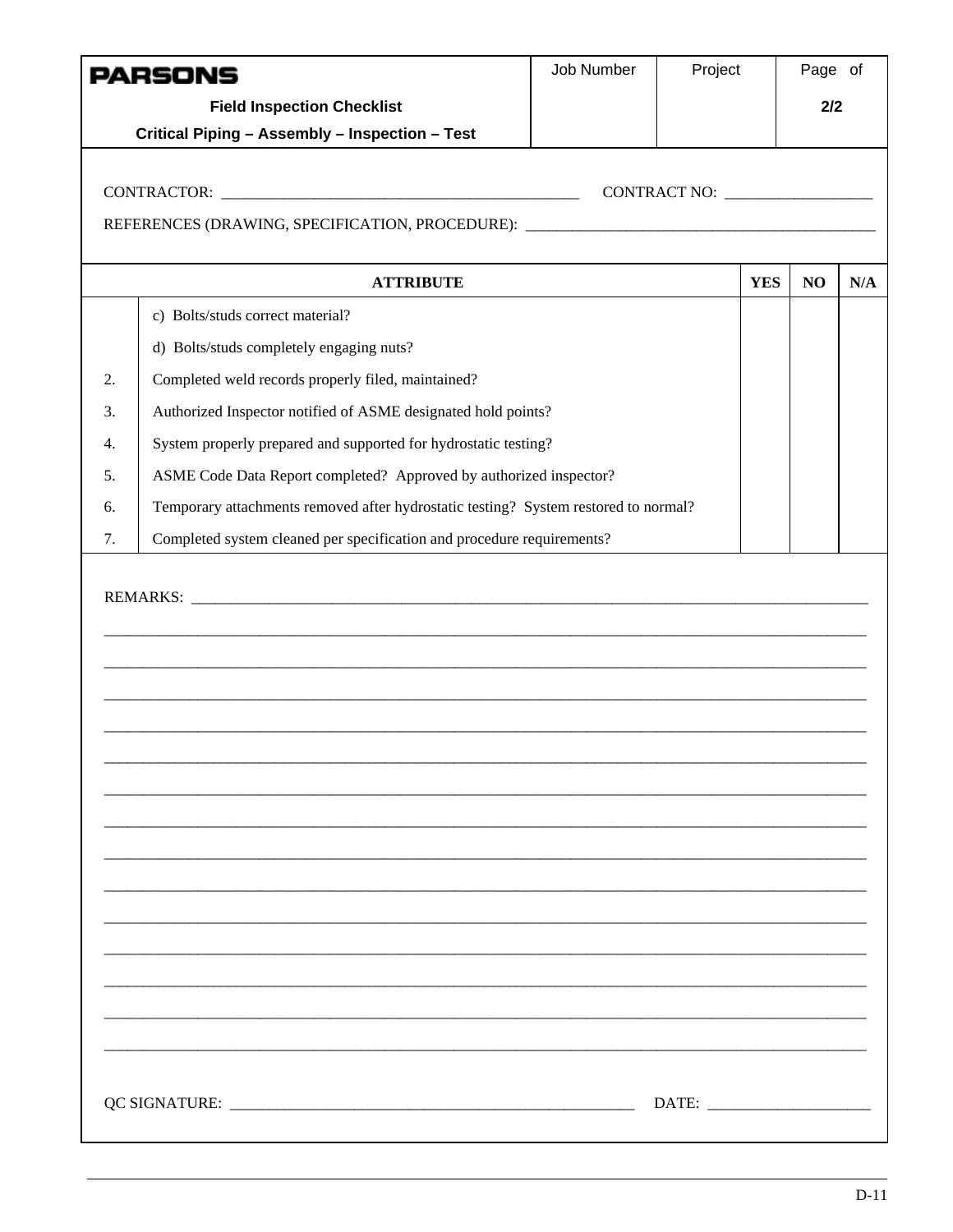|    | PARSONS                                                                                                   |                         | Job Number | Project        | Page of |  |  |  |
|----|-----------------------------------------------------------------------------------------------------------|-------------------------|------------|----------------|---------|--|--|--|
|    | <b>Electrical Inspection / Test Sheet</b>                                                                 |                         |            |                | 1/1     |  |  |  |
|    | <b>Ground Rod Earth Resistance Test</b>                                                                   |                         |            |                |         |  |  |  |
|    |                                                                                                           |                         |            | CONTRACT NO:   |         |  |  |  |
|    | REFERENCES (DRAWING, SPECIFICATION, PROCEDURE): ________________________________                          |                         |            |                |         |  |  |  |
|    | GROUND ROD EARTH RESISTANCE TEST PROCEDURE (FALL OF POTENTIAL METHOD)                                     |                         |            |                |         |  |  |  |
| 1. | After ground rods are installed to the correct depth measure the earth resistance of each individual rod. |                         |            |                |         |  |  |  |
| 2. | Install and connect reference electrodes and test equipment as per manufacturer's test procedure.         |                         |            |                |         |  |  |  |
| 3. | Measure earth resistance and record below.                                                                |                         |            |                |         |  |  |  |
| 4. | Maximum acceptable earth resistance as per Specification Section 19690 is 25 ohms.                        |                         |            |                |         |  |  |  |
|    | <b>GROUND ROD EARTH RESISTANCE TEST RESULTS</b>                                                           |                         |            |                |         |  |  |  |
|    |                                                                                                           |                         |            |                |         |  |  |  |
|    |                                                                                                           |                         |            |                |         |  |  |  |
|    |                                                                                                           |                         |            |                |         |  |  |  |
|    | TEST EQUIPMENT USED:                                                                                      |                         |            |                |         |  |  |  |
|    |                                                                                                           |                         |            |                |         |  |  |  |
|    |                                                                                                           |                         |            |                |         |  |  |  |
|    |                                                                                                           |                         |            |                |         |  |  |  |
|    |                                                                                                           |                         |            |                |         |  |  |  |
|    | <b>TEST RESULTS:</b>                                                                                      |                         |            |                |         |  |  |  |
|    | <b>TEST ITEMS</b>                                                                                         | <b>EARTH RESISTANCE</b> |            | <b>REMARKS</b> |         |  |  |  |
|    |                                                                                                           |                         |            |                |         |  |  |  |
|    |                                                                                                           |                         |            |                |         |  |  |  |
|    |                                                                                                           |                         |            |                |         |  |  |  |
|    |                                                                                                           |                         |            |                |         |  |  |  |
|    |                                                                                                           |                         |            |                |         |  |  |  |
|    |                                                                                                           |                         |            |                |         |  |  |  |
|    |                                                                                                           |                         |            |                |         |  |  |  |
|    | Maximum Earth Resistance for Ground Rod = $25$ ohms                                                       |                         |            |                |         |  |  |  |
|    |                                                                                                           |                         |            |                |         |  |  |  |
|    |                                                                                                           |                         |            |                |         |  |  |  |
|    |                                                                                                           |                         |            |                |         |  |  |  |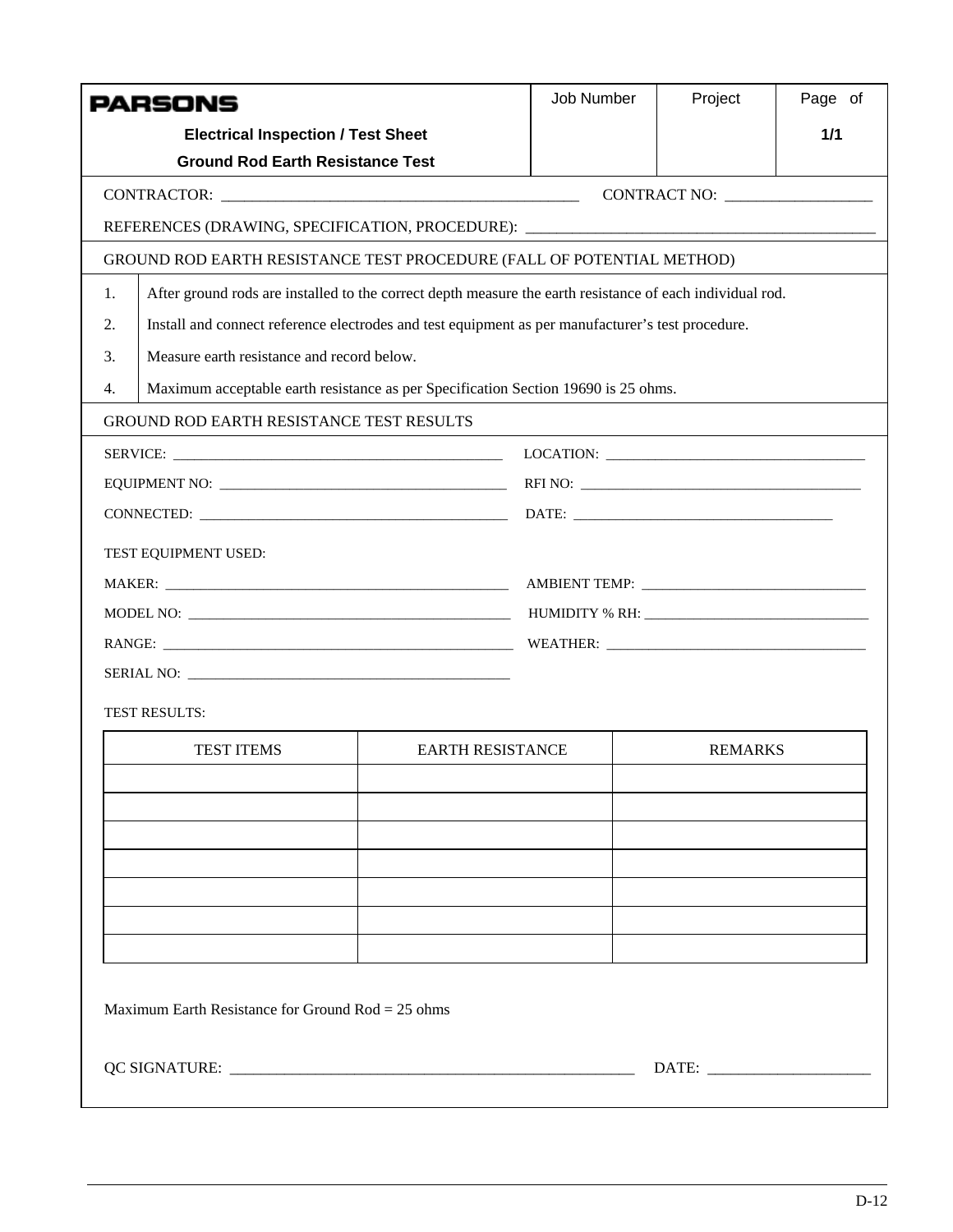|    | <b>PARSONS</b>                                                                                                                                |                         | Job Number                                                                                                                                                                                                                                                                                                                                                                                                                                                                                                                                                         | Project        | Page of |  |  |
|----|-----------------------------------------------------------------------------------------------------------------------------------------------|-------------------------|--------------------------------------------------------------------------------------------------------------------------------------------------------------------------------------------------------------------------------------------------------------------------------------------------------------------------------------------------------------------------------------------------------------------------------------------------------------------------------------------------------------------------------------------------------------------|----------------|---------|--|--|
|    | <b>Electrical Inspection / Test Sheet</b>                                                                                                     |                         |                                                                                                                                                                                                                                                                                                                                                                                                                                                                                                                                                                    |                | 1/1     |  |  |
|    | <b>Ground Grid Earth Resistance Test</b>                                                                                                      |                         |                                                                                                                                                                                                                                                                                                                                                                                                                                                                                                                                                                    |                |         |  |  |
|    |                                                                                                                                               |                         |                                                                                                                                                                                                                                                                                                                                                                                                                                                                                                                                                                    |                |         |  |  |
|    | REFERENCES (DRAWING, SPECIFICATION, PROCEDURE): ________________________________                                                              |                         |                                                                                                                                                                                                                                                                                                                                                                                                                                                                                                                                                                    |                |         |  |  |
|    | GROUND GRID EARTH RESISTANCE TEST PROCEDURE (FALL OF POTENTIAL METHOD)                                                                        |                         |                                                                                                                                                                                                                                                                                                                                                                                                                                                                                                                                                                    |                |         |  |  |
| 1. | After ground rods and ground conductors installation is completed and interconnected, measure the earth resistances<br>of the grounding grid. |                         |                                                                                                                                                                                                                                                                                                                                                                                                                                                                                                                                                                    |                |         |  |  |
| 2. | Install and connect reference electrodes and test equipment as per manufacturer's test procedure.                                             |                         |                                                                                                                                                                                                                                                                                                                                                                                                                                                                                                                                                                    |                |         |  |  |
| 3. | Measure earth resistance of ground grid and record below.                                                                                     |                         |                                                                                                                                                                                                                                                                                                                                                                                                                                                                                                                                                                    |                |         |  |  |
| 4. | Maximum acceptable earth resistance as per Specification Section 16960 is 1 ohm.                                                              |                         |                                                                                                                                                                                                                                                                                                                                                                                                                                                                                                                                                                    |                |         |  |  |
|    | <b>GROUNDING GRID EARTH RESISTANCE TEST RESULTS</b>                                                                                           |                         |                                                                                                                                                                                                                                                                                                                                                                                                                                                                                                                                                                    |                |         |  |  |
|    |                                                                                                                                               |                         | $\text{LOCATION:}\n \underline{\hspace{2cm}}\n \underline{\hspace{2cm}}\n \underline{\hspace{2cm}}\n \underline{\hspace{2cm}}\n \underline{\hspace{2cm}}\n \underline{\hspace{2cm}}\n \underline{\hspace{2cm}}\n \underline{\hspace{2cm}}\n \underline{\hspace{2cm}}\n \underline{\hspace{2cm}}\n \underline{\hspace{2cm}}\n \underline{\hspace{2cm}}\n \underline{\hspace{2cm}}\n \underline{\hspace{2cm}}\n \underline{\hspace{2cm}}\n \underline{\hspace{2cm}}\n \underline{\hspace{2cm}}\n \underline{\hspace{2cm}}\n \underline{\hspace{2cm}}\n \underline{\$ |                |         |  |  |
|    |                                                                                                                                               |                         |                                                                                                                                                                                                                                                                                                                                                                                                                                                                                                                                                                    |                |         |  |  |
|    |                                                                                                                                               |                         |                                                                                                                                                                                                                                                                                                                                                                                                                                                                                                                                                                    |                |         |  |  |
|    | TEST EQUIPMENT USED:                                                                                                                          |                         |                                                                                                                                                                                                                                                                                                                                                                                                                                                                                                                                                                    |                |         |  |  |
|    |                                                                                                                                               |                         |                                                                                                                                                                                                                                                                                                                                                                                                                                                                                                                                                                    |                |         |  |  |
|    |                                                                                                                                               |                         |                                                                                                                                                                                                                                                                                                                                                                                                                                                                                                                                                                    |                |         |  |  |
|    |                                                                                                                                               |                         |                                                                                                                                                                                                                                                                                                                                                                                                                                                                                                                                                                    |                |         |  |  |
|    |                                                                                                                                               |                         |                                                                                                                                                                                                                                                                                                                                                                                                                                                                                                                                                                    |                |         |  |  |
|    | <b>TEST RESULTS:</b>                                                                                                                          |                         |                                                                                                                                                                                                                                                                                                                                                                                                                                                                                                                                                                    |                |         |  |  |
|    |                                                                                                                                               | <b>EARTH RESISTANCE</b> |                                                                                                                                                                                                                                                                                                                                                                                                                                                                                                                                                                    | <b>REMARKS</b> |         |  |  |
|    | <b>TEST ITEMS</b>                                                                                                                             |                         |                                                                                                                                                                                                                                                                                                                                                                                                                                                                                                                                                                    |                |         |  |  |
|    |                                                                                                                                               |                         |                                                                                                                                                                                                                                                                                                                                                                                                                                                                                                                                                                    |                |         |  |  |
|    |                                                                                                                                               |                         |                                                                                                                                                                                                                                                                                                                                                                                                                                                                                                                                                                    |                |         |  |  |
|    |                                                                                                                                               |                         |                                                                                                                                                                                                                                                                                                                                                                                                                                                                                                                                                                    |                |         |  |  |
|    |                                                                                                                                               |                         |                                                                                                                                                                                                                                                                                                                                                                                                                                                                                                                                                                    |                |         |  |  |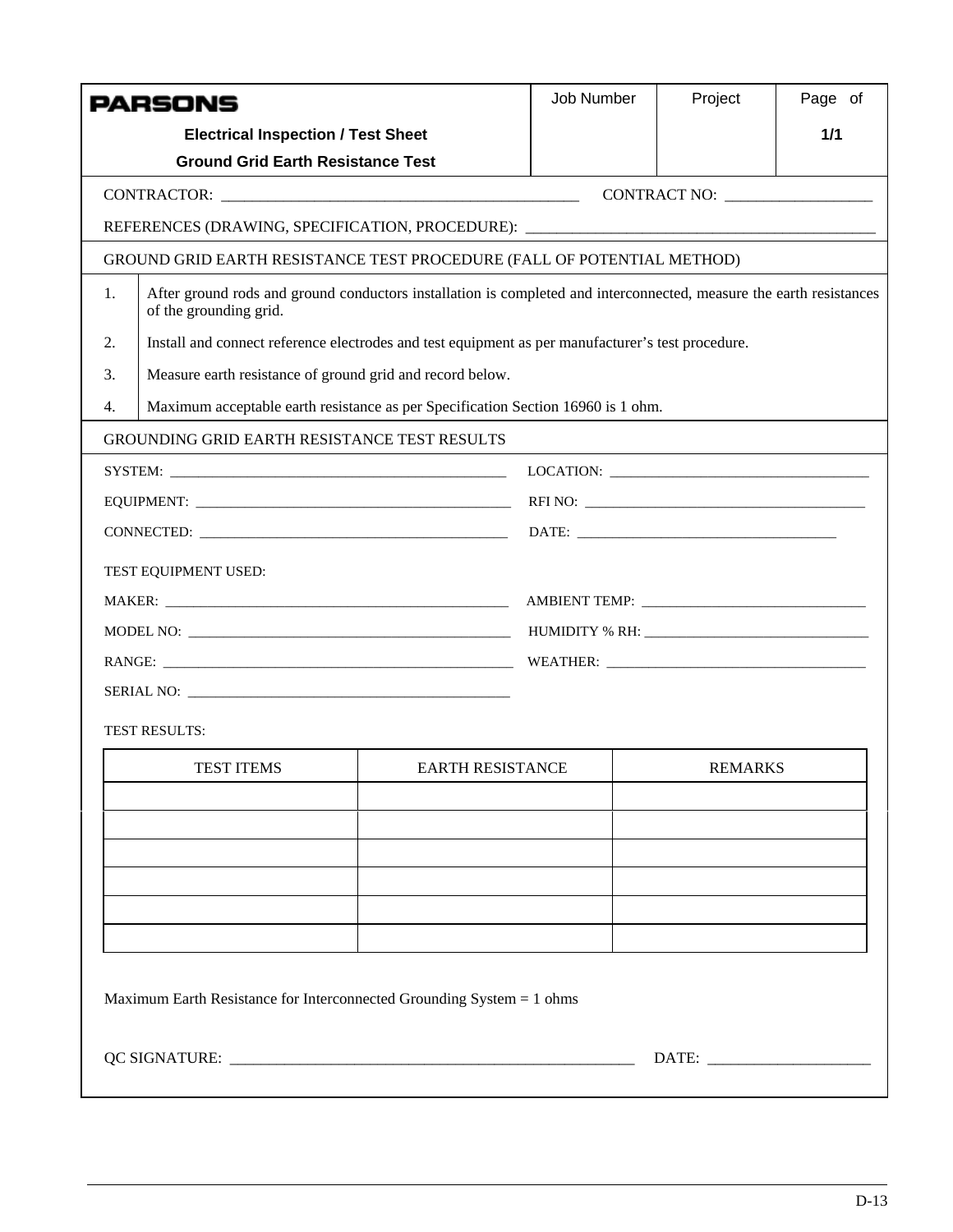|    | PARSONS                                                                                                 | Job Number | Project      |            | Page of |     |
|----|---------------------------------------------------------------------------------------------------------|------------|--------------|------------|---------|-----|
|    | <b>Electrical Inspection / Test Sheet</b>                                                               |            |              | 1/1        |         |     |
|    | <b>Light Installation</b>                                                                               |            |              |            |         |     |
|    |                                                                                                         |            |              |            |         |     |
|    |                                                                                                         |            | CONTRACT NO: |            |         |     |
|    | REFERENCES (DRAWING, SPECIFICATION, PROCEDURE): _________________________________                       |            |              |            |         |     |
|    | <b>ATTRIBUTE</b>                                                                                        |            |              | <b>YES</b> | NO      | N/A |
| 1. | Installed lighting fixtures comply with fixture schedule drawing?                                       |            |              |            |         |     |
| 2. | Lighting fixture location is correct as shown on the design approved shop drawing?                      |            |              |            |         |     |
| 3. | Lighting fixture and fittings are installed correctly and tightly as specified in the<br>specification? |            |              |            |         |     |
| 4. | Lighting fixture fitted with fuse holder and enclosure cover?                                           |            |              |            |         |     |
| 5. | Cable wire color code is correct and identification tags installed at panel board?                      |            |              |            |         |     |
| 6. | Continuity and grounding test completed?                                                                |            |              |            |         |     |
| 7. | All wire entries are sealed with a non-setting sealant?                                                 |            |              |            |         |     |
| 8. | Lighting photo cell control is correctly installed?                                                     |            |              |            |         |     |
|    |                                                                                                         |            |              |            |         |     |
|    |                                                                                                         |            |              |            |         |     |
|    |                                                                                                         |            |              |            |         |     |
|    |                                                                                                         |            |              |            |         |     |
|    |                                                                                                         |            |              |            |         |     |
|    |                                                                                                         |            |              |            |         |     |
|    |                                                                                                         |            |              |            |         |     |
|    |                                                                                                         |            |              |            |         |     |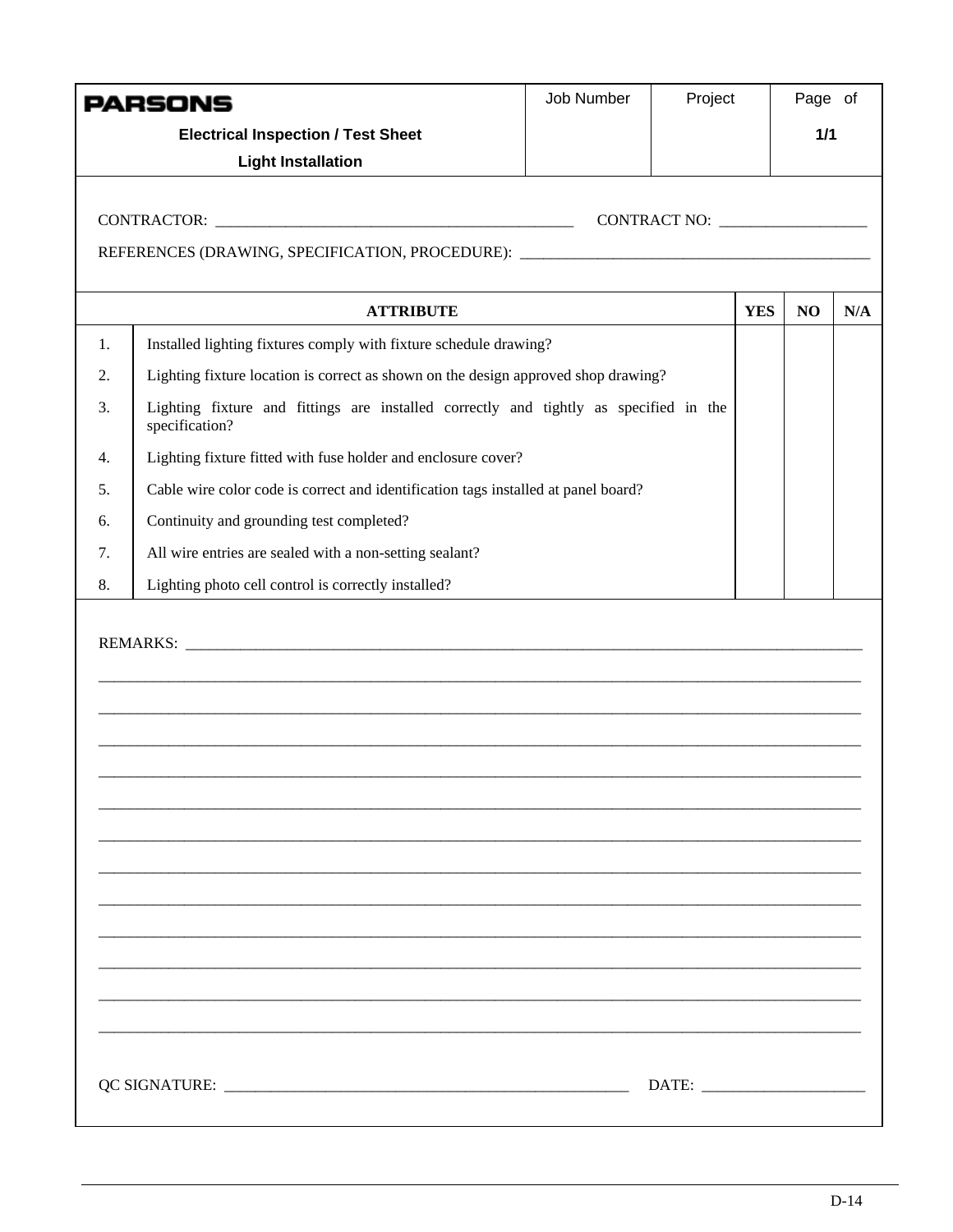|    | <b>PARSONS</b>                                                                           | Job Number | Project                            |            | Page of |     |
|----|------------------------------------------------------------------------------------------|------------|------------------------------------|------------|---------|-----|
|    | <b>Electrical Inspection / Test Sheet</b>                                                |            |                                    |            | 1/1     |     |
|    | <b>Combination Starter, PB and Selector Switches Control</b><br><b>System Components</b> |            |                                    |            |         |     |
|    |                                                                                          |            | CONTRACT NO: _____________________ |            |         |     |
|    | REFERENCES (DRAWING, SPECIFICATION, PROCEDURE): ________________________________         |            |                                    |            |         |     |
|    |                                                                                          |            |                                    |            |         |     |
|    | <b>ATTRIBUTE</b>                                                                         |            |                                    | <b>YES</b> | NO      | N/A |
| 1. | Equipment/components installed per approved drawings and material submittals?            |            |                                    |            |         |     |
| 2. | Equipment/components installed at correct location and elevation?                        |            |                                    |            |         |     |
| 3. | Cable/wire color code correct and tagging identification installed?                      |            |                                    |            |         |     |
| 4. | Control wiring connected per approved drawing?                                           |            |                                    |            |         |     |
| 5. | Auto-off-manual selector operation is correct?                                           |            |                                    |            |         |     |
| 6. | Panel/door grounding checked?                                                            |            |                                    |            |         |     |
|    |                                                                                          |            |                                    |            |         |     |
|    |                                                                                          |            |                                    |            |         |     |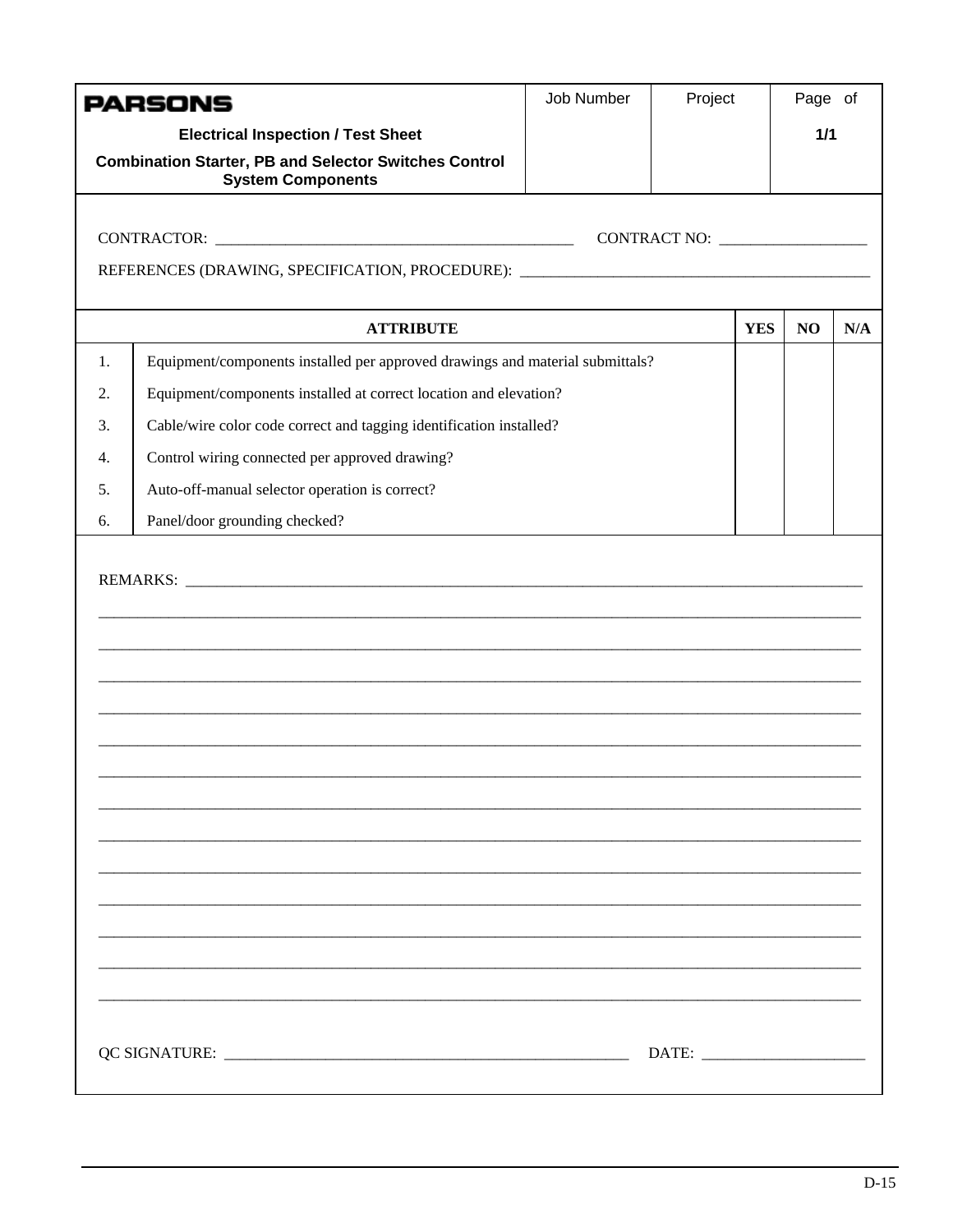| <b>PARSONS</b> |                                                        |                                                |  | Job Number                                                                       | Project        | Page of |
|----------------|--------------------------------------------------------|------------------------------------------------|--|----------------------------------------------------------------------------------|----------------|---------|
|                | <b>Electrical Inspection / Test Sheet</b>              |                                                |  |                                                                                  |                | 1/1     |
|                | <b>Continuity Test of all Fixture Bodies to Ground</b> |                                                |  |                                                                                  |                |         |
|                |                                                        |                                                |  |                                                                                  |                |         |
|                |                                                        |                                                |  | REFERENCES (DRAWING, SPECIFICATION, PROCEDURE): ________________________________ |                |         |
|                |                                                        |                                                |  |                                                                                  |                |         |
| <b>CIRCUIT</b> | <b>FIXTURE</b>                                         |                                                |  | <b>FIXTURE BODY</b>                                                              | <b>REMARKS</b> |         |
| NO.            | NO.                                                    | <b>CABLE ROUTE</b><br><b>FROM</b><br><b>TO</b> |  | TO GROUND                                                                        |                |         |
|                |                                                        |                                                |  |                                                                                  |                |         |
|                |                                                        |                                                |  |                                                                                  |                |         |
|                |                                                        |                                                |  |                                                                                  |                |         |
|                |                                                        |                                                |  |                                                                                  |                |         |
|                |                                                        |                                                |  |                                                                                  |                |         |
|                |                                                        |                                                |  |                                                                                  |                |         |
|                |                                                        |                                                |  |                                                                                  |                |         |
|                |                                                        |                                                |  |                                                                                  |                |         |
|                |                                                        |                                                |  |                                                                                  |                |         |
|                |                                                        |                                                |  |                                                                                  |                |         |
|                |                                                        |                                                |  |                                                                                  |                |         |
|                |                                                        |                                                |  |                                                                                  |                |         |
|                |                                                        |                                                |  |                                                                                  |                |         |
|                |                                                        |                                                |  |                                                                                  |                |         |
|                |                                                        |                                                |  |                                                                                  |                |         |
|                |                                                        |                                                |  |                                                                                  |                |         |
|                |                                                        |                                                |  |                                                                                  |                |         |
|                |                                                        |                                                |  |                                                                                  |                |         |
|                |                                                        |                                                |  |                                                                                  |                |         |
|                |                                                        |                                                |  |                                                                                  |                |         |
|                |                                                        |                                                |  |                                                                                  |                |         |
|                |                                                        |                                                |  |                                                                                  |                |         |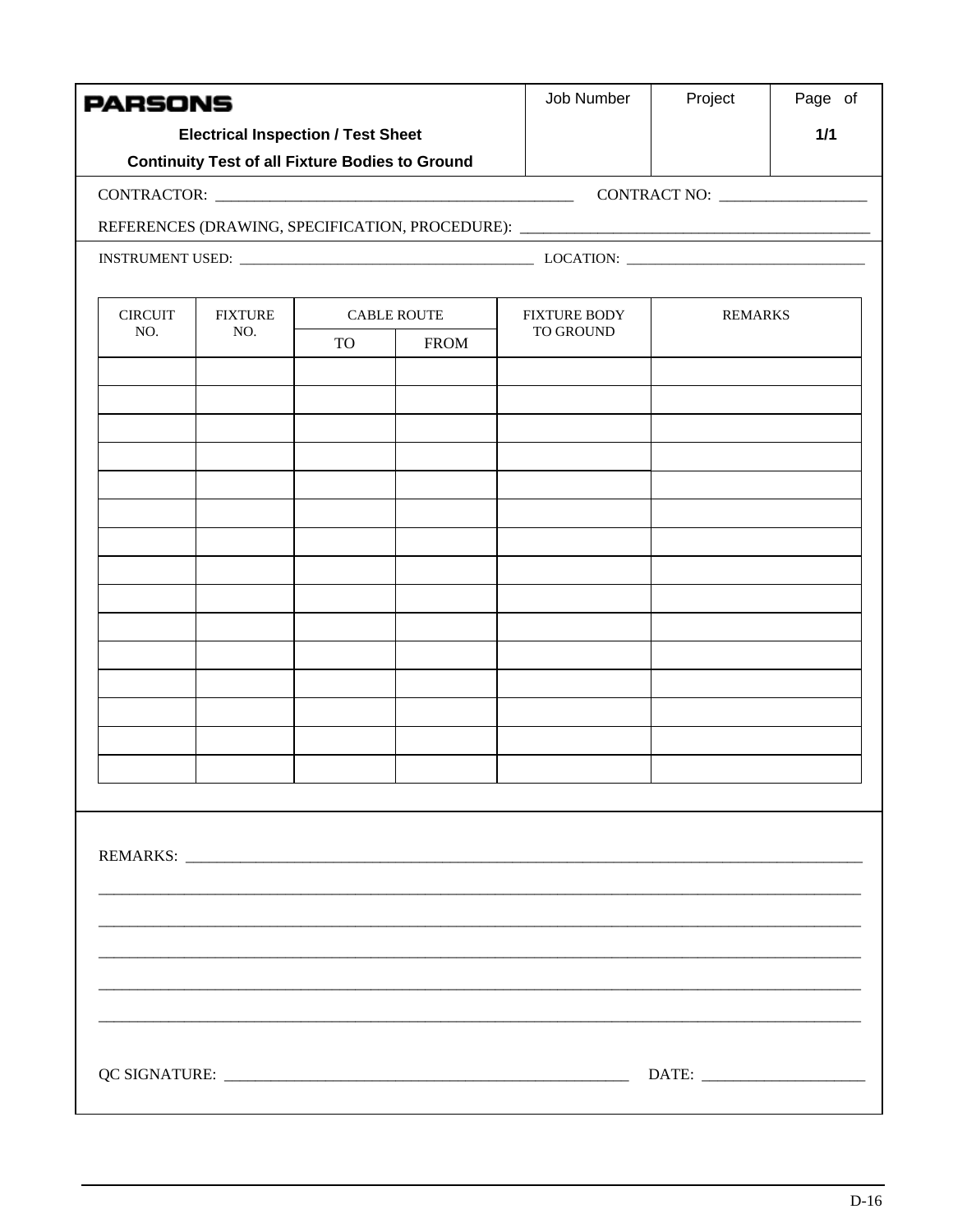|                                                                                                                                | <b>PARSONS</b>          |                                                            |                      |                        |                                                                                                   | Job Number                                                                                           | Project         | Page of           |  |
|--------------------------------------------------------------------------------------------------------------------------------|-------------------------|------------------------------------------------------------|----------------------|------------------------|---------------------------------------------------------------------------------------------------|------------------------------------------------------------------------------------------------------|-----------------|-------------------|--|
|                                                                                                                                |                         | <b>Electrical Inspection / Test Sheet</b>                  |                      |                        |                                                                                                   |                                                                                                      |                 | 1/2               |  |
|                                                                                                                                |                         | <b>Cable Test Procedures</b>                               |                      |                        |                                                                                                   |                                                                                                      |                 |                   |  |
|                                                                                                                                |                         |                                                            |                      |                        |                                                                                                   |                                                                                                      | CONTRACT NO:    |                   |  |
|                                                                                                                                |                         |                                                            |                      |                        |                                                                                                   | REFERENCES (DRAWING, SPECIFICATION, PROCEDURE): ________________________________                     |                 |                   |  |
|                                                                                                                                |                         | INSULATION RESISTANCE WITH ABSORPTION INDEX TEST PROCEDURE |                      |                        |                                                                                                   |                                                                                                      |                 |                   |  |
| 1.                                                                                                                             |                         | The test equipment shall be connected properly.            |                      |                        |                                                                                                   |                                                                                                      |                 |                   |  |
| 2.                                                                                                                             |                         |                                                            |                      |                        |                                                                                                   | The voltage of 500V held for a period of one (1) minute and results recorded below.                  |                 |                   |  |
| 3.                                                                                                                             |                         |                                                            |                      |                        | Each conductor is to be measured to ground and to the three other conductors.                     |                                                                                                      |                 |                   |  |
| The test shall be performed after cable installation and terminations are completed and witnessed by the QA<br>4.<br>Engineer. |                         |                                                            |                      |                        |                                                                                                   |                                                                                                      |                 |                   |  |
| 5.                                                                                                                             |                         |                                                            |                      |                        | The absorption index is calculated as: Absorption Index = 60 sec IR reading $/ 30$ sec IR reading |                                                                                                      |                 |                   |  |
| 6.                                                                                                                             |                         |                                                            |                      |                        |                                                                                                   | The insulation resistance shall be compared for similar results of the other conductors and feeders. |                 |                   |  |
|                                                                                                                                |                         |                                                            |                      |                        |                                                                                                   |                                                                                                      |                 |                   |  |
|                                                                                                                                |                         | INSULATION RESISTANCE WITH ABSORPTION INDEX TEST RESULTS   |                      |                        |                                                                                                   |                                                                                                      |                 |                   |  |
|                                                                                                                                |                         |                                                            |                      |                        |                                                                                                   |                                                                                                      |                 |                   |  |
|                                                                                                                                | <b>CORE</b>             | <b>LENGTH</b><br>(KM)                                      | <b>TIME</b><br>(SEC) | <b>VOLTAGE</b><br>(KV) |                                                                                                   | <b>ABSORPTION</b><br><b>INDEX</b>                                                                    | R1<br>$(G-OHM)$ | R'1<br>(G-OHM/KM) |  |
|                                                                                                                                | L1 TO GND               |                                                            | 30                   | 0.5                    |                                                                                                   |                                                                                                      |                 |                   |  |
|                                                                                                                                |                         |                                                            | 60                   | 0.5                    |                                                                                                   |                                                                                                      |                 |                   |  |
|                                                                                                                                | L <sub>2</sub> TO GND   |                                                            | 30<br>60             | 0.5<br>0.5             |                                                                                                   |                                                                                                      |                 |                   |  |
|                                                                                                                                | L3 TO GND               |                                                            | 30                   | 0.5                    |                                                                                                   |                                                                                                      |                 |                   |  |
|                                                                                                                                |                         |                                                            | 60                   | 0.5                    |                                                                                                   |                                                                                                      |                 |                   |  |
|                                                                                                                                | N TO GND                |                                                            | 30                   | 0.5                    |                                                                                                   |                                                                                                      |                 |                   |  |
|                                                                                                                                |                         |                                                            | 60                   | 0.5                    |                                                                                                   |                                                                                                      |                 |                   |  |
|                                                                                                                                | L1 TO L2, L3, N         |                                                            | 30                   | 0.5                    |                                                                                                   |                                                                                                      |                 |                   |  |
|                                                                                                                                |                         |                                                            | 60                   | 0.5                    |                                                                                                   |                                                                                                      |                 |                   |  |
|                                                                                                                                | $L2$ TO $L1$ , $L3$ , N |                                                            | 30                   | 0.5                    |                                                                                                   |                                                                                                      |                 |                   |  |
|                                                                                                                                | L3 TO L1, L2, N         |                                                            | 60<br>30             | 0.5<br>0.5             |                                                                                                   |                                                                                                      |                 |                   |  |
|                                                                                                                                |                         |                                                            | 60                   | 0.5                    |                                                                                                   |                                                                                                      |                 |                   |  |
|                                                                                                                                | N TO L1, L2, L3         |                                                            | 30                   | 0.5                    |                                                                                                   |                                                                                                      |                 |                   |  |
|                                                                                                                                |                         |                                                            | 60                   | 0.5                    |                                                                                                   |                                                                                                      |                 |                   |  |
|                                                                                                                                |                         |                                                            |                      |                        |                                                                                                   |                                                                                                      |                 |                   |  |
|                                                                                                                                |                         |                                                            |                      |                        |                                                                                                   |                                                                                                      |                 |                   |  |
|                                                                                                                                |                         |                                                            |                      |                        |                                                                                                   |                                                                                                      |                 |                   |  |
|                                                                                                                                |                         |                                                            |                      |                        |                                                                                                   |                                                                                                      |                 |                   |  |
|                                                                                                                                |                         |                                                            |                      |                        |                                                                                                   |                                                                                                      |                 |                   |  |
|                                                                                                                                |                         |                                                            |                      |                        |                                                                                                   |                                                                                                      |                 |                   |  |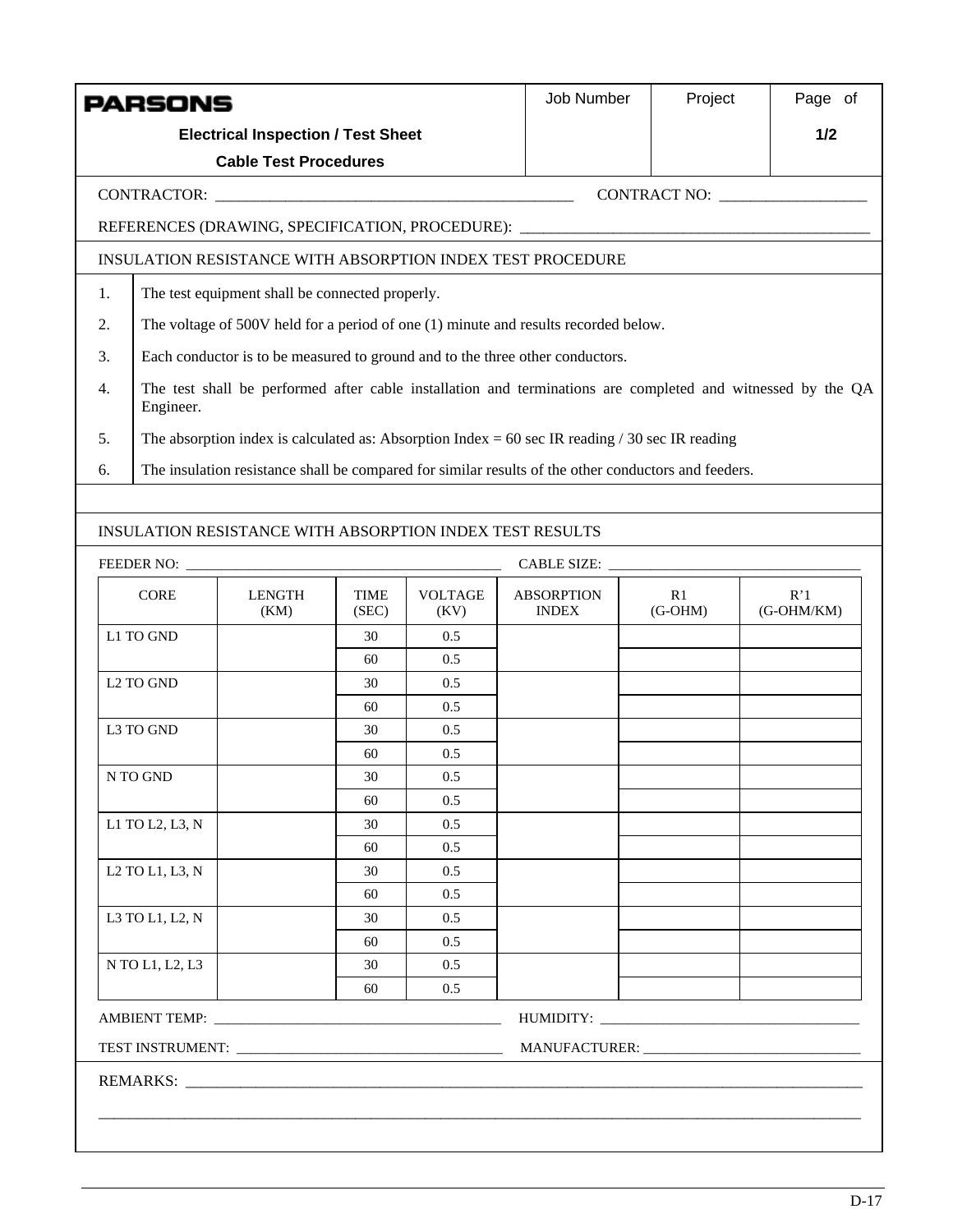|    | <b>PARSONS</b>                                   |                                                                                                                   | <b>Job Number</b>                                                       | Project                          | Page of |  |  |  |
|----|--------------------------------------------------|-------------------------------------------------------------------------------------------------------------------|-------------------------------------------------------------------------|----------------------------------|---------|--|--|--|
|    |                                                  | <b>Electrical Inspection / Test Sheet</b>                                                                         |                                                                         |                                  | 2/2     |  |  |  |
|    |                                                  | <b>Cable Test Procedures</b>                                                                                      |                                                                         |                                  |         |  |  |  |
|    |                                                  |                                                                                                                   |                                                                         | CONTRACT NO: ___________________ |         |  |  |  |
|    |                                                  | REFERENCES (DRAWING, SPECIFICATION, PROCEDURE): ________________________________                                  |                                                                         |                                  |         |  |  |  |
|    | CONDUCTOR PHASING TEST PROCEDURE                 |                                                                                                                   |                                                                         |                                  |         |  |  |  |
| 1. | Conductors are identified color mode.            |                                                                                                                   |                                                                         |                                  |         |  |  |  |
| 2. |                                                  | Phasing checks are to be performed when the cable installation is completed and before conductors are terminated. |                                                                         |                                  |         |  |  |  |
| 3. | Conductors are to be phase checked individually. |                                                                                                                   |                                                                         |                                  |         |  |  |  |
| 4. |                                                  | Confirm the phasing of each conductor with a continuity tester (ohmmeter).                                        |                                                                         |                                  |         |  |  |  |
| 5. |                                                  | Conductors not under test must be clear of ground.                                                                |                                                                         |                                  |         |  |  |  |
| 6. | Test results will be recorded below.             |                                                                                                                   |                                                                         |                                  |         |  |  |  |
|    | <b>CONDUCTOR PHASING TEST RESULTS</b>            |                                                                                                                   |                                                                         |                                  |         |  |  |  |
|    |                                                  | FEEDER NO: CABLE SIZE: CABLE SIZE: CABLE LENGTH:                                                                  |                                                                         |                                  |         |  |  |  |
|    |                                                  | PHASE CHECKING TO BE CARRIED OUT BEFORE STARTING ANY OTHER TEST:                                                  |                                                                         |                                  |         |  |  |  |
|    | <b>TEST</b>                                      | <b>PHASE</b>                                                                                                      | <b>CONNECTION</b>                                                       | RESULT (OK/NOT OK)               |         |  |  |  |
|    | $\mathbf{1}$                                     | L1                                                                                                                | <b>L1 EARTHED</b><br><b>L2 UNEARTHED</b><br>L3 UNEARTHED<br>N UNEARTHED |                                  |         |  |  |  |
|    | $\overline{2}$                                   | L2                                                                                                                | L1 UNEARTHED<br><b>L2 EARTHED</b><br><b>L3 UNEARTHED</b><br>N UNEARTHED |                                  |         |  |  |  |
|    | 3                                                | L <sub>3</sub>                                                                                                    | L1 UNEARTHED<br><b>L2 UNEARTHED</b><br><b>L3 EARTHED</b><br>N UNEARTHED |                                  |         |  |  |  |
|    | $\overline{4}$                                   | ${\bf N}$                                                                                                         | L1 UNEARTHED<br><b>L2 UNEARTHED</b><br>L3 UNEARTHED<br><b>N EARTHED</b> |                                  |         |  |  |  |
|    |                                                  |                                                                                                                   |                                                                         |                                  |         |  |  |  |
|    |                                                  |                                                                                                                   |                                                                         |                                  |         |  |  |  |
|    |                                                  |                                                                                                                   |                                                                         |                                  |         |  |  |  |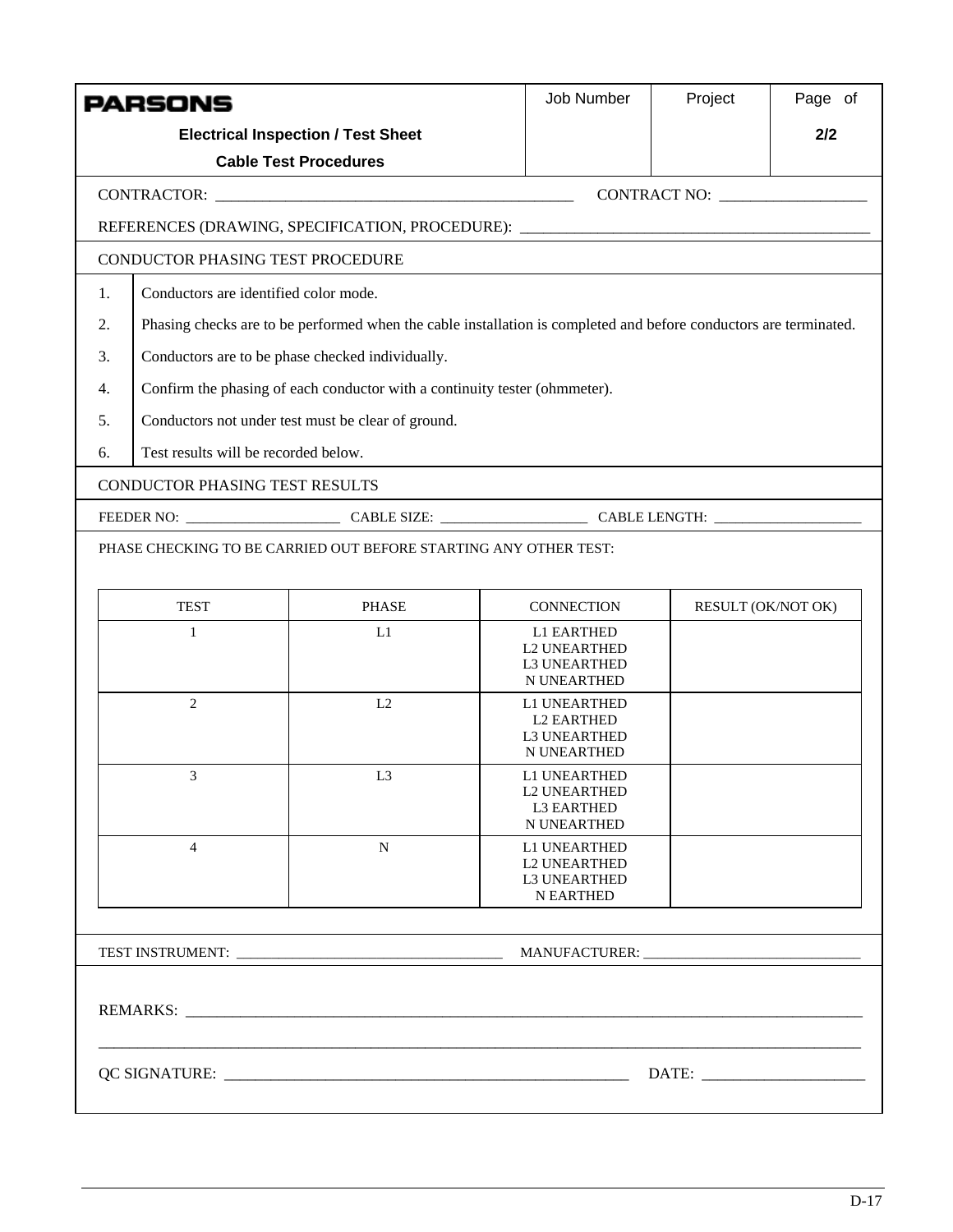|                 | <b>PARSONS</b>                                                                    | Job Number | Project |            | Page of |     |
|-----------------|-----------------------------------------------------------------------------------|------------|---------|------------|---------|-----|
|                 | <b>Electrical Inspection / Test Sheet</b>                                         |            |         |            | 1/1     |     |
|                 | <b>Conduit and Junction / Outlet Boxes Installation</b>                           |            |         |            |         |     |
|                 |                                                                                   |            |         |            |         |     |
|                 |                                                                                   |            |         |            |         |     |
|                 | REFERENCES (DRAWING, SPECIFICATION, PROCEDURE): _________________________________ |            |         |            |         |     |
|                 |                                                                                   |            |         |            |         |     |
|                 | <b>ATTRIBUTE</b>                                                                  |            |         | <b>YES</b> | NO      | N/A |
| $\underline{A}$ | <b>SUPPORTS</b>                                                                   |            |         |            |         |     |
| 1.              | Conduit adequately supported?                                                     |            |         |            |         |     |
| 2.              | Support alignment checked?                                                        |            |         |            |         |     |
| $\overline{B}$  | <b>CONDUITS</b>                                                                   |            |         |            |         |     |
| 1.              | Installed conduits in accordance with shop drawing in a workman like manner?      |            |         |            |         |     |
| 2.              | Bends free of damage?                                                             |            |         |            |         |     |
| 3.              | Oxide inhibitor used on threaded connection?                                      |            |         |            |         |     |
| 4.              | Conduit & fittings correct size & type?                                           |            |         |            |         |     |
| 5.              | Identification of conduits installed?                                             |            |         |            |         |     |
| $\subseteq$     | <b>JUNCTION / OUTLET BOXES</b>                                                    |            |         |            |         |     |
| 1.              | Boxes installed are the correct size & type?                                      |            |         |            |         |     |
| 2.              | Boxes are properly supported and installed at correct elevation?                  |            |         |            |         |     |
| 3.              | Proper identification on box?                                                     |            |         |            |         |     |
| 4.              | Pull/splicing box installed at accessible location?                               |            |         |            |         |     |
| $\overline{D}$  | <b>GROUNDING</b>                                                                  |            |         |            |         |     |
| 1.              | Metallic conduit solidly grounded?                                                |            |         |            |         |     |
| 2.              | Conduit grounding bushing installed?                                              |            |         |            |         |     |
| 3.              | Pull boxes and junction conduit grounded?                                         |            |         |            |         |     |
| 4.              | Bonding wire grounding connections completed?                                     |            |         |            |         |     |
|                 |                                                                                   |            |         |            |         |     |
|                 |                                                                                   |            |         |            |         |     |
|                 |                                                                                   |            |         |            |         |     |
|                 |                                                                                   |            |         |            |         |     |
|                 |                                                                                   |            |         |            |         |     |
|                 |                                                                                   |            |         |            |         |     |
|                 |                                                                                   |            |         |            |         |     |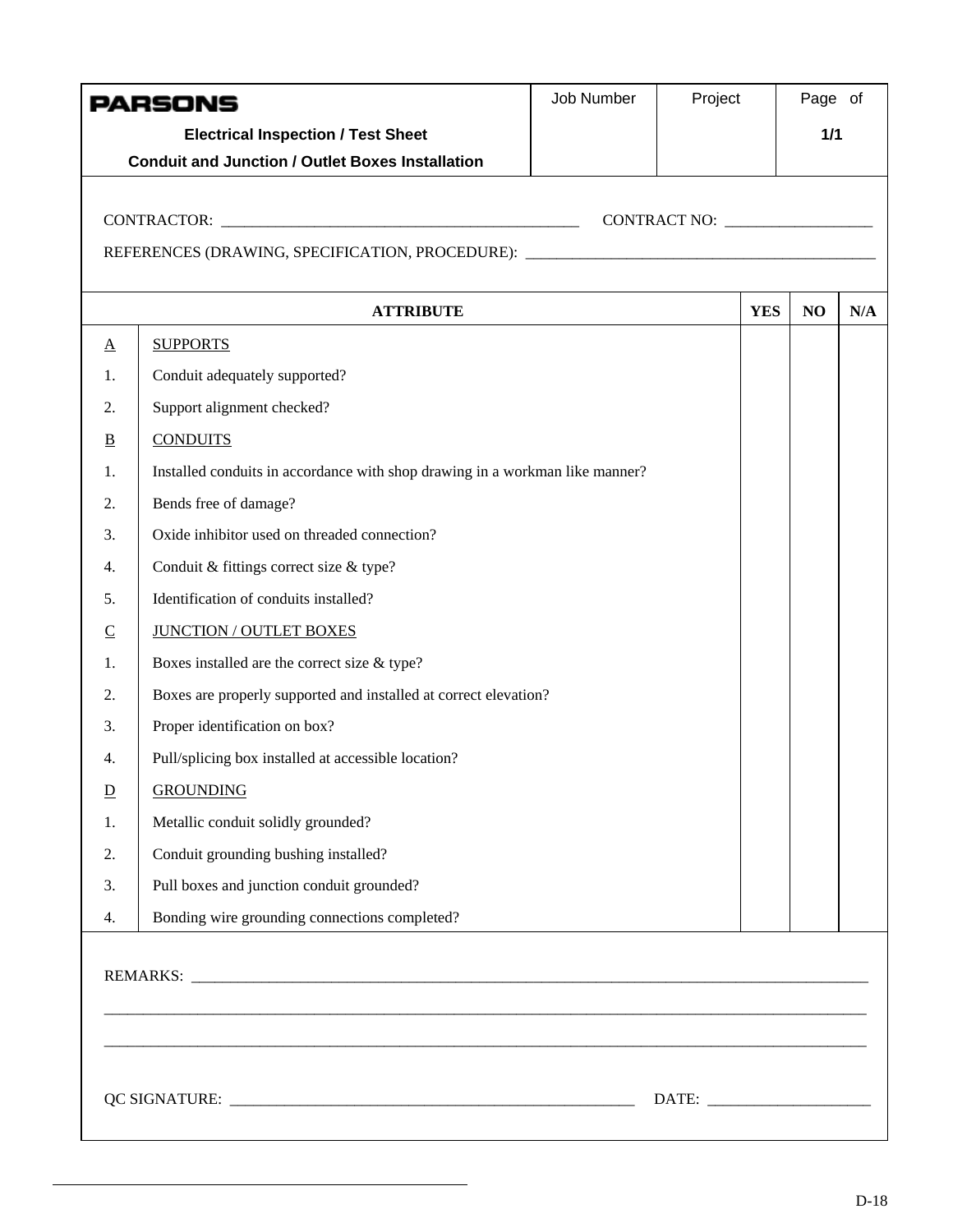|    | PARSONS                                                                                                                        | Job Number | Project      |            | Page of |     |
|----|--------------------------------------------------------------------------------------------------------------------------------|------------|--------------|------------|---------|-----|
|    | <b>Electrical Inspection / Test Sheet</b>                                                                                      |            |              |            | 1/1     |     |
|    | Cable & Cable Accessories / Panelboard / Wiring Devices                                                                        |            |              |            |         |     |
|    |                                                                                                                                |            |              |            |         |     |
|    |                                                                                                                                |            | CONTRACT NO: |            |         |     |
|    | REFERENCES (DRAWING, SPECIFICATION, PROCEDURE): _________________________________                                              |            |              |            |         |     |
|    | <b>ATTRIBUTE</b>                                                                                                               |            |              | <b>YES</b> | NO      | N/A |
| 1. | Panelboard installed at proper elevation and circuit breaker accessories provided are per<br>approved drawings and submittals? |            |              |            |         |     |
| 2. | Installed wiring devices and plates with approved material submittals?                                                         |            |              |            |         |     |
| 3. | Cable wire correct size and type?                                                                                              |            |              |            |         |     |
| 4. | Low voltage power cable in outlet box and panelboard properly connected?                                                       |            |              |            |         |     |
| 5. | Cable size color code is correct and identification tags are installed at panelboard/outlet<br>boxes?                          |            |              |            |         |     |
| 6. | Installed terminal lugs are correct size and application?                                                                      |            |              |            |         |     |
| 7. | All conduit and outlet boxes and panelboard properly grounded?                                                                 |            |              |            |         |     |
| 8. | Continuity and grounding test complete?                                                                                        |            |              |            |         |     |
| 9. | Circuit index directory installed inside panelboard?                                                                           |            |              |            |         |     |
|    |                                                                                                                                |            |              |            |         |     |
|    |                                                                                                                                |            |              |            |         |     |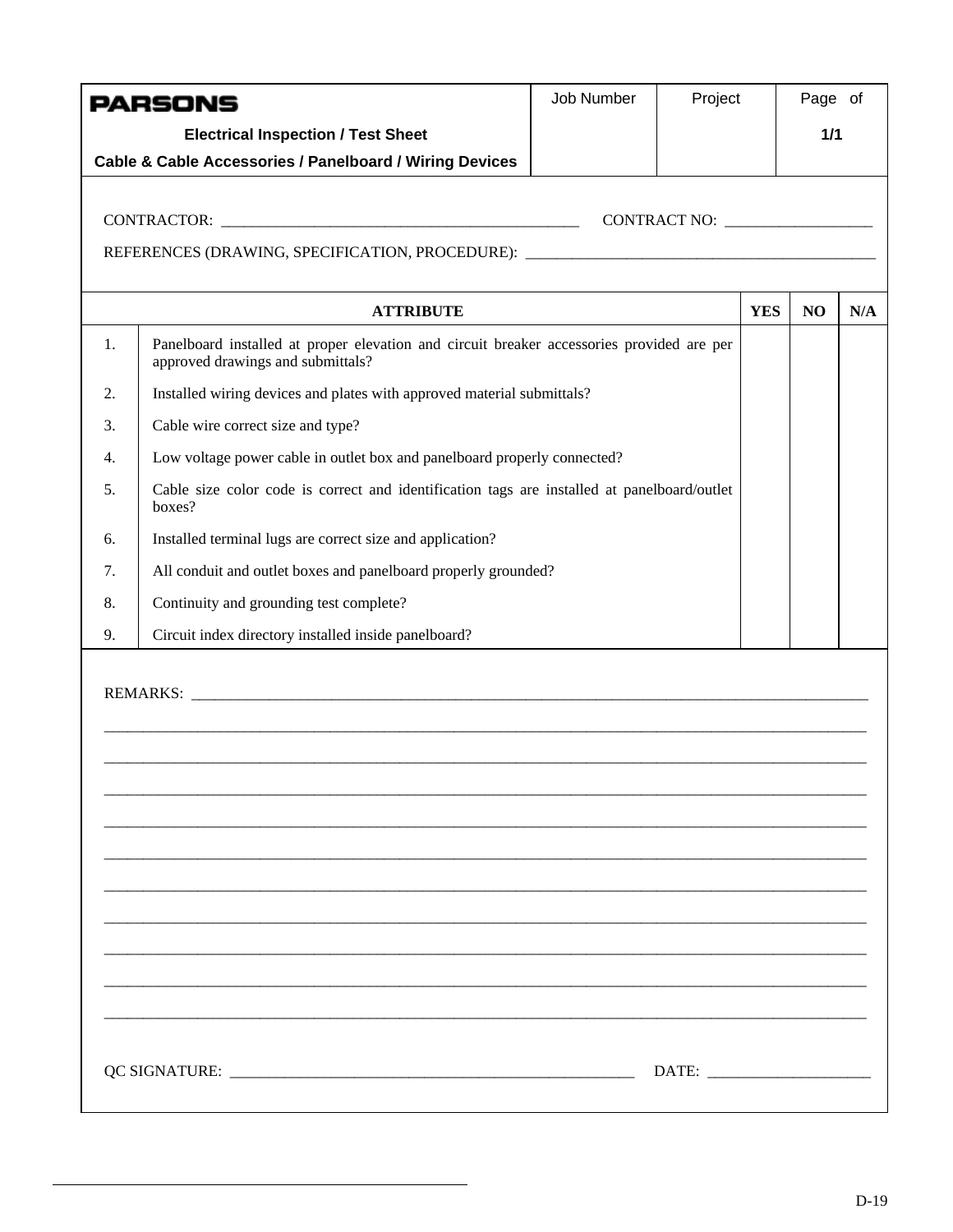|     |     | <b>PARSONS</b>                                                                                                                                                                             | Job Number | Project | Page of |
|-----|-----|--------------------------------------------------------------------------------------------------------------------------------------------------------------------------------------------|------------|---------|---------|
|     |     | <b>Electrical Inspection / Test Sheet</b>                                                                                                                                                  |            |         | 1/1     |
|     |     | <b>Electrical Service and Distribution System</b>                                                                                                                                          |            |         |         |
|     |     |                                                                                                                                                                                            |            |         |         |
|     |     | REFERENCES (DRAWING, SPECIFICATION, PROCEDURE): ________________________________                                                                                                           |            |         |         |
|     |     | MOLDED CASE CIRCUIT BREAKER RECORD                                                                                                                                                         |            |         |         |
|     |     |                                                                                                                                                                                            |            |         |         |
|     |     |                                                                                                                                                                                            |            |         |         |
| 1.0 |     | <b>CIRCUIT BREAKER DATA:</b>                                                                                                                                                               |            |         |         |
|     |     |                                                                                                                                                                                            |            |         |         |
|     | 1.2 |                                                                                                                                                                                            |            |         |         |
|     | 1.3 |                                                                                                                                                                                            |            |         |         |
|     | 1.4 | INSTANTANEOUS MAGNETIC TRIP RANGE                                                                                                                                                          |            |         |         |
| 2.0 |     | <b>CONNECTED LOAD DATA:</b>                                                                                                                                                                |            |         |         |
|     | 2.1 |                                                                                                                                                                                            |            |         |         |
|     | 2.2 |                                                                                                                                                                                            |            |         |         |
|     | 2.3 | $\begin{tabular}{c} \bf TOTAL\:KVA \textit{/} KW \textit{/} HP \end{tabular} \begin{tabular}{c} \textbf{\textcolor{blue}{\bf{---}}} & \textbf{\textcolor{blue}{\bf ---}} \\ \end{tabular}$ |            |         |         |
|     | 2.4 |                                                                                                                                                                                            |            |         |         |
|     | 2.5 |                                                                                                                                                                                            |            |         |         |
|     | 2.6 |                                                                                                                                                                                            |            |         |         |
| 3.0 |     | TRIP SETTINGS:                                                                                                                                                                             |            |         |         |
|     | 3.1 | THERMAL () FIXED                                                                                                                                                                           |            |         |         |
|     |     | ) VARIABLE<br>$\left($                                                                                                                                                                     |            |         |         |
|     | 3.2 | MAGNETIC () % FLC                                                                                                                                                                          |            |         |         |
|     |     | $\left($                                                                                                                                                                                   |            |         |         |
|     |     |                                                                                                                                                                                            |            |         |         |
|     |     |                                                                                                                                                                                            |            |         |         |
|     |     |                                                                                                                                                                                            |            |         |         |
|     |     |                                                                                                                                                                                            |            |         |         |
|     |     |                                                                                                                                                                                            |            |         |         |
|     |     |                                                                                                                                                                                            |            |         |         |
|     |     |                                                                                                                                                                                            |            |         |         |
|     |     |                                                                                                                                                                                            |            |         |         |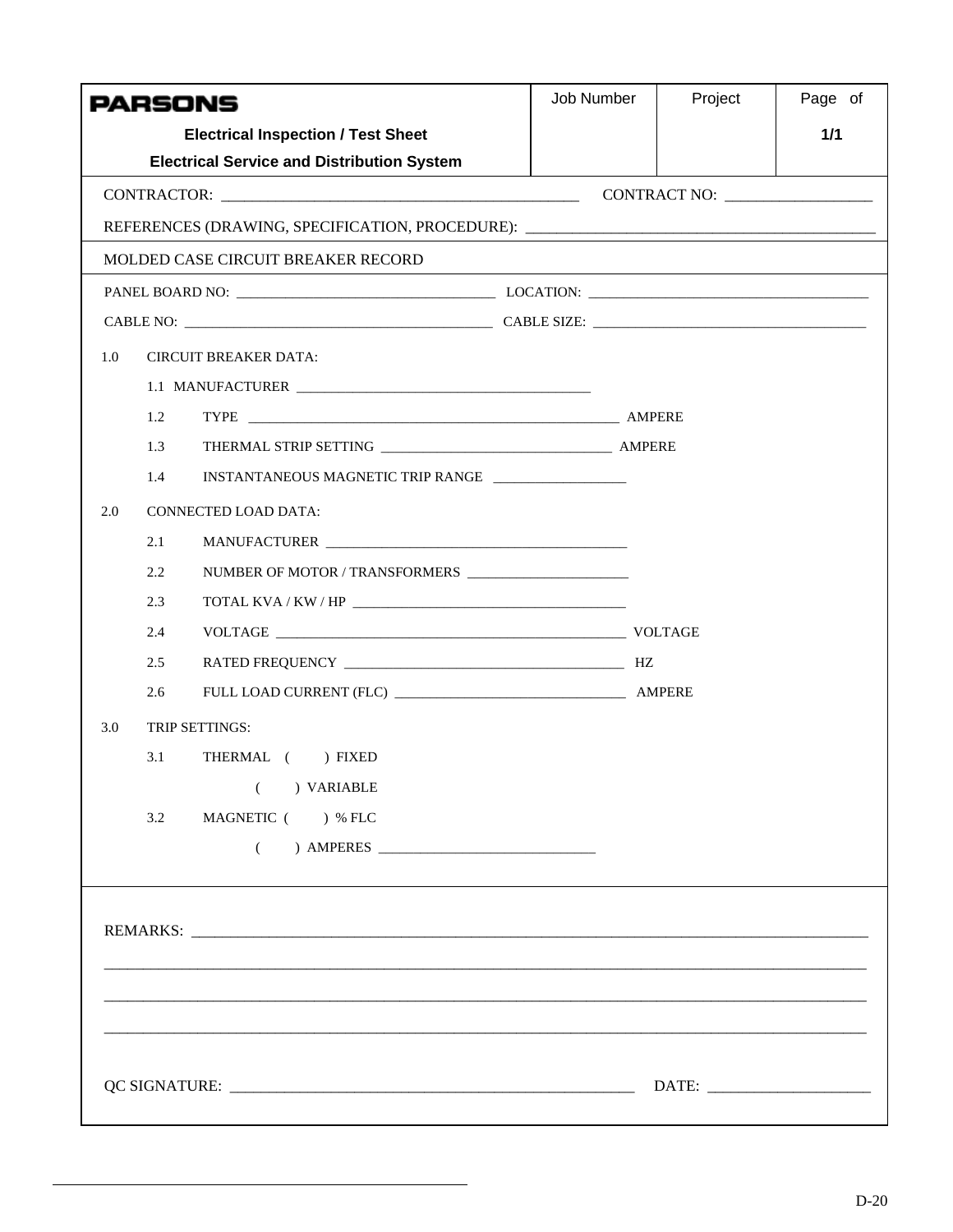|                                                                                                                                                              | <b>PARSONS</b>                                                                   |                 |         |                 | Job Number                                                         | Project           | Page of        |  |  |  |
|--------------------------------------------------------------------------------------------------------------------------------------------------------------|----------------------------------------------------------------------------------|-----------------|---------|-----------------|--------------------------------------------------------------------|-------------------|----------------|--|--|--|
| <b>Electrical Inspection / Test Sheet</b>                                                                                                                    |                                                                                  |                 |         |                 |                                                                    |                   | 1/1            |  |  |  |
|                                                                                                                                                              | <b>Molded Case Circuit Breaker Test Record</b>                                   |                 |         |                 |                                                                    |                   |                |  |  |  |
|                                                                                                                                                              |                                                                                  |                 |         |                 |                                                                    |                   |                |  |  |  |
|                                                                                                                                                              | REFERENCES (DRAWING, SPECIFICATION, PROCEDURE): ________________________________ |                 |         |                 |                                                                    |                   |                |  |  |  |
|                                                                                                                                                              | EQUIPMENT IDENTIFICATION                                                         |                 |         |                 |                                                                    |                   |                |  |  |  |
| <b>UNIT NO:</b>                                                                                                                                              |                                                                                  |                 |         |                 | <b>EQUIPMENT NO:</b>                                               |                   |                |  |  |  |
| <b>CIRCUIT NO:</b>                                                                                                                                           |                                                                                  |                 |         |                 | <b>EQUIPMENT NAME:</b>                                             |                   |                |  |  |  |
|                                                                                                                                                              | <b>LOAD RATING:</b>                                                              |                 |         |                 | <b>FULL LOAD AMPS:</b>                                             |                   |                |  |  |  |
|                                                                                                                                                              | EQUIPMENT NAMEPLATE DATA                                                         |                 |         |                 |                                                                    |                   |                |  |  |  |
|                                                                                                                                                              | <b>MANUFACTURER NAME:</b>                                                        |                 |         |                 | THERMAL TRIP RATING:                                               |                   |                |  |  |  |
| <b>FRAME TYPE:</b>                                                                                                                                           |                                                                                  |                 |         |                 | <b>MAGNETIC TRIP RATING:</b>                                       |                   |                |  |  |  |
| <b>FRAME SIZE:</b>                                                                                                                                           |                                                                                  |                 |         |                 |                                                                    |                   |                |  |  |  |
|                                                                                                                                                              | <b>TEST DATA</b>                                                                 |                 |         |                 |                                                                    |                   |                |  |  |  |
|                                                                                                                                                              | SPECIFIED MAGNETIC TRIP SETTING:                                                 |                 |         |                 | <b>MAGNETIC TRIP RATING:</b>                                       |                   |                |  |  |  |
|                                                                                                                                                              | <b>TEST RESULTS</b>                                                              |                 | PHASE A |                 | <b>PHASE B</b>                                                     |                   | PHASE C        |  |  |  |
|                                                                                                                                                              |                                                                                  | <b>AS FOUND</b> | AS LEFT | <b>AS FOUND</b> | AS LEFT                                                            | <b>AS FOUND</b>   | <b>AS LEFT</b> |  |  |  |
| <b>LTD</b>                                                                                                                                                   | <b>CURRENT</b>                                                                   |                 |         |                 |                                                                    |                   |                |  |  |  |
|                                                                                                                                                              | <b>TRIP TIME</b><br><b>CURRENT</b>                                               |                 |         |                 |                                                                    |                   |                |  |  |  |
| <b>STD</b>                                                                                                                                                   | <b>TRIP TIME</b>                                                                 |                 |         |                 |                                                                    |                   |                |  |  |  |
| MIN.                                                                                                                                                         | <b>CURRENT</b>                                                                   |                 |         |                 |                                                                    |                   |                |  |  |  |
| <b>TRIP</b>                                                                                                                                                  | <b>TRIP TIME</b>                                                                 |                 |         |                 |                                                                    |                   |                |  |  |  |
|                                                                                                                                                              | MEGGER TO FRAME                                                                  |                 |         |                 |                                                                    |                   |                |  |  |  |
|                                                                                                                                                              | MEGGER LINE TO LOAD                                                              |                 |         |                 |                                                                    |                   |                |  |  |  |
|                                                                                                                                                              | CONTACT RESISTANCE                                                               |                 |         |                 |                                                                    |                   |                |  |  |  |
|                                                                                                                                                              | <b>ACCESSORIES</b>                                                               |                 |         |                 |                                                                    |                   |                |  |  |  |
| $\vert \ \ \vert$                                                                                                                                            | <b>Short Trip</b><br><b>Auxiliary Switch</b><br>ப                                |                 |         |                 | <b>Mechanical Lock Out</b><br>Trip/Close Indicator<br>$\mathsf{L}$ |                   |                |  |  |  |
| <b>UV</b> Release<br>Mechanical Interlock<br>$\mathsf{L}$<br>$\Box$                                                                                          |                                                                                  |                 |         | Key Lock Out    | ப                                                                  | Trip/Close Lights |                |  |  |  |
| <b>Electrical Interlock</b><br><b>Bell Alarm</b><br>Motor Operated Mech<br>Reverse<br>Current<br>$\mathbb{R}^n$<br>$\Box$<br>$\mathsf{L}$<br>Trip            |                                                                                  |                 |         |                 |                                                                    |                   |                |  |  |  |
| Ground<br>Current<br>$\Box$<br><b>Electrical Lock Out</b><br><b>Current Limiting Fuses</b><br><b>Field Discharge Contact</b><br>$\mathsf{L}$<br>ப<br>Limiter |                                                                                  |                 |         |                 |                                                                    |                   |                |  |  |  |
|                                                                                                                                                              |                                                                                  |                 |         |                 |                                                                    |                   |                |  |  |  |
|                                                                                                                                                              |                                                                                  |                 |         |                 |                                                                    |                   |                |  |  |  |
|                                                                                                                                                              |                                                                                  |                 |         |                 |                                                                    |                   |                |  |  |  |
|                                                                                                                                                              |                                                                                  |                 |         |                 |                                                                    |                   |                |  |  |  |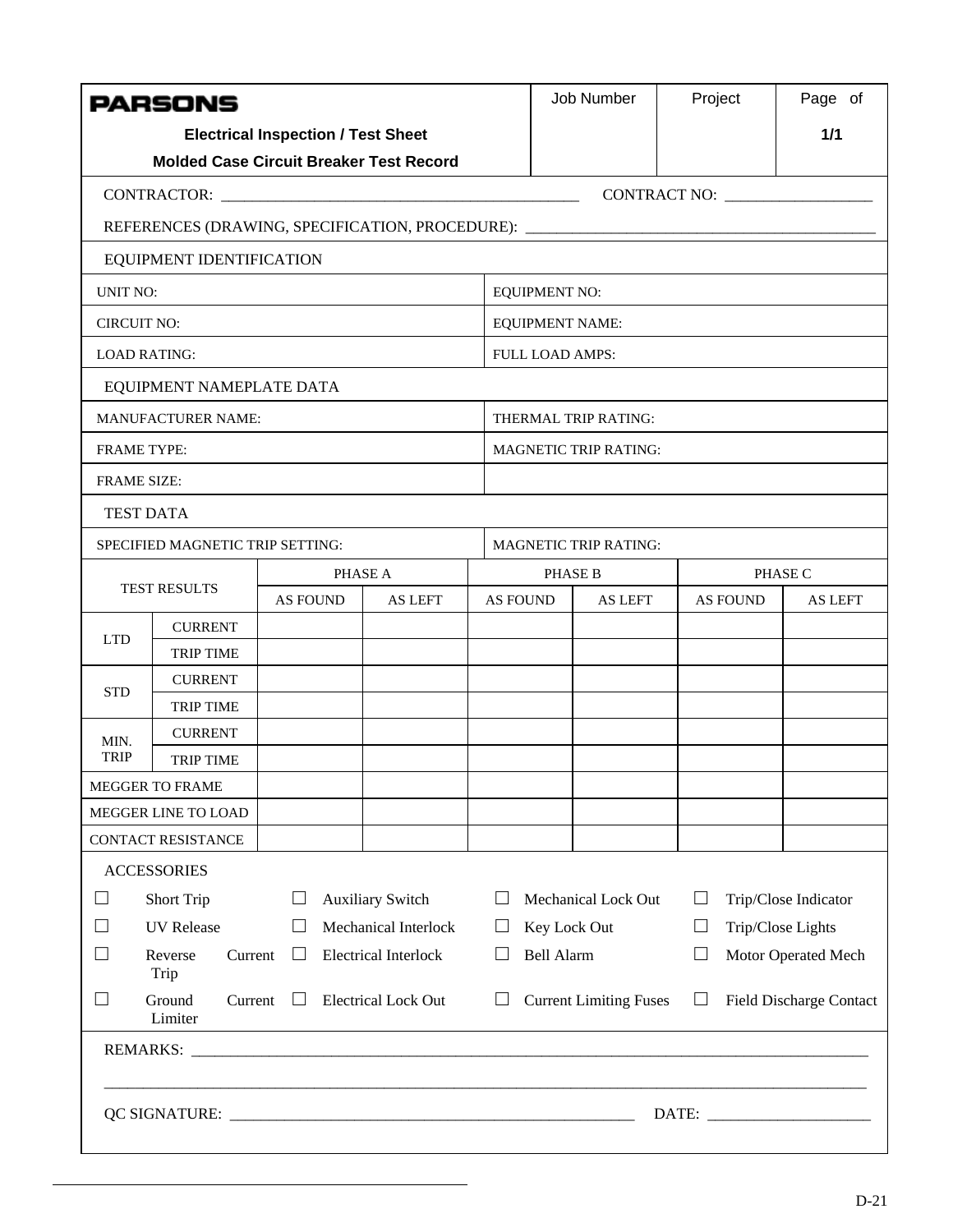| <b>PARSONS</b>                    |         |                                                                                  |                |                                                      | Job Number                   | Project                 | Page of       |  |  |  |
|-----------------------------------|---------|----------------------------------------------------------------------------------|----------------|------------------------------------------------------|------------------------------|-------------------------|---------------|--|--|--|
|                                   |         | <b>Electrical Inspection / Test Sheet</b>                                        |                |                                                      |                              |                         | 1/1           |  |  |  |
|                                   |         | <b>Cable Test Record</b>                                                         |                |                                                      |                              |                         |               |  |  |  |
|                                   |         |                                                                                  |                |                                                      |                              | CONTRACT NO:            |               |  |  |  |
|                                   |         | REFERENCES (DRAWING, SPECIFICATION, PROCEDURE): ________________________________ |                |                                                      |                              |                         |               |  |  |  |
| EQUIPMENT IDENTIFICATION          |         |                                                                                  |                |                                                      |                              |                         |               |  |  |  |
| <b>UNIT NO:</b>                   |         |                                                                                  |                | <b>EQUIPMENT NO:</b>                                 |                              |                         |               |  |  |  |
| CIRCUIT NO:                       |         |                                                                                  |                |                                                      | <b>EQUIPMENT NAME:</b>       |                         |               |  |  |  |
| <b>CABLE DATA</b>                 |         |                                                                                  |                |                                                      |                              |                         |               |  |  |  |
| <b>MANUFACTURER NAME:</b>         |         |                                                                                  |                |                                                      | TRADE NAME:                  |                         |               |  |  |  |
| YEAR MANUFACTURED:                |         |                                                                                  |                |                                                      | YEAR INSTALLED:              |                         |               |  |  |  |
| SIZE:                             |         | NO. OF COND.:                                                                    |                |                                                      |                              | <b>INSUL. CLASS KV:</b> |               |  |  |  |
| TYPE OF INSULATION:               | $\perp$ | RUBBER(LIKE)                                                                     | $\Box$         |                                                      | VARNISH/CAMBRIC<br>ப         | PAPER<br>$\perp$        | OTHER SPECIFY |  |  |  |
| TYPE OF SHEATH OR JACKET:         |         |                                                                                  |                |                                                      | EST. LENGTH OF RUN:          |                         |               |  |  |  |
| <b>SHIELDED</b>                   | $\perp$ | $\Box$<br><b>YES</b>                                                             | N <sub>O</sub> |                                                      | TYPE OF DUCT:                |                         |               |  |  |  |
| <b>NUMBER OF CABLES PER DUCT:</b> |         |                                                                                  |                |                                                      | MOISTURE CONDITIONS IN DUCT: |                         |               |  |  |  |
| <b>NUMBER OF CONDUCTORS:</b>      |         |                                                                                  |                |                                                      | PER SHEATH                   |                         | PER PHASE     |  |  |  |
| <b>TEST DATA</b>                  |         |                                                                                  |                |                                                      |                              |                         |               |  |  |  |
|                                   |         | TEST EQUIPMENT MANUFACTURER AND TYPE:                                            |                |                                                      |                              |                         |               |  |  |  |
| <b>TEST VOLTAGE:</b>              |         |                                                                                  | KV A.C.        |                                                      | KV D.C.                      | TIME:                   | MIN.          |  |  |  |
| <b>WEATHER CONDITIONS:</b>        |         |                                                                                  |                |                                                      |                              |                         |               |  |  |  |
| TEST TYPE:                        |         | $\Box$<br>BEFORE INSTALL.                                                        |                | $\Box$<br>$\Box$<br>AFTER INSTALL.<br><b>ROUTINE</b> |                              |                         |               |  |  |  |
|                                   |         | CURRENT READINGS (MICRO - AMPS D.C. OR AMPS A.C.)                                |                |                                                      |                              |                         |               |  |  |  |
| <b>MINUTES</b>                    | PH      | PH                                                                               |                | PH                                                   | PH                           | $\rm PH$                | PH            |  |  |  |
| 1/2                               |         |                                                                                  |                |                                                      |                              |                         |               |  |  |  |
| 1                                 |         |                                                                                  |                |                                                      |                              |                         |               |  |  |  |
| $\overline{2}$                    |         |                                                                                  |                |                                                      |                              |                         |               |  |  |  |
| 3                                 |         |                                                                                  |                |                                                      |                              |                         |               |  |  |  |
|                                   | 5       |                                                                                  |                |                                                      |                              |                         |               |  |  |  |
| 10                                |         |                                                                                  |                |                                                      |                              |                         |               |  |  |  |
| <b>FAILURES</b>                   | PHASE   | KV                                                                               |                | <b>CURRENT</b>                                       | <b>TIME</b>                  |                         |               |  |  |  |
|                                   |         |                                                                                  |                |                                                      |                              |                         |               |  |  |  |
|                                   |         |                                                                                  |                |                                                      |                              |                         |               |  |  |  |
| REMARKS:                          |         |                                                                                  |                |                                                      |                              |                         |               |  |  |  |
| DATE:                             |         |                                                                                  |                |                                                      |                              |                         |               |  |  |  |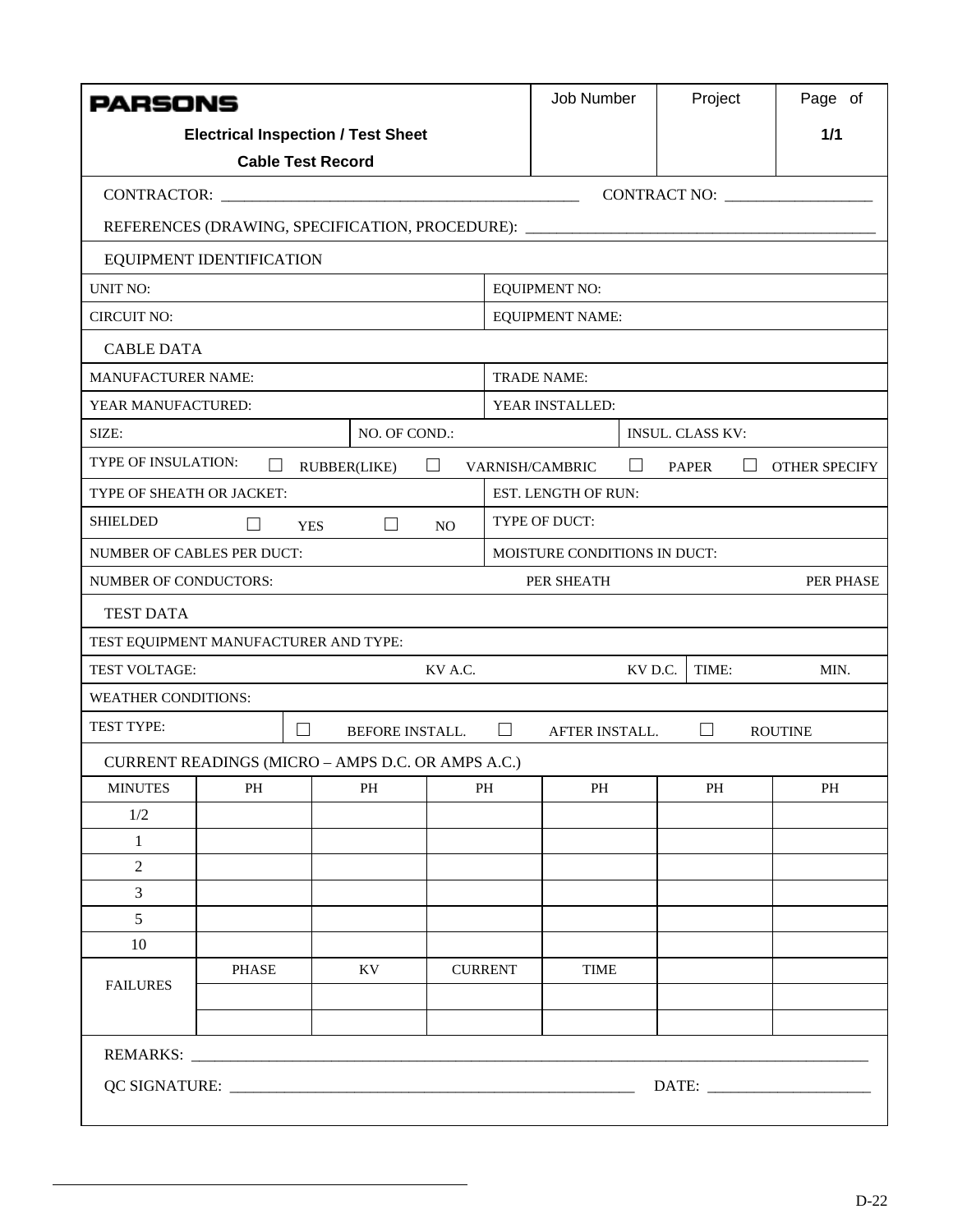| <b>PARSONS</b>                                                                                                                                                                                                                 |                                  |                                           |                 | Job Number |                             | Project                          |                 | Page of                     |                |                  |                                  |
|--------------------------------------------------------------------------------------------------------------------------------------------------------------------------------------------------------------------------------|----------------------------------|-------------------------------------------|-----------------|------------|-----------------------------|----------------------------------|-----------------|-----------------------------|----------------|------------------|----------------------------------|
|                                                                                                                                                                                                                                |                                  | <b>Electrical Inspection / Test Sheet</b> |                 |            |                             |                                  |                 |                             |                |                  | 1/1                              |
|                                                                                                                                                                                                                                |                                  | <b>Motor Test Record</b>                  |                 |            |                             |                                  |                 |                             |                |                  |                                  |
|                                                                                                                                                                                                                                |                                  |                                           |                 |            |                             |                                  |                 |                             |                |                  |                                  |
| REFERENCES (DRAWING, SPECIFICATION, PROCEDURE): ________________________________                                                                                                                                               |                                  |                                           |                 |            |                             |                                  |                 |                             |                |                  |                                  |
| EQUIPMENT IDENTIFICATION                                                                                                                                                                                                       |                                  |                                           |                 |            |                             |                                  |                 |                             |                |                  |                                  |
| <b>UNIT NO:</b>                                                                                                                                                                                                                | <b>EQUIPMENT NO:</b>             |                                           |                 |            |                             |                                  |                 |                             |                |                  |                                  |
| <b>CIRCUIT NO:</b>                                                                                                                                                                                                             |                                  |                                           |                 |            | <b>EQUIPMENT NAME:</b>      |                                  |                 |                             |                |                  |                                  |
| EQUIPMENT NAMEPLATE DATA                                                                                                                                                                                                       |                                  |                                           |                 |            |                             |                                  |                 |                             |                |                  |                                  |
| <b>MANUFACTURER NAME:</b>                                                                                                                                                                                                      |                                  |                                           |                 |            | <b>SERIAL NO.:</b>          |                                  |                 |                             | <b>FRAME:</b>  |                  |                                  |
| TYPE:                                                                                                                                                                                                                          |                                  | CODE:                                     |                 |            | DUTY:                       |                                  |                 |                             | MODEL:         |                  |                                  |
| $S.F.$ :                                                                                                                                                                                                                       | $H.P.$ :                         |                                           |                 | R.P.M.     |                             |                                  | VOLTS:          |                             |                | AMPS:            |                                  |
| <b>INNER BEARING NO.:</b>                                                                                                                                                                                                      |                                  |                                           |                 |            | <b>OUTER BEARING NO.:</b>   |                                  |                 |                             |                |                  |                                  |
| <b>TEST DATA</b>                                                                                                                                                                                                               |                                  |                                           |                 |            |                             |                                  |                 |                             |                |                  |                                  |
| <b>MEGGER</b>                                                                                                                                                                                                                  |                                  |                                           |                 |            | <b>HIGH POTENTIAL</b>       |                                  |                 | WINDING RESISTANCE          |                |                  |                                  |
| TEST EQUIPMENT:                                                                                                                                                                                                                |                                  |                                           | TEST EQUIPMENT: |            |                             | TEST EQUIPMENT:                  |                 |                             |                |                  |                                  |
| TEST VOLTAGE:                                                                                                                                                                                                                  |                                  |                                           | TEST VOLTAGE:   |            |                             |                                  | WINDING TEMP.:  |                             |                |                  |                                  |
| <b>WEATHER:</b>                                                                                                                                                                                                                |                                  |                                           | <b>WEATHER:</b> |            |                             |                                  | <b>WEATHER:</b> |                             |                |                  |                                  |
| $\Box$<br>TEST TYPE:                                                                                                                                                                                                           | <b>BEFORE</b><br><b>INSTALL.</b> |                                           | TEST TYPE:      |            | $\perp$                     | <b>BEFORE</b><br><b>INSTALL.</b> |                 | TEST TYPE:                  |                | $\Box$           | <b>BEFORE</b><br><b>INSTALL.</b> |
| $\mathbf{I}$                                                                                                                                                                                                                   | <b>AFTER</b><br><b>INSTALL.</b>  |                                           |                 |            |                             | <b>AFTER</b><br><b>INSTALL.</b>  |                 |                             |                |                  | <b>AFTER</b><br><b>INSTALL.</b>  |
|                                                                                                                                                                                                                                | <b>ROUTINE</b>                   |                                           |                 |            |                             | <b>ROUTINE</b>                   |                 |                             |                |                  | <b>ROUTINE</b>                   |
| WITH CABLES CONNECTED                                                                                                                                                                                                          |                                  |                                           | $\perp$         |            | WITH CABLES CONNECTED       |                                  |                 | $\Box$                      |                |                  | WITH CABLES CONNECTED            |
| $\mathbb{R}^n$<br><b>WITHOUT</b><br><b>CONNECTED</b>                                                                                                                                                                           |                                  | <b>CABLES</b>                             | $\sim$          |            | <b>WITHOUT</b><br>CONNECTED |                                  | <b>CABLES</b>   | $\mathcal{L}_{\mathcal{A}}$ | <b>WITHOUT</b> | <b>CONNECTED</b> | <b>CABLES</b>                    |
| TIME (MIN)                                                                                                                                                                                                                     | <b>MEGOHMS</b>                   |                                           | TIME (SEC)      |            |                             | <b>CURRENT</b>                   |                 |                             |                |                  | <b>RESISTANCE (OHMS)</b>         |
| 1/2<br>$\mathbf{1}$                                                                                                                                                                                                            |                                  |                                           | 15<br>30        |            |                             |                                  |                 | $A - B$                     |                |                  |                                  |
| 2                                                                                                                                                                                                                              |                                  |                                           | 45              |            |                             |                                  |                 | $B - C$                     |                |                  |                                  |
| 3                                                                                                                                                                                                                              |                                  |                                           | 60              |            |                             |                                  |                 |                             |                |                  |                                  |
| 5<br>90                                                                                                                                                                                                                        |                                  |                                           |                 |            |                             |                                  | $C - A$         |                             |                |                  |                                  |
| 10<br>120                                                                                                                                                                                                                      |                                  |                                           |                 |            |                             |                                  |                 |                             |                |                  |                                  |
| POLARITY INDEX 10/1                                                                                                                                                                                                            |                                  |                                           |                 |            |                             |                                  |                 | <b>FIELD</b>                |                |                  |                                  |
| REMARKS: University of the set of the set of the set of the set of the set of the set of the set of the set of the set of the set of the set of the set of the set of the set of the set of the set of the set of the set of t |                                  |                                           |                 |            |                             |                                  |                 |                             |                |                  |                                  |
|                                                                                                                                                                                                                                |                                  |                                           |                 |            |                             |                                  |                 |                             |                |                  |                                  |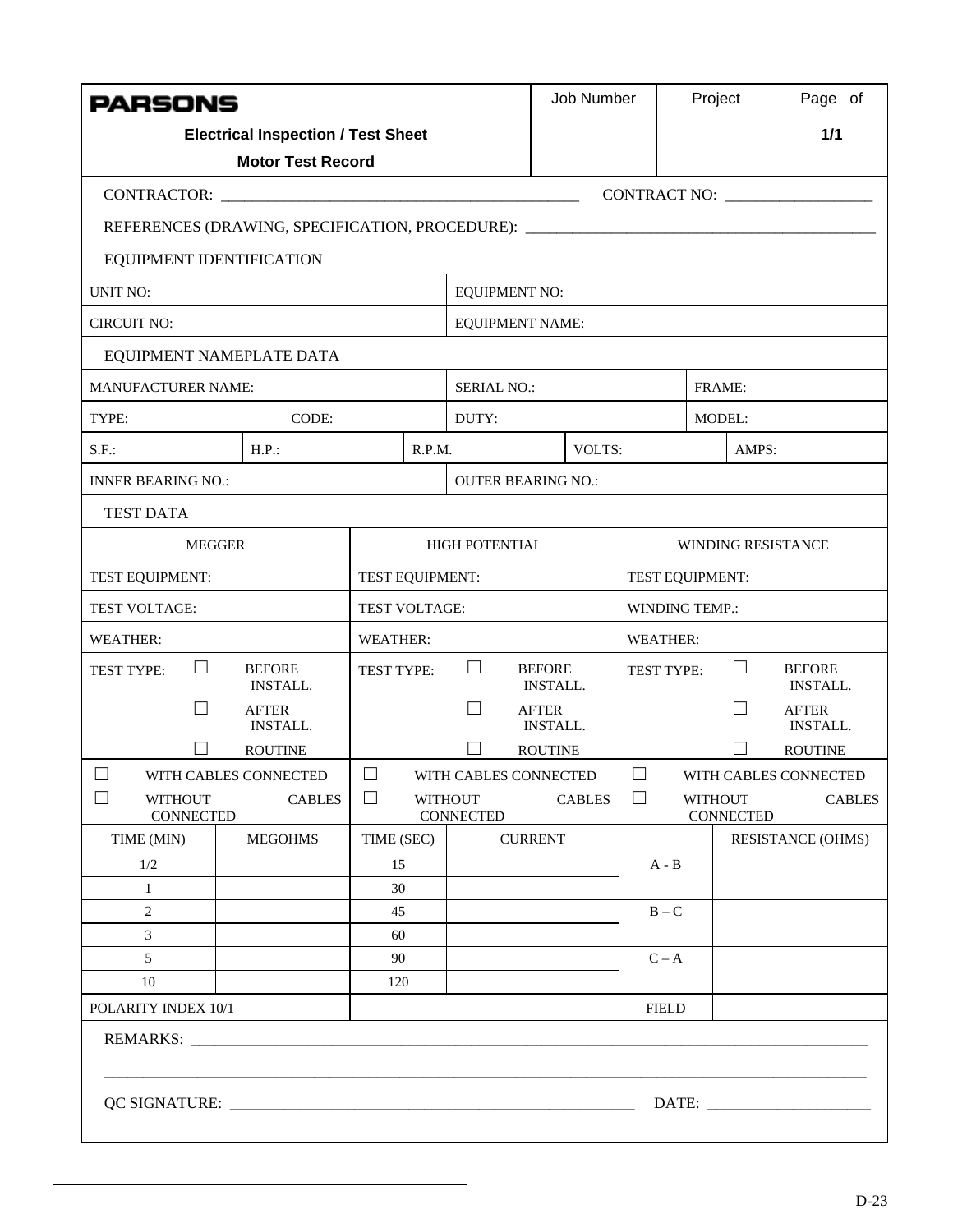| <b>PARSONS</b>                      | Job Number | Project | Page of |
|-------------------------------------|------------|---------|---------|
| <b>Inspection Notification Form</b> |            |         | $1/1$   |
|                                     |            |         |         |
|                                     |            |         |         |
|                                     |            |         |         |
|                                     |            |         |         |
|                                     |            |         |         |
|                                     |            |         |         |
|                                     |            |         |         |
|                                     |            |         |         |
|                                     |            |         |         |
|                                     |            |         |         |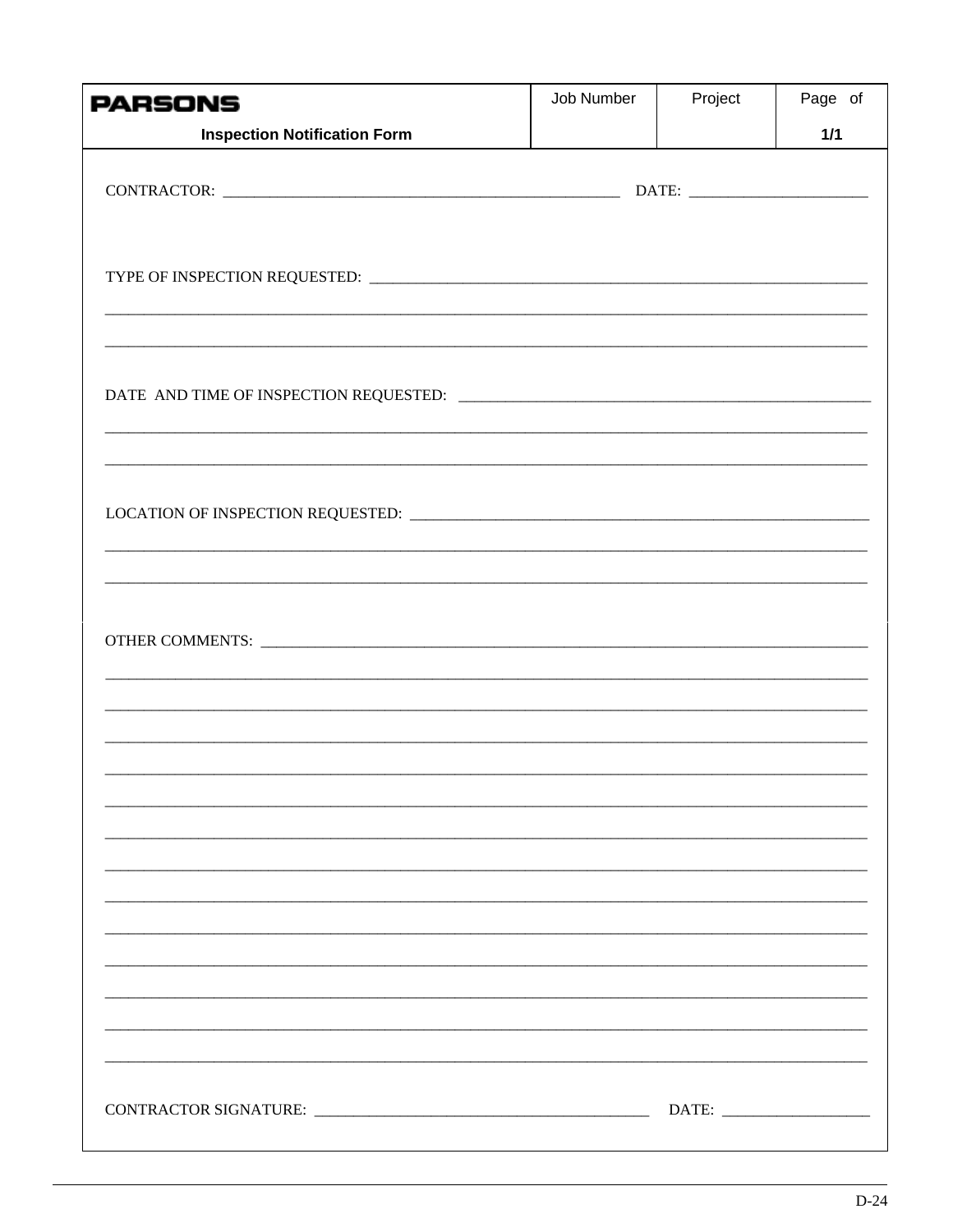|                   | <b>PARSONS</b>                                                                                                               |                                                                                                                             | Job Number                                                                                                                                                                                                                                                                                                                                                                                                                                         | Project            | Page of        |
|-------------------|------------------------------------------------------------------------------------------------------------------------------|-----------------------------------------------------------------------------------------------------------------------------|----------------------------------------------------------------------------------------------------------------------------------------------------------------------------------------------------------------------------------------------------------------------------------------------------------------------------------------------------------------------------------------------------------------------------------------------------|--------------------|----------------|
| <b>CONTRACTOR</b> |                                                                                                                              | <b>Non-Conformance Report</b><br>REPORT NO.                                                                                 |                                                                                                                                                                                                                                                                                                                                                                                                                                                    | <b>DATE</b>        | 1/1            |
|                   |                                                                                                                              |                                                                                                                             |                                                                                                                                                                                                                                                                                                                                                                                                                                                    |                    |                |
|                   | SPECIFICATION/DRAWING NO.                                                                                                    |                                                                                                                             |                                                                                                                                                                                                                                                                                                                                                                                                                                                    |                    |                |
| <b>ITEM</b>       |                                                                                                                              |                                                                                                                             |                                                                                                                                                                                                                                                                                                                                                                                                                                                    |                    |                |
|                   |                                                                                                                              |                                                                                                                             |                                                                                                                                                                                                                                                                                                                                                                                                                                                    |                    |                |
|                   | PART I - To be completed by the inspector who detects a deviation.<br>DESCRIPTION OF NON-CONFORMANCE:                        |                                                                                                                             |                                                                                                                                                                                                                                                                                                                                                                                                                                                    |                    |                |
|                   |                                                                                                                              |                                                                                                                             |                                                                                                                                                                                                                                                                                                                                                                                                                                                    |                    |                |
|                   | RECOMMENDED DISPOSITION:                                                                                                     | USE AS IS $\Box$                                                                                                            | REWORK $\Box$                                                                                                                                                                                                                                                                                                                                                                                                                                      | $REPAIR$ $\square$ | $SCRAP$ $\Box$ |
|                   | SIGNED                                                                                                                       |                                                                                                                             | <u> 1989 - Johann Harry Harry Harry Harry Harry Harry Harry Harry Harry Harry Harry Harry Harry Harry Harry Harry</u>                                                                                                                                                                                                                                                                                                                              |                    |                |
|                   | PART I I-To be completed by the contractor who proposed the corrective action.<br>DESCRIPTION OF PROPOSED CORRECTIVE ACTION: | PARSONS FIELD ENGINEER                                                                                                      |                                                                                                                                                                                                                                                                                                                                                                                                                                                    |                    |                |
|                   |                                                                                                                              |                                                                                                                             |                                                                                                                                                                                                                                                                                                                                                                                                                                                    |                    |                |
|                   |                                                                                                                              |                                                                                                                             |                                                                                                                                                                                                                                                                                                                                                                                                                                                    |                    |                |
|                   |                                                                                                                              |                                                                                                                             |                                                                                                                                                                                                                                                                                                                                                                                                                                                    |                    |                |
|                   |                                                                                                                              |                                                                                                                             |                                                                                                                                                                                                                                                                                                                                                                                                                                                    |                    |                |
|                   | <b>CONSTRUCTION ENGINEER</b>                                                                                                 |                                                                                                                             |                                                                                                                                                                                                                                                                                                                                                                                                                                                    |                    |                |
|                   | PART III - To be completed by the Engineer of Record.<br>RECOMMENDATION AND REMARKS:                                         |                                                                                                                             |                                                                                                                                                                                                                                                                                                                                                                                                                                                    |                    |                |
|                   |                                                                                                                              |                                                                                                                             |                                                                                                                                                                                                                                                                                                                                                                                                                                                    |                    |                |
|                   | Proposed corrective action status:                                                                                           | Approved $\Box$                                                                                                             | Rejected $\Box$                                                                                                                                                                                                                                                                                                                                                                                                                                    |                    |                |
|                   |                                                                                                                              | <u> 1989 - Johann Harry Harry Harry Harry Harry Harry Harry Harry Harry Harry Harry Harry Harry Harry Harry Harry</u>       |                                                                                                                                                                                                                                                                                                                                                                                                                                                    |                    |                |
|                   | SIGNED                                                                                                                       | <b>ENGINEER OF RECORD</b>                                                                                                   |                                                                                                                                                                                                                                                                                                                                                                                                                                                    |                    |                |
|                   | DECISION AND DISPOSITION INSTRUCTIONS:                                                                                       | PART IV - QUALITY CONTROL DISPOSITION (To be determined by QC System Manager (Construction Engineer)<br>USE AS IS $\square$ | REWORK $\Box$                                                                                                                                                                                                                                                                                                                                                                                                                                      | REPAIR $\Box$      | $SCRAP$ $\Box$ |
|                   |                                                                                                                              | <u> 1989 - Johann John Stoff, deutscher Stoffen und der Stoffen und der Stoffen und der Stoffen und der Stoffen u</u>       |                                                                                                                                                                                                                                                                                                                                                                                                                                                    |                    |                |
|                   | SIGNED                                                                                                                       | PARSONS FIELD ENGINEER<br>PARSONS CONSTRUCTION MANAGER                                                                      | $\begin{array}{c c} \text{DATE} & \text{DATE} \end{array}$                                                                                                                                                                                                                                                                                                                                                                                         |                    |                |
|                   | <b>PART V - ENGINEERING DISPOSITION</b><br><b>METHOD OF APPROVALS:</b>                                                       |                                                                                                                             |                                                                                                                                                                                                                                                                                                                                                                                                                                                    |                    |                |
|                   | $\Box$ TELEPHONE<br>$\Box$<br><b>CONVEYED BY</b>                                                                             | $\Box$ TELEX<br>MEMORANDUM                                                                                                  | $\Box$ SPEC. CHANGE $\Box$ DRAWING CHANGE                                                                                                                                                                                                                                                                                                                                                                                                          |                    |                |
|                   | $\Box$ PROJECT MANAGER $\Box$                                                                                                |                                                                                                                             |                                                                                                                                                                                                                                                                                                                                                                                                                                                    |                    |                |
|                   | PART VI - DISPOSITION VERIFICATION                                                                                           |                                                                                                                             |                                                                                                                                                                                                                                                                                                                                                                                                                                                    |                    |                |
|                   | PARSONS FIELD ENGINEER                                                                                                       |                                                                                                                             | $\begin{tabular}{c} DATE & \textcolor{red}{\textbf{0.125} \textbf{0.13}} \\ \textcolor{red}{\textbf{0.25} \textbf{0.13}} \\ \textcolor{red}{\textbf{0.35} \textbf{0.13}} \\ \textcolor{red}{\textbf{0.35} \textbf{0.13}} \\ \textcolor{red}{\textbf{0.35} \textbf{0.13}} \\ \textcolor{red}{\textbf{0.35} \textbf{0.13}} \\ \textcolor{red}{\textbf{0.35} \textbf{0.13}} \\ \textcolor{red}{\textbf{0.35} \textbf{0.13}} \\ \textcolor{red}{\text$ |                    |                |
|                   | SIGNED                                                                                                                       | PARSONS CONSTRUCTION MANAGER                                                                                                | $\begin{tabular}{c} \textbf{DATE} \end{tabular}$                                                                                                                                                                                                                                                                                                                                                                                                   |                    |                |
|                   |                                                                                                                              |                                                                                                                             |                                                                                                                                                                                                                                                                                                                                                                                                                                                    |                    |                |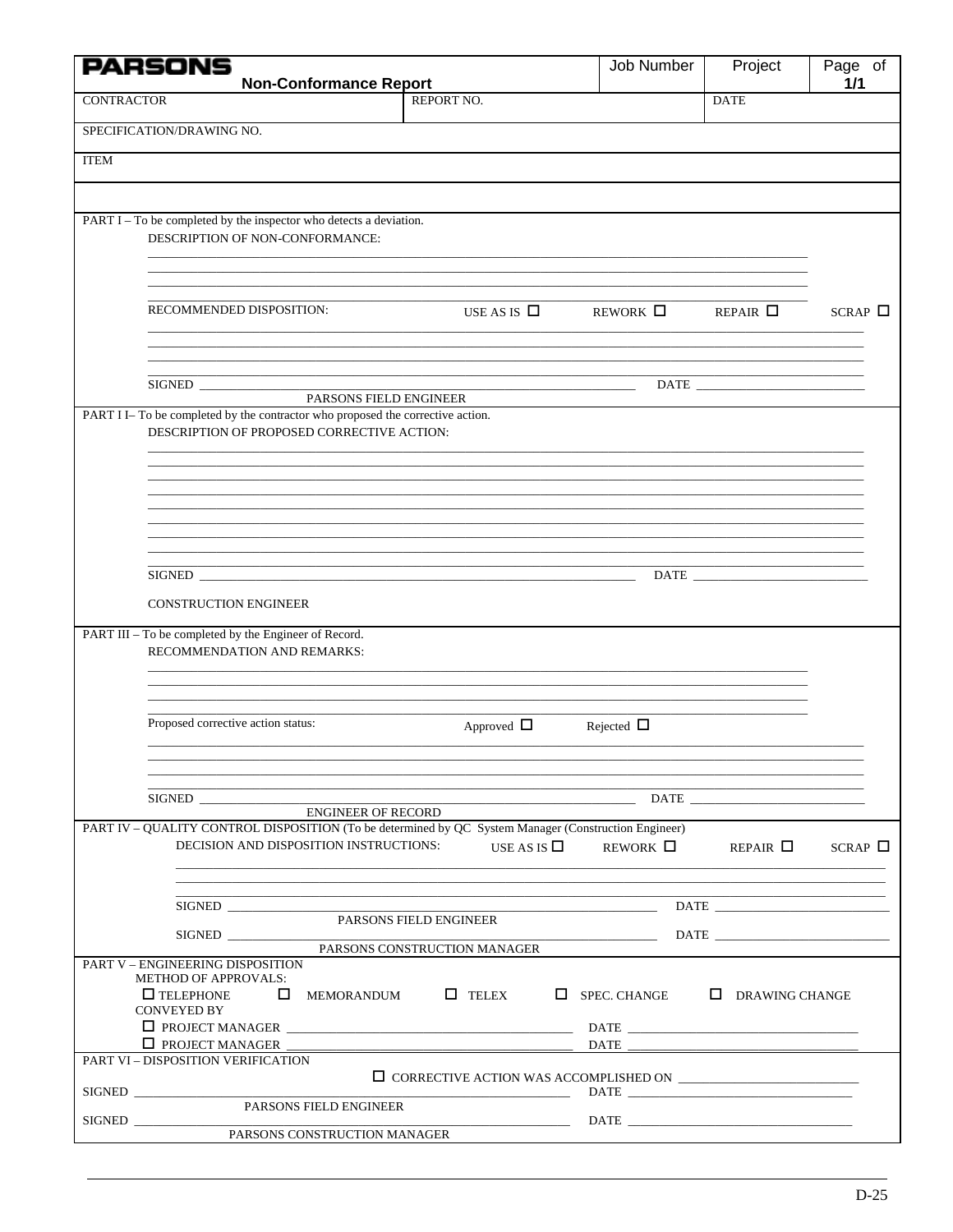| <b>PARSONS</b>    |                                        |            |                                      |                       |                                                                                  | Job Number                                 |                                   | Project |                                              | $_{\mathrm{o} \mathrm{f}}^{\mathrm{Page}}$ |
|-------------------|----------------------------------------|------------|--------------------------------------|-----------------------|----------------------------------------------------------------------------------|--------------------------------------------|-----------------------------------|---------|----------------------------------------------|--------------------------------------------|
| <b>CONTRACTOR</b> |                                        |            | Non-Conformance Report Log           |                       |                                                                                  |                                            |                                   |         |                                              |                                            |
| $NCR$ No. $\,$    | <b>CONDITION</b><br><b>DESCRIPTION</b> | ORIGINATOR | $\mathop{\mathrm{DATE}}$<br>RECORDED | DATE TO<br>CONTRACTOR | <b>PROPOSED</b><br>CORRECTIVE<br>$\operatorname{ACTION}$ BY<br><b>CONTRACTOR</b> | PROPOSED<br><b>APPROVED</b><br>BY ENGINEER | <b>DISPOSITION</b><br><b>DATE</b> |         | <b>DISPOSITION</b><br><b>VERIFICATION BY</b> |                                            |
|                   |                                        |            |                                      |                       |                                                                                  |                                            |                                   |         |                                              |                                            |
|                   |                                        |            |                                      |                       |                                                                                  |                                            |                                   |         |                                              |                                            |
|                   |                                        |            |                                      |                       |                                                                                  |                                            |                                   |         |                                              |                                            |
|                   |                                        |            |                                      |                       |                                                                                  |                                            |                                   |         |                                              |                                            |
|                   |                                        |            |                                      |                       |                                                                                  |                                            |                                   |         |                                              |                                            |
|                   |                                        |            |                                      |                       |                                                                                  |                                            |                                   |         |                                              |                                            |
|                   |                                        |            |                                      |                       |                                                                                  |                                            |                                   |         |                                              |                                            |
|                   |                                        |            |                                      |                       |                                                                                  |                                            |                                   |         |                                              |                                            |
|                   |                                        |            |                                      |                       |                                                                                  |                                            |                                   |         |                                              |                                            |
|                   |                                        |            |                                      |                       |                                                                                  |                                            |                                   |         |                                              |                                            |
|                   |                                        |            |                                      |                       |                                                                                  |                                            |                                   |         |                                              |                                            |
|                   |                                        |            |                                      |                       |                                                                                  |                                            |                                   |         |                                              |                                            |
|                   |                                        |            |                                      |                       |                                                                                  |                                            |                                   |         |                                              |                                            |
|                   |                                        |            |                                      |                       |                                                                                  |                                            |                                   |         |                                              |                                            |
|                   |                                        |            |                                      |                       |                                                                                  |                                            |                                   |         |                                              |                                            |